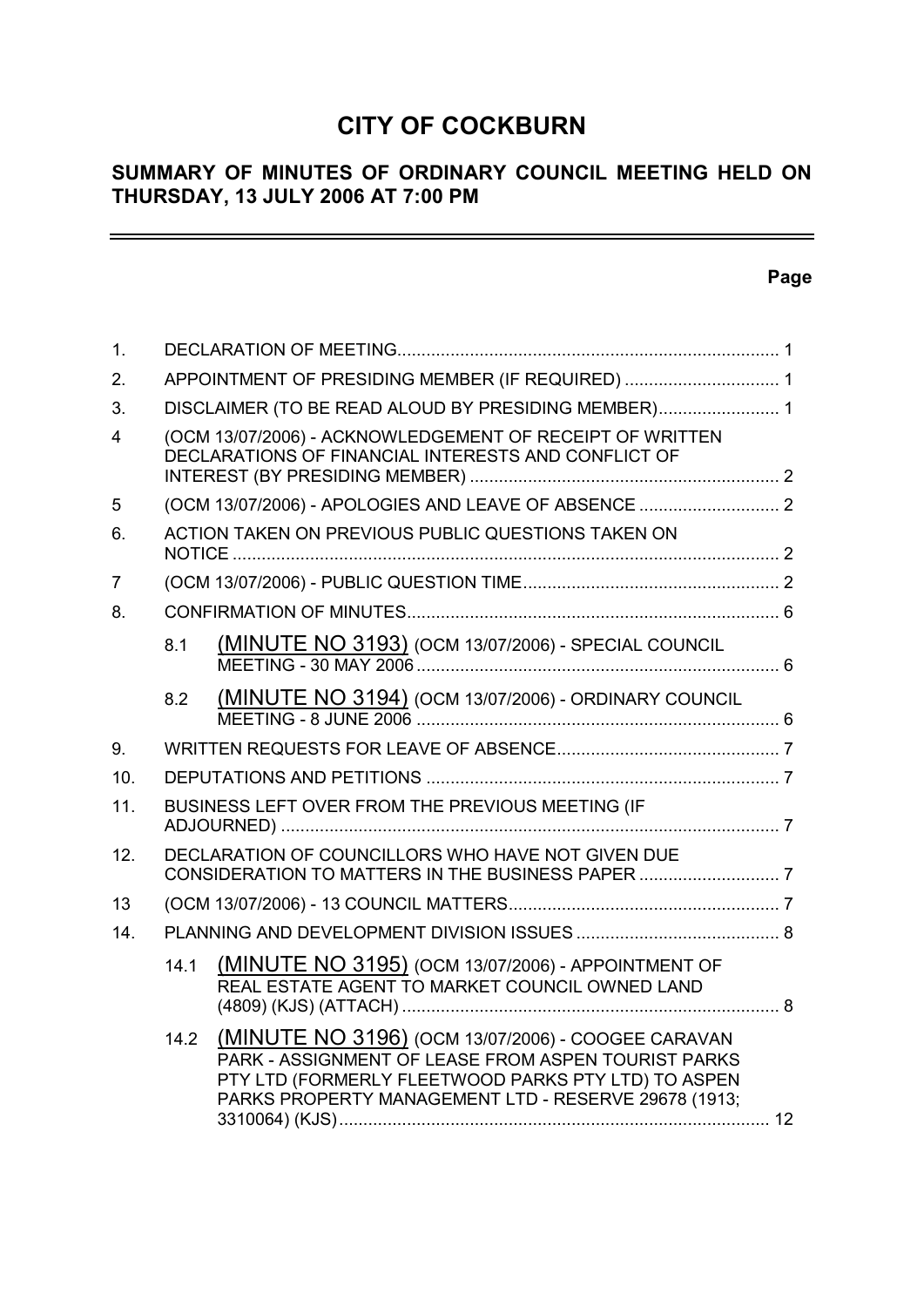|     |      | 14.3 (MINUTE NO 3197) (OCM 13/07/2006) - PROPOSED<br>AMENDMENT NO. 18 TO TOWN PLANNING SCHEME NO. 3 -<br>RESERVE 39181 BARTRAM ROAD, SUCCESS - OWNER:<br>DEPARTMENT OF AGRICULTURE - APPLICANT: MGA TOWN           |    |
|-----|------|--------------------------------------------------------------------------------------------------------------------------------------------------------------------------------------------------------------------|----|
|     | 14.4 | (MINUTE NO 3198) (OCM 13/07/2006) - TENDER NO. 03/2006<br>- COMPUTER SOFTWARE - TOWN PLANNING SOFTWARE (9025)                                                                                                      |    |
|     | 14.5 | (MINUTE NO 3199) (OCM 13/07/2006) - PROPOSED<br>AMENDMENT NO. 41 TO TOWN PLANNING SCHEME NO. 3 -<br>RECODING FROM R20 TO R40 - LOT 330; 79 LYDON<br>BOULEVARD, ATWELL - OWNER: I M RUSIN - APPLICANT:              |    |
|     | 14.6 | (MINUTE NO 3200) (OCM 13/07/2006) - APPROVAL FOR<br>HOME OCCUPATION (REAL ESTATE BUSINESS) - LOT 84; 12<br>MCGELLIN COURT, JANDAKOT - OWNER: C & K A PHILLIPS -                                                    |    |
|     | 14.7 | (MINUTE NO 3201) (OCM 13/07/2006) - APPROVAL FOR<br>OUTBUILDING - LOT 74; 35 SAWLE ROAD, HAMILTON HILL -<br>OWNER: A WATTS - APPLICANT: OUTDOOR WORLD                                                              |    |
|     | 14.8 | (MINUTE NO 3202) (OCM 13/07/2006) - PROPOSED HOME<br>OCCUPATION (SMALL RECORDING STUDIO) - LOT 297; 156<br>FORREST ROAD, HAMILTON HILL - OWNER: B D C & N A<br>CARRASCO - APPLICANT: H CARRASCO (2201559) (SS)     |    |
|     | 14.9 | (MINUTE NO 3203) (OCM 13/07/2006) - PROPOSED FINAL<br>ADOPTION OF AMENDMENT NO. 45 TO TOWN PLANNING<br>SCHEME NO. 3 - LOT 20; 136 COCKBURN ROAD, HAMILTON HILL<br>- OWNER: CORDIA PTY LTD - APPLICANT GREG ROWE &  | 42 |
|     |      | 14.10 (MINUTE NO 3204) (OCM 13/07/2006) - SCHEME<br>AMENDMENT NO. 49 - RESERVE NO. 46894 WENTWORTH<br>PARADE, SUCCESS - OWNER: THE CROWN, MANAGED BY THE<br>CITY OF COCKBURN - APPLICANT: CITY OF COCKBURN (93049) |    |
| 15. |      | FINANCE AND CORPORATE SERVICES DIVISION ISSUES  51                                                                                                                                                                 |    |
|     | 15.1 | <b>(MINUTE NO 3205)</b> (OCM 13/07/2006) - LIST OF CREDITORS                                                                                                                                                       |    |
|     |      | 15.2 (MINUTE NO 3206) (OCM 13/07/2006) - STATEMENT OF<br>FINANCIAL ACTIVITY - MAY 2006 (5505) (NM) (ATTACH)  52                                                                                                    |    |
| 16. |      |                                                                                                                                                                                                                    |    |
|     | 16.1 | (MINUTE NO 3207) (OCM 13/07/2006) - TENDER NO. RFT<br>09/2006 - SUPPLY AND DELIVERY OF PRE-MIXED CONCRETE                                                                                                          |    |
|     |      |                                                                                                                                                                                                                    |    |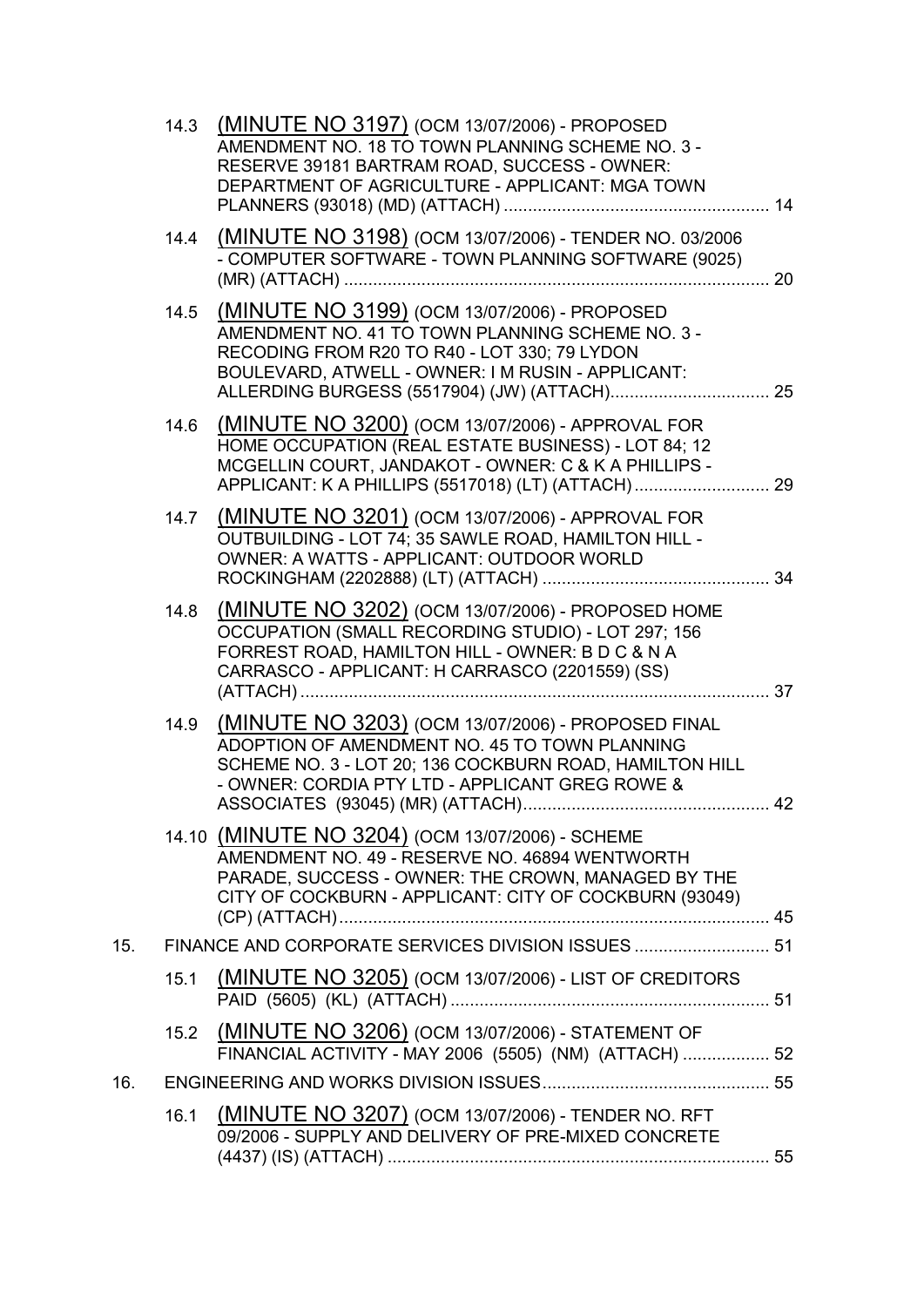|     | 16.2 | (MINUTE NO 3208) (OCM 13/07/2006) - SECURED LENDING<br>FACILITY AGREEMENT FOR THE REGIONAL RESOURCE<br>RECOVERY CENTRE (RRRC) PROJECT (4906) (ML) (ATTACH) 57 |  |
|-----|------|---------------------------------------------------------------------------------------------------------------------------------------------------------------|--|
|     | 16.3 | (MINUTE NO 3209) (OCM 13/07/2006) - STREETSCAPE<br>BEAUTIFICATION BUDGET REALLOCATION - INTERSECTION OF<br>CARRINGTON STREET AND WINTERFOLD ROAD, HAMILTON    |  |
|     | 16.4 | (MINUTE NO 3210) (OCM 13/07/2006) - RESERVE 1712<br>RUSSELL ROAD, WATTLEUP - MINING TENEMENT AGREEMENT                                                        |  |
|     | 16.5 | (MINUTE NO 3211) (OCM 13/07/2006) - STREET LIGHTING -<br>PORT COOGEE MARINA DEVELOPMENT (4304) (3209006) (ML)                                                 |  |
| 17. |      |                                                                                                                                                               |  |
|     | 17.1 | (MINUTE NO 3212) (OCM 13/07/2006) - LOT 7 COCKBURN                                                                                                            |  |
|     | 17.2 | (MINUTE NO 3213) (OCM 13/07/2006) - TRAINING OF<br>COUNCIL DELEGATES ON EXTERNAL ORGANISATIONS (1701)                                                         |  |
| 18. |      |                                                                                                                                                               |  |
|     | 18.1 | (MINUTE NO 3214) (OCM 13/07/2006) - ADOPTION OF THE<br>STRATEGIC PLAN 2006 - 2016 (1029) (SC) (ATTACH) 89                                                     |  |
|     | 18.2 | (MINUTE NO 3215) (OCM 13/07/2006) - ADOPTION OF THE<br>DRAFT PLAN FOR THE DISTRICT 2006 - 2016 AND PUBLIC                                                     |  |
| 19. |      | MOTIONS OF WHICH PREVIOUS NOTICE HAS BEEN GIVEN  97                                                                                                           |  |
| 20. |      | NOTICES OF MOTION GIVEN AT THE MEETING FOR CONSIDERATION                                                                                                      |  |
|     |      |                                                                                                                                                               |  |
| 21. |      | NEW BUSINESS OF AN URGENT NATURE INTRODUCED BY                                                                                                                |  |
|     | 21.1 | (MINUTE NO 3216) (OCM 13/07/2006) - CREST IN                                                                                                                  |  |
| 22. |      | MATTERS TO BE NOTED FOR INVESTIGATION, WITHOUT DEBATE 101                                                                                                     |  |
| 23. |      |                                                                                                                                                               |  |
| 24. |      | (MINUTE NO 3217) (OCM 13/07/2006) - RESOLUTION OF<br>COMPLIANCE (SECTION 3.18(3), LOCAL GOVERNMENT ACT 1995)  101                                             |  |
| 25  |      |                                                                                                                                                               |  |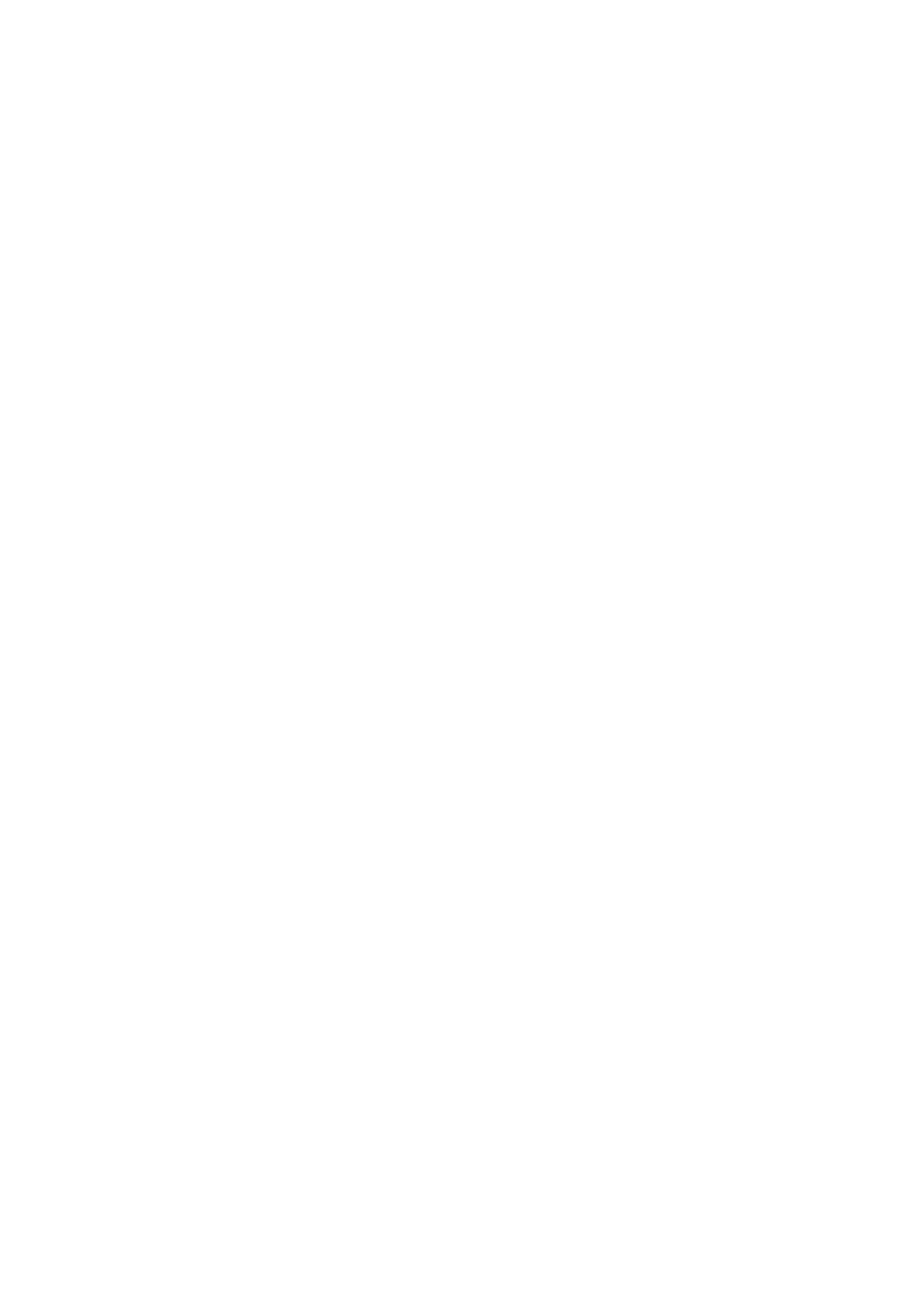# **CITY OF COCKBURN**

# **MINUTES OF ORDINARY COUNCIL MEETING HELD ON THURSDAY, 13 JULY 2006 AT 7:00 PM**

#### **PRESENT:**

#### **ELECTED MEMBERS**

| Mr S Lee       | Mayor        |
|----------------|--------------|
| Mr R Graham    | Deputy Mayor |
| Ms A Tilbury   | Councillor   |
| Mr I Whitfield | Councillor   |
| Mr T Romano    | Councillor   |
| Mrs S Limbert  | Councillor   |
| Mrs V Oliver   | Councillor   |

# **IN ATTENDANCE**

|                | <b>Chief Executive Officer</b>              |  |  |  |  |
|----------------|---------------------------------------------|--|--|--|--|
| $\sim 100$     | Acting Director, Administration & Community |  |  |  |  |
|                | <b>Services</b>                             |  |  |  |  |
| $\sim 100$     | Director, Finance & Corporate Services      |  |  |  |  |
| $\sim$         | Director, Engineering & Works               |  |  |  |  |
| $\sim$         | Acting Director, Planning & Development     |  |  |  |  |
| $\blacksquare$ | <b>Communications Manager</b>               |  |  |  |  |
|                | Personal Assistant to CEO                   |  |  |  |  |
|                |                                             |  |  |  |  |

# **1. DECLARATION OF MEETING**

The Presiding Member declared the meeting open at 7.02pm.

# **2. APPOINTMENT OF PRESIDING MEMBER (If required)**

Nil

# **3. DISCLAIMER (To be read aloud by Presiding Member)**

Members of the public, who attend Council Meetings, should not act immediately on anything they hear at the Meetings, without first seeking clarification of Council's position. Persons are advised to wait for written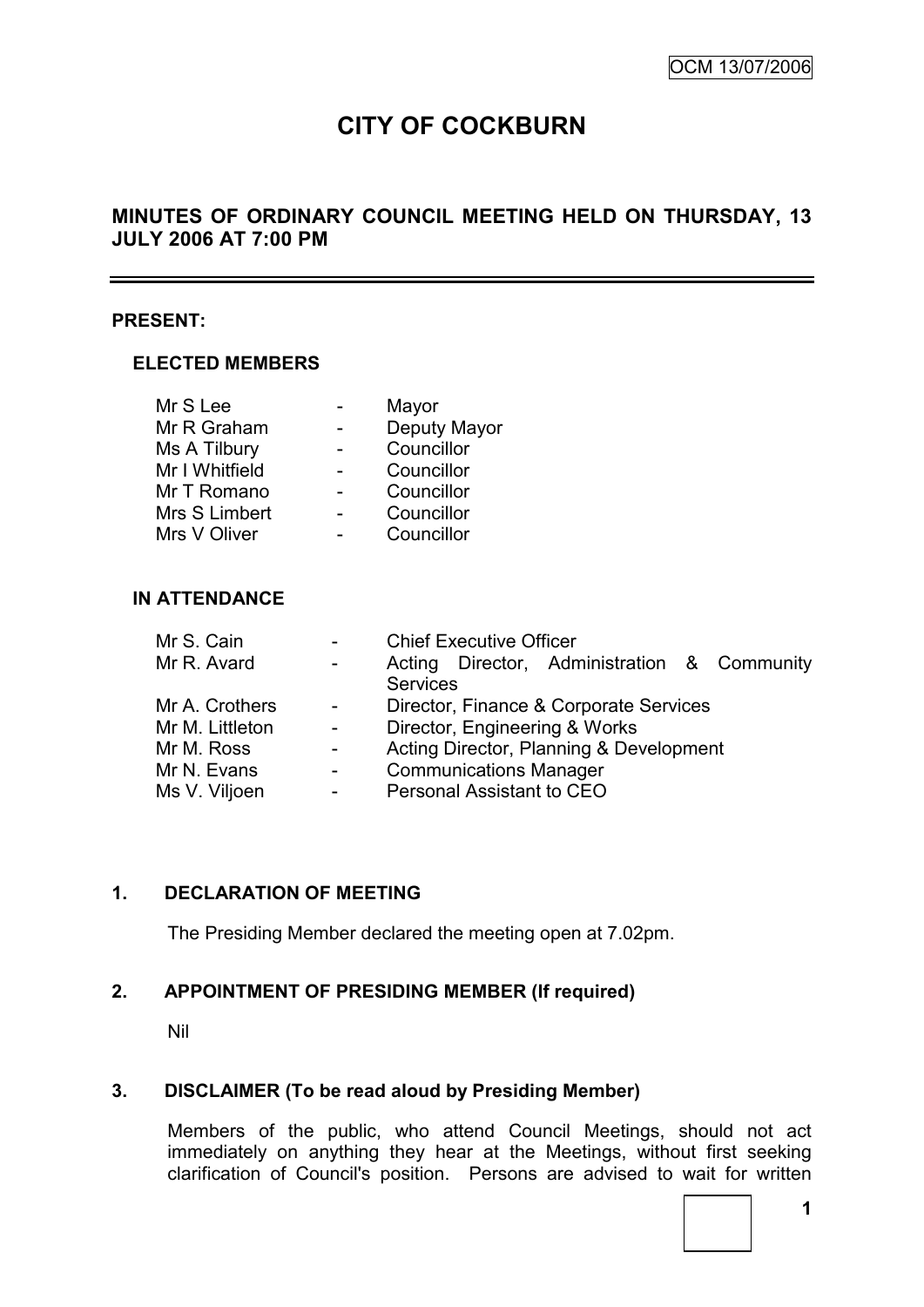advice from the Council prior to taking action on any matter that they may have before Council.

# **4 (OCM 13/07/2006) - ACKNOWLEDGEMENT OF RECEIPT OF WRITTEN DECLARATIONS OF FINANCIAL INTERESTS AND CONFLICT OF INTEREST (BY PRESIDING MEMBER)**

The Presiding Member advised the meeting that Mayor Stephen Lee had declared a conflict of interest in Item 14.1, which would be read at the appropriate time.

The Presiding Member advised the meeting that Clr Val Oliver had declared a conflict of interest in Item 14.1, which would be read at the appropriate time.

# **5 (OCM 13/07/2006) - APOLOGIES AND LEAVE OF ABSENCE**

| CIr Julie Baker            | $\overline{\phantom{0}}$     | Apology |
|----------------------------|------------------------------|---------|
| <b>CIr Linda Goncalves</b> | $\overline{\phantom{0}}$     | Apology |
| Clr Kevin Allen            | $\qquad \qquad \blacksquare$ | Apology |

# **6. ACTION TAKEN ON PREVIOUS PUBLIC QUESTIONS TAKEN ON NOTICE**

Nil

# **7 (OCM 13/07/2006) - PUBLIC QUESTION TIME**

#### **Marcia Manolas - Carrington Street, Hamilton Hill**

Agenda Item 16.3 – Streetscape Beautification Budget Reallocation – Intersection of Carrington Street and Winterfold Road, Hamilton Hill

*Q1 Why has Administration with the current proposal endeavoured to provide a wall of vegetation along the front of a commercial precinct zone - low olive hedge 750mm height, 5 metre wide canopy per tree- 3 trees? This equates to 3 meters by 5 meters is 15 meters of tree canopy under pruned to two meters leaving a window of just over a meter along the verge fronting land of a commercial site. How will this give any visibility to commercial premises?*

*(Ms Manolas then showed Council a drawing of proposed planting of vegetation in comparison to retail shops.)*

A1 The vegetation will not be as dense as that stated. The landscaping proposal incorporates tree species which will enhance the appeal of the street and by association, the businesses adjacent. The trees are small in stature and do not have a dense canopy thus officers do not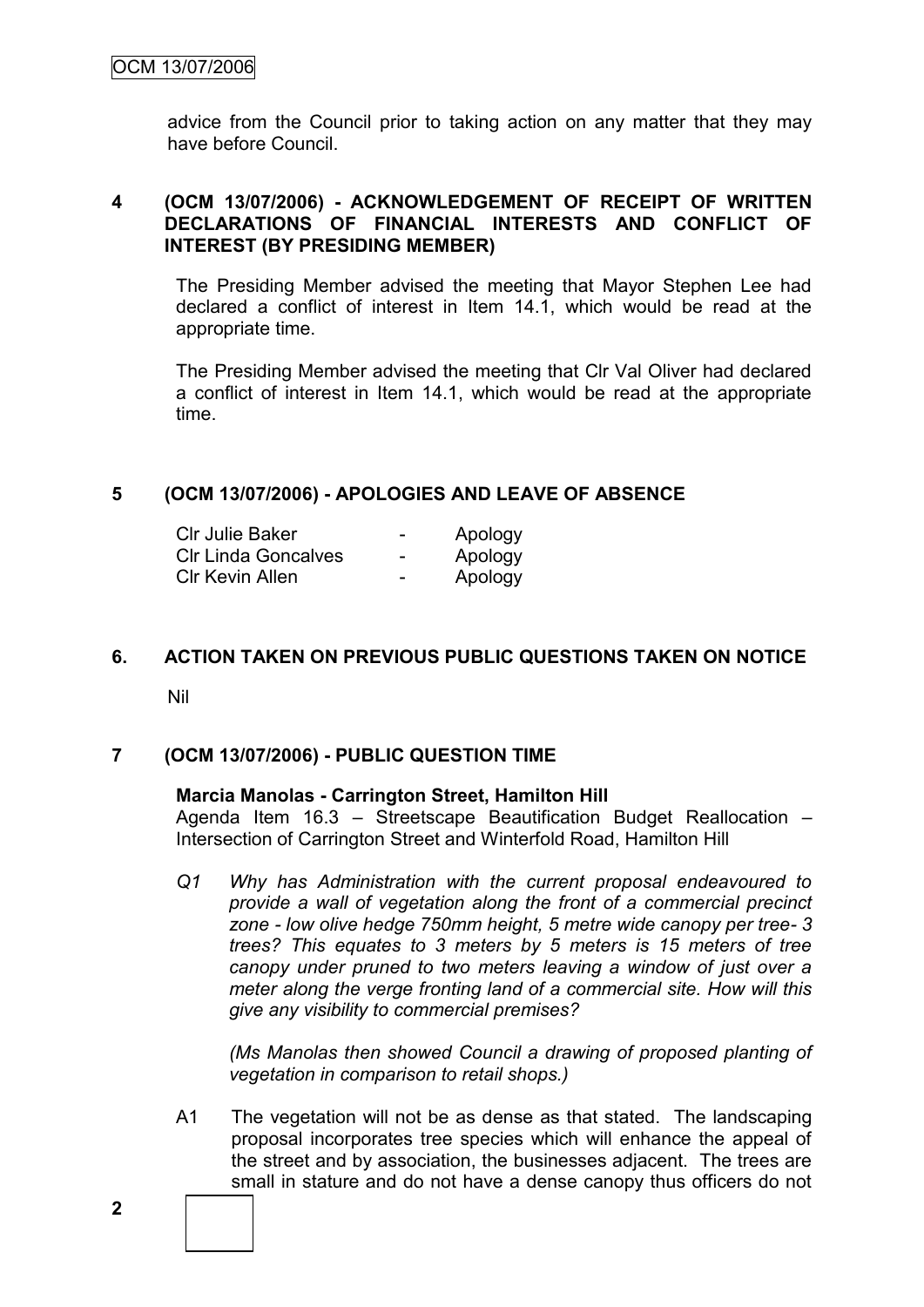believe that visibility of the businesses will be significantly impaired. The City proposes to expend in the vicinity of \$100,000 on this project which will enhance the aesthetics of the area and improve the general amenity. The proposal is also consistent with the strategy to improve streetscapes across the City.

- *Q2 How has the consultation process given people the opportunity to respond?*
- A2 We acknowledge that the consultation process failed in this instance and that letters of reply to both Mrs Manolas and Ms Lavery addressing their concerns were not posted as intended.

# **Ken Manolas – Carrington Street, Hamilton Hill**

Agenda Item 16.3 – Streetscape Beautification Budget Reallocation – Intersection of Carrington Street and Winterfold Road, Hamilton Hill

- *Q1 - Once the wall of vegetation grows- 750mm of olive hedge, and then 5 meter canopy of each tree:*
	- *(a) What will Council put in place to ensure the safety of walking pedestrians, especially children and elderly being abducted from the footpath behind the hedge of vegetation and molested or robbed?*
	- *(b) What safety precautions will administration put in place to ensure cars entering and exiting the driveway to the food/ restaurants have clear vision of the pedestrians and traffic at the roadside. When puts up a brick fence, one must have a truncation at the driveway to ensure visibility?*
- A1(a) We do not believe that the mere existence of a hedge will increase the incidence of this form of anti-social behaviour. If required, the hedge can be maintained at a lower height. It is proposed the height will be maintained at less than 0.750m (approximately 2ft 6inches).
- A1(b) Vision will not be impaired because the hedge is set back 6m from the kerb. Egress from the car park is left hand turn only; vehicle drivers' line of sight to the right is not impaired because there is an access slip lane present.
- *Q2 - Why has Administration chosen this type of planting- 750 metre hedge and then trees closely positioned with a 5 meter canopy each in an area of a commercial precinct which requires exposure?*
	- *(a) Why is Administration endeavouring to block visibility of the shops.*
	- *(b) Has Administration adopted this type of planting a fence of vegetation anywhere else in the area- commercial or residential*

**3**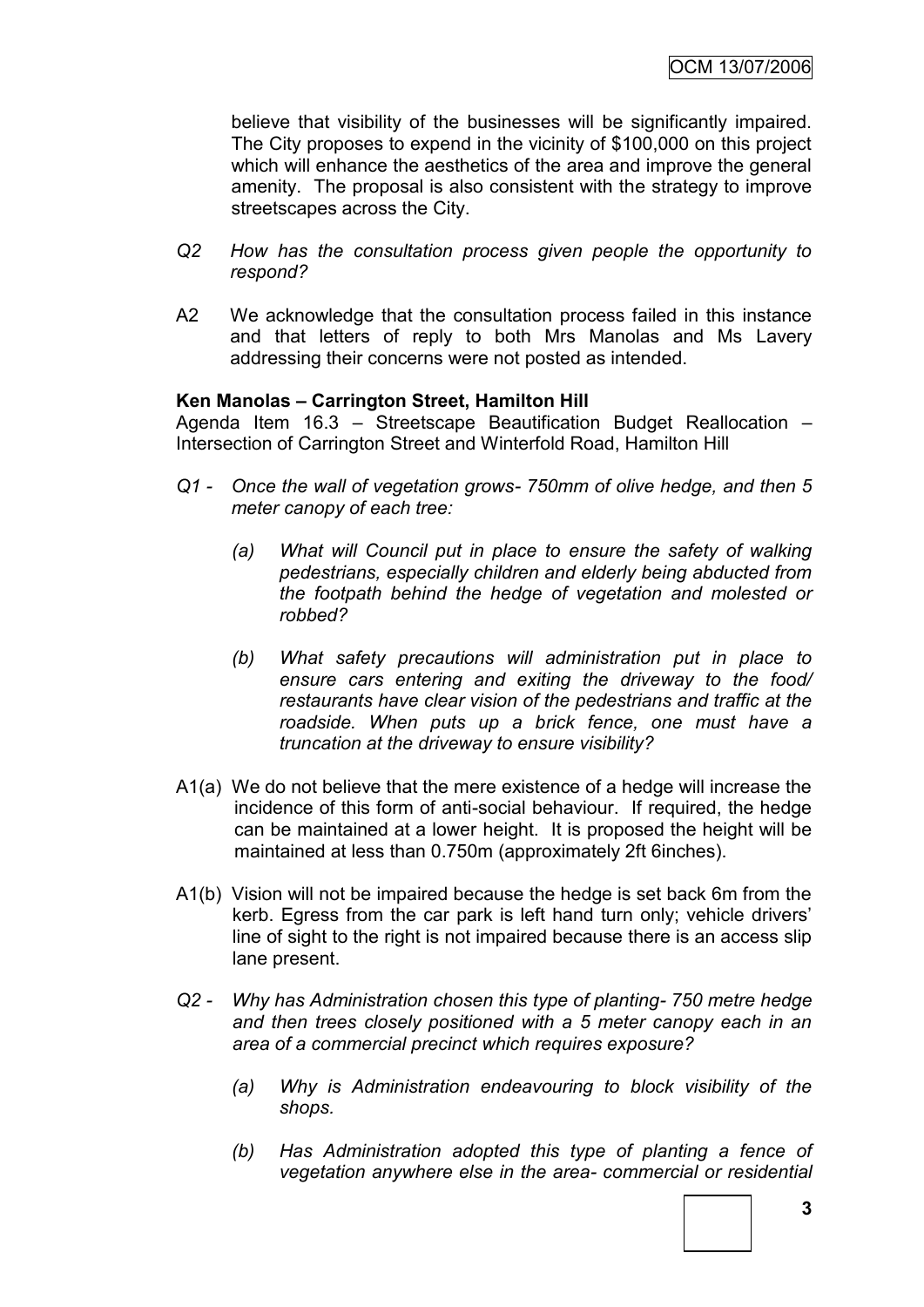*district? Why has Administration prejudiced the commercial viability of these three properties for this type of plantingvegetation hedge.*

- *(c) Can Administration state one area commercial or residential which has similar a vegetation fence?*
- *(d) Some Councillors have expressed it is an Entry Statement into the area? How is it an Entry Statement when the opposite side of the street does not have the same plantings?*
- *(e) Why has Administration not adopted similar plantings to Winterfold Rd shopping centre/precinct to compliment each other.*
- A2(a) The intent is not to block visibility of the shops rather it is to enhance the general aesthetic of the area. The chosen tree species will allow significant visual access to the premises.
- A2(b) Yes. Spearwood Avenue between Stock Road and Port Kembla Drive in front of Bunnings and the intersection of Amity Boulevard and Cockburn Road have similar streetscapes established.

The purpose of the streetscape is to enhance the area thereby improving the potential viability of all businesses in the locality.

- A2(c) Yes. Spearwood Avenue between Stock Road and Port Kembla Drive in front of Bunning and the intersection of Amity Boulevard and Cockburn Road have similar streetscapes established.
- A2(d) The east side of Carrington Street will have an entry statement sign and a hedge matching that on the west. The width of the verge on the eastern side of Carrington Street is not as wide which restricts the style of planting that can be established.
- A2(e) The proposed landscaping is complimentary to plantings to Winterfold Rd shopping centre/ precinct. Within the Winterfold Rd shopping centre precinct, both Dodd Street and Simms Road have tree planting in the pavement similar to that proposed for Carrington Street.

# **Rochelle Lavery (Lake View Street, East Victoria Park) on behalf of Christine Lavery – Carrington Street, Hamilton Hill**

Agenda Item 16.3 – Streetscape Beautification Budget Reallocation – Intersection of Carrington Street and Winterfold Road, Hamilton Hill

Q*1 Does Council think it is acceptable to enforce loss of visibility of signage and premises from Winterfold Road by the provision of vegetation to 10 metres with only a window from 0.75 metres to 2.0 metres for restricted visibility to commercial premises? Is this*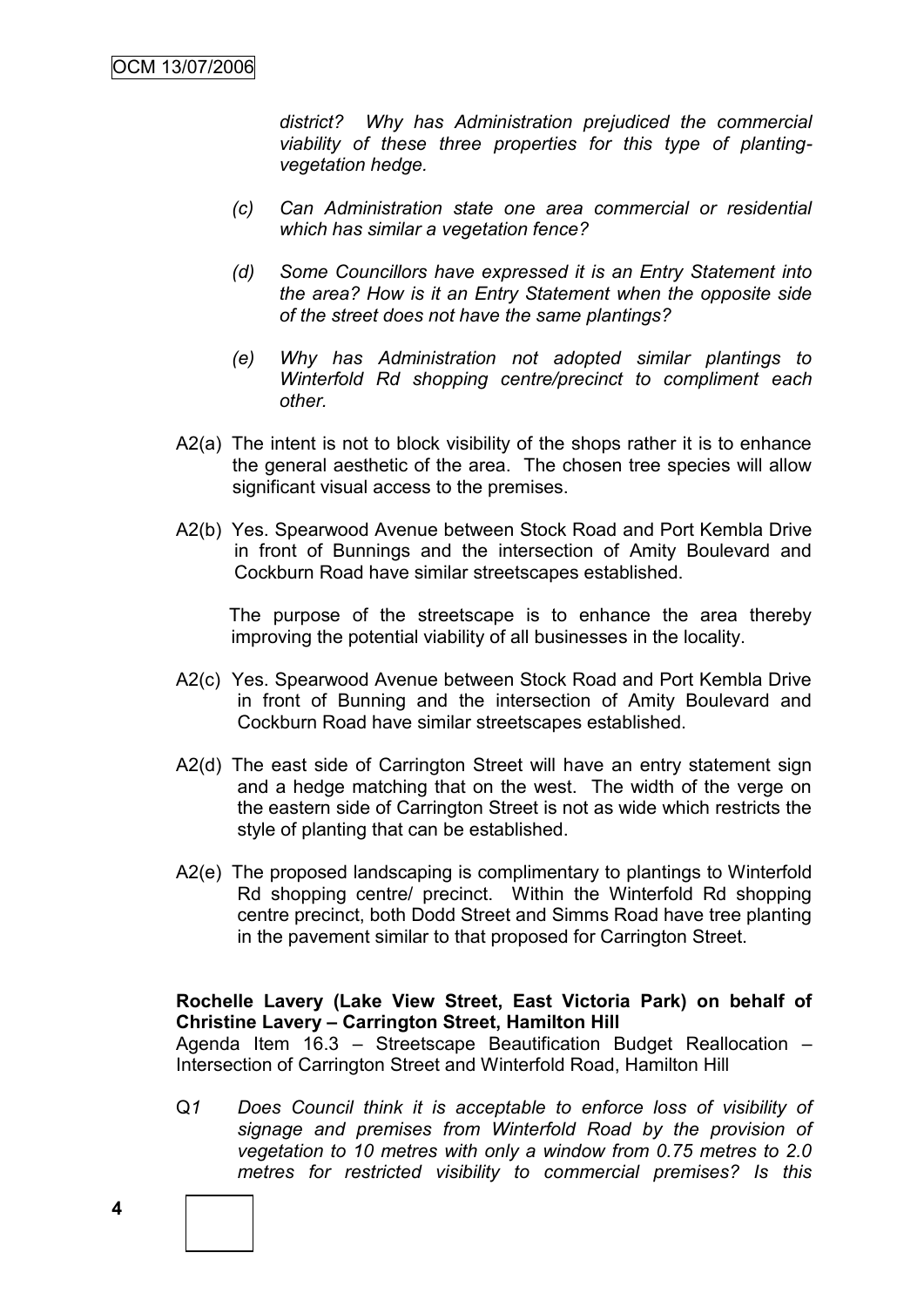*considered to be consistent with your Engineering Department's stated aim of improving commercial viability of these properties as it appears to ensure complete loss of visibility to the majority of the premises and whole of signage from Winterfold Road and severely restricted visibility from Carrington Street?* 

- A1 The landscaping proposal incorporates tree species which will enhance the appeal of the street and by association, the businesses adjacent. The trees are small in stature and do not have a dense canopy thus officers do not believe that visibility of the businesses will be significantly impaired. The City proposes to expend in the vicinity of \$100,000 on this project which will enhance the aesthetics of the area and improve the general amenity. The proposal is also consistent with the strategy to improve streetscapes across the City.
- *Q2 What is the plan that you are now considering as there seems to be three proposals? - mailed 10 May 2006; supposed to be mailed dated 4 July 2006 (no plan attached when forwarded yesterday 4.56pm); proposal from Director Engineering dated 12 July 2006 received by email yesterday 4.56pm; the latter two of which have been received too late for us to consider properly?*
- A2 The streetscape proposal remains the same however the alternative recommendation merely sought to separate the project into 2 stages to enable additional consultation to occur with the affected owners and tenants of 331 & 333 Carrington Street and to complete a review of the crossing point at that premises.
- Q*3 Is tonight the first time you have seen the alternative proposal, just like us?*
- A3 The streetscape proposal remains the same as previously submitted. The alternative merely seeks to review how the project is to be delivered.

# **Norman Cockerton – Mainsail Terrace, Yangebup**

- *Q What is delaying the upgrade of the intersection of Beeliar Drive and Birchley Road to facilitate the right turn movement out of Birchley Road, and when will this be initiated?*
- A Staff are awaiting feedback from Western Power regarding relocation of their services at the intersection of Beeliar Drive and Birchley Road. Staff have now finalised the design of the intersection of Spearwood Avenue and Yangebup Road and subject to Councils resolution tonight, have programmed those works to commence in early August. The intersection of Spearwood Avenue and Yangebup Road has been the priority and works will not commence on the intersection of Beeliar Drive and Birchley Road until those works are completed. Our current

**5**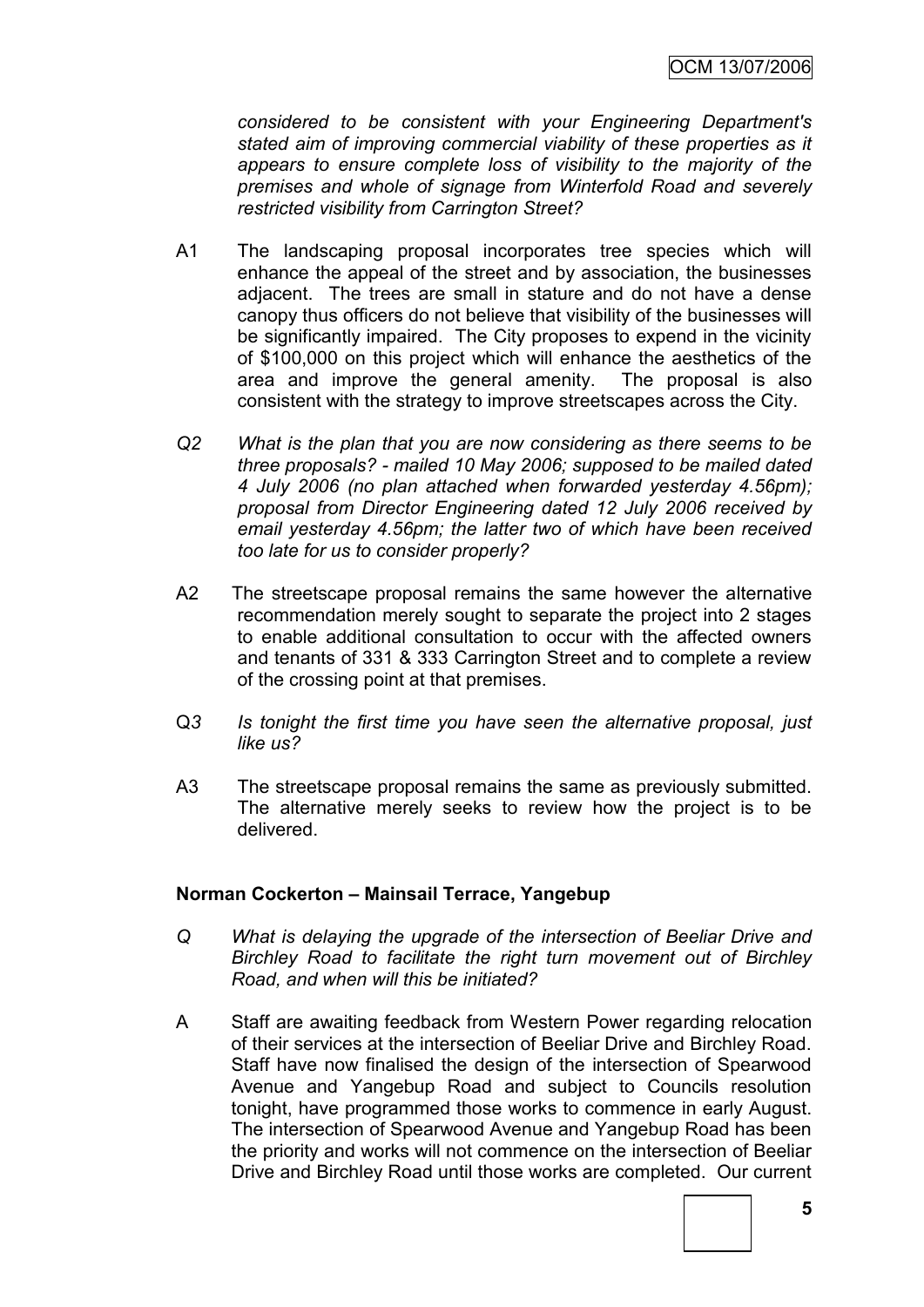program identifies works will commence on Beeliar Drive and Birchley Road in September 2006.

### **Robyn Scherr – Amity Boulevard, Coogee**

Agenda Item 16.5 0 Street Lighting – Port Coogee Marina Development (Question taken from the floor.)

- *Q Will Council maintain its promise to the people that this marina village will be world class in every respect and that those peoples rates will be sufficient to cover these costs?*
- A Mayor Lee responded by saying yes.

#### **8. CONFIRMATION OF MINUTES**

# **8.1 (MINUTE NO 3193) (OCM 13/07/2006) - SPECIAL COUNCIL MEETING - 30 MAY 2006**

# **RECOMMENDATION**

That Council adopt the Minutes of the Special Council Meeting held on Tuesday, 30 May 2006, as a true and accurate record.

#### **COUNCIL DECISION**

MOVED Clr S Limbert SECONDED Clr T Romano that the recommendation be adopted.

**CARRIED 7/0**

# **8.2 (MINUTE NO 3194) (OCM 13/07/2006) - ORDINARY COUNCIL MEETING - 8 JUNE 2006**

#### **RECOMMENDATION**

That Council adopt the Minutes of the Ordinary Council Meeting held on Thursday, 8 June 2006, as a true and accurate record.

# **COUNCIL DECISION**

MOVED Clr I Whitfield SECONDED Clr V Oliver that the recommendation be adopted.

**CARRIED 7/0**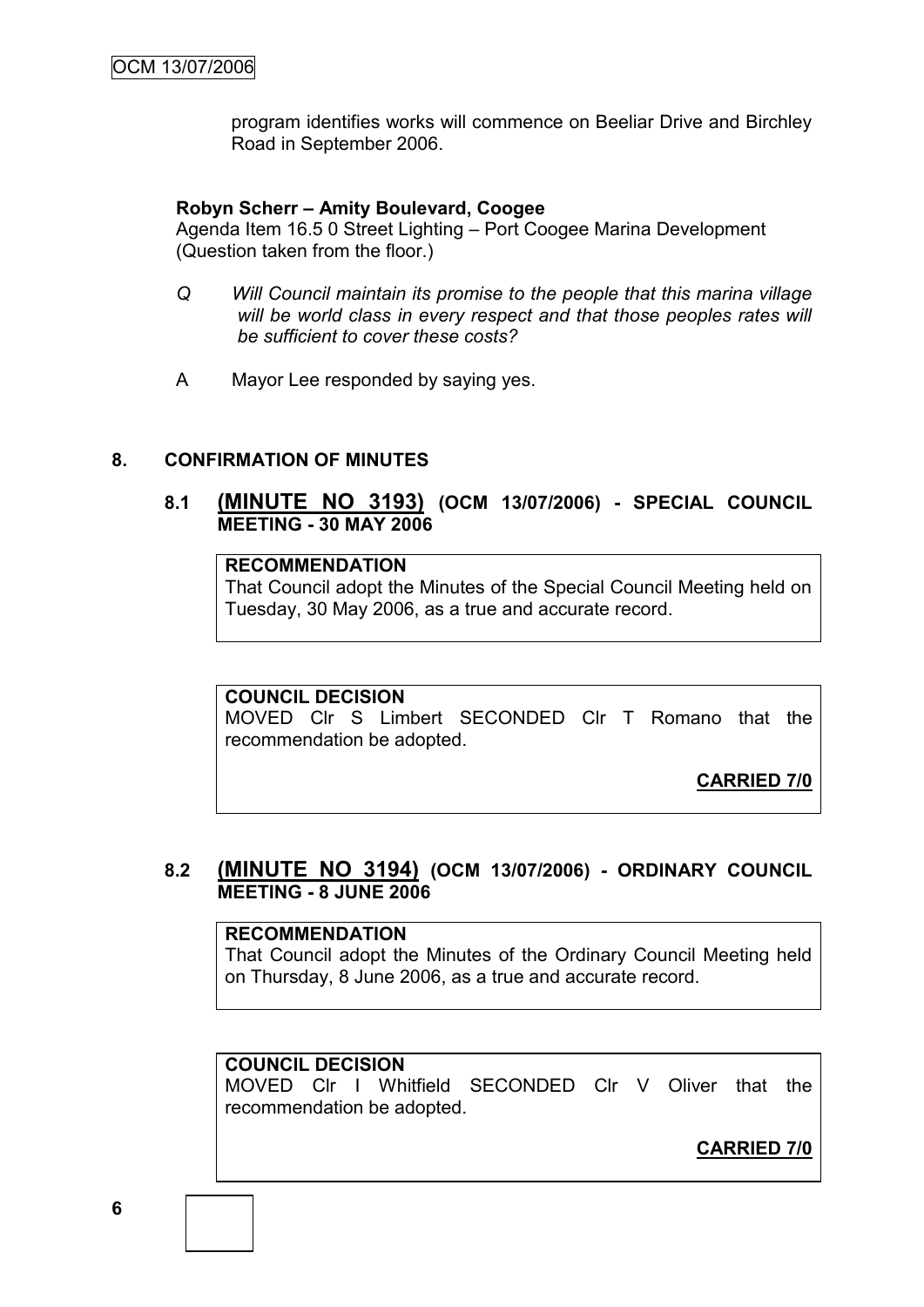# **9. WRITTEN REQUESTS FOR LEAVE OF ABSENCE**

Nil

# **10. DEPUTATIONS AND PETITIONS**

Nil

# **11. BUSINESS LEFT OVER FROM THE PREVIOUS MEETING (If adjourned)**

Nil

# **12. DECLARATION OF COUNCILLORS WHO HAVE NOT GIVEN DUE CONSIDERATION TO MATTERS IN THE BUSINESS PAPER**

Nil

# **13 (OCM 13/07/2006) - 13 COUNCIL MATTERS**

Nil

# **DECLARATION OF CONFLICT OF INTEREST**

Clr Oliver declared a conflict of interest in Item 14.1 "Appointment of Real Estate Agent to Market Council Owned Land". The nature of the interest being that she was a benefactor of a monetary donation to her 2005 election fund from Mayor Lee. Part of the funds for Mayor Lee"s campaign account were obtained from the Port Coogee NOW group, of which Mr Gianolli is a member.

CLR OLIVER LEFT THE MEETING AT THIS POINT, THE TIME BEING 7.30PM.

# **DECLARATION OF CONFLICT OF INTEREST**

Mayor Lee declared a Conflict of Interest in Item 14.1 "Appointment of Real Estate Agent to Market Council Owned Land". The nature of the interest being that he received a monetary donation to his 2005 election fund from the Port Coogee NOW group, of which Mr Gianolli is a member.

MAYOR LEE LEFT THE MEETING AT THIS POINT, THE TIME BEING 7.31PM.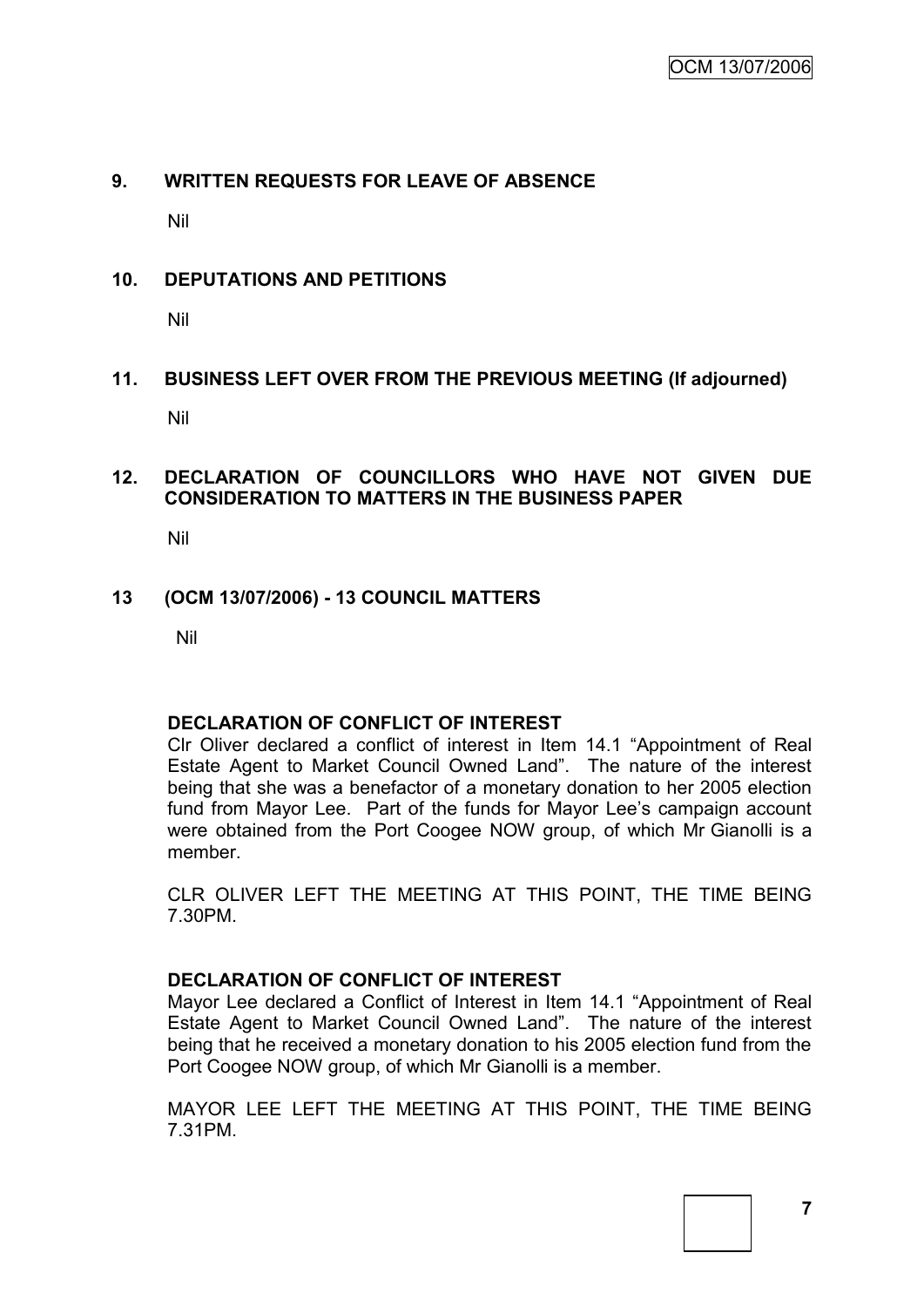DEPUTY MAYOR GRAHAM ASSUMED THE ROLE OF PRESIDING MEMBER AT THIS POINT.

# **14. PLANNING AND DEVELOPMENT DIVISION ISSUES**

# **14.1 (MINUTE NO 3195) (OCM 13/07/2006) - APPOINTMENT OF REAL ESTATE AGENT TO MARKET COUNCIL OWNED LAND (4809) (KJS) (ATTACH)**

# **RECOMMENDATION**

That Council:

- (1) appoint Cockburn Real Estate to market the sale of vacant lots at 9 Phoenix Road, Spearwood, Lot 709 Southwell Crescent, Hamilton Hill and Lot 380 Congdon Avenue, Beeliar, subject to an exclusive agency period of 90 days, the asking prices being:
	- 9 Phoenix Road, Spearwood \$290,000
	- Lot 709 Southwell Crescent, Hamilton Hill \$260,000
	- Lot 380 Congdon Avenue, Beeliar \$270,000
- (2) accept offers negotiated by Cockburn Real Estate, subject to all offers being above the licensed valuer estimate and complying with the provisions of section 3.58 of the Local Government Act 1995; and
- (3) transfer the net proceeds from the sales to the Land Development Reserve Fund.

**TO BE CARRIED BY AN ABSOLUTE MAJORITY OF COUNCIL**

# **COUNCIL DECISION**

MOVED Clr S Limbert SECONDED Clr A Tilbury that Council defer this item until the next Ordinary Council Meeting.

**CARRIED 5/0**

# **Reason for Decision**

There are limited numbers of Councillors present at the meeting and this item will need to be carried by an absolute majority of Council.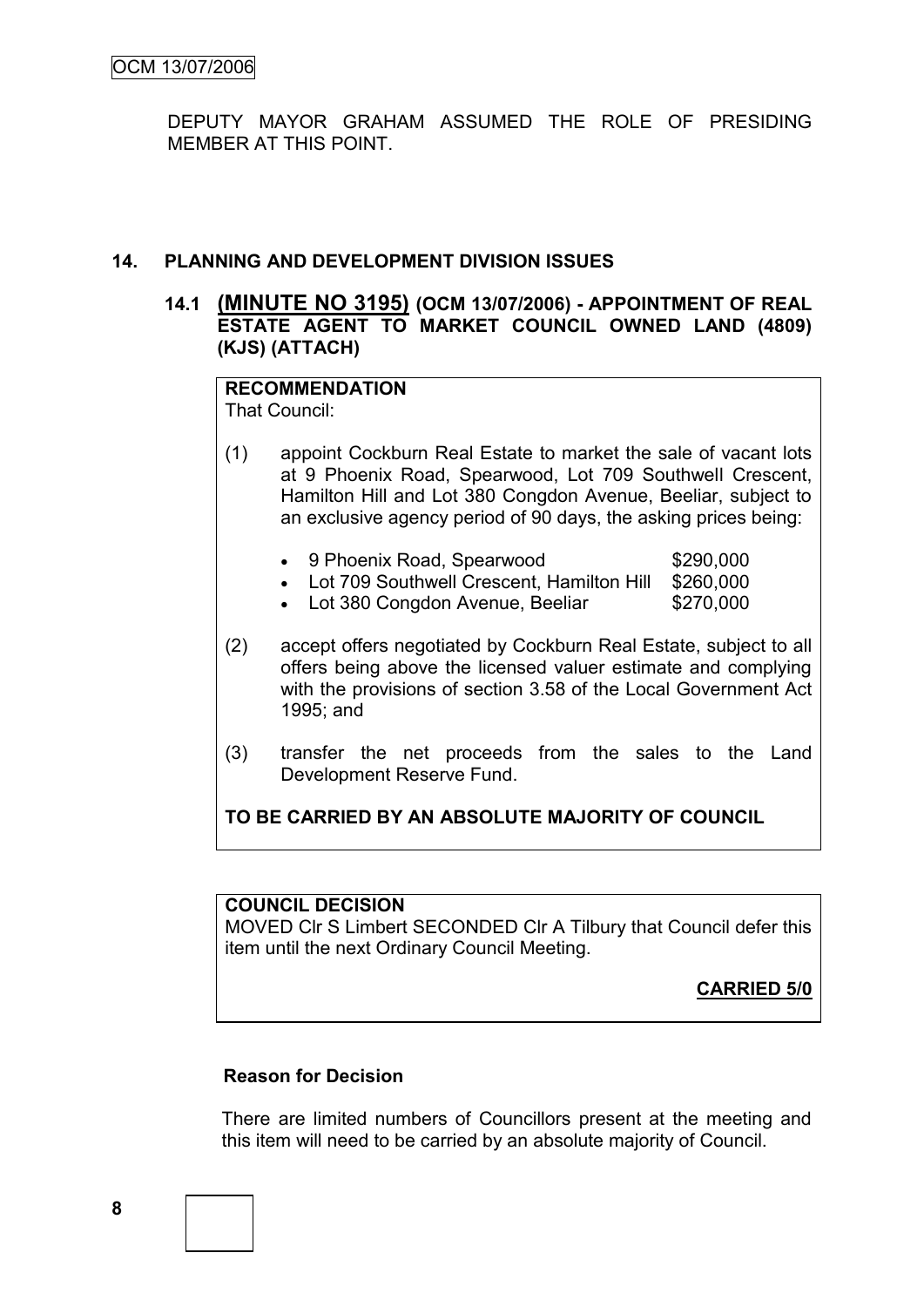# **Background**

Council at its meeting held on 11 May 2005 resolved to:-

- *"(1) defer this item to a later meeting of Council following an independent reappraisal of the land value based on market evidence by three local estate agents and a licensed valuer; and*
- *(2) review the procedures and requirements dealing with Council"s land disposal practices in the form of a possible new Policy to be referred to the Strategic Finance & Investment Committee."*

#### **Submission**

N/A

# **Report**

Five (5) local Real Estate Agents were asked for marketing proposals. The companies were asked to supply asking prices and expected sale price for each lot. They were also asked for details of the company"s resources and marketing strategy if they were the successful appointee.

Licensed Valuers McGees were also asked to update their previous market valuations. Licensed Valuer Jonathon Tyson assessed the properties as follows:-

| 9 Phoenix Road, Spearwood | \$260,000 |
|---------------------------|-----------|
|                           |           |

- Lot 709 Southwell Crescent, Hamilton Hill \$210,000
- Lot 380 Congdon Avenue, Beeliar \$260,000.

The Real Estate Agents who submitted proposals were:-

- L J Hooker, Spearwood
- Davies First National, Spearwood
- Cockburn Real Estate, Spearwood
- CRA Realty, Spearwood
- Collett Realty, Hamilton Hill
- Southside Realty, Spearwood.

The proposed marketing strategy for each of the agents was similar and included signs on each lot, advertisements in local and state-wide newspapers.

Most agents have web pages and access a wider list of potential purchasers via internet and databases of people seeking lots.

The Real Estate Agents and the Licensed Valuer all indicate that the market was very much in favour of the seller and that prices were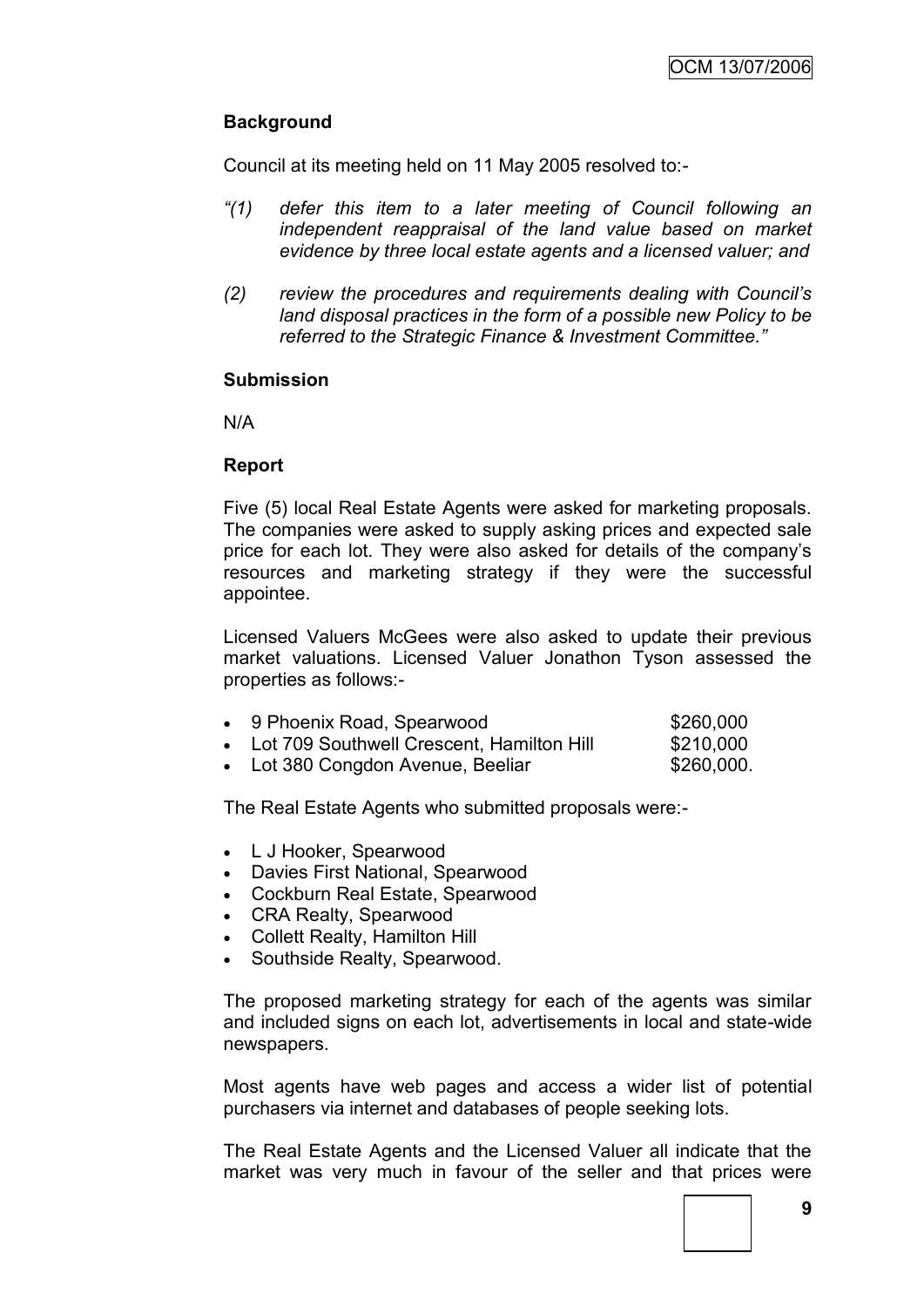rising. There is a shortage of vacant lots throughout the metropolitan area.

| <b>Land Sales Program June 2006</b> |                                  |                                                   |                                                |                                        |  |  |
|-------------------------------------|----------------------------------|---------------------------------------------------|------------------------------------------------|----------------------------------------|--|--|
|                                     | Expected Selling Price GST incl. |                                                   |                                                |                                        |  |  |
|                                     |                                  |                                                   | Listing Price (                                |                                        |  |  |
| Real Estate Agent                   | Selling Cost<br>GST Inc.         | 9 Phoenix Rd,<br>Spearwood                        | Lot 709 Southwell Cres<br><b>Hamilton Hill</b> | Lot 380 Congdon Ave,<br><b>Beeliar</b> |  |  |
| LJ Hooker                           | \$19,800                         | (\$290,000) \$275,000                             | (\$250,000)<br>\$240,000                       | (\$260,000)<br>\$250,000               |  |  |
| Davies First National               | \$19,400                         | (\$275,000) \$267,000<br>(\$260,000)<br>\$252,000 |                                                | $(\$265,000)$<br>\$257,000             |  |  |
| Cockburn Real Estate                | \$15,000                         | (\$289,000) \$280,000                             | (\$249,000)<br>\$240,000                       | (\$259,000)<br>\$250,000               |  |  |
| <b>CRA</b>                          | \$23,100                         | (\$290,000) \$280,000                             | $(\$200,000)$<br>\$180,000                     | $(\$250,000)$<br>\$230,000             |  |  |
| <b>Collett Realty</b>               | \$15,510                         | (\$265,000) \$255,000                             | (\$205,000)<br>\$190,000                       | $(\$270,000)$<br>\$260,000             |  |  |
| Southside                           | \$16,500                         | \$320,000                                         | \$280,000                                      | \$295,000                              |  |  |
| Average                             |                                  | \$288,000                                         | \$240,000                                      | \$266,000                              |  |  |

Listed below is a table of the Real Estate Agents fees and prices.

It is not possible to differentiate between the agents ability to achieve the highest possible price for the land sale. Based on the material supplied by each agent they all appear to be experienced, diligent and competent in their field.

Cockburn Real Estate is the recommended agent, based on their slightly lower fee. They have indicated that they will participate in conjunctive offers presented by other agents provided the offer was in the best interest of the City.

All offers presented to the City will have to be conditional on provisions of section 3.58 of the Local Government Act, which requires the City to advertise details of any private treaty sale in a state-wide newspaper and allow at least 2 weeks for the receipt of submissions.

Details in the advertisement include details of the land, proposed sale price, the name of the purchaser and a market valuation by a Licensed Valuer undertaken within 6 months of the proposed sale.

The asking price in the recommendation takes into account the nominated asking price by Cockburn Real Estate with some modification after reviewing the other agents' nominated asking price.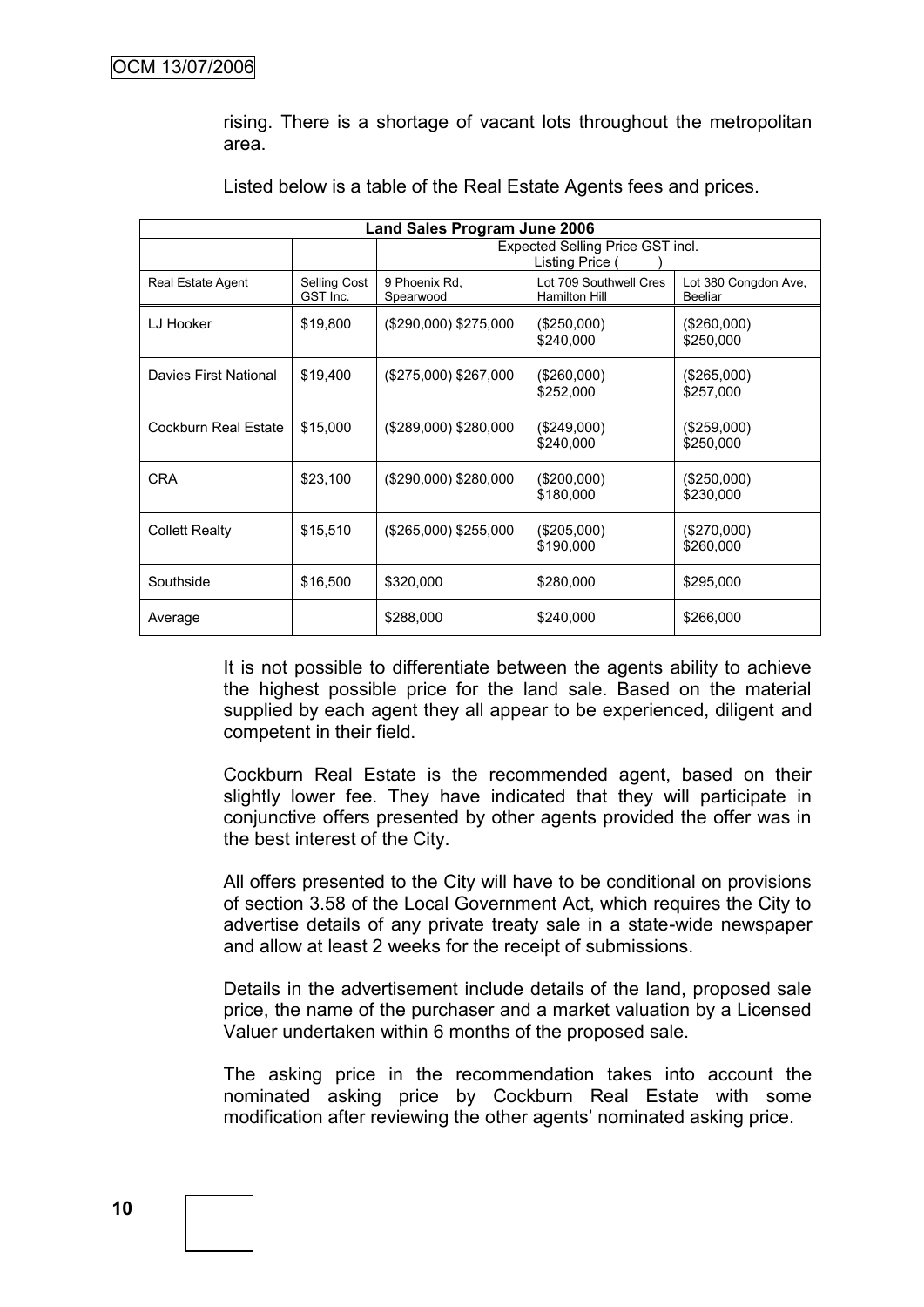# **Strategic Plan/Policy Implications**

The Corporate Strategic Plan Key Result Areas which apply to this item are:-

- 1. Managing Your City
	- *"To deliver services and to manage resources in a way that is cost effective without compromising quality."*

# **Budget/Financial Implications**

Net Income will be transferred to the Land Development Reserve Fund.

# **Legal Implications**

Section 3.58 of the Local Government Act 1995.

# **Community Consultation**

Any individual land sale will be advertised in a newspaper that gives state-wide distribution.

# **Attachment(s)**

(1) Location Plans of subject lots.

# **Advice to Proponent(s)/Submissioners**

N/A.

# **Implications of Section 3.18(3) Local Government Act, 1995**

Nil.

MAYOR LEE AND CLR OLIVER RETURNED TO THE MEETING AT THIS POINT, THE TIME BEING 7.34PM.

DEPUTY MAYOR GRAHAM ADVISED MAYOR LEE AND CLR OLIVER OF THE DECISION OF COUNCIL.

MAYOR LEE RESUMED AS PRESIDING MEMBER AT THIS POINT.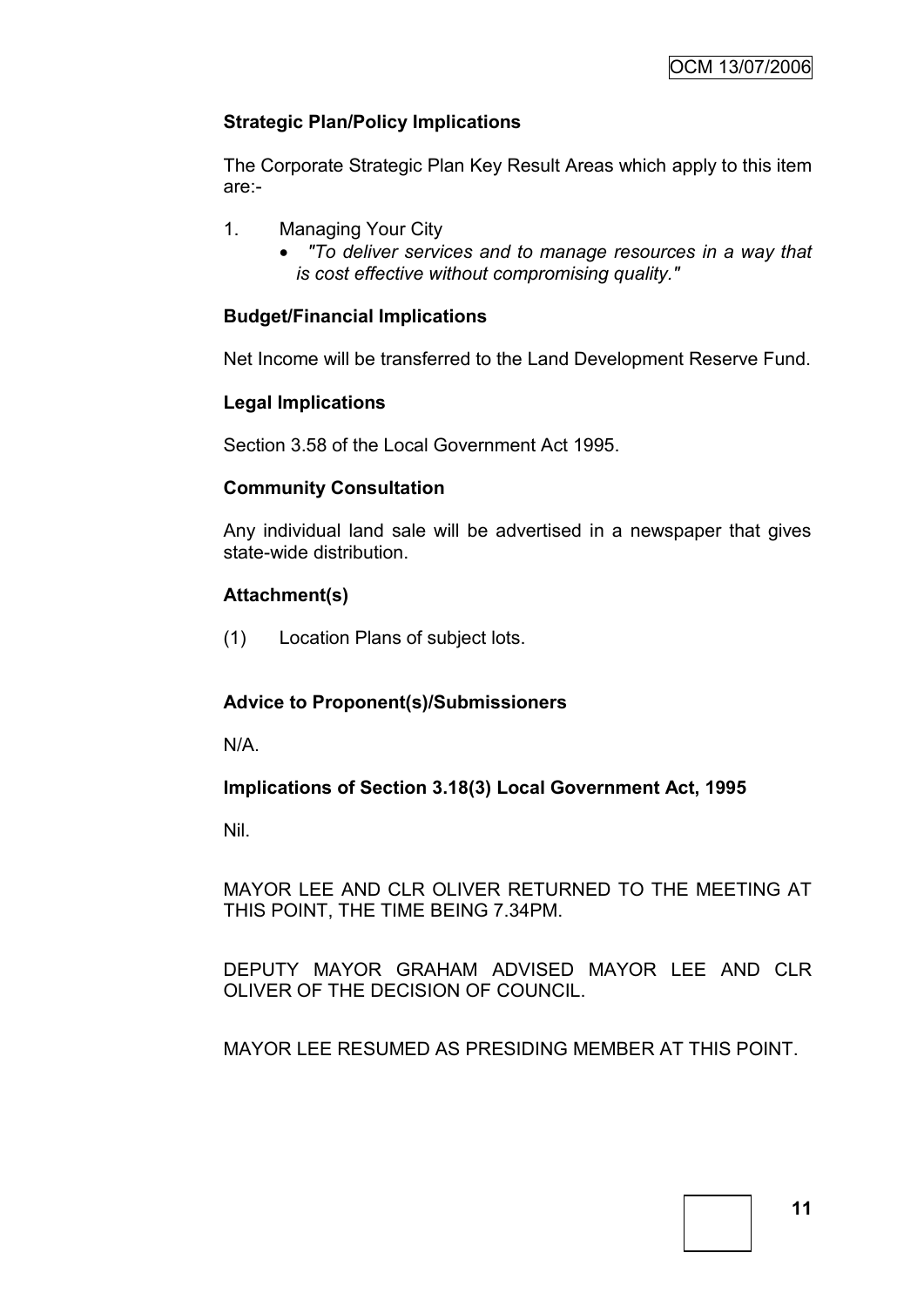# **14.2 (MINUTE NO 3196) (OCM 13/07/2006) - COOGEE CARAVAN PARK - ASSIGNMENT OF LEASE FROM ASPEN TOURIST PARKS PTY LTD (FORMERLY FLEETWOOD PARKS PTY LTD) TO ASPEN PARKS PROPERTY MANAGEMENT LTD - RESERVE 29678 (1913; 3310064) (KJS)**

# **RECOMMENDATION**

That Council as Lessor consents to the assignment of the lease from Aspen Tourist Parks Pty Ltd (formerly Fleetwood Parks Pty Ltd) to Aspen Parks Property Management Ltd.

#### **COUNCIL DECISION**

MOVED Clr I Whitfield SECONDED Clr S Limbert that the recommendation be adopted.

**CARRIED 7/0**

#### **Background**

Council at its meeting held on 15 May 2001 resolved the following:

*"That subject to compliance with provisions of Section 3.58 of the Local Government Act 1995, Council enter into a new lease with Fleetwood Corporation P/L on the following basis :*

- *(1) an in-going premium of \$650,000;*
- *(2) an initial rent of \$110,000 per annum;*
- *(3) lease for a period of 10 years with two 5 year options;*
- *(4) that a new lease be prepared by Solicitors, McLeod and Co based on provisions contained in the current lease;*
- *(5) that payment of monies sought by Westrail to amend the boundary of Reserve 29768 and 11430 be drawn from the incoming premium with the balance of funds being transferred to the Land Development Reserve Fund; and*
- *(6) sell the five units which will belong to the City of Cockburn at the expiration of the current lease for the sum of \$75,000."*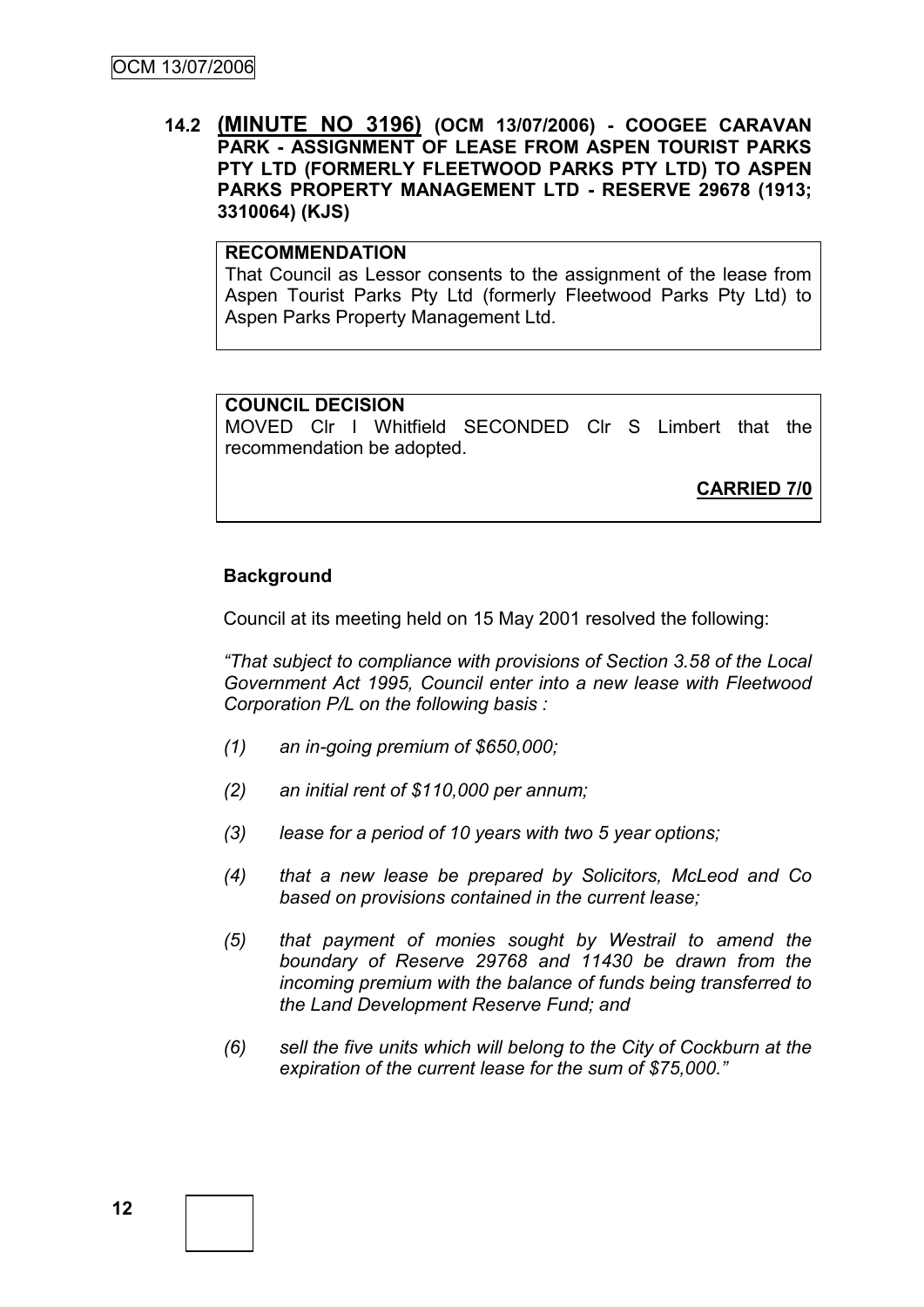# **Submission**

Aspen Parks Property Management have written to the City requesting consent to the assignment of the lease to Aspen Parks Property Management Ltd from Aspen Tourist Parks Pty Ltd.

# **Report**

Although the Lessee on the lease is shown as Fleetwood Parks Pty Ltd, the name of the Lessee company was changed to Aspen Tourist Parks Pty Ltd following the sale of Fleetwood Parks to Aspen in 2005.

The lease agreement provides that the Lessor must not unreasonably withhold its consent to an assignment if amongst other things the proposed assignee is in the opinion of the Lessor a respectable and responsible person of good financial standing.

The company was asked to provide information to support the premise that the assignee was of good financial standing. Aspen Parks Property Management Ltd is the holding company of Aspen Tourist Parks Pty Ltd. A company search by the City"s solicitors shows that the company have the same directors.

The company has provided a Financial Report for the year ended 30 June 2005 being for the Aspen Parks Property Fund. The report shows that the Fund manages 8 Holiday Parks with a total book value of \$46,836,000. There is nothing in the report to suggest that the assignee Aspen Parks Property Management Ltd is not of good financial standing.

Consequently, there does not appear to be any grounds for the City as Lessor to withhold its consent to the assignment. The assignment will not affect the day to day management of the park.

The terms of the lease require the Lessee to pay all legal fees associated with the assignment.

# **Strategic Plan/Policy Implications**

The Corporate Strategic Plan Key Result Areas which apply to this item are:-

- 4. Facilitating the needs of Your Community
	- *"To facilitate and provide an optimum range of community services."*

# **Budget/Financial Implications**

N/A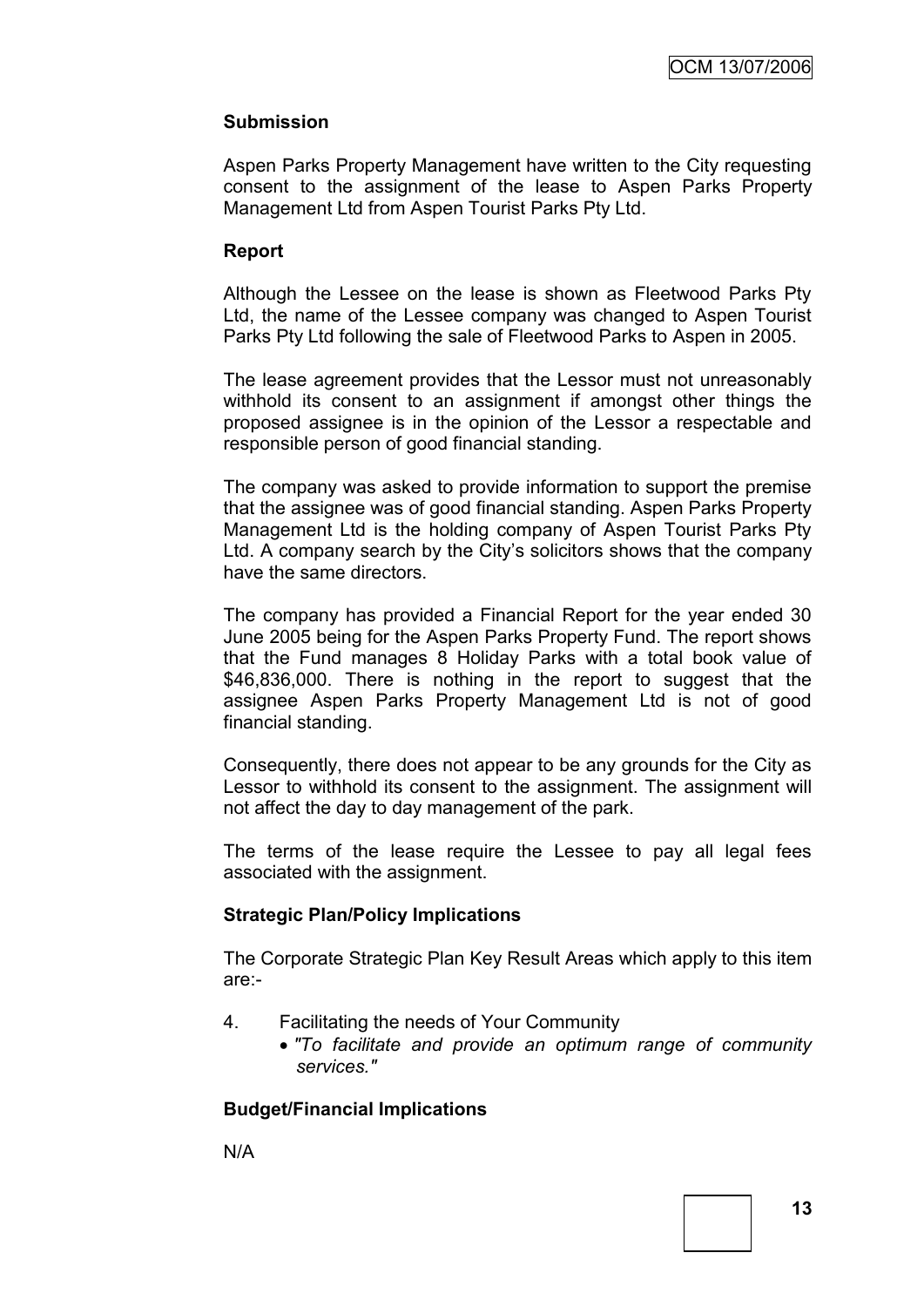# **Legal Implications**

Section 3.58 of the Local Government Act is not applicable to an assignment of lease.

# **Community Consultation**

N/A.

# **Attachment(s)**

Nil.

# **Advice to Proponent(s)/Submissioners**

The Proponent(s) have been advised that this matter is to be considered at the 13 July 2006 Council Meeting.

# **Implications of Section 3.18(3) Local Government Act, 1995**

Nil.

# **14.3 (MINUTE NO 3197) (OCM 13/07/2006) - PROPOSED AMENDMENT NO. 18 TO TOWN PLANNING SCHEME NO. 3 - RESERVE 39181 BARTRAM ROAD, SUCCESS - OWNER: DEPARTMENT OF AGRICULTURE - APPLICANT: MGA TOWN PLANNERS (93018) (MD) (ATTACH)**

**RECOMMENDATION** That Council:

(1) adopt the following amendment:-

PLANNING AND DEVELOPMENT ACT 2005 RESOLUTION DECIDING TO AMEND CITY OF COCKBURN TOWN PLANNING SCHEME NO. 3

#### AMENDMENT NO. 18

Resolved that Council, in pursuance of Section 75 of the Planning and Development Act 2005, amend the above Town Planning Scheme by:

1. rezoning portion of Crown Reserve 39181 at the corner of Hammond and Bartram Roads, Success from "Public Purposes" to "Development" Zone (Development Area 28) as depicted on the Scheme Amendment Map;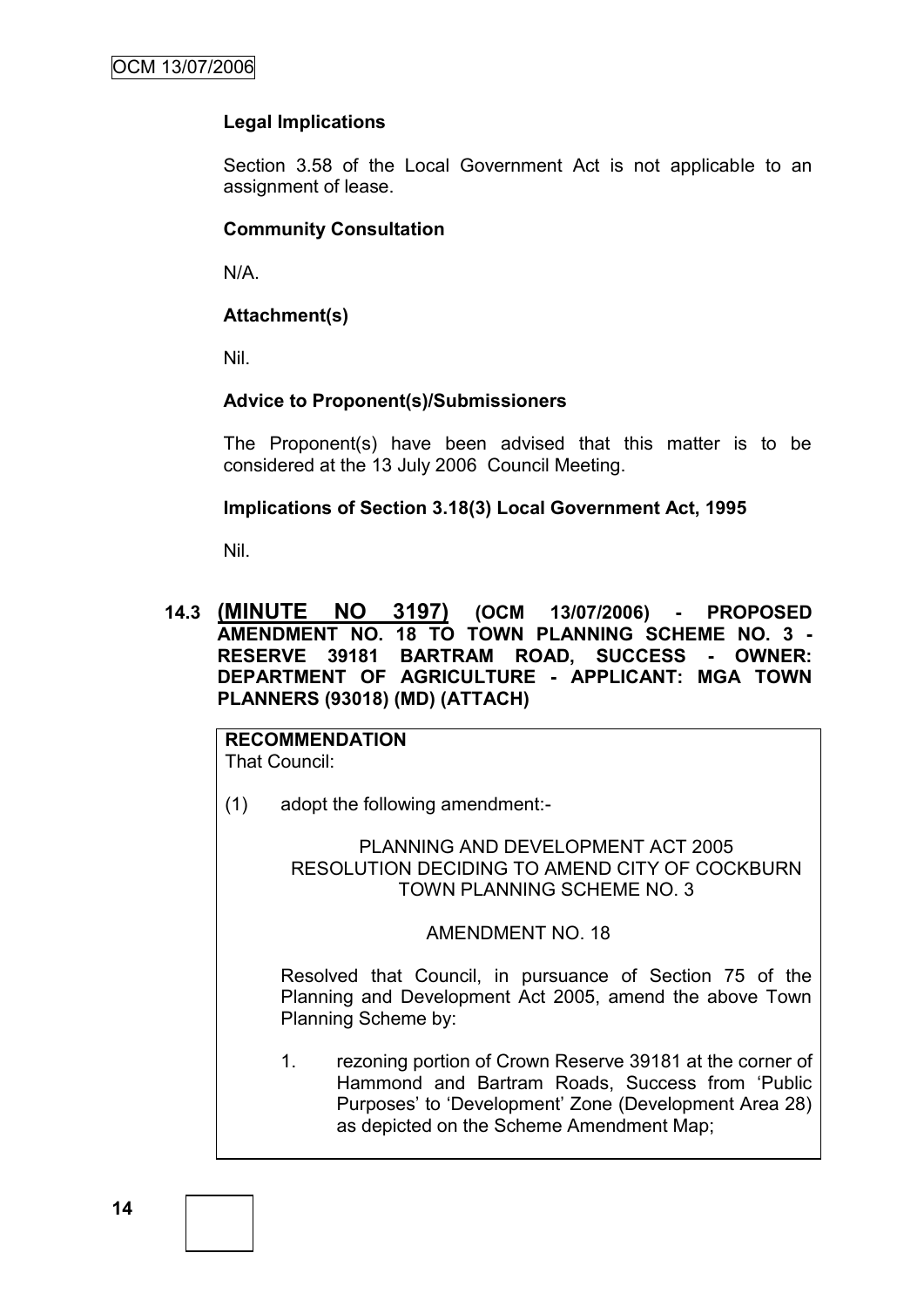| 2.          | removing Reserve 39181 from 'Development Area 8' and<br>include it within a new 'Development Area 28':                                                                                                                                                                                                                                                                                                                                                                                                                                                                                                                                                                                                                                                                                                                                                                                                                                                                                                                                                                                                                      |
|-------------|-----------------------------------------------------------------------------------------------------------------------------------------------------------------------------------------------------------------------------------------------------------------------------------------------------------------------------------------------------------------------------------------------------------------------------------------------------------------------------------------------------------------------------------------------------------------------------------------------------------------------------------------------------------------------------------------------------------------------------------------------------------------------------------------------------------------------------------------------------------------------------------------------------------------------------------------------------------------------------------------------------------------------------------------------------------------------------------------------------------------------------|
| 3.          | Include the following in Schedule 11 – Development Area<br>28 of the Scheme:                                                                                                                                                                                                                                                                                                                                                                                                                                                                                                                                                                                                                                                                                                                                                                                                                                                                                                                                                                                                                                                |
| Ref No:     | <b>DA 28</b>                                                                                                                                                                                                                                                                                                                                                                                                                                                                                                                                                                                                                                                                                                                                                                                                                                                                                                                                                                                                                                                                                                                |
| Area:       | Part Reserve 39181 Bartram Road, Success                                                                                                                                                                                                                                                                                                                                                                                                                                                                                                                                                                                                                                                                                                                                                                                                                                                                                                                                                                                                                                                                                    |
|             |                                                                                                                                                                                                                                                                                                                                                                                                                                                                                                                                                                                                                                                                                                                                                                                                                                                                                                                                                                                                                                                                                                                             |
| Provisions: | Structure Plan adopted to guide subdivision, land<br>1.<br>use and development.<br>The Local Government<br>2.<br>will<br>not<br>recommend<br>approval or approve land<br>subdivision<br>and<br>use<br>development for residential purposes and other odour<br>sensitive premises outlined in Provision 3 contrary to<br>the Jandakot Groundwater Treatment Plant Buffer with<br>its varying land use impacts.<br>3.<br>The provisions of the Scheme shall apply to the land<br>uses classified under the Structure Plan, in accordance<br>with Clause 6.2.13 except that:<br>Within the Residential area, Child Care Premises,<br>Aged or Dependant Persons Dwellings, Educational<br>Establishment and/or Hospitals are not permitted,<br>and;<br>Mixed Business area, Caretakers<br>Within<br>the<br>Dwellings, Grouped Dwellings, Multiple Dwellings,<br>Single House, Residential Building,<br>Motel,<br>Hotel/Tavern and Tourist Accommodation are not<br>permitted.<br>The development of shops (retail uses) within the<br>4.<br>Development Area shall be limited to a maximum of<br>1600m <sup>2</sup> retail NLA. |
|             |                                                                                                                                                                                                                                                                                                                                                                                                                                                                                                                                                                                                                                                                                                                                                                                                                                                                                                                                                                                                                                                                                                                             |
| 1.          | amending the Scheme Map accordingly.                                                                                                                                                                                                                                                                                                                                                                                                                                                                                                                                                                                                                                                                                                                                                                                                                                                                                                                                                                                                                                                                                        |
| (2)         | sign the amending documents, and advise the WAPC of<br>Council's decision;                                                                                                                                                                                                                                                                                                                                                                                                                                                                                                                                                                                                                                                                                                                                                                                                                                                                                                                                                                                                                                                  |
| (3)         | forward a copy of the signed documents to the Environmental<br>Protection Authority in accordance with Section 81 of the<br>Planning and Development Act;                                                                                                                                                                                                                                                                                                                                                                                                                                                                                                                                                                                                                                                                                                                                                                                                                                                                                                                                                                   |
| (4)         | following the receipt of formal advice from the Environmental<br>Protection Authority that the Scheme Amendment should not be<br>assessed under Section 48A of the Environmental Protection<br>Act, advertise the Amendment under Town Planning Regulation<br>25 without reference to the Western Australian Planning<br>Commission;                                                                                                                                                                                                                                                                                                                                                                                                                                                                                                                                                                                                                                                                                                                                                                                        |
| (5)         | notwithstanding (4) above, the Director of Planning<br>and<br>Development may refer a Scheme or Scheme Amendment to                                                                                                                                                                                                                                                                                                                                                                                                                                                                                                                                                                                                                                                                                                                                                                                                                                                                                                                                                                                                         |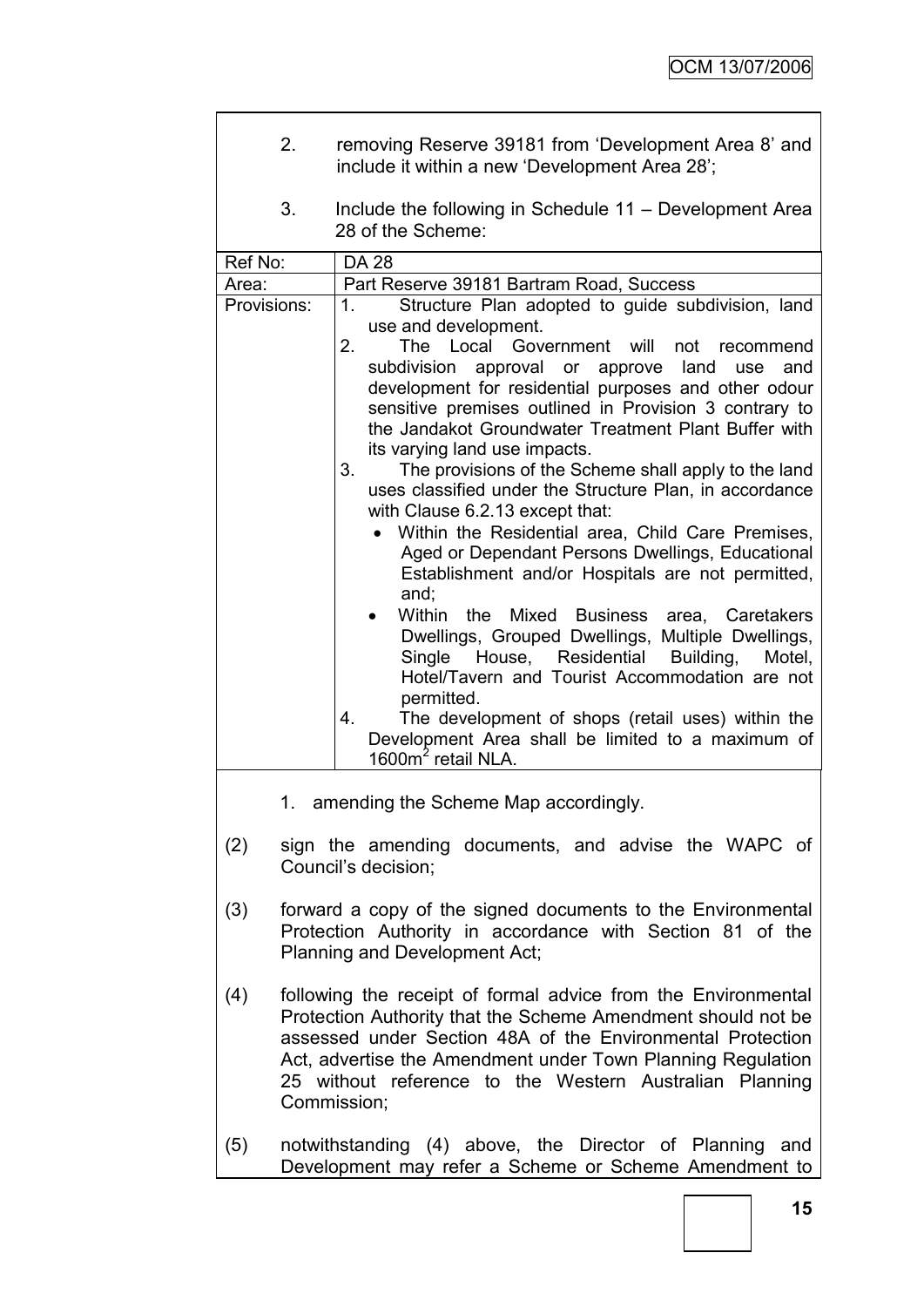the Council for its consideration following formal advice from the Environmental Protection Authority that the Scheme Amendment should be assessed under Section 48A of the Environmental Protection Act, as to whether the Council should proceed or not proceed with the Amendment;

- (6) should formal advice be received from the Environmental Protection Authority that the Scheme Amendment should be assessed or is incapable of being environmentally acceptable under Section 48(A) of the Environmental Protection Act, the Amendment be referred to the Council for its determination as to whether to proceed or not proceed with the Amendment; and
- (7) adopt the structure plan for the purpose of advertising the plan concurrently with proposed Scheme Amendment No. 18 subject to the following modifications:-
	- 1. include the whole portion of the proposed road within a road reserve (to be shown as "white" on the structure plan); and
	- 2. include the portion of land marked "Landscaped Drainage" within a Lakes and Drainage reserve;
- (8) advise the applicant of Council"s decision accordingly.

# **COUNCIL DECISION**

MOVED Clr I Whitfield SECONDED Clr S Limbert that the recommendation be adopted.

**CARRIED 7/0**

# **Background**

| ZONING:          | MRS:<br>Urban Deferred |                                             |  |  |
|------------------|------------------------|---------------------------------------------|--|--|
|                  |                        | <b>Other Regional Roads</b>                 |  |  |
| TPS:             |                        | Public Purposes - Department of Agriculture |  |  |
|                  |                        | Development Area 8                          |  |  |
|                  |                        | Development Contribution Area 2             |  |  |
| LAND USE:        |                        | <b>Previous Apiary Site</b>                 |  |  |
| <b>LOT SIZE:</b> | 5.6471 ha              |                                             |  |  |

Reserve 39181 Bartram Road, Success ("the site") was vested in the Department of Agriculture in 1985 as an apiary site for bee keeping. The Department fenced the site, provided a road and connected the property to power and water. Apiary uses were continued on the site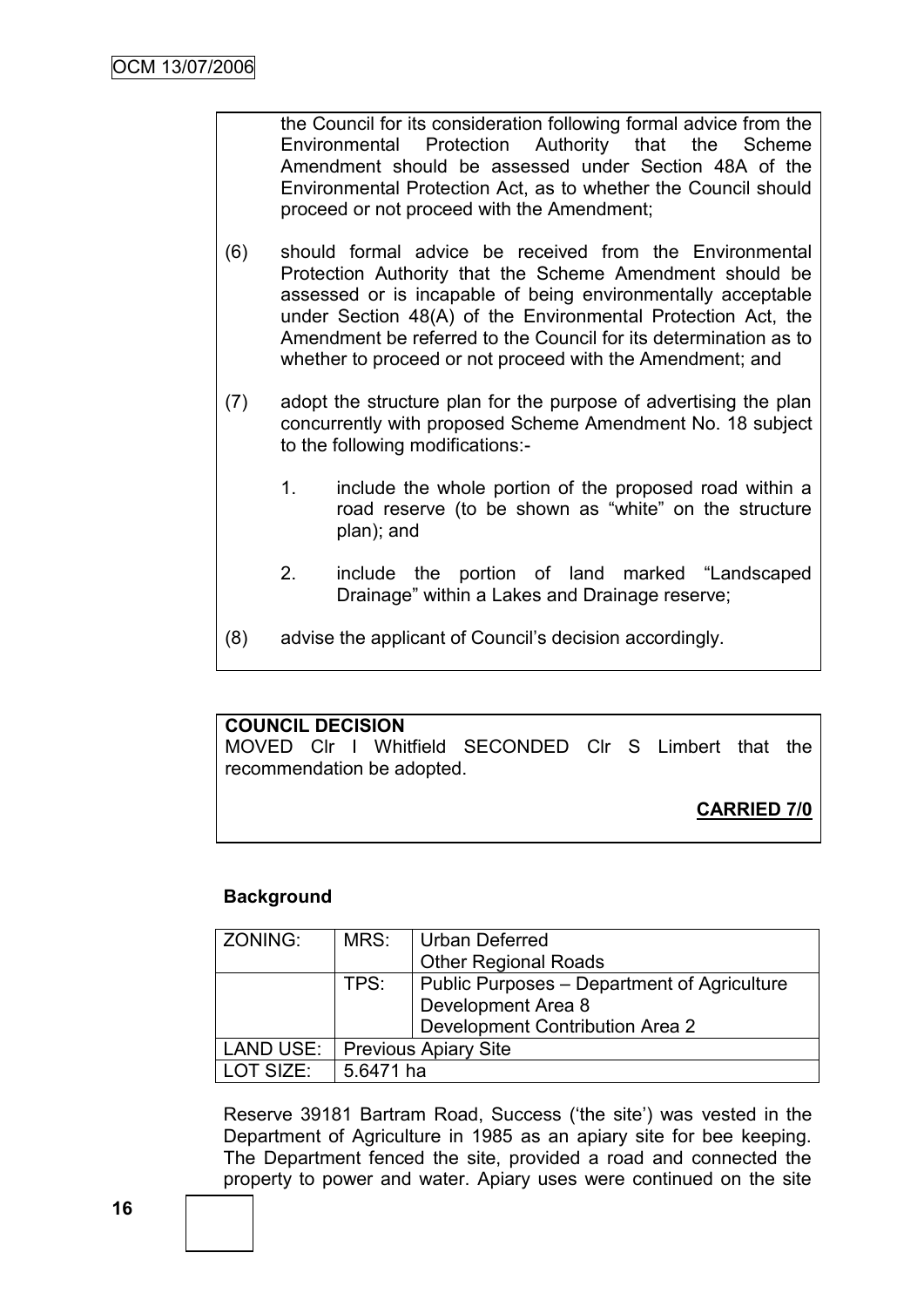until approximately 1989. The Department has since rationalised its functions in the region, with apiary uses being relocated to a South Perth site.

The opportunity to develop the site has arisen due to changes to the Jandakot Ground Water Treatment Plant buffer that is located adjacent to the eastern boundary of the subject site. The Water Corporation has undertaken a study of site operation and emissions at the Jandakot Water Treatment Plant, including a wind analysis. The outcomes of the study has resulted in the Water Corporation modifying the extent of the buffer, which has resulted in development opportunities for the site the subject of the scheme amendment.

Refer to Site Plan contained with the Agenda attachments.

#### **Submission**

The scheme amendment document proposes to rezone the subject site from "Public Purposes" to "Development" Zone (Development Area 28) in order to facilitate appropriate residential, commercial and Mixed Business subdivision and development of the site.

Refer to the Proposed Scheme Amendment Map contained with the Agenda attachments.

The applicant has also provided a separate request to the Western Australian Planning Commission for the lifting of the "Urban Deferred" zoning under the Metropolitan Region Scheme.

# **Report**

#### Metropolitan Region Scheme (MRS)

The subject land is zoned "Urban Deferred" under the MRS. The subject land can be rezoned to 'Development' under the City's Town Planning Scheme prior to the lifting of the "Urban Deferred" zoning, however, the applicant will be required to prepare a structure plan, to address such issues as the appropriate land uses in relation to the Jandakot Water Treatment Plant buffer, prior to the "Urban Deferred" zoning being lifted and the land being included within the "Urban" Zone under the MRS.

A structure plan has been included within the amendment documentation, which demonstrates that the subject land can be developed appropriately, taking into account the Treatment Plant buffer requirements.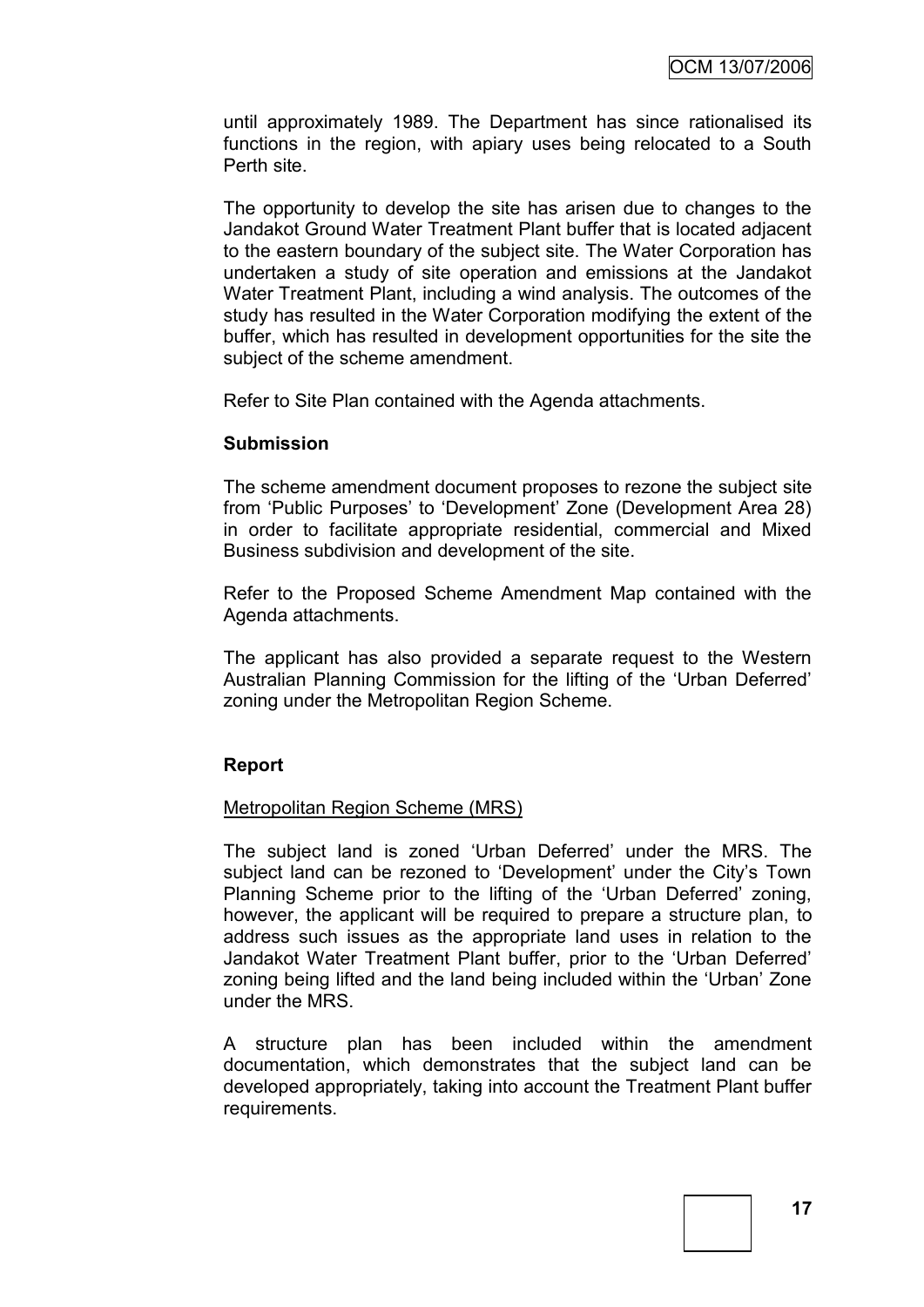# Town Planning Scheme No. 3 (the Scheme)

A portion of the subject site is within Development Area 8 and Development Contribution Area 2 under the City"s Scheme, however, these Special Control Areas need to be extended to include the whole site. The land is required to be rezoned to 'Development' in order to facilitate subdivision and development of the land, in accordance with an adopted structure plan.

Development Area 8 ("DA8") contains a provision stating that no residential development will be supported within the Water Corporation treatment plant buffer area. However, Development Area 8 contains other general development provisions that relate to the wider residential land of Hammond Park and are not relevant to the subject land. It is recommended that the subject site be removed from Development Area 8 and be included within a new Development Area 28 that contains specific provisions regarding the development of the site, having regard to the Treatment Plant buffer.

#### Buffer Study

The Water Corporation has undertaken a buffer study of the treatment plant to determine the permissibility of land uses in proximity to the plant. The following table outlines the permissible land uses within the various buffer areas as shown on the Buffer Plan contained with the Agenda attachments:

| <b>Buffer</b> | <b>Colour</b> | <b>Permissible Land Uses</b>                                                                                                                                                              |
|---------------|---------------|-------------------------------------------------------------------------------------------------------------------------------------------------------------------------------------------|
| area          |               |                                                                                                                                                                                           |
| $5x10^{-5}$   | Red           | Prohibited Zone – must be within plant boundary                                                                                                                                           |
| $1x10^{-5}$   | Orange        | Prohibited Area – no public access (Recreation not<br>permitted)                                                                                                                          |
| $5x10^{-6}$   | Yellow        | Passive Recreational activities permitted (Kiosks<br>etc are not permitted - BBQ facilities are<br>discouraged)                                                                           |
| $1x10^{-6}$   | Green         | Commercial/Industrial uses permitted (excludes<br>caretakers dwellings). No residential land uses.                                                                                        |
| $5x10^{-7}$   | <b>Blue</b>   | Restricted Residential land use<br>permitted<br>(preschools, aged care facilities, hospices etc are<br>not permitted between the green and blue<br>boundaries due to evacuation criteria) |
|               | Purple        | Unrestricted Residential permitted                                                                                                                                                        |

The subject land proposes to rezone that land on the subject site not affected by the  $1x10^{-5}$  and  $5x10^{-5}$  buffer areas.

The applicant has advised that it is the intention of the Water Corporation to purchase that semi-circular portion of the subject land on the eastern side that is not subject of the amendment, as public access will not be permitted to that portion of land. That portion of land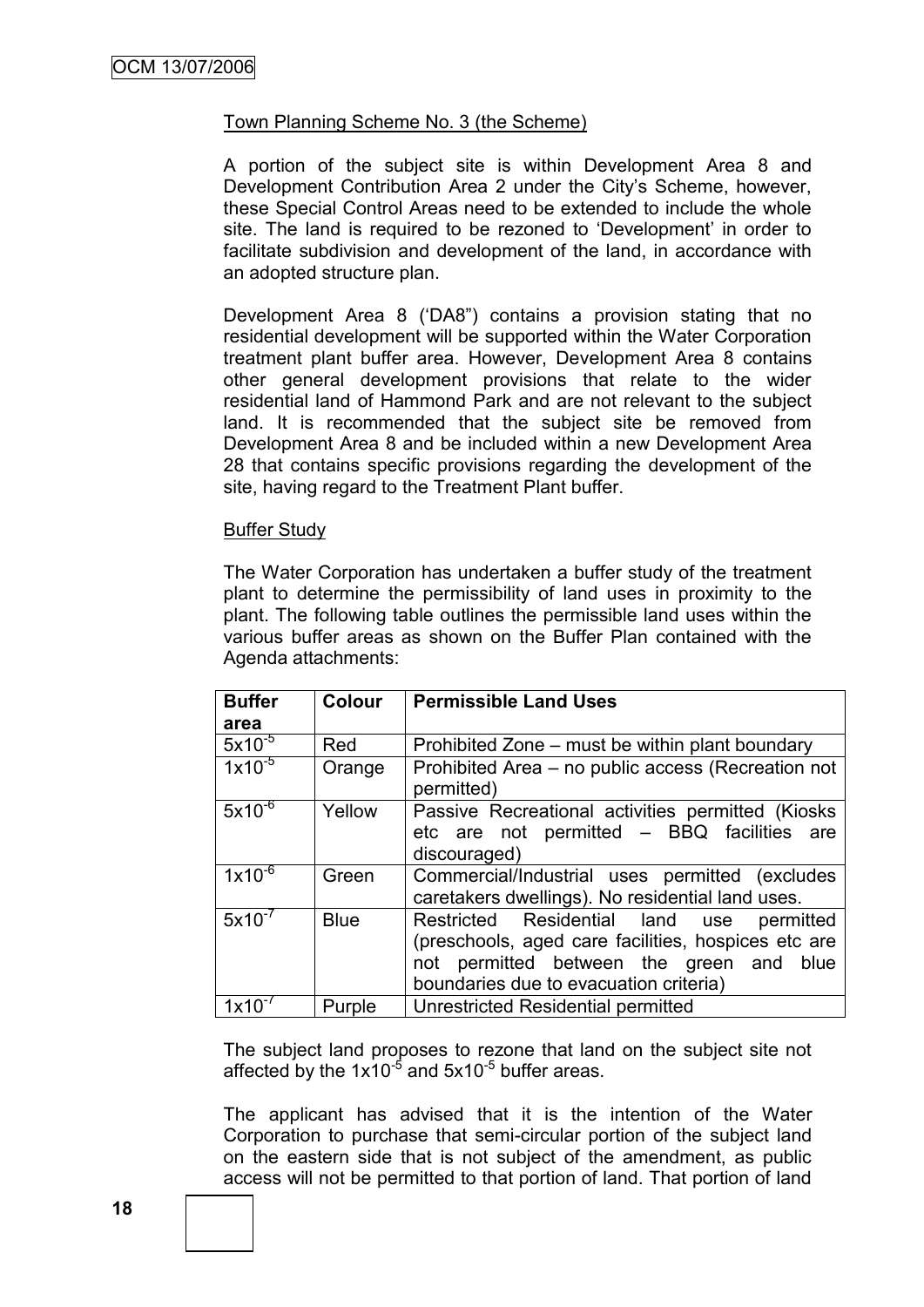will be fenced off and incorporated into the Water Corporation treatment plant site.

#### Structure Plan

The applicant has submitted a structure plan concurrently with the proposed scheme amendment documentation, that shows how the land may be developed, taking into account the buffer requirements of the adjacent Water Corporation Treatment Plant.

The structure plan essentially shows public open space being located within the area of the buffer that permits passive recreational facilities, mixed business within the area of the buffer that permits commercial uses and Residential and Local Centre within the area of the buffer that permits restricted residential uses and within the unrestricted area of land.

It is considered that the structure plan presents a logical layout for land use in that it locates the local centre site in a prominent position on the corner of Bartram and Hammond Road with exposure to passing traffic and sites the mixed business zone with frontage to Bartram Road.

Refer proposed Structure Plan contained with the Agenda attachments.

Advertising of the structure plan for public comment can occur concurrently with the proposed Scheme Amendment.

#### **Conclusion**

It is recommended that Council initiate proposed Scheme Amendment No. 18 and adopt the structure plan for the purpose of advertising given that the Water Corporation has reviewed the buffer constraints associated with the Water Corporation treatment plant, which demonstrates that residential and commercial development may occur on portions of the subject site.

#### **Strategic Plan/Policy Implications**

The Corporate Strategic Plan Key Result Areas which apply to this item are:-

- 2. Planning Your City
	- *"To ensure that the planning of the City is based on an approach which has the potential to achieve high levels of convenience for its citizens."*
	- *"To ensure that the development will enhance the levels of amenity currently enjoyed by the community."*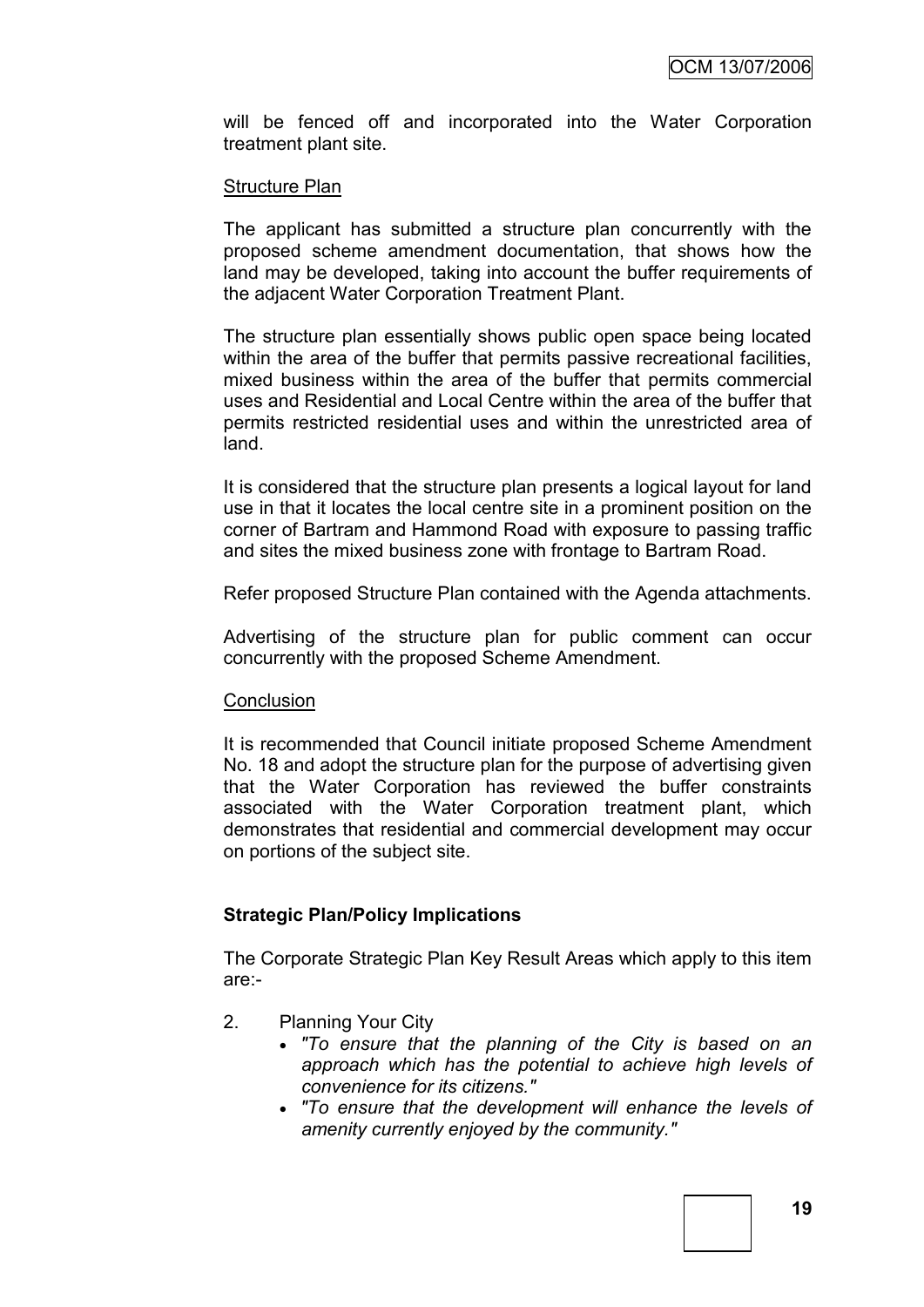# **Budget/Financial Implications**

N/A

# **Legal Implications**

Planning and Development Act Town Planning Scheme No. 3 Town Planning Regulations

# **Community Consultation**

The proposed scheme amendment will be advertised for a period of 42 days to relevant government agencies and surrounding community upon initiation of the amendment.

# **Attachment(s)**

- (1) Site Plan
- (2) Proposed Zoning Map
- (3) Buffer Plan
- (4) Proposed Structure Plan

# **Advice to Proponent(s)/Submissioners**

The Proponent(s) have been advised that this matter is to be considered at the 13 July 2006 Council Meeting.

# **Implications of Section 3.18(3) Local Government Act, 1995**

Nil.

# **14.4 (MINUTE NO 3198) (OCM 13/07/2006) - TENDER NO. 03/2006 - COMPUTER SOFTWARE - TOWN PLANNING SOFTWARE (9025) (MR) (ATTACH)**

# **RECOMMENDATION**

That Council accept the submission for Tender No. 03/2006 - Consultancy for Computer Software – Town Planning Software from IFMA Pty Ltd (trading as InfoMaster) for \$268,610.10 (including GST) and the hourly rates submitted be used as the basis for variations to the contract, subject to acceptance of the City"s 2006/2007 Budget and to a review of data conversion requirements that could be undertaken by the City to the satisfaction of the Director Planning and Development.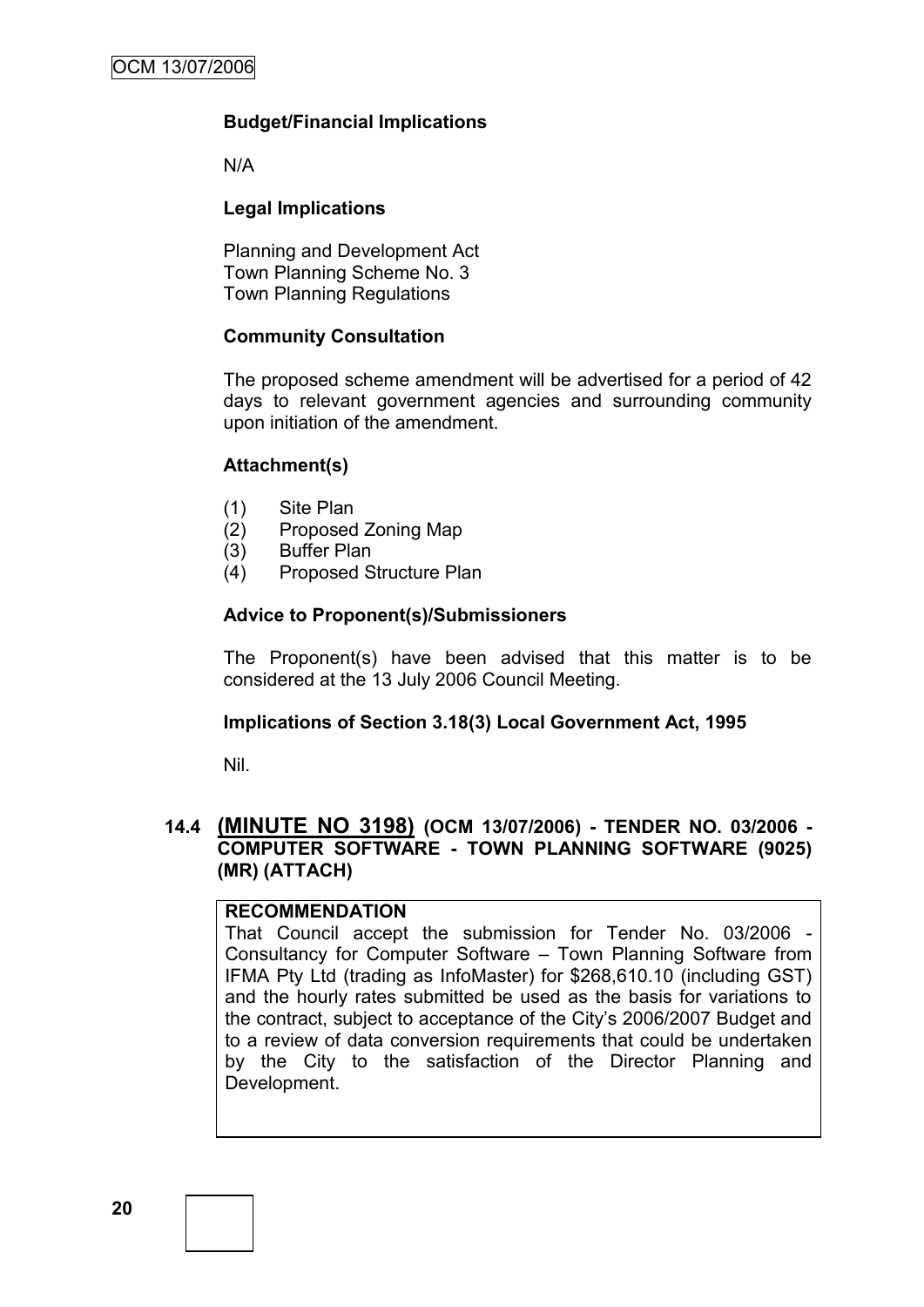#### **COUNCIL DECISION**

MOVED Clr I Whitfield SECONDED Clr S Limbert that the recommendation be adopted.

# **CARRIED 7/0**

# **Background**

Tenders were called and closed on 20 April 2006 for the Computer Software – Town Planning Software Supply, Installation, Maintenance and Support.

Council previously allocated funds in the 2005/06 budget towards the town planning software project. The tender was delayed for several months to enable the City"s application for Commonwealth Funding – Regulation Reduction Incentive Fund (RRIF) to be determined. Unfortunately despite the City"s attempts the application for grant was unsuccessful. The City did however secure funding for two of its other applications for grant for the BuilderNET project and NeDA project. These two projects serve different but complementary roles to the planning software requirements sought.

The City has been investigating ways that it can introduce improvements to its management of the planning system. It is proposed to introduce changes to the planning system to make it much easier for both staff and customers to understand development application and Town Planning Scheme requirements, applicants being able to Self Assess Applications, lodge Development Applications and Building Licences on-line and track applications on-line.

The Planning System proposed has the following benefits:-

- a) vastly improved customer service
- b) significant business process improvements
- c) clear information that is provided quickly
- d) reduced cost of doing business with Council
- e) reduced time-frames for getting applications approved
- f) reduced risks in planning and development; and
- g) better decisions and decision processes.

The City has already received letters of support from The Royal Australian Institute of Architects (WA), and Housing Industry Association (WA) and the Department of Local Government and Regional Development. These Industry Groups all recognise the City"s efforts in becoming a pilot project for this type of software in Western Australia and providing a benchmark for other local governments to learn from and potentially adopt.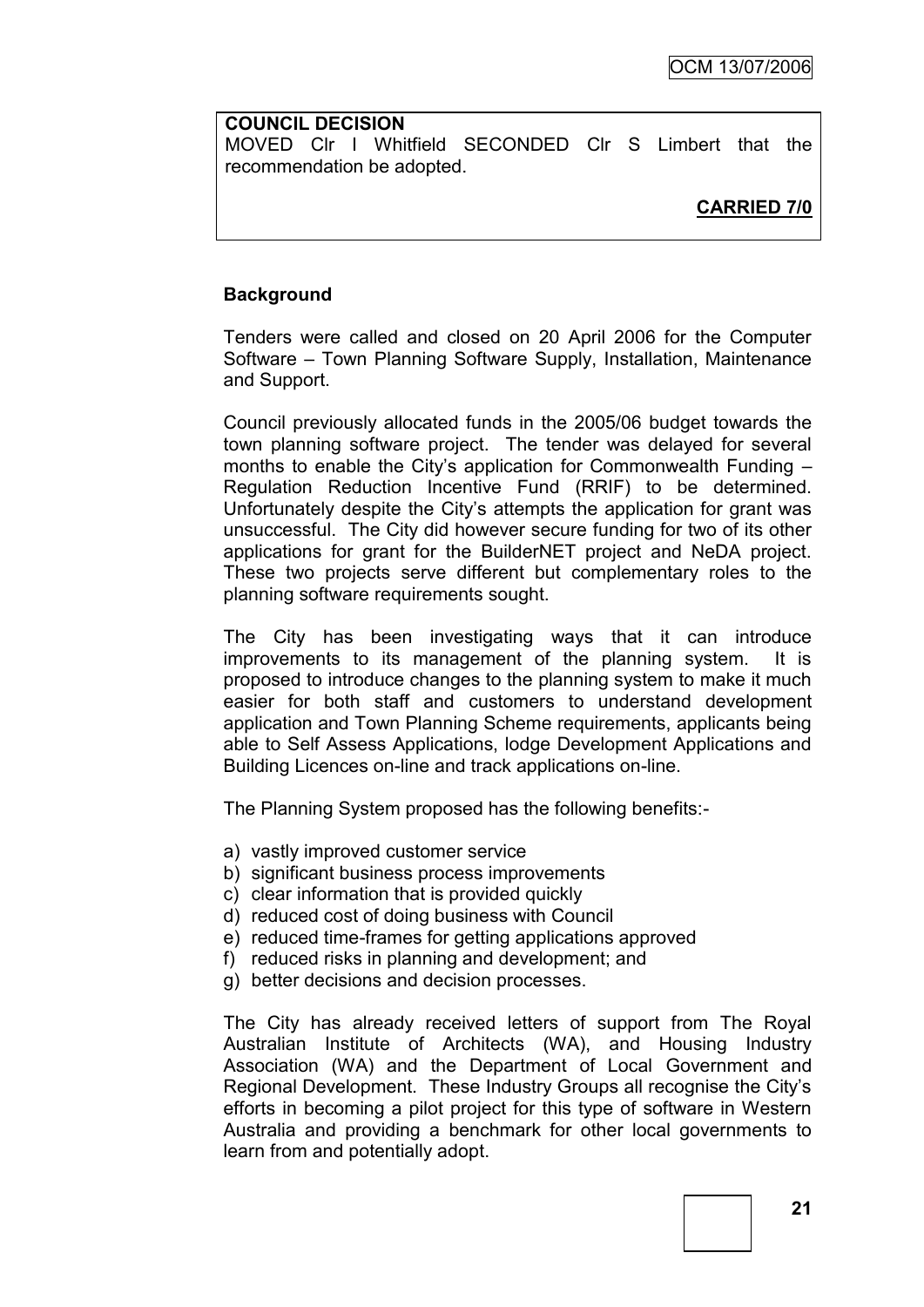### **Submission**

Three tenders were received for the supply of Goods and Consulting Services for the Town Planning Software.

#### **Report**

This tender has been referred to Council in lieu of being awarded under delegated authority as the preferred tenderer has submitted a price 25% higher than the lowest tenderer.

It is recommended that the offer from InfoMaster be accepted and that their hourly rates be accepted as the basis for any variation to the contract.

The 3 tenders that were submitted were conforming and scored by Mike Ross, Tony Manno and Allen Blood.

|                             | Weighting | <b>TechOne</b> | <b>InfoMaster</b> | <b>E-VIS</b> |
|-----------------------------|-----------|----------------|-------------------|--------------|
| a) Availability of          | 25%       | 14.29%         | 25%               | 18.57%       |
| Applications                |           |                |                   |              |
| b) Functionality/ Ease of   | 25%       | 14.13%         | 25%               | 18.48%       |
| <b>Application Use</b>      |           |                |                   |              |
| Future directions of<br>C)  | 7%        | 5.35%          | 7%                | 6.18%        |
| Applications                |           |                |                   |              |
| Organisational<br>d)        | 7%        | 7%             | 6.65%             | 5.6%         |
| Capacity                    |           |                |                   |              |
| Stability/ Experience<br>e) | 7%        | 7%             | 7%                | 6.3%         |
| Implementation<br>f)        | 7%        | 4.55%          | 7%                | 5.43%        |
| Post Sale, Support,<br>g)   | 7%        | 7%             | 7%                | 6.13%        |
| Service &                   |           |                |                   |              |
| Maintenance                 |           |                |                   |              |
| <b>Tendered Price</b><br>h) | 15%       | 15%            | 7.38%             | 14.51%       |
| <b>Overall Score</b>        | 100%      | 74.3%          | 92.0%             | 81.2%        |

The tenders and scores were:-

Scores were derived from the criteria specified in the tender documents that were to be used to assess the tenders.

The Tender Prices were as follows:-

| TechOne    | \$132,176 |
|------------|-----------|
| InfoMaster | \$268,610 |
| E-VIS      | \$141,020 |

The tender prices of TechOne and E-Vis were both similar but the price from InfoMaster of \$268,610 was significantly more. All tenders were evaluated based on qualitative criteria (weighted) and a weighted cost criteria. Tender price is an important consideration but this is not the only consideration.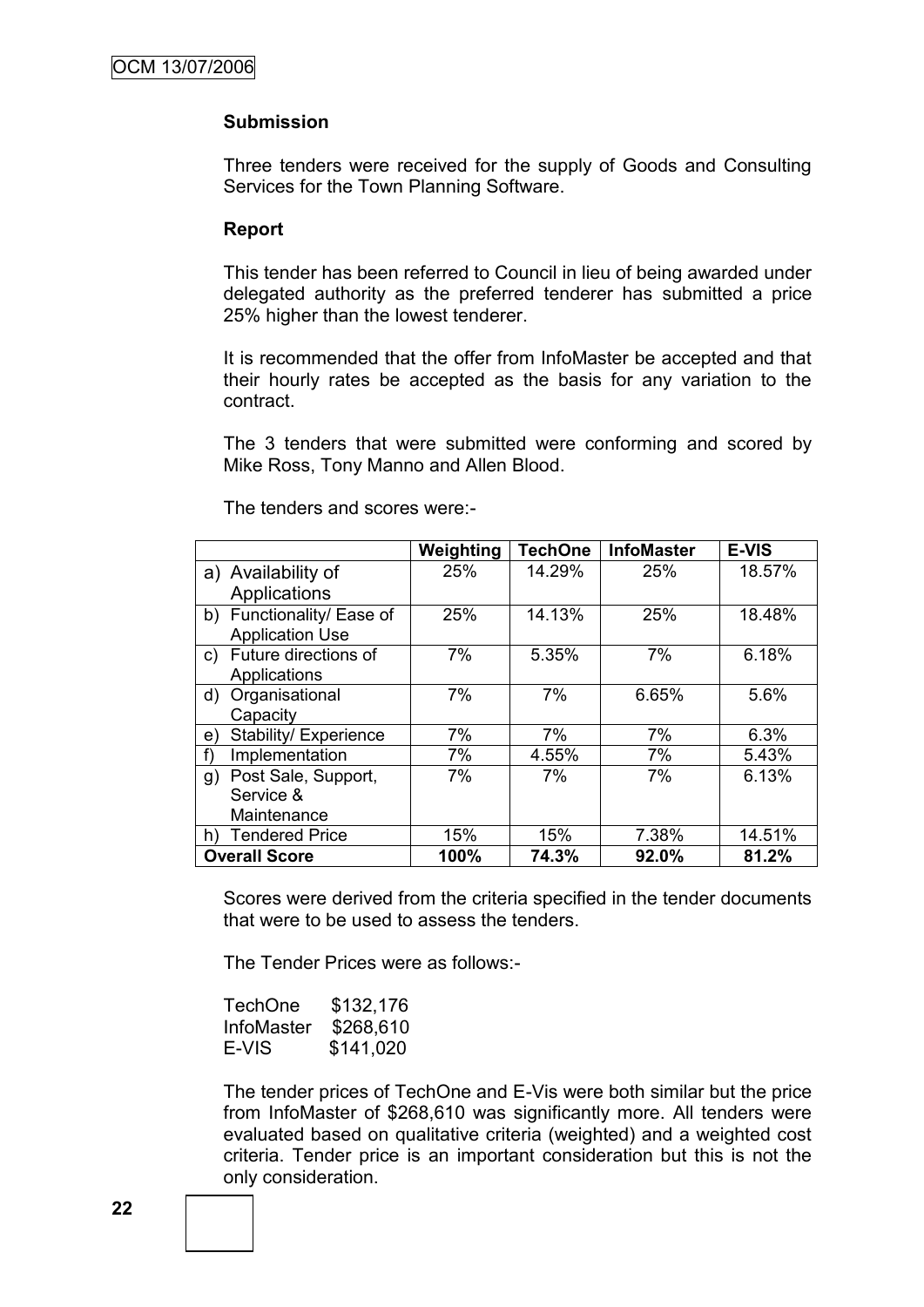InfoMaster tender price includes a sum of \$87,910 for data conversion services. There is scope to reduce this expenditure depending on the extent of data conversion that can be resourced in-house.

Data conversion relates essentially to the conversion of planning requirements into data sets that can be linked to properties. A result of an on-line site search could reveal zoning details, land use controls TPS, hazards, constraints, policies, heritage etc. This was a useful attribute that InfoMaster could provide.

All three Tenderers were also invited to give a live demonstration of their software at the City"s Administration Building. The City was represented by the tender evaluation group and selected peers. Comments from those in attendance were received in a structured evaluation format. The Peer Group feedback was then collated and the group consensus was that InfoMaster provided the most complete software solution for the City.

E-Vis provided a good presentation of their system. The software applications were well received but still being developed in some areas and the system appeared to replicate the City"s existing system of Development Application Assessment.

The City of Cockburn is already a customer of TechOne and has purchased a number of modules from their software solutions. (ie Proclaim). Their proposal was to enhance the existing functionality of Proclaim and add new modules (ie. eAssist) to provide the functionality required by Council in upcoming software development projects. Unfortunately in the context of the two other presentations TechOne was not very good. It lacked content and didn"t address many tender requirements. A fundamental component of eAssist doesn"t exist and would need to be designed and developed with the City. On-Line Zoning Statements was a good aspect of the submission that should be explored further with TechOne. Overall though TechOne didn"t demonstrate the availability of applications and functionality was not as enhanced as the other tender submissions.

InfoMaster gave an in-depth presentation of their software. Their proposal addressed the availability of applications and functionality. The InfoMaster solution was viewed as a system that has already been developed and could be applied to the City"s requirements. The advantage of InfoMaster over E-Vis and TechOne was that they can provide a software solution that is the most useful and complete solution for the City.

InfoMaster have deployed their software solution with progressive Council"s such as Pittwater. Their software referred to as MasterView and MasterPlan are now deployed in 26 Local Councils across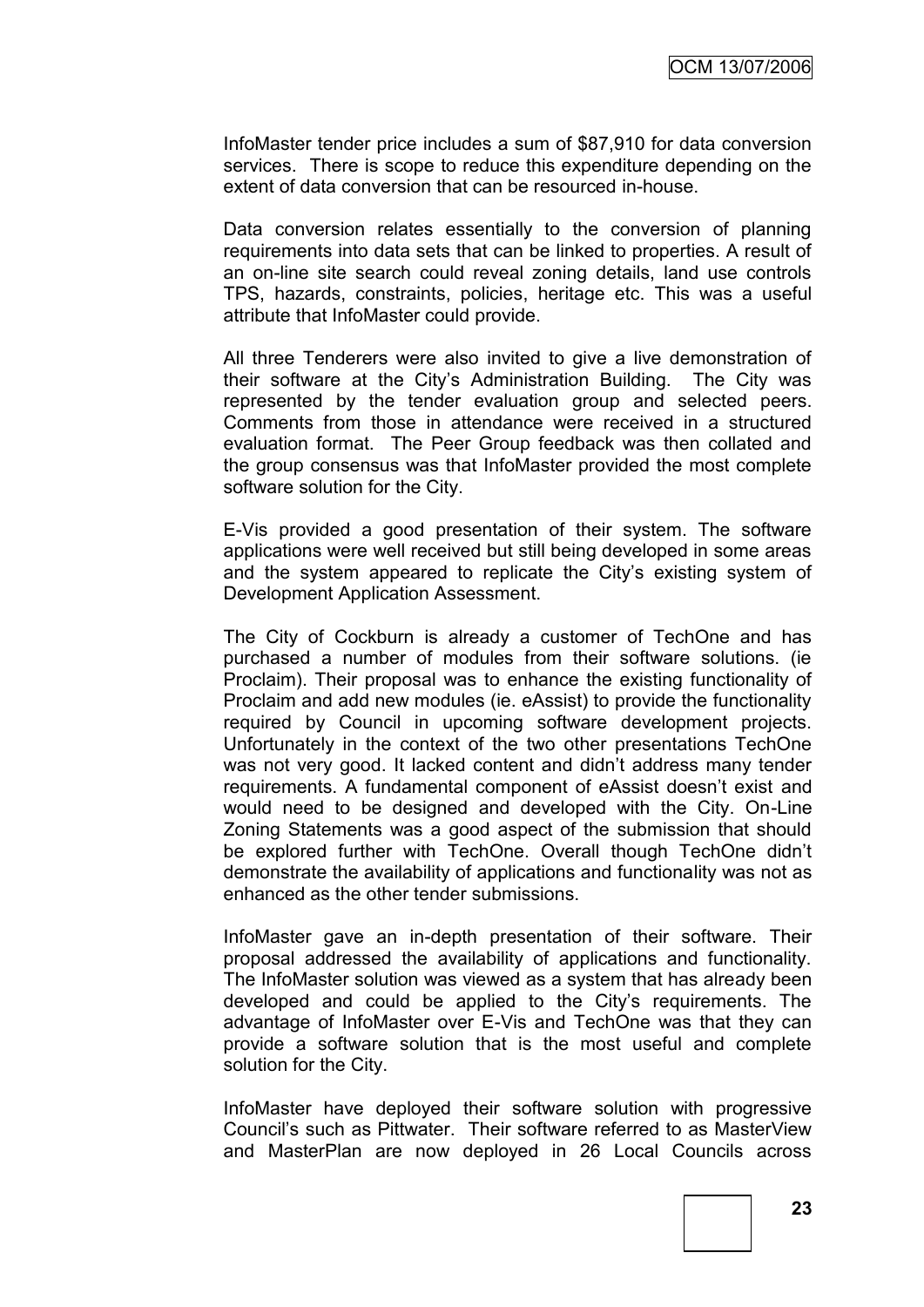Australia and New Zealand. The software has also been selected by 21 Councils in Queensland due to commence in 2006.

The proposed software operates with all of the City's current property systems and doesn"t replace existing technology.

MasterView and MasterPlan have been recognised by the Development Industry as an innovative solution. Pittwater Council has been widely recognised as a leading Council through awards received from the Property Council of Aust (NSW), Planning Institute of Australia (NSW) and others. The Pittwater City Council in NSW is also regarded as a National model for all Local Government by AusIndustry for reducing 'red tape' for business.

InfoMaster is an Eastern States company with a local support team based in Western Australia. InfoMaster have 18 years of operation in Australia and specialise in e-planning, spatial technologies and asset management solutions. The company has the appropriate resources and technical support required for the project including technical support.

#### **Strategic Plan/Policy Implications**

Key Result Area One – Managing Your City

- *"To deliver services and to manage resources in a way that is cost effective without compromising quality."*
- *"To conduct Council business in open public forums and to manage Council affairs by employing publicly accountable practices."*
- *"To provide an effective monitoring and regulatory services that administer relevant legislation and local laws in a fair and impartial way."*
- *"To maintain a professional and well trained workforce that is responsive to the communities needs."*

Key Result Area Two – Planning Your City

 *"To ensure that the planning of the City is based on an approach which has the potential to achieve high levels of convenience for its citizens."*

#### **Budget/Financial Implications**

A budget allocation of \$150,000 has been made in the 2005/06 budget to be carried forward.

A budget variation of \$130,000 is included for Council"s consideration in the adoption of the 2006/07 Budget.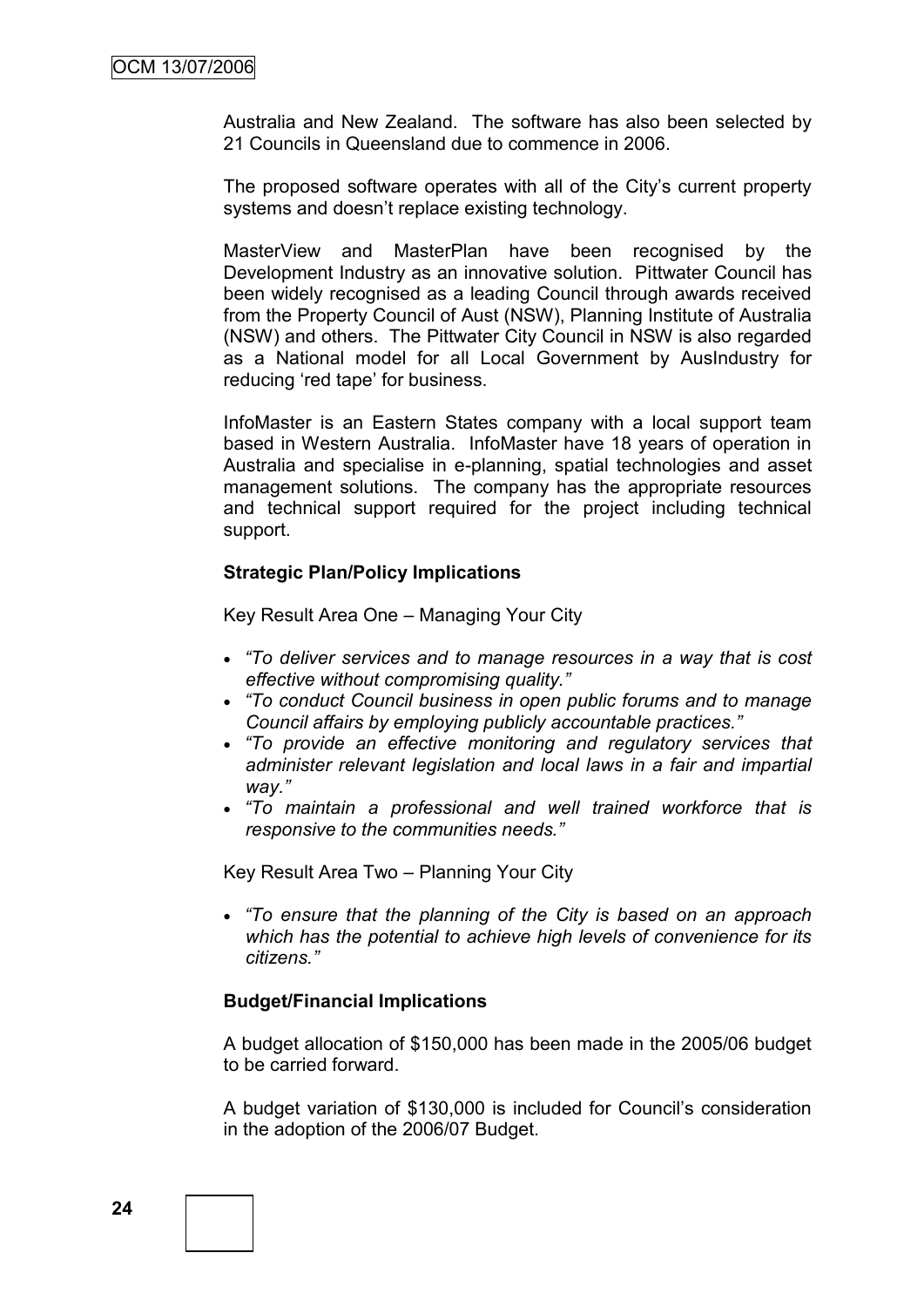# **Legal Implications**

N/A

# **Community Consultation**

Nil

# **Attachment(s)**

(1) Results of Tender.

# **Advice to Proponent(s)/Submissioners**

Those who lodged a submission on the tender have been advised that this matter is to be considered at the 13 July 2006 Council Meeting.

# **Implications of Section 3.18(3) Local Government Act, 1995**

Nil.

# **14.5 (MINUTE NO 3199) (OCM 13/07/2006) - PROPOSED AMENDMENT NO. 41 TO TOWN PLANNING SCHEME NO. 3 - RECODING FROM R20 TO R40 - LOT 330; 79 LYDON BOULEVARD, ATWELL - OWNER: I M RUSIN - APPLICANT: ALLERDING BURGESS (5517904) (JW) (ATTACH)**

**RECOMMENDATION** That Council:

- (1) adopt the amendment for final approval without modification;
- (2) in anticipation of the Hon. Minister for Planning and Infrastructure granting final approval, the Scheme Amendment documentation be signed, sealed and forwarded to the Western Australian Planning Commission;
- (3) request a contribution of \$16,000 from the proponent to landscape the adjoining public open space based on a schedule of required works and by mutual agreement between the proponent and Council;
- (4) require the applicant to modify the development plans for the site by providing for single storey units (loft acceptable) where these proposed strata lots adjoining Lot 668 (No. 83) Lydon Boulevard, Atwell, and the rear drainage reserve along the southern lot boundary;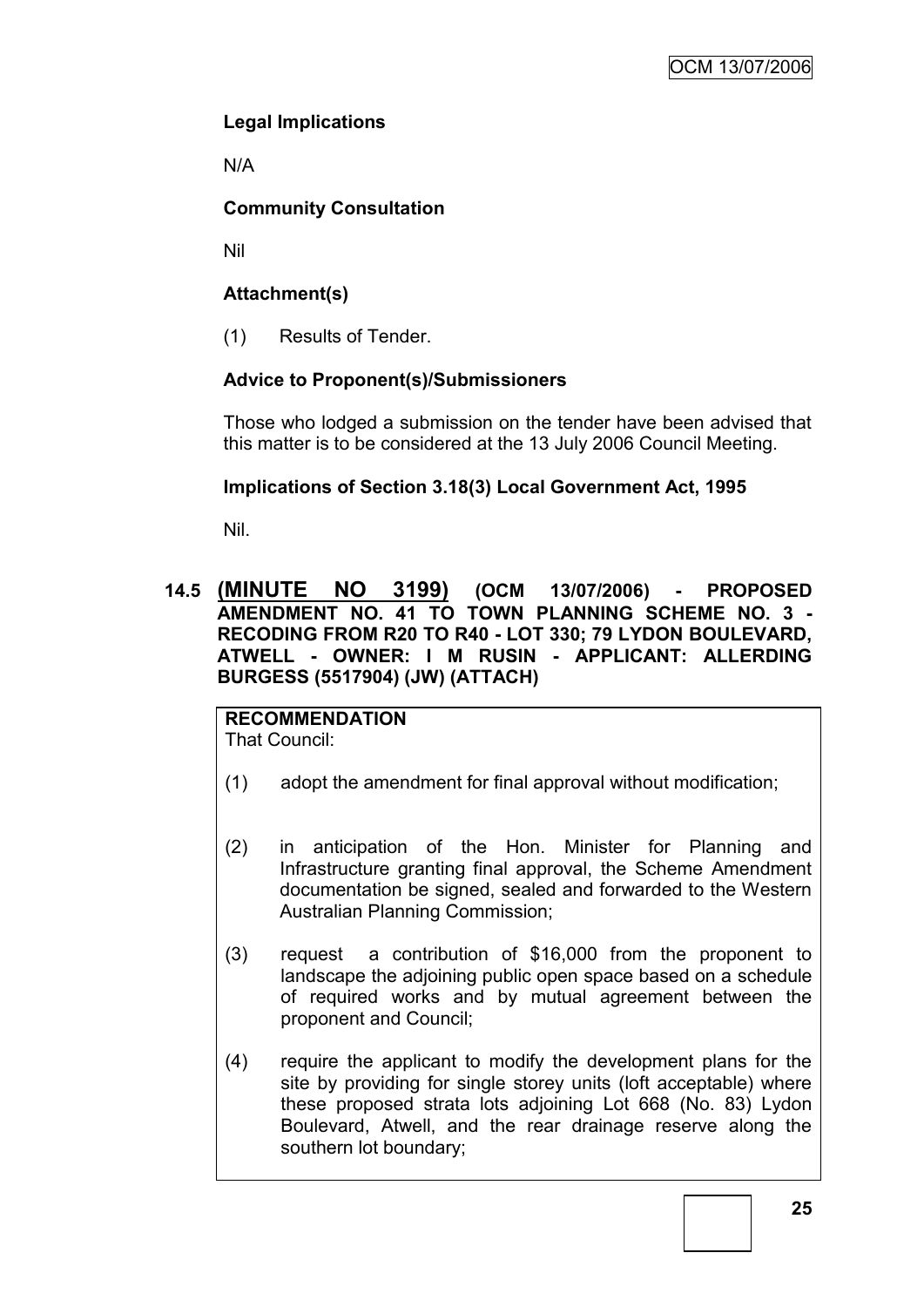- (5) advise the applicant and submissioner of Council"s decision accordingly;
- (6) require the proponent to prepare a noise and vibration management plan as part of a development application to examine potential impacts from the Freeway and Railway and to consider design and amelioration measures.

# **COUNCIL DECISION**

MOVED Clr I Whitfield SECONDED Clr S Limbert that the recommendation be adopted.

**CARRIED 7/0**

# **Background**

| ZONING:           | MRS:                               | Urban                  |
|-------------------|------------------------------------|------------------------|
|                   | TPS3                               | <b>Residential R20</b> |
| LAND USE:         | Vacant                             |                        |
| LOT SIZE:         | 2.874m <sup>2</sup>                |                        |
| <b>USE CLASS:</b> | Grouped Dwelling 'P' ('Permitted') |                        |

Council at its Ordinary Meeting on 11 August 2005 resolved to adopt the scheme amendment as follows: -

*"Amending the Scheme Map by recoding No 79, Lot 330 Lydon Boulevard, Atwell from Residential R20 to Residential R40."*

# **Submission**

The proposed scheme amendment would permit 13 residential units based on 220 $m^2$  average site area applicable under the proposed R40 Code as opposed to 5 residential units as based on the current R20 Code.

The proposed scheme amendment has been justified on planning grounds for Council to initiate the amendment. The size and configuration of the site and location opposite a reserve all support the site being developed for grouped housing rather than lower density suburban development.

#### **Report**

The Scheme Amendment was referred to the Environmental Protection Authority ("EPA") in accordance with Section 7A(1) of the Act.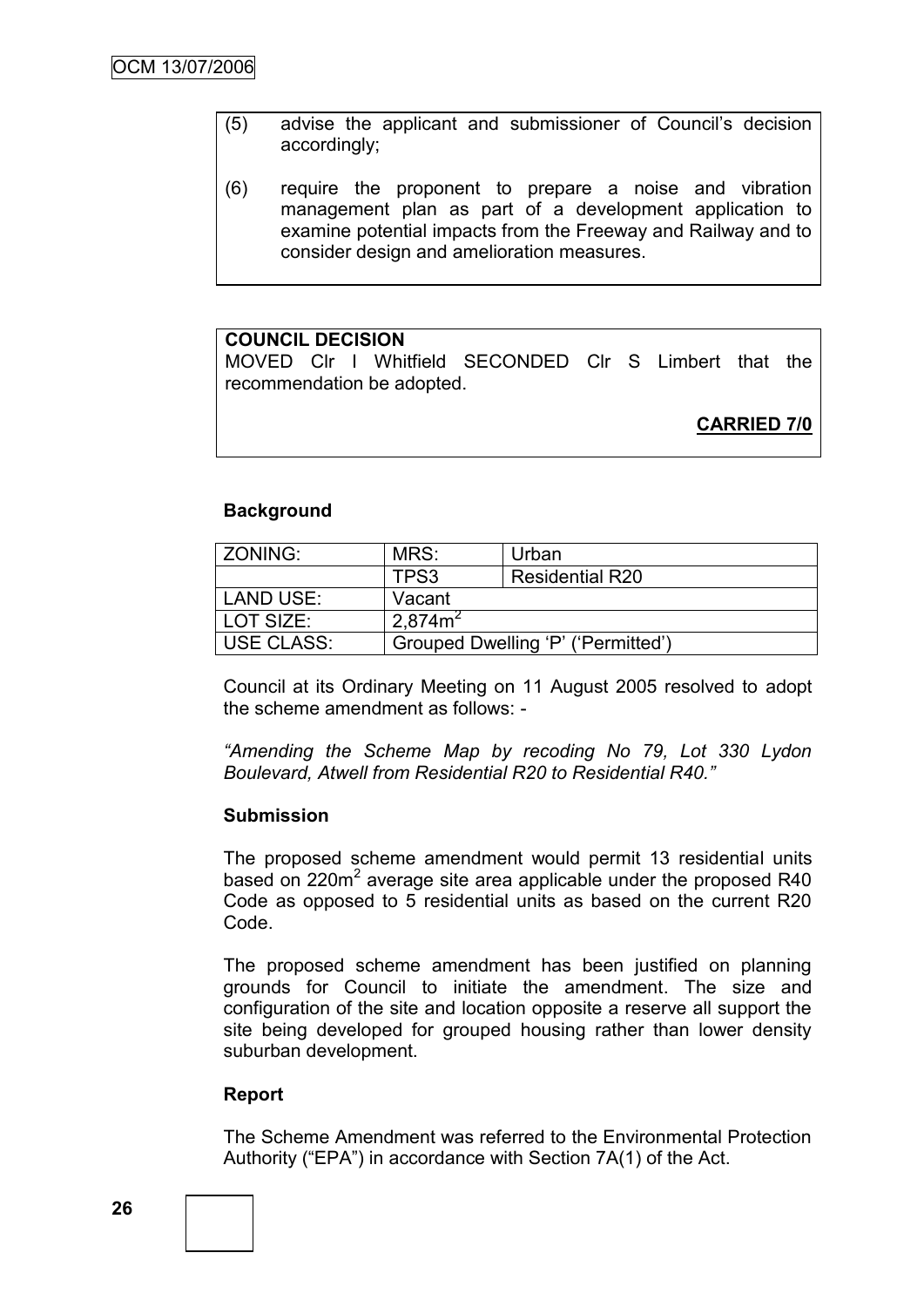The EPA decided that the environmental impacts of the proposal were not severe enough to warrant assessment under Part IV of the Environmental Protection Act. However, EPA provided the advice and recommendations regarding the noise and vibration issues as the site adjoins the Kwinana Freeway and proposed Perth – Mandurah railway. It is recommended that before subdivision and development, a noise and vibration assessment is carried out to examine potential impacts from Freeway and Railway and to consider any necessary design and amelioration measures. The recommendation has been conveyed to the applicant for consideration.

The scheme amendment was advertised in accordance with the Town Planning Regulation 1969. Signage was erected on site inviting submissions on the proposal. Owners of property near the subject land were written to and invited to comment. The proposal was also advertised in the Western Australian.

The advertising of the proposal was concluded on 25 May 2006. At the close of the submission period, 4 submissions were received, of which 2 were in objection to the proposal. The main consideration is that the proposed R40 group housing development would increase the traffic on Lydon Boulevard and create safety and amenity problems to the neighbourhood such as overflow parking in the street.

A summary of submissions is contained in the agenda attachments and should be read in conjunction with this report.

Under the current R20 Code the maximum number of residential units permitted is 5 (500 $m^2$  average site area) in comparison with 13 units  $(220m^2)$  Average Site Area) under the proposed R40 Code. The proponent has prepared concept plans of the site demonstrating how 13 units can be accommodated, however these plans have not been formally assessed for compliance with the Residential Design Codes. These plans proposed 13 two storey units accessed by a central driveway. Each dwelling will have 2 car bays and there are three visitor parking bays proposed which satisfy the parking requirements for the development.

Lydon Boulevard is a local distributor road that carries traffic from local access roads onto Tapper Road. The City"s traffic counts on Lydon Boulevard for 2002 west of Carlhausen Close are an average of 2887 vpd. The additional traffic from the development site of around 100 vpd is not significant in the context of the traffic volume on Lydon Boulevard, which is also a dedicated bus route.

A Development Application will be required before commencing any development on site to ensure that the development complies with the Town Planning Scheme No.3 and Residential Design Codes requirements and will not create safety and amenity issues to the local community.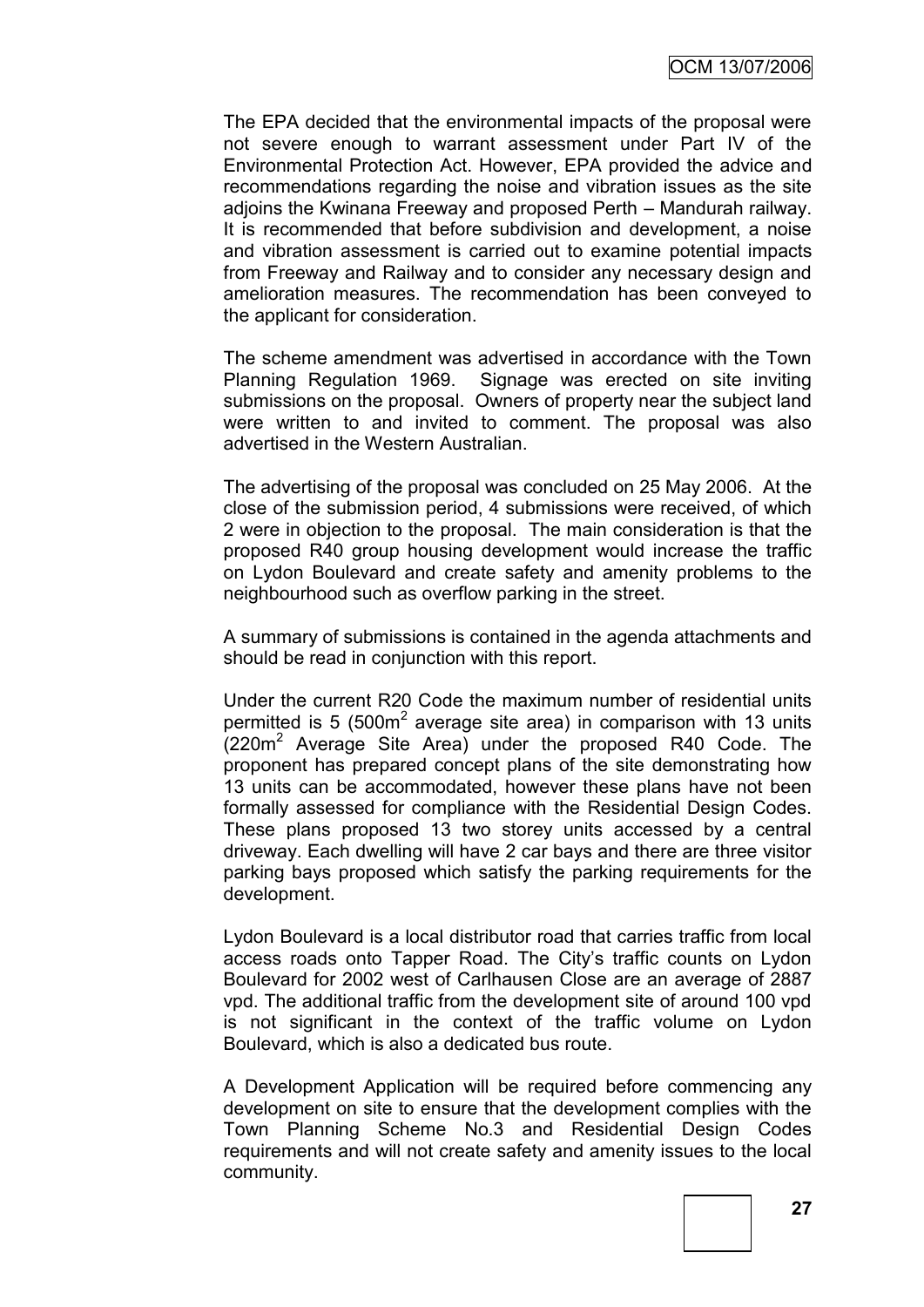In addition, there will be a community benefit afforded by the proponent agreeing to financially contribute towards the landscaping of the adjoining reserve by providing tree planting and establishing lawns. The costing needs to be further investigated prior to development approval.

It is recommended that the Council proceed to adopt Amendment No. 41 and refer it to the WA Planning Commission seeking the Minister"s final endorsement.

# **Strategic Plan/Policy Implications**

The Corporate Strategic Plan Key Result Areas which apply to this item are:-

- 2. Planning Your City
	- *"To ensure that the planning of the City is based on an approach which has the potential to achieve high levels of convenience for its citizens."*
	- *"To ensure that the development will enhance the levels of amenity currently enjoyed by the community."*

#### **Budget/Financial Implications**

Nil.

# **Legal Implications**

Planning and Development Act, 2005. Town Planning Regulations Town Planning Scheme No. 3

#### **Community Consultation**

Following receipt of advice from the EPA, the amendment was advertised for a 42 day period. The 42 day public consultation period for Amendment 41 concluded on 25 May 2006. At the close of the advertising period, 4 submissions were received.

Refer to Schedule of submissions contained in the Agenda attachments.

# **Attachment(s)**

- (1) Location Plan
- (2) Schedule of submissions
- (3) Amendment Map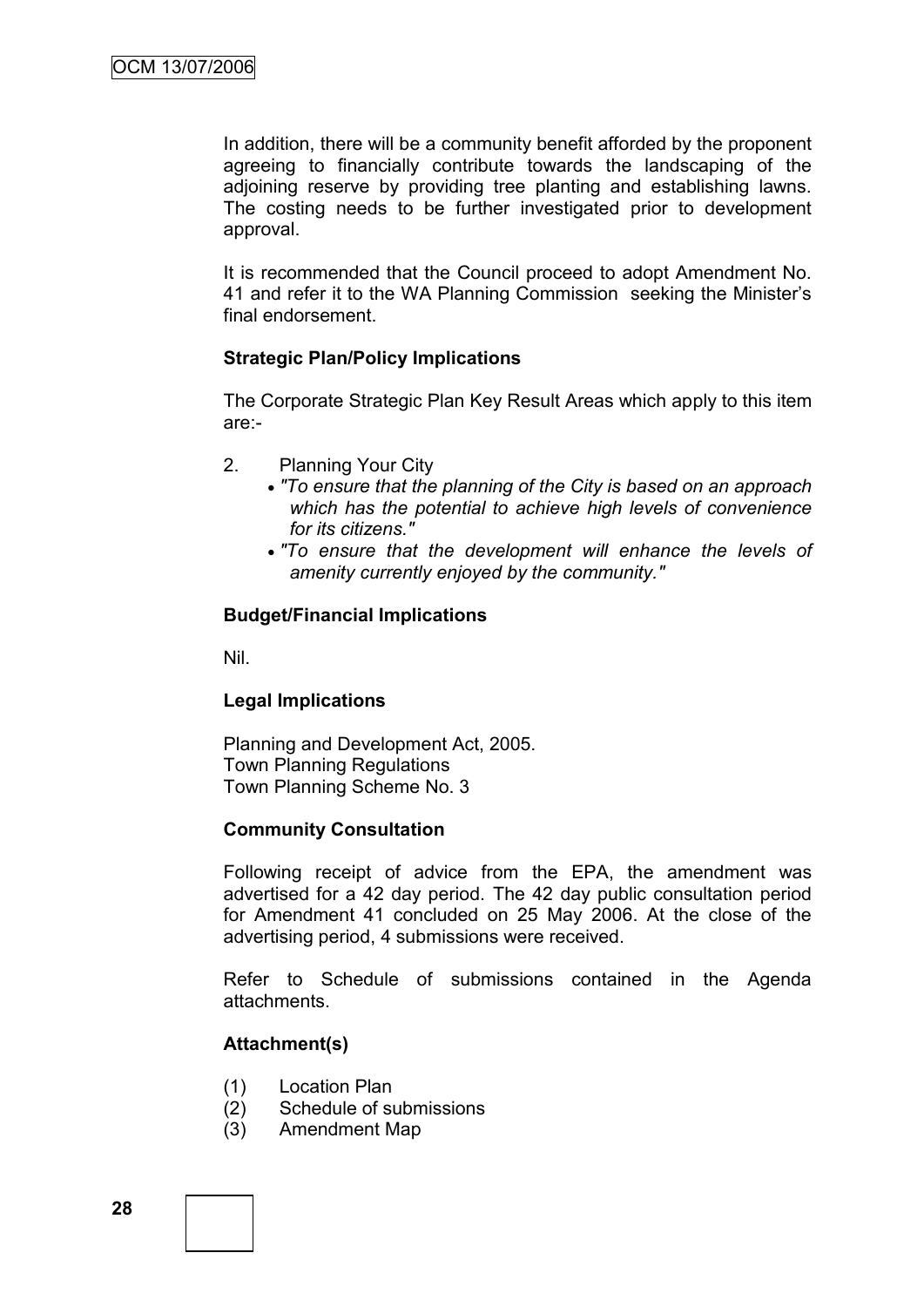# **Advice to Proponent(s)/Submissioners**

Those who lodged a submission on the proposal have been advised that this matter is to be considered at the 13 July 2006 Council Meeting.

# **Implications of Section 3.18(3) Local Government Act, 1995**

Nil.

# **14.6 (MINUTE NO 3200) (OCM 13/07/2006) - APPROVAL FOR HOME OCCUPATION (REAL ESTATE BUSINESS) - LOT 84; 12 MCGELLIN COURT, JANDAKOT - OWNER: C & K A PHILLIPS - APPLICANT: K A PHILLIPS (5517018) (LT) (ATTACH)**

# **RECOMMENDATION**

That Council:

(1) grant its approval for a home occupation (Real Estate Business) on Lot 84, No. 12 McGellin Court, Jandakot in accordance with the approved plan subject to the following conditions:-

# STANDARD CONDITIONS

- 1. The development complying with the Home Occupation provisions and definition set out in the Town Planning Scheme.
- 2. All materials and/or equipment used in relation to the Home Occupation shall be stored within the residence or an approved outbuilding.
- 3. The Council upon receipt of substantiated complaints may withdraw the Home Occupation Approval.
- 4. The Home Occupation can only be undertaken by the owner of the land and is not transferable pursuant to clause 5.8.5 (a) (ii) of Town Planning Scheme No 3.
- 5. On the sale of the property or change in ownership of the land the home occupation entitlement ceases pursuant to clause 5.8.5 (a) (iii) of Town Planning Scheme No 3.

# SPECIAL CONDITIONS

6. Client visiting times being limited to:- 9:00pm to 5:00pm Monday to Saturday; and Not at all on Sundays and Public Holidays.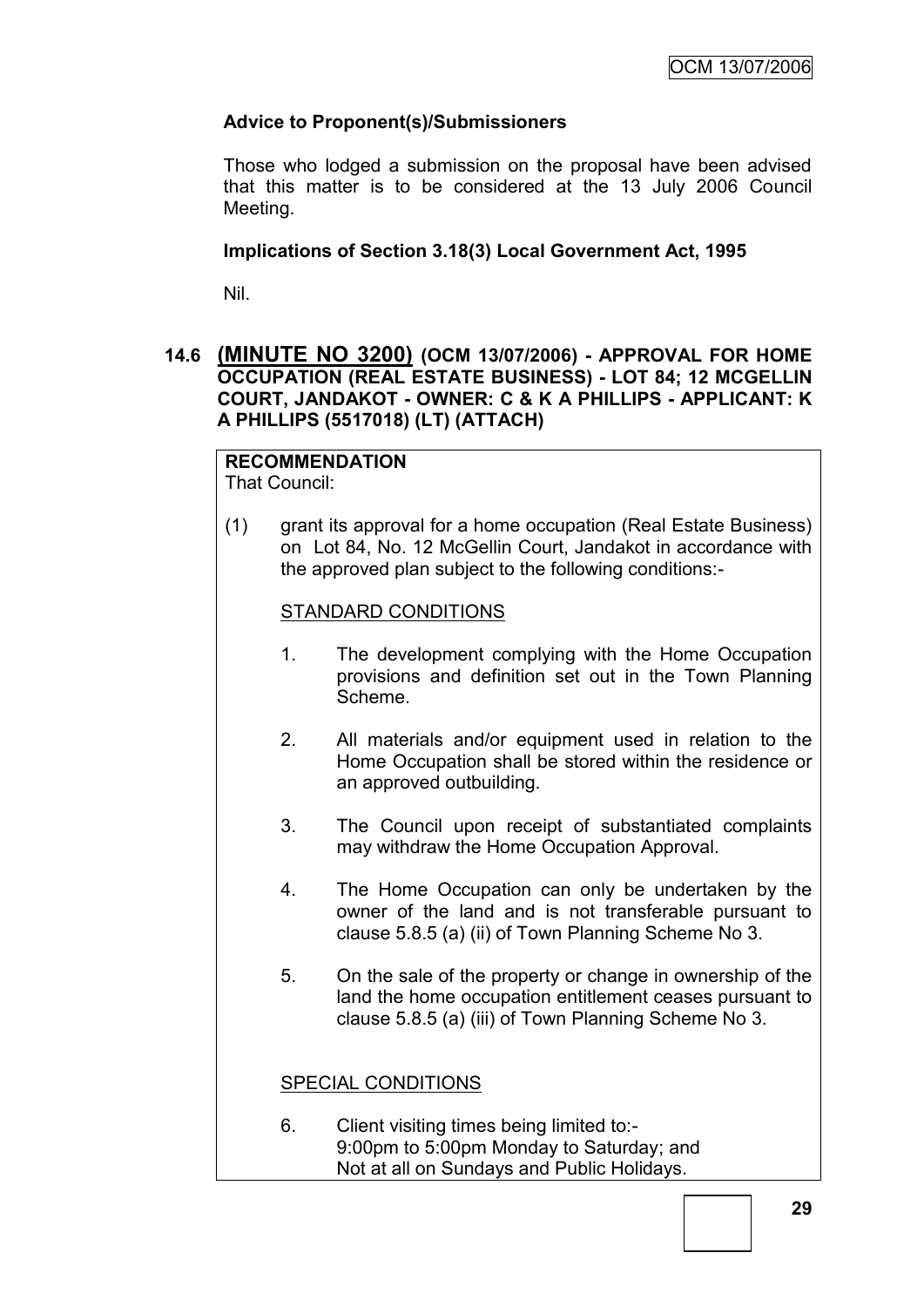| A maximum of 1-2 clients per day with an interval of at |  |  |
|---------------------------------------------------------|--|--|
| least 15 minutes between appointments.                  |  |  |

- 8. All client car parking must be on-site and no street parking is permitted on the verge or on McGellin Court.
- 9. The window display (or otherwise) of properties for sale or rent from the property is strictly not permitted.

# FOOTNOTES

- 1. Means an occupation carried out in a dwelling or on land around a dwelling by an occupier of the dwelling which:-
	- (a) does not employ any person not a member of the occupier's household;
	- (b) will not cause injury to or adversely affect the amenity of the neighbourhood;
	- (c) does not occupy an area greater than 20 square metres;
	- (d) does not display a sign exceeding 0.2 square metres;
	- (e) does not involve the retail sale, display or hire of goods of any nature;
	- (f) in relation to vehicles and parking, does not result in the requirement for a greater number of parking facilities than normally required for a single dwelling or an increase in traffic volume in the neighbourhood, does not involve the presence, use or calling of a vehicle more than 2 tonnes tare weight, and does not include provision for the fuelling, repair or maintenance of motor vehicles; and
	- (g) does not involve the use of an essential service of greater capacity than normally required in the zone.
- 2. Whilst the City does not apply the Health (Public Building) Regulations 1992 to single premises where the floor area of the "public building" is less than 50m2 or holds less than 25 persons, patron safety remains paramount. Particular attention is required in relation to exit paths, fire safety, lighting and sanitary facilities.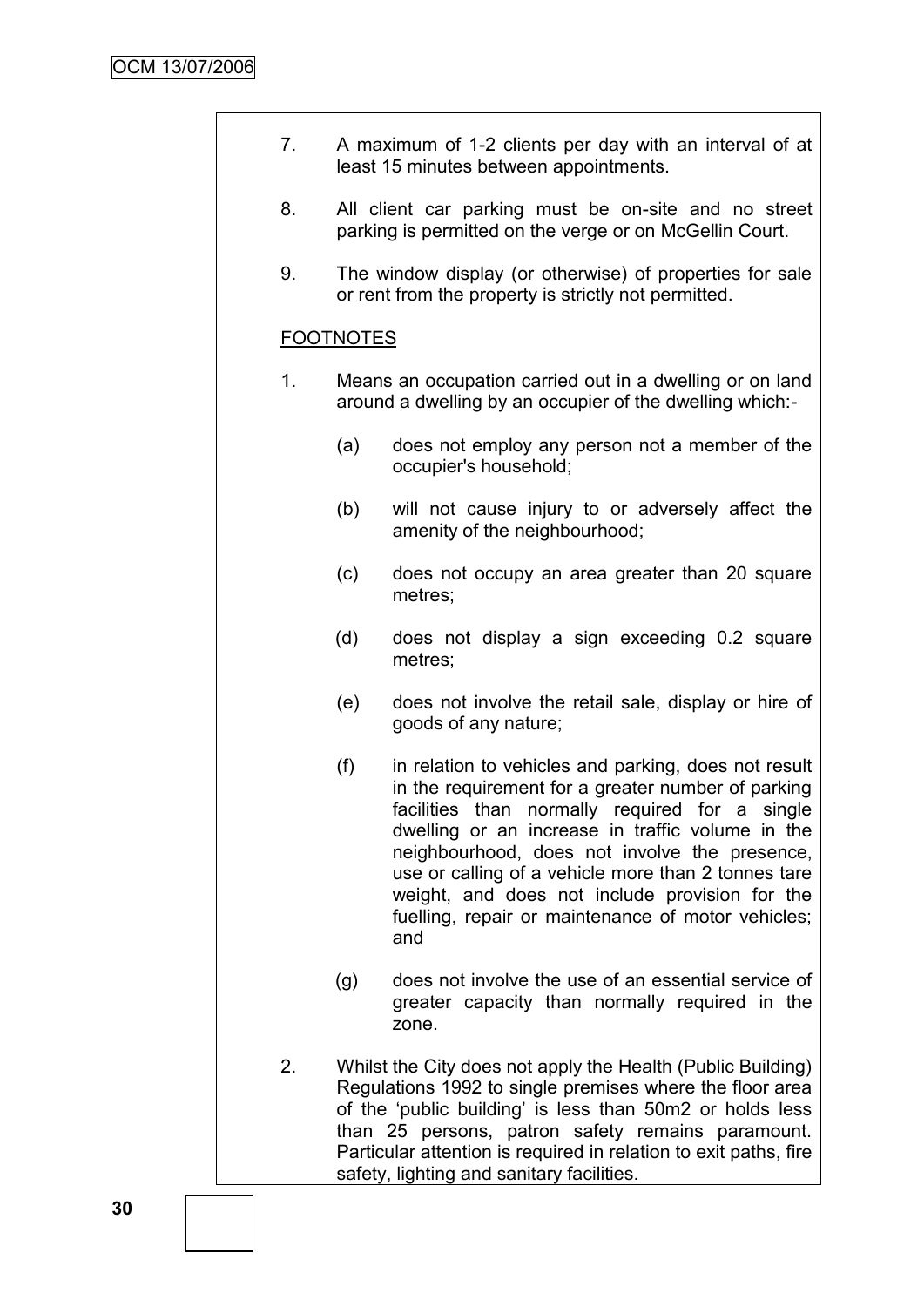- (2) issue a Schedule 9 Notice of Determination on Application for Planning Approval (inclusive of MRS Approval); and
- (3) advise the applicant and submissioners of Council's decision accordingly.

# **COUNCIL DECISION**

MOVED Clr I Whitfield SECONDED Clr S Limbert that the recommendation be adopted.

**CARRIED 7/0**

#### **Background**

| ZONING:           | MRS:                                    | Urban             |
|-------------------|-----------------------------------------|-------------------|
|                   | TPS3:                                   | Residential (R20) |
| LAND USE:         | Residential                             |                   |
| LOT SIZE:         | 781m <sup>2</sup>                       |                   |
| AREA:             | $26 \text{ m}^2$                        |                   |
| <b>USE CLASS:</b> | Home Occupation ('D") Discretionary Use |                   |

In May 2006, the applicant submitted an application for a Home Occupation to operate Real Estate services from 12 McGellin Court, Jandakot.

The applicant seeks approval for:

- A maximum number of 2 to 3 clients per day
- Operating hours from: 9:00am-5:00pm Monday thru Friday

The applicant notes that it is very rare to have clients visit the home as most business is conducted at the clients" homes. Furthermore the existing driveway can accommodate parking for 6 cars on site.

#### **Submission**

The applicant seeks Council approval to conduct a Home Occupation – Real Estate Business from the subject property and has provided the following information in support of the proposal:

- Most of the business with clients is conducted in other people"s homes.
- It is very rare to have clients come to the office except perhaps to sign additional documents or drop off keys.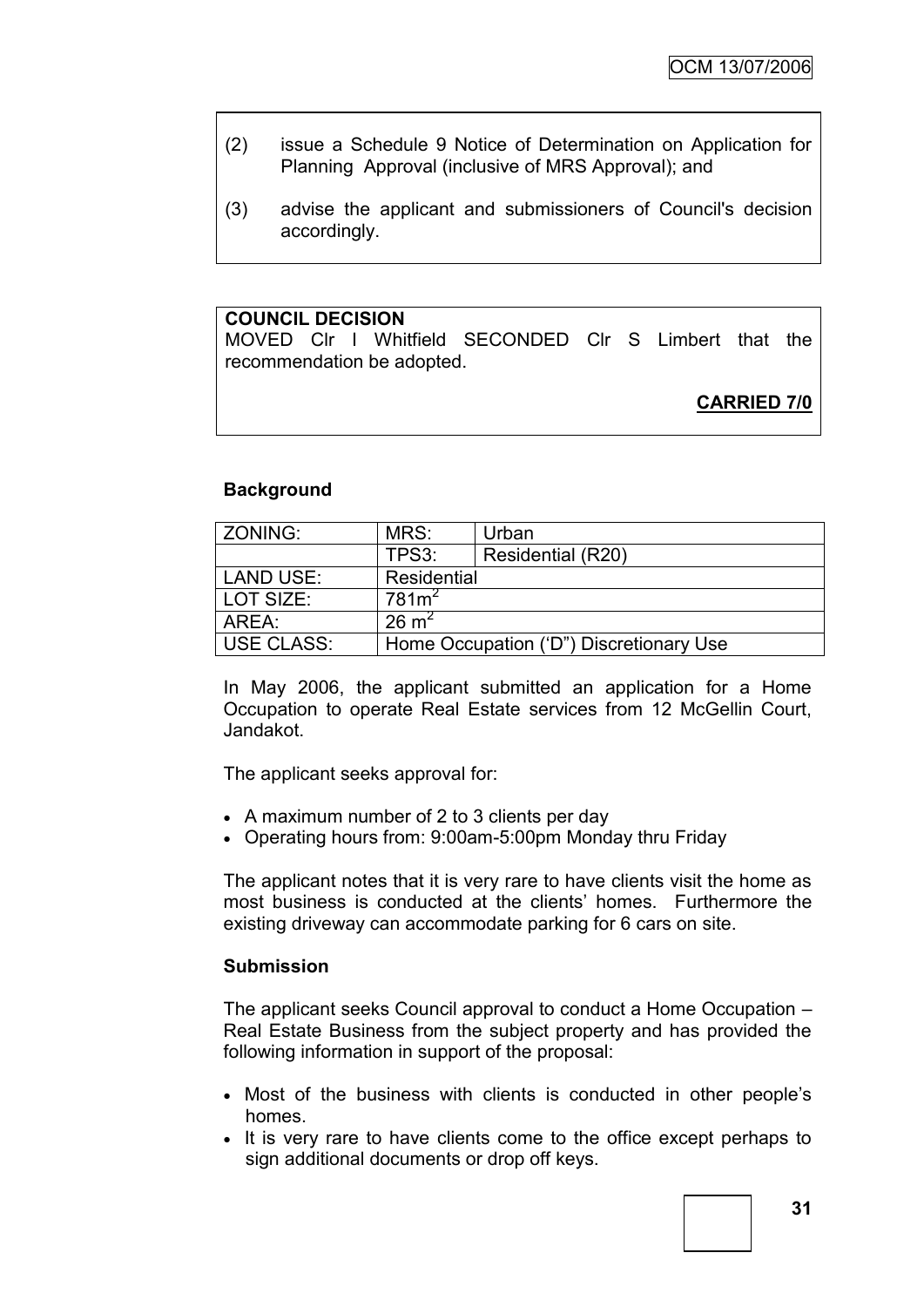- If would be unusual to have more than 4-8 clients per month in the office.
- The site has ample parking for 6 cars in the driveway
- The business area will be incidental to the residential purpose of the house.

#### **Report**

Home occupations are a discretionary use under Council's Town Planning Scheme No.3 and as such the application was advertised to surrounding landowners. Four (4) landowners were advised of the development application. One (1) provided no objections, one (1) objected and two (2) did not respond.

The adjoining landowner objecting to the proposal indicated concerns regarding increased traffic within the cul-de-sac and the nature of the business that may see clients visiting the house outside business hours to finalise paper work. However, the concerns regarding proposed operating hours and number of clients was conveyed to the applicant.

The applicant subsequently modified her application by advising the following:

- Reducing the maximum number of clients per day from 2 to 3 clients.
- Agreeing to operate only within the hours specified in the recommended Special Condition No. 6.
- Ensuring clients park their vehicles within the property.

The other issues raised by the submissioner are not relevant to a planning consideration.

The proposed Home Occupation (Real Estate) is acceptable given that:

- The low number of client visits will ensure car parking can be accommodated on-site. A condition of approval can require all client parking to be contained onsite and no street parking is permitted on the verge or on McGellin Court; and
- An approval for home occupation can be subject to stringent compliance with conditions of approval that are intended to ameliorate any adverse impact on the amenity of neighbours.

Given the above and that the applicant reduced the scale of the activity it is recommended that Council approve the home occupation application.

# **Strategic Plan/Policy Implications**

The Corporate Strategic Plan Key Result Areas which apply to this item are:-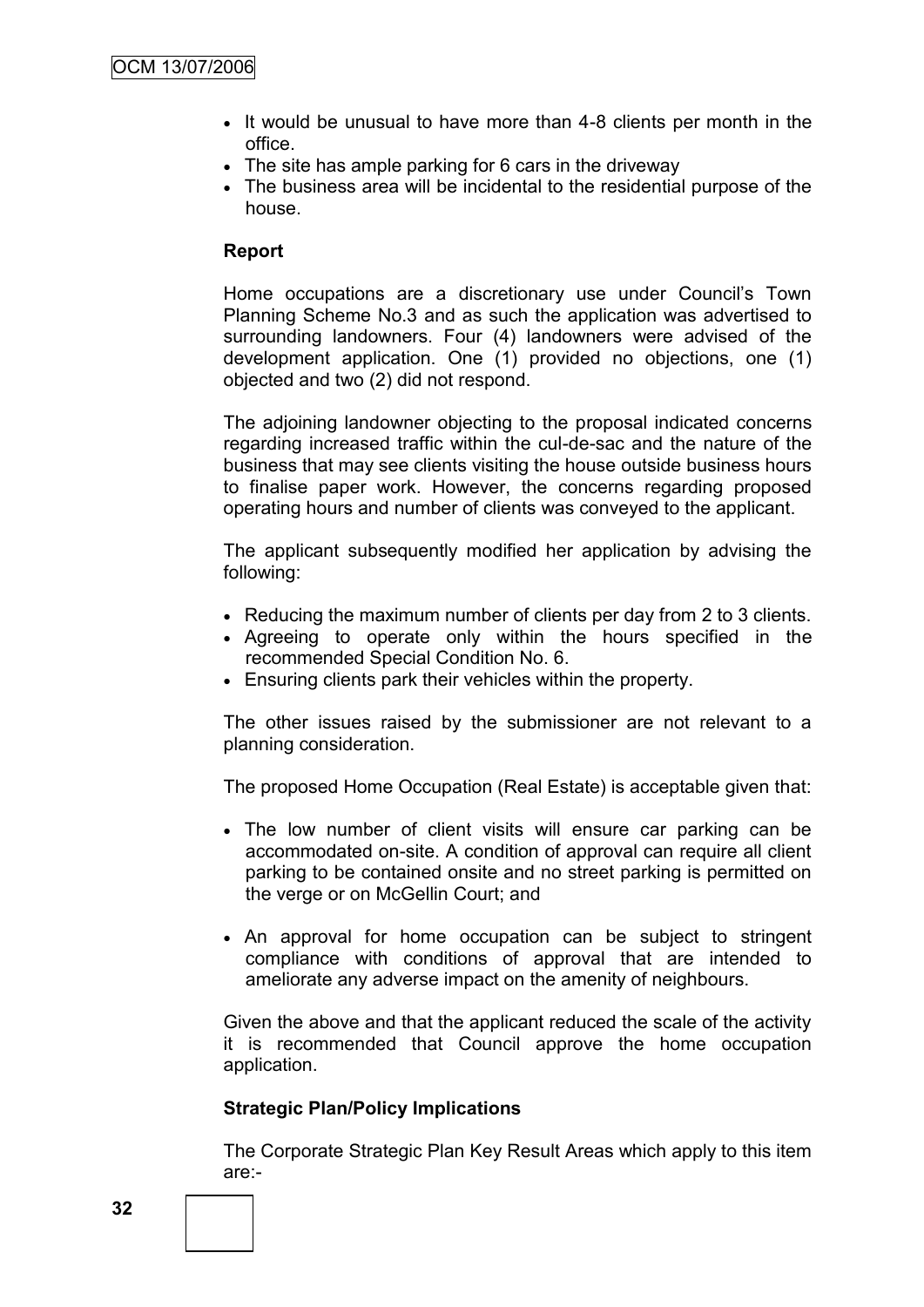- 1. Managing Your City
	- *"To conduct Council business in open public forums and to manage Council affairs by employing publicly accountable practices."*
- 2. Planning Your City
	- *"To ensure that the planning of the City is based on an approach which has the potential to achieve high levels of convenience for its citizens."*
	- *"To ensure that the development will enhance the levels of amenity currently enjoyed by the community."*
	- *"To foster a sense of community within the district generally and neighbourhoods in particular."*
- 4. Facilitating the needs of Your Community
	- *"To facilitate and provide an optimum range of community services."*

The Planning Policies which apply to this item are:-

APD17 Standard Development Conditions and Footnotes

#### **Budget/Financial Implications**

Nil

### **Legal Implications**

Town Planning Scheme No.3

### **Community Consultation**

14-Day period in which adjoining properties along McGellin Court were sent letters requesting comments.

### **Attachment(s)**

(1) Site Plan.

### **Advice to Proponent(s)/Submissioners**

The Proponent(s) and those who lodged a submission on the proposal have been advised that this matter is to be considered at the 13 July 2006 Council Meeting.

### **Implications of Section 3.18(3) Local Government Act, 1995**

Nil.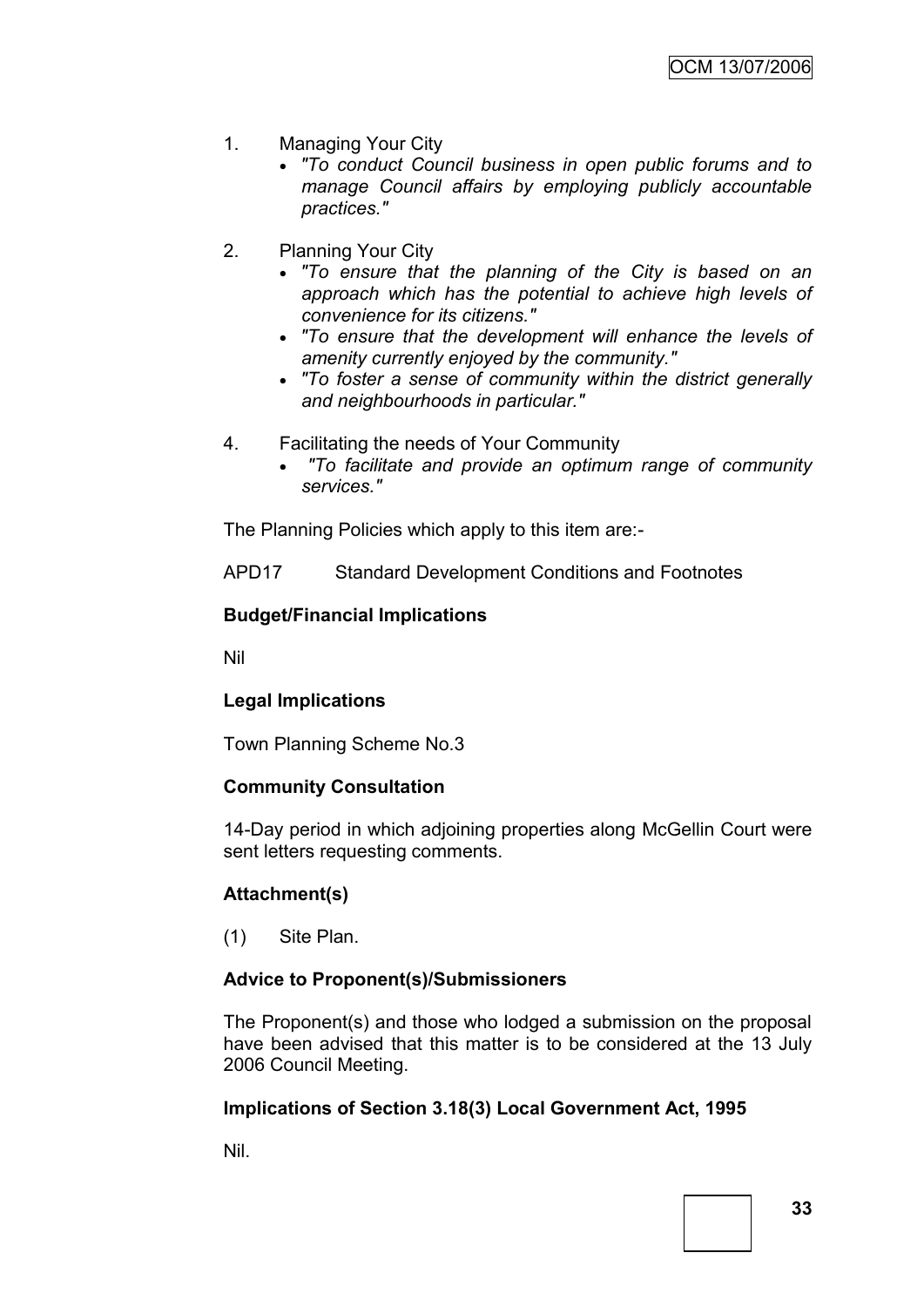### **14.7 (MINUTE NO 3201) (OCM 13/07/2006) - APPROVAL FOR OUTBUILDING - LOT 74; 35 SAWLE ROAD, HAMILTON HILL - OWNER: A WATTS - APPLICANT: OUTDOOR WORLD ROCKINGHAM (2202888) (LT) (ATTACH)**

RECOMMENDATION That Council:

(1) grant its approval for an outbuilding on Lot 74, No. 35 Sawle Road, Hamilton Hill in accordance with the approved plan subject to the following conditions:-

#### STANDARD CONDITIONS

- 1. Development may be carried out only in accordance with the terms of the application as approved herein and any approved plan.
- 2. Nothing in the approval or these conditions shall excuse compliance with all relevant written laws in the commencement and carrying out of the development.
- 3. The shed shall be used for domestic purposes only associated with the property, and not for human habitation
- 4. No activities causing noise and/or inconvenience to neighbours being carried out after 7.00pm or before 7.00am, Monday to Saturday, and not at all on Sunday or Public Holidays.
- 5. All stormwater being contained and disposed of on-site to the satisfaction of the Council.
- 6. The existing rear outbuilding being demolished and removed to the satisfaction of council.

## FOOTNOTES

- 1. The development is to comply with the requirements of the Building Code of Australia.
- (2) issue a schedule 9 Notice of Determination and Application for Planning Approval (Inclusive of MRS Approval).
- (3) advise the applicant and submissioners of Council's decision accordingly.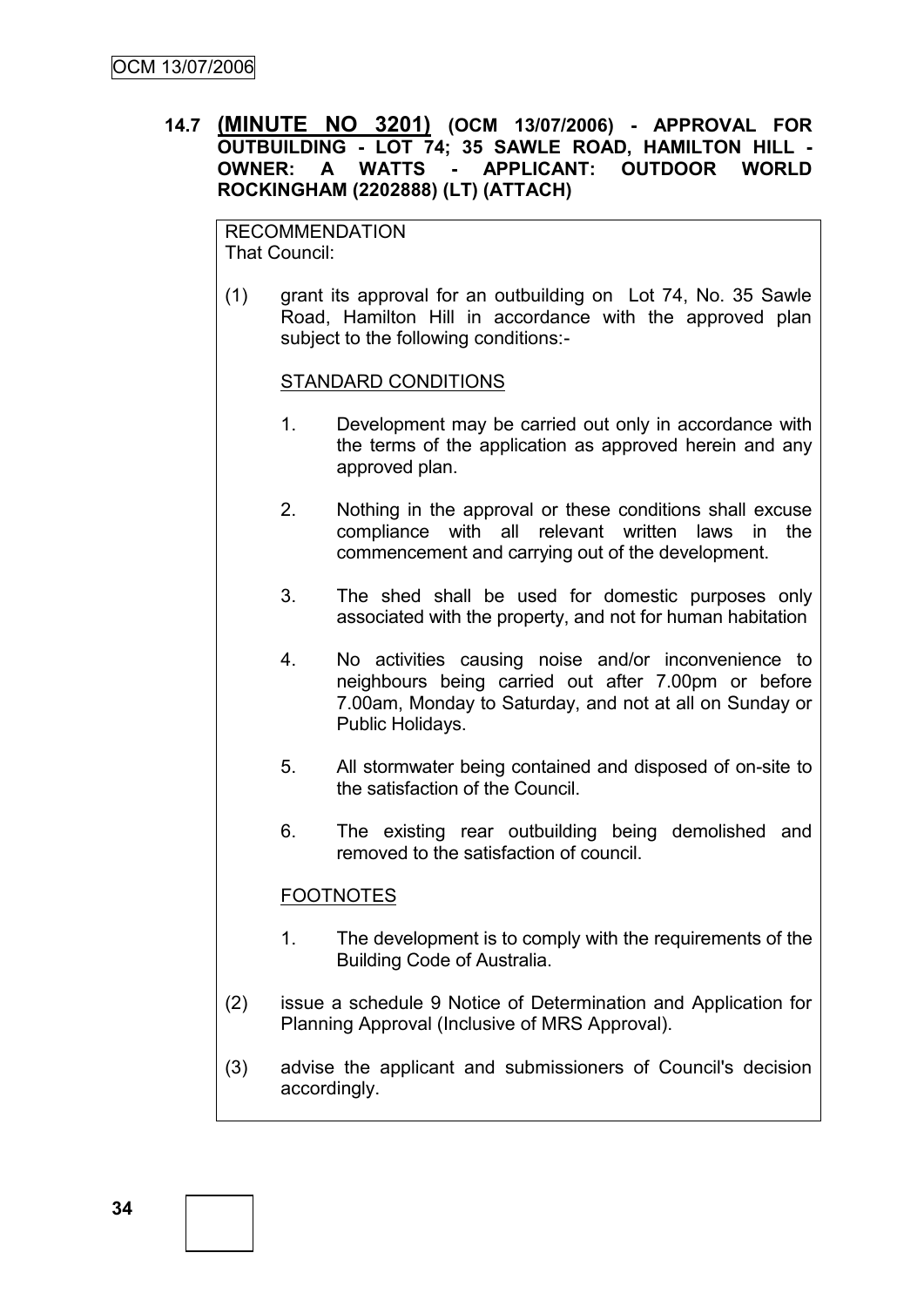#### **COUNCIL DECISION**

MOVED Clr I Whitfield SECONDED Clr S Limbert that the recommendation be adopted.

### **Background**

| ZONING:    | MRS:                       | Urban             |  |
|------------|----------------------------|-------------------|--|
|            | TPS3:                      | Residential (R20) |  |
| LAND USE:  | Residential                |                   |  |
| LOT SIZE:  | 787m <sup>2</sup>          |                   |  |
| l AREA:    | 56.12 $m2$                 |                   |  |
| USE CLASS: | Single House 'P' Permitted |                   |  |

In April 2006, the applicant submitted an application for an outbuilding at 35 Sawle Road, Hamilton Hill.

The applicant seeks approval for:

- An outbuilding with a maximum wall height of 3m above natural ground level
- An outbuilding with a maximum ridge height of 3.82m above natural ground level
- An outbuilding with an area of 56.12 $m<sup>2</sup>$
- An outbuilding setback 1m and 2m from the side and rear boundaries

The proposed outbuilding wall height is a variation to the City of Cockburn APD18 Outbuilding maximum permitted height of 2.4m. The proposed height of 3m exceeds a 10% variation and is therefore not within the delegated authority of planing officers. For these reasons the proposal has been referred to Council for determination. All other aspects of the application comply with the Residential Design Codes 2002 and APD18 Outbuildings.

### **Submission**

The proposed wall height variation was advertised to all effected adjoining property owners. Three (3) landowners were advised of the development application. One (1) provided no objections, one (1) objected and one (1) did not respond.

The adjoining landowner objecting to the proposal indicated concerns regarding the size of the shed, proximity to sewerage line and their property boundary and adjoining bedroom windows. The proposed size of the outbuilding is consistent with APD18 Outbuildings policy that would permit an outbuilding of up to  $78m^2$ . Furthermore the outbuilding is not situated over the sewerage line.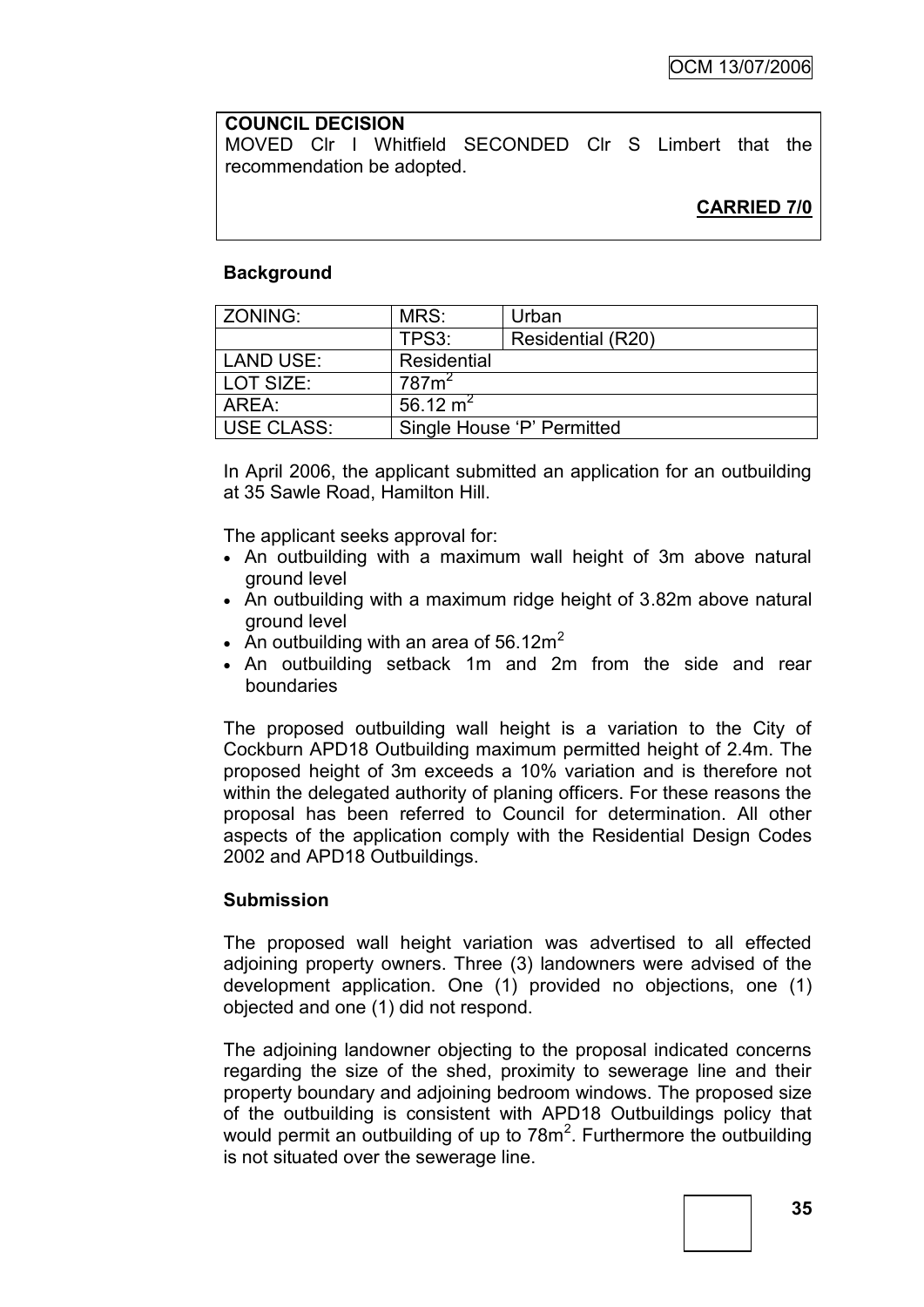The concerns regarding proposed setback and height of the outbuilding was conveyed to the applicant. The applicant advised that the property owner requests height variation to store a boat he wishes to purchase in the near future. The applicant did agree to subsequently modify the application to reduce the visual impact on the adjoining property by increasing the rear setback to 2m.

The objector was advised of this modification but they were still not satisfied with the proposal.

The proposed outbuilding is acceptable from a planning point of view given that:-

- The increased rear setback variation of 2m more than complies with the 1.5m Residential Design Codes 2002 requirement for the dimensions of this proposal (ie. Wall length at 10m and wall height at 3m).
- The additional height of the outbuilding (600mm) will not overshadow the rear property.
- The proposed outbuilding will be more visually pleasing than the existing grey tin shed, which the proposed shed is to replace. The proposed outbuilding will be constructed of cream coloured colorbond with "deep ocean blue" gutters, again less intrusive than the existing structure.
- The base of the proposed shed is below natural ground level and therefore the impact of the proposed outbuilding (3m high) would be less.

Given the above and that the applicant has reduced impact of the proposal it is recommended that Council approve the outbuilding.

### **Strategic Plan/Policy Implications**

The Corporate Strategic Plan Key Result Areas which apply to this item are:-

- 2. Planning Your City
	- *"To ensure that the planning of the City is based on an approach which has the potential to achieve high levels of convenience for its citizens."*
	- *"To ensure that the development will enhance the levels of amenity currently enjoyed by the community."*

The Planning Policies which apply to this item are:-

| APD <sub>17</sub> | <b>Standard Development Conditions and Footnotes</b> |
|-------------------|------------------------------------------------------|
| APD <sub>18</sub> | Outbuildings                                         |

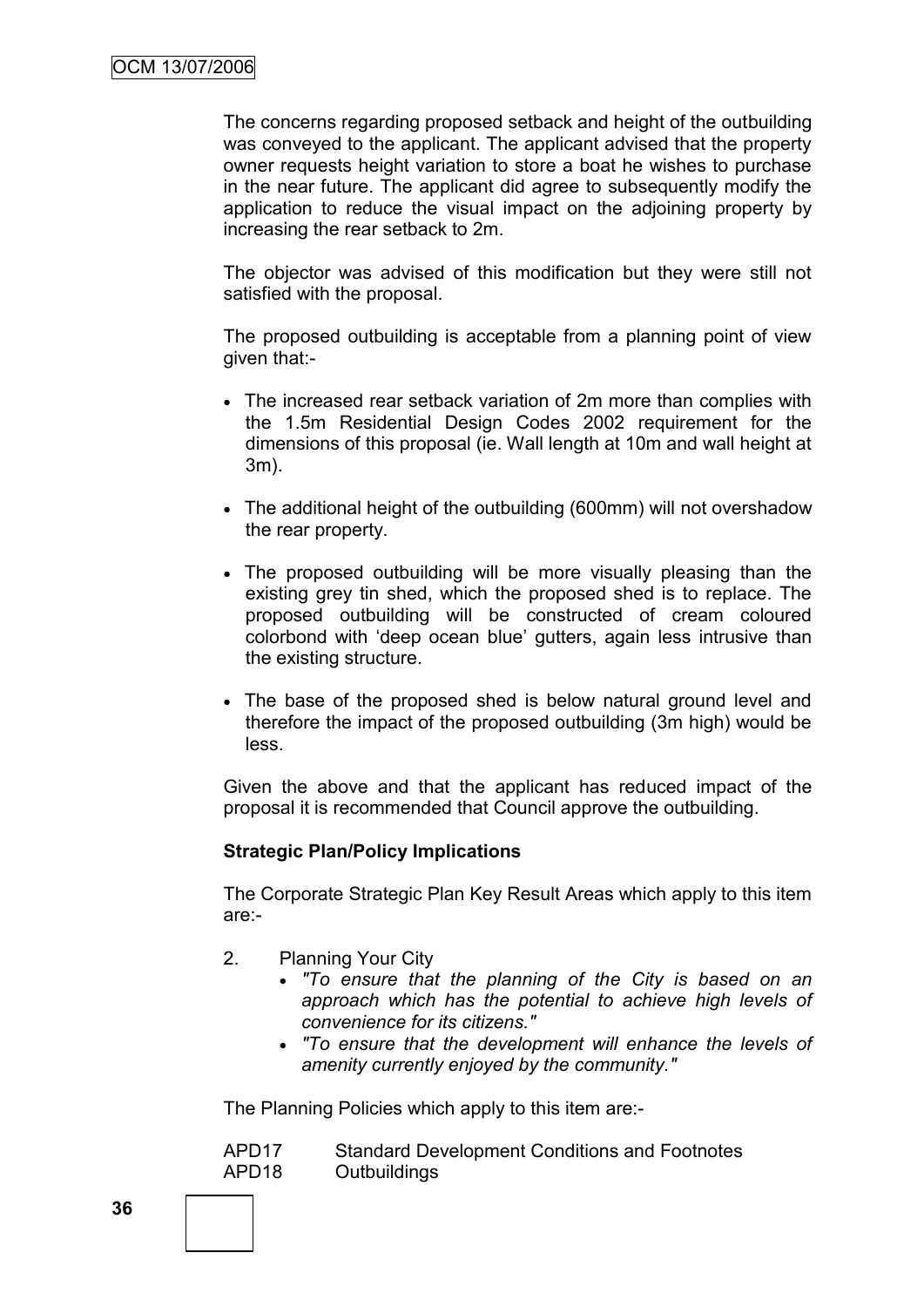## **Budget/Financial Implications**

Nil

## **Legal Implications**

Town Planning Scheme No.3

## **Community Consultation**

14-Day period in which adjoining property owners were sent letters requesting comments.

Three (3) landowners were advised of the development application. One (1) provided no objections, one (1) objected and one (1) did not respond.

## **Attachment(s)**

- (1) Site Plan.
- (2) Photograph site of proposed outbuilding.

## **Advice to Proponent(s)/Submissioners**

The Proponent(s) and those who lodged a submission on the proposal have been advised that this matter is to be considered at the 13 July 2006 Council Meeting.

## **Implications of Section 3.18(3) Local Government Act, 1995**

Nil.

**14.8 (MINUTE NO 3202) (OCM 13/07/2006) - PROPOSED HOME OCCUPATION (SMALL RECORDING STUDIO) - LOT 297; 156 FORREST ROAD, HAMILTON HILL - OWNER: B D C & N A CARRASCO - APPLICANT: H CARRASCO (2201559) (SS) (ATTACH)**

#### **RECOMMENDATION** That Council:

(1) grant its approval to the proposed Home Occupation (Sound Recording Studio) on Lot 297 (No. 156) Forrest Road, Hamilton Hill in accordance with the approved plan subject to the following conditions:-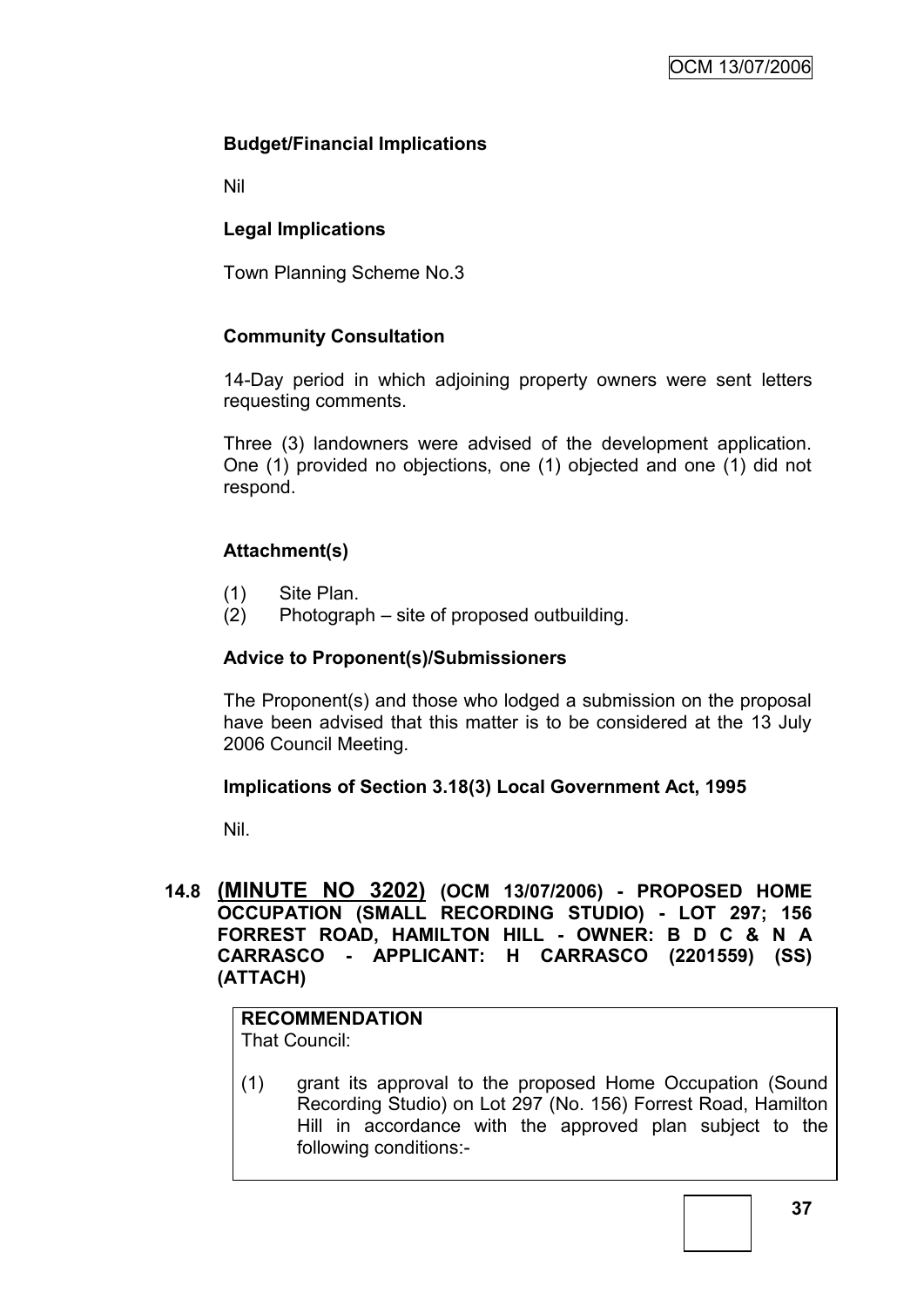#### STANDARD CONDITIONS

- 1. The development complying with the Home Occupation provisions and definition set out in the Town Planning Scheme.
- 2. All materials and/or equipment used in relation to the Home Occupation shall be stored within the residence or an approved outbuilding.
- 3. The Home Occupation Approval may be withdrawn by the Council upon receipt of substantiated complaints.
- 4. The Home Occupation can only be undertaken by the owner of the land and is not transferable pursuant to clause 5.8.5 (a) (ii) of Town Planning Scheme No 3.
- 5. On the sale of the property or change in ownership of the land the home occupation entitlement ceases pursuant to clause 5.8.5 (a) (iii) of Town Planning Scheme No 3.

#### SPECIAL CONDITIONS

- 6. Hours of operation being limited to:- Monday – Friday: 10am – 5pm; and not be undertaken on Saturday, Sunday and Public Holidays.
- 7. A maximum of 2 clients per day with an interval of at least 20 minutes between clients.
- 8. The applicant engaging a suitably qualified Acoustic Consultant to inspect and verify that noise attenuation measures are compliant with Environmental Protection (Noise) Regulations 1997 and the applicant undertaking any further noise attenuation measures where such additional works are required to comply with the Regulation prior to continuing with the home occupation and notify Council accordingly.
- 9. All client car parking must be on-site and no street parking is permitted on the verge or on Forrest Road.
- 10. This approval is limited to a period of 12 months only. Following the expiry of this period a fresh approval from Council will be required.

### FOOTNOTES

- 1. Means an occupation carried out in a dwelling or on land around a dwelling by an occupier of the dwelling which:-
	- (a) does not employ any person not a member of the occupier's household;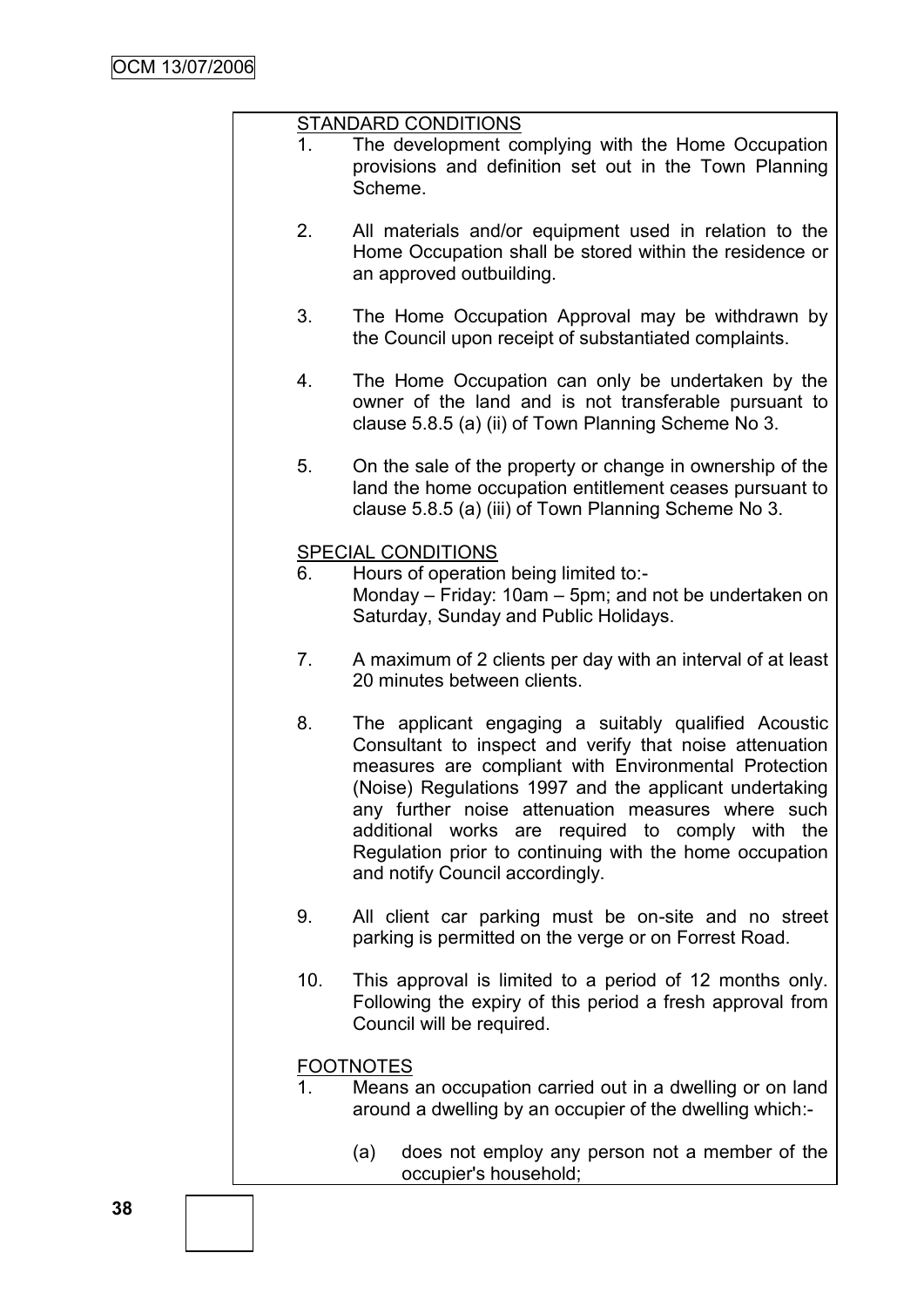- (b) will not cause injury to or adversely affect the amenity of the neighbourhood;
	- (c) does not occupy an area greater than 20 square metres;
	- (d) does not display a sign exceeding 0.2 square metres;
- (e) does not involve the retail sale, display or hire of goods of any nature;
- (f) in relation to vehicles and parking, does not result in the requirement for a greater number of parking facilities than normally required for a single dwelling or an increase in traffic volume in the neighbourhood, does not involve the presence, use or calling of a vehicle more than 2 tonnes tare weight, and does not include provision for the fuelling, repair or maintenance of motor vehicles; and
- (g) does not involve the use of an essential service of greater capacity than normally required in the zone.
- (2) issue a Schedule 9 Notice of Determination on Application for Planning Approval – Approval (inclusive of MRS Form 2 Notice of Approval).
- (3) advise the submissioners of Council's decision accordingly.

### **COUNCIL DECISION**

MOVED Clr S Limbert SECONDED Clr T Romano that Council adopt the Officer"s recommendation subject to the alteration of Special Condition 10 as follows:-

(10) this approval is to record vocals and acoustic instruments only such as guitars and small percussion instruments and does not under any circumstances permit recording instruments such as drum kits or amplified guitars and alike musical instruments;

and the addition of the following Special Condition (11):

(11) this approval is limited to a period of 6 months only. Following this expiry of this period a fresh approval from Council will be required.

## **CARRIED 7/0**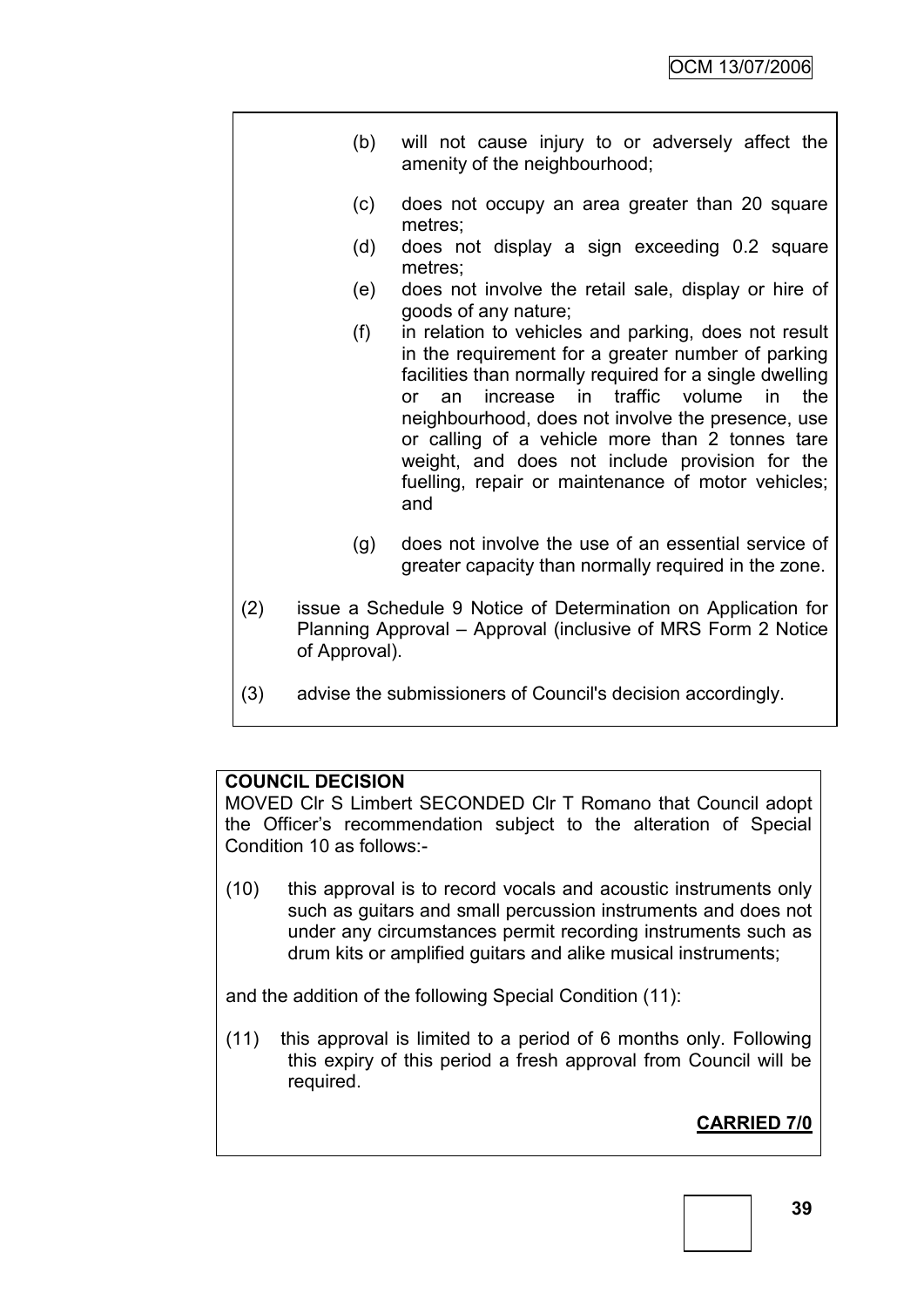#### **Reason for Decision**

This proposal involves a recording studio designed to record vocals and acoustic instruments only. As such Council believes that special condition 10 clearly specifies that the recording of instruments such as drum kits or amplified guitars are not permitted under any circumstances.

The reduced approval period from a 12 month to a 6 month period will ensure early detection of any problems for adjoining landowners associated with noise or parking etc.

#### **Background**

| <b>ZONING:</b> | MRS: Urban                            |                         |  |
|----------------|---------------------------------------|-------------------------|--|
|                |                                       | TPS3:   Residential R20 |  |
| LAND USE:      | Single House                          |                         |  |
| LOT SIZE:      | 845m <sup>2</sup>                     |                         |  |
| USE CLASS:     | Home Occupation 'D' Discretionary Use |                         |  |

#### **Submission**

The applicant seeks approval for a home occupation. The proposal involves a recording studio designed to record vocals and acoustic instruments. The applicant has noted that the operation is small scale and often semi-private and requested operation times from Monday through Fridays (10am – 7pm).

The studio is designed to record vocals and acoustic instruments such as guitars and small percussions, eg. shakers and bongos. The studio is not equipped to record instruments such as drum kits or amplified guitars, due to room size and equipment required to reproduce the sounds.

Both rooms (bedrooms) have been fitted with sound absorbing material (thick sponge, insulation). Windows have been permanently sealed off and covered to prevent noise leakage.

### **Report**

Home occupations are a discretionary use under Council's Town Planning Scheme No.3 and as such the application was advertised to surrounding landowners. Eight (8) landowners were advised of the development application. One (1) provided a no objection, one (1) objected and the rest did not respond.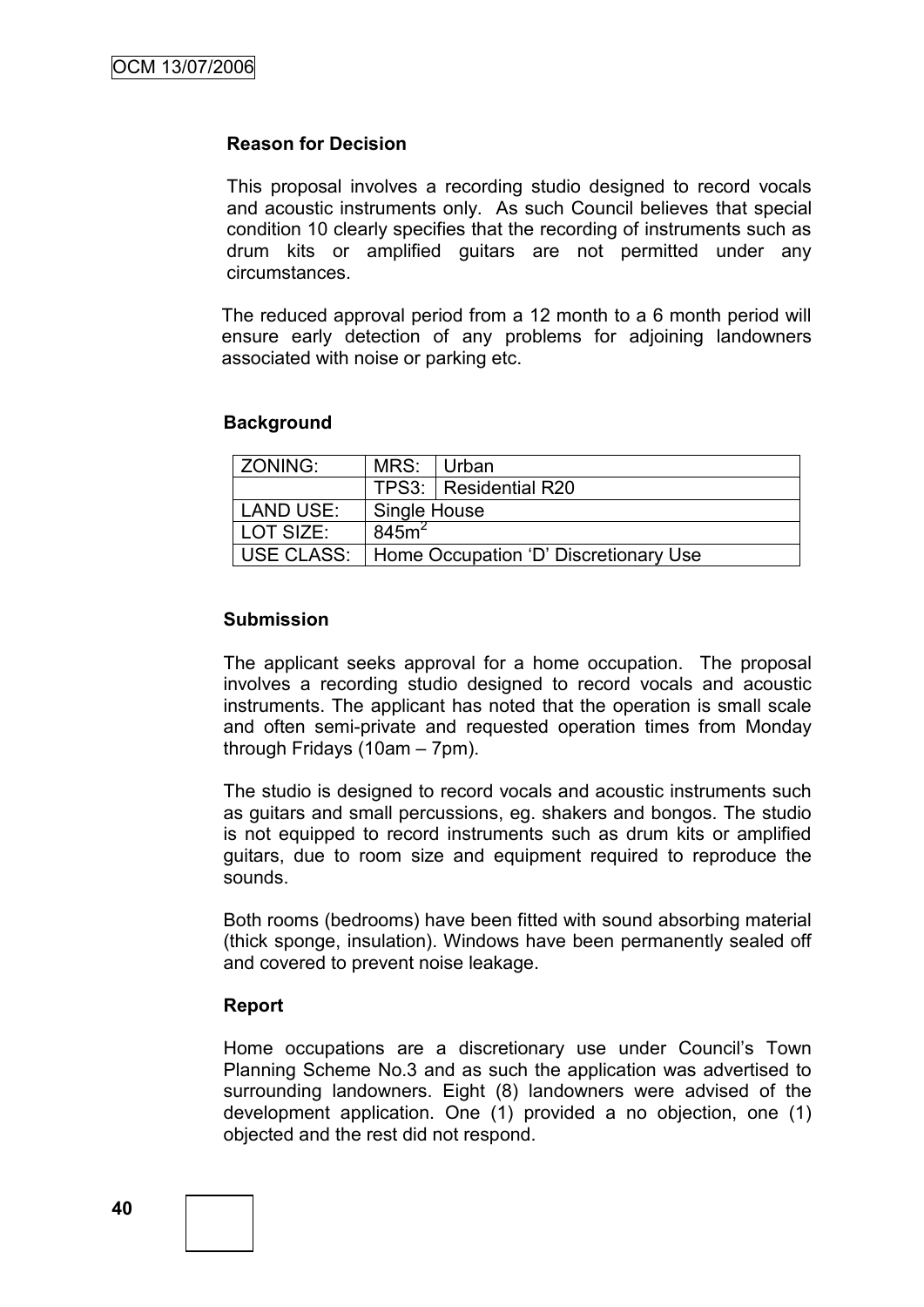The primary concerns from the adjoining landowner objecting to the proposal were due to issues of noise and car parking. The applicant has stated in the application that noise emissions have been controlled through the provision of insulation in both rooms and by sealing windows to prevent noise leakage. Further, the applicant has limited the number of clients to a maximum of two (2) per day and can adequately cater for car parking within the property.

The applicant has also agreed to reduce the stated hours of operation from 10am – 7pm to 10am – 5pm. These measures demonstrate the applicant"s intentions to reduce the impact of the proposed home occupation, on adjoining landowners. It is recommended that Council support the application on the basis as the proposed home occupation is considered small scale and will not adversely affect the amenity of neighbouring properties.

## **Strategic Plan/Policy Implications**

The Corporate Strategic Plan Key Result Areas which apply to this item are:-

- 2. Planning Your City
	- *"To ensure that the development will enhance the levels of amenity currently enjoyed by the community."*
- 3. Conserving and Improving Your Environment
	- *"To conserve the character and historic value of the human and built environment."*

## **Budget/Financial Implications**

Nil.

### **Legal Implications**

Town Planning Scheme No. 3 Environmental Protection (Noise) Regulations 1997.

### **Community Consultation**

The application was referred to adjoining property owners for comment for a period of 14 days in accordance with the City's Town Planning Scheme No. 3. At the close of the submission only two submissions had been received.

## **Attachment(s)**

- (1) Description of proposal.
- (2) Floor Plan
- (3) Location plan of Submissioners.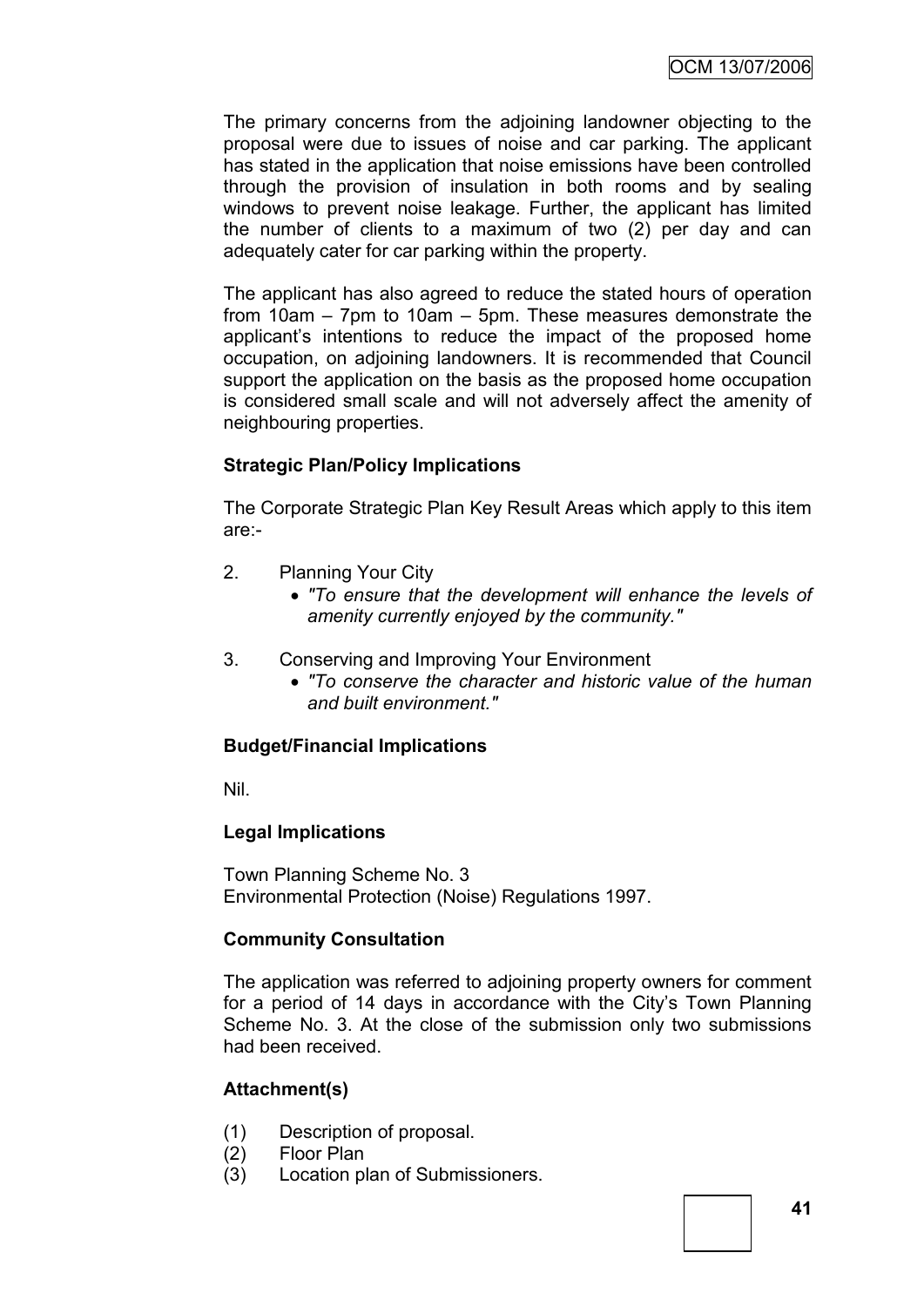### **Advice to Proponent(s)/Submissioners**

The Proponent(s) and those who lodged a submission on the proposal have been advised that this matter is to be considered at the 13 July 2006 Council Meeting.

### **Implications of Section 3.18(3) Local Government Act, 1995**

Nil.

### **14.9 (MINUTE NO 3203) (OCM 13/07/2006) - PROPOSED FINAL ADOPTION OF AMENDMENT NO. 45 TO TOWN PLANNING SCHEME NO. 3 - LOT 20; 136 COCKBURN ROAD, HAMILTON HILL - OWNER: CORDIA PTY LTD - APPLICANT GREG ROWE & ASSOCIATES (93045) (MR) (ATTACH)**

# **RECOMMENDATION**

That Council:

- (1) adopt the amendment for final approval without modification as set out in the Agenda attachments;
- (2) in anticipation of the Hon. Minister"s advice that final approval will be granted, the documents be signed, sealed and forwarded to the Western Australian Planning Commission;
- (3) advise the proponent of Council"s decision accordingly.

### **COUNCIL DECISION**

MOVED Clr I Whitfield SECONDED Clr S Limbert that the recommendation be adopted.

## **CARRIED 7/0**

## **Background**

| ZONING:          |          | MRS: Industrial                              |
|------------------|----------|----------------------------------------------|
|                  |          | TPS3:   Industry, Restricted Use 9 (RU9) $-$ |
|                  |          | Processes for and incidental to the          |
|                  |          | production of meat and allied products.      |
| <b>LAND USE:</b> | Industry |                                              |
| LOT SIZE:        | 1.6011ha |                                              |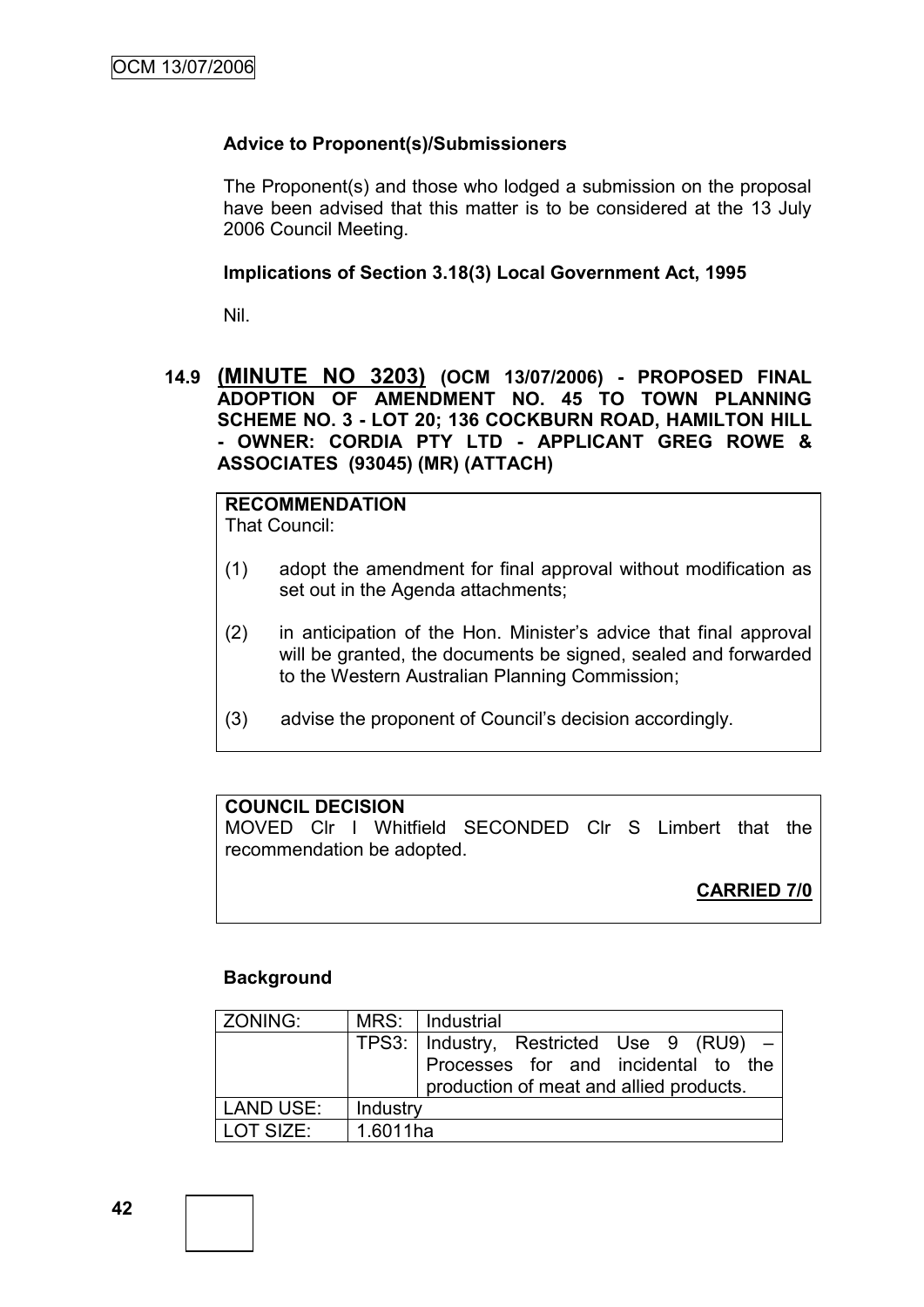Council at its meeting held 8 December 2005 resolved to initiate Amendment No. 45 to Town Planning Scheme No. 3 for the purpose of advertising.

#### **Submission**

The application has been advertised to the community and referred to relevant government agencies for a period of 42 days. This report seeks Council support to final adoption of Amendment No. 45.

### **Report**

The Scheme Amendment was referred to the Environmental Protection Authority ("EPA") in accordance with Section 7A(1) of the Act. The EPA considers that the proposed Scheme Amendment should not be assessed under the Environmental Protection Act and that it is not necessary to provide any advice or recommendations.

The amendment was subsequently advertised seeking public comment in accordance with the Regulations for not less than 42 days.

No submissions were received during the advertising of the proposed Scheme Amendment.

A copy of the proposed amendment map is included in the Agenda attachments.

Since Council initiated this Scheme Amendment the Western Australian Planning Commission in liaison with Council have commenced the preparation of a district structure plan (includes the land subject of the Scheme Amendment) that will ensure that the long term planning issues associated with rezoning the industrial land located in the North Coogee Area are assessed and the long term needs and aspirations are considered. In the interim the WAPC have published Improvement Plan No. 33 – Cockburn Coastal Precinct (gazetted 13 June 2006) which covers the dry land area in North Coogee to the immediate north of Port Coogee and will allow the WAPC to initiate a district structure plan described above. These key planning instruments are integral to achieving the vision for Cockburn Coast which focuses on the strategic shift to remove industrial uses from the coastline to facilitate the transformation of the locality into a vibrant coastal village.

The Scheme Amendment will remove the potential land use conflict of the current land use restrictions on the subject site and will facilitate uses compatible to the future development of the surrounding land and will ultimately compliment a future coastal village. A car sales and service centre is a good transitional use of the land and is compatible with the future planning for the locality currently underway.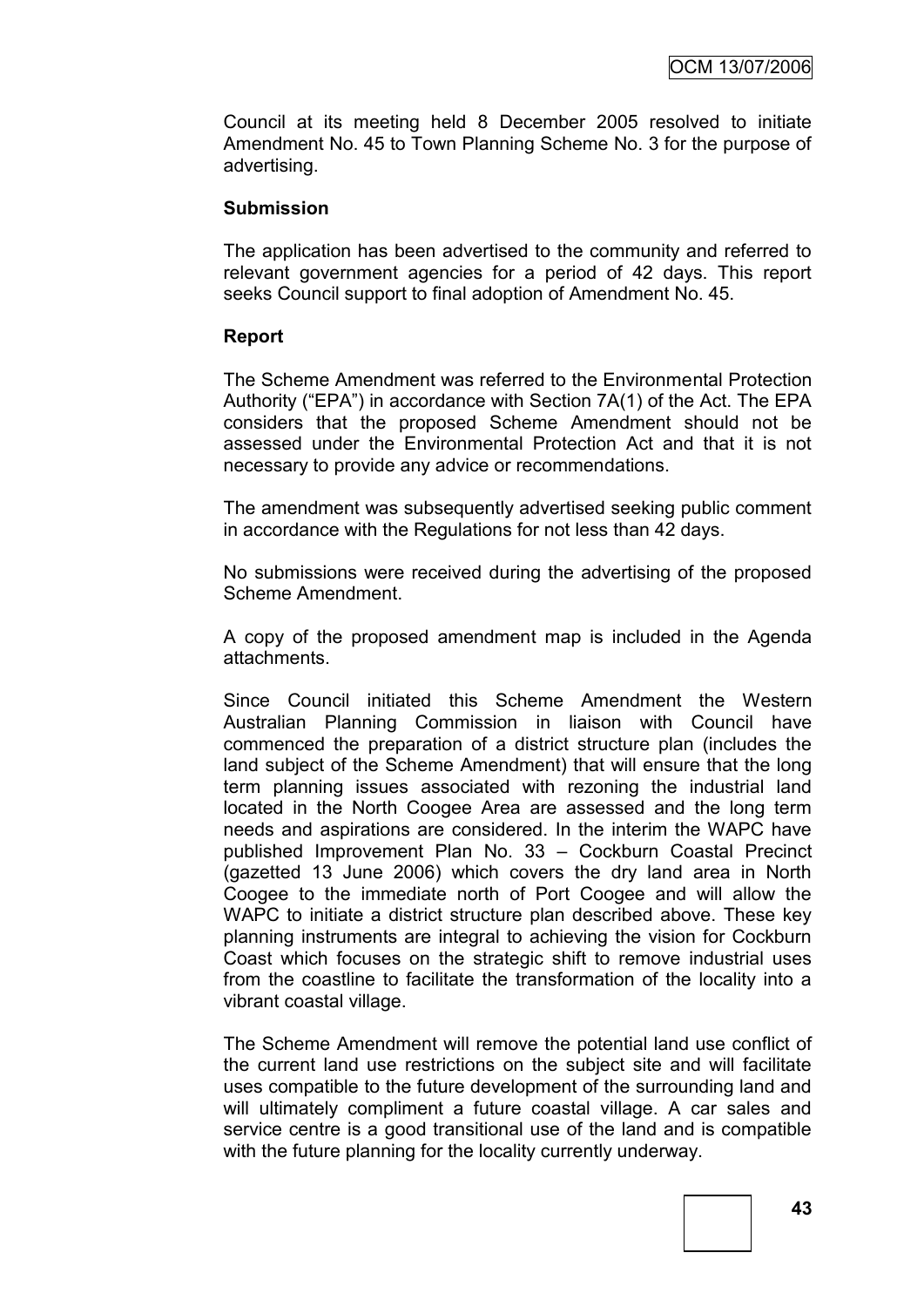### **Conclusion**

It is recommended that Council proceed to adopt the Scheme Amendment to delete the "Restricted Use 9 (RU9)" applying to Lot 20; 136 Cockburn Road, Hamilton Hill and replacing with (new) "Restricted Use 12 (RU12)" in order to facilitate the establishment of Motor Vehicle, Boat and Caravan Sales, Educational Establishment, Motor Vehicle Repair and Trade Display on the subject land and refer it to the Western Australian Planning Commission for final consideration.

### **Strategic Plan/Policy Implications**

The Corporate Strategic Plan Key Result Areas which apply to this item are:-

- 2. Planning Your City
	- *"To ensure that the planning of the City is based on an approach which has the potential to achieve high levels of convenience for its citizens."*
	- *"To ensure that the development will enhance the levels of amenity currently enjoyed by the community."*

### **Budget/Financial Implications**

N/A.

## **Legal Implications**

Town Planning Scheme No. 3 Planning and Development Act 2005

## **Community Consultation**

Following receipt of advice from the EPA, the amendment was advertised for a period of 42 days. The 42 days public consultation period for Amendment No. 45 concluded on 10 June 2006. At the close of the advertising period no submissions were received.

### **Attachment(s)**

- (1) TPS Amendment documents.
- (2) Improvement Plan No. 33 Cockburn Coastal Precinct.
- (3) Cockburn Coastal District Structure Plan.

## **Advice to Proponent(s)/Submissioners**

The Proponent(s) have been advised that this matter is to be considered at the 13 July 2006 Council Meeting.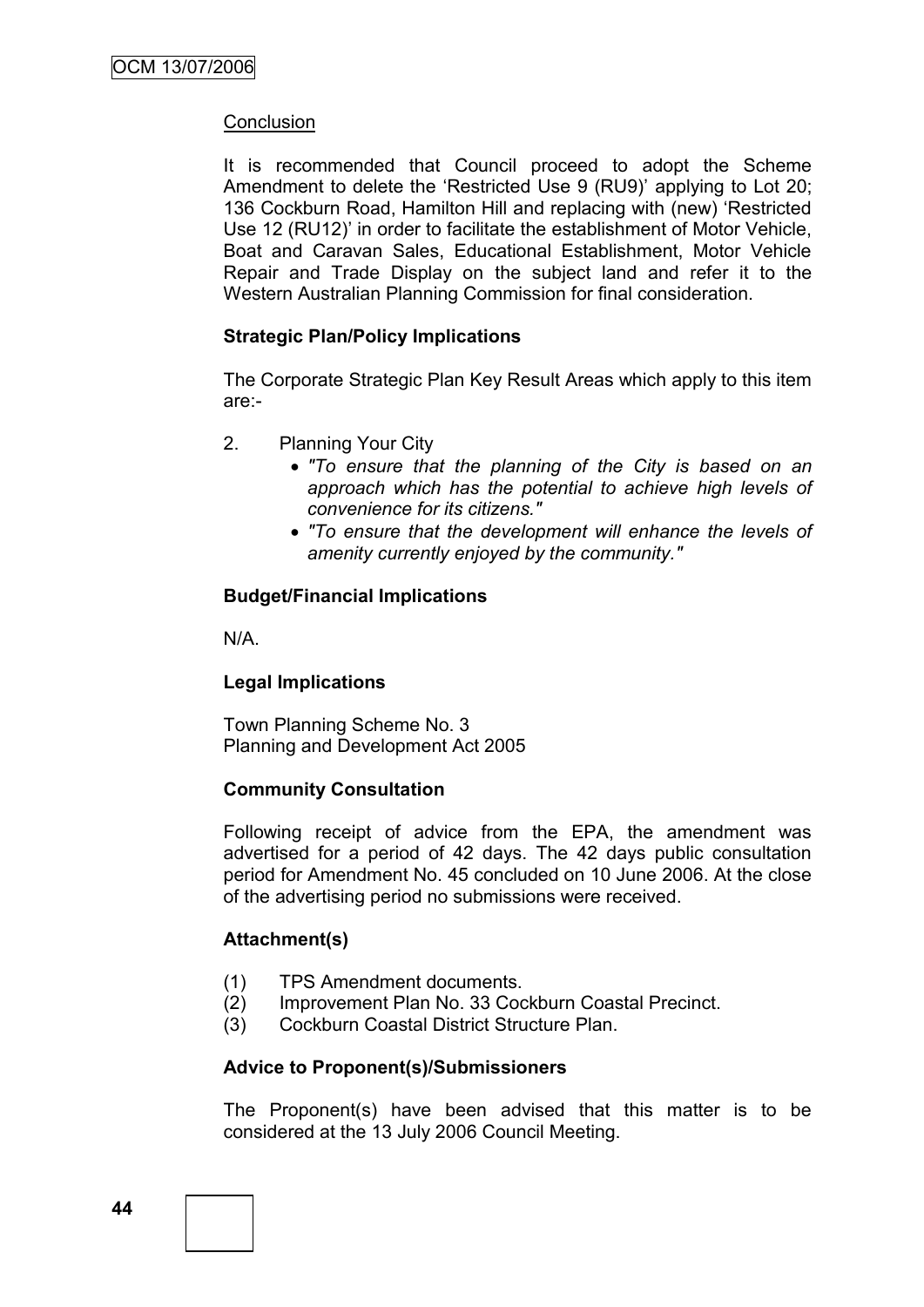## **Implications of Section 3.18(3) Local Government Act, 1995**

Nil.

**14.10 (MINUTE NO 3204) (OCM 13/07/2006) - SCHEME AMENDMENT NO. 49 - RESERVE NO. 46894 WENTWORTH PARADE, SUCCESS - OWNER: THE CROWN, MANAGED BY THE CITY OF COCKBURN - APPLICANT: CITY OF COCKBURN (93049) (CP) (ATTACH)**

| <b>That Council:</b>                                                                                                                                                                                                                      | <b>RECOMMENDATION</b>                                                                                                                                                                                                                             |                                                                                                                                                                                                                                                                                      |            |  |  |
|-------------------------------------------------------------------------------------------------------------------------------------------------------------------------------------------------------------------------------------------|---------------------------------------------------------------------------------------------------------------------------------------------------------------------------------------------------------------------------------------------------|--------------------------------------------------------------------------------------------------------------------------------------------------------------------------------------------------------------------------------------------------------------------------------------|------------|--|--|
| (1)                                                                                                                                                                                                                                       | adopt the following amendment:-                                                                                                                                                                                                                   |                                                                                                                                                                                                                                                                                      |            |  |  |
|                                                                                                                                                                                                                                           | PLANNING AND DEVELOPMENT ACT 2005<br>RESOLUTION DECIDING TO AMEND CITY OF COCKBURN<br><b>TOWN PLANNING SCHEME NO. 3</b>                                                                                                                           |                                                                                                                                                                                                                                                                                      |            |  |  |
|                                                                                                                                                                                                                                           | <b>AMENDMENT NO. 49</b>                                                                                                                                                                                                                           |                                                                                                                                                                                                                                                                                      |            |  |  |
|                                                                                                                                                                                                                                           | Resolved that Council, in pursuance of Section 75 of the<br>Planning and Development Act 2005, amend the above Town<br>Planning Scheme by:<br>1.<br>Modifying the Third Schedule in the Scheme Text,<br>Restricted Use (RU11) to read as follows: |                                                                                                                                                                                                                                                                                      |            |  |  |
| No.                                                                                                                                                                                                                                       |                                                                                                                                                                                                                                                   | <b>Restricted Use</b>                                                                                                                                                                                                                                                                | Conditions |  |  |
| <b>RU12</b>                                                                                                                                                                                                                               | Description of Land<br>Part Lot 855<br><b>Wentworth Parade</b><br>DP29050                                                                                                                                                                         | Those uses which are<br>permitted within the<br>Regional Centre zone<br>as set out in Table 1 -<br>Zoning<br>Table<br>excluding any<br>use<br>defined<br>as<br>'Shop/Retail' in<br>the<br>Metropolitan Centres<br>Policy Statement for<br>the Perth Metropolitan<br>Region (SPP4.2). |            |  |  |
| Amending the Scheme Maps by rezoning a portion of<br>2.<br>Reserve 46894, on the corner of Beeliar Drive and<br>Wentworth Parade, Success from Local Reserve "Public<br>Purpose - Civic" to "Regional Centre" and "Restricted<br>Use 12". |                                                                                                                                                                                                                                                   |                                                                                                                                                                                                                                                                                      |            |  |  |
|                                                                                                                                                                                                                                           |                                                                                                                                                                                                                                                   |                                                                                                                                                                                                                                                                                      |            |  |  |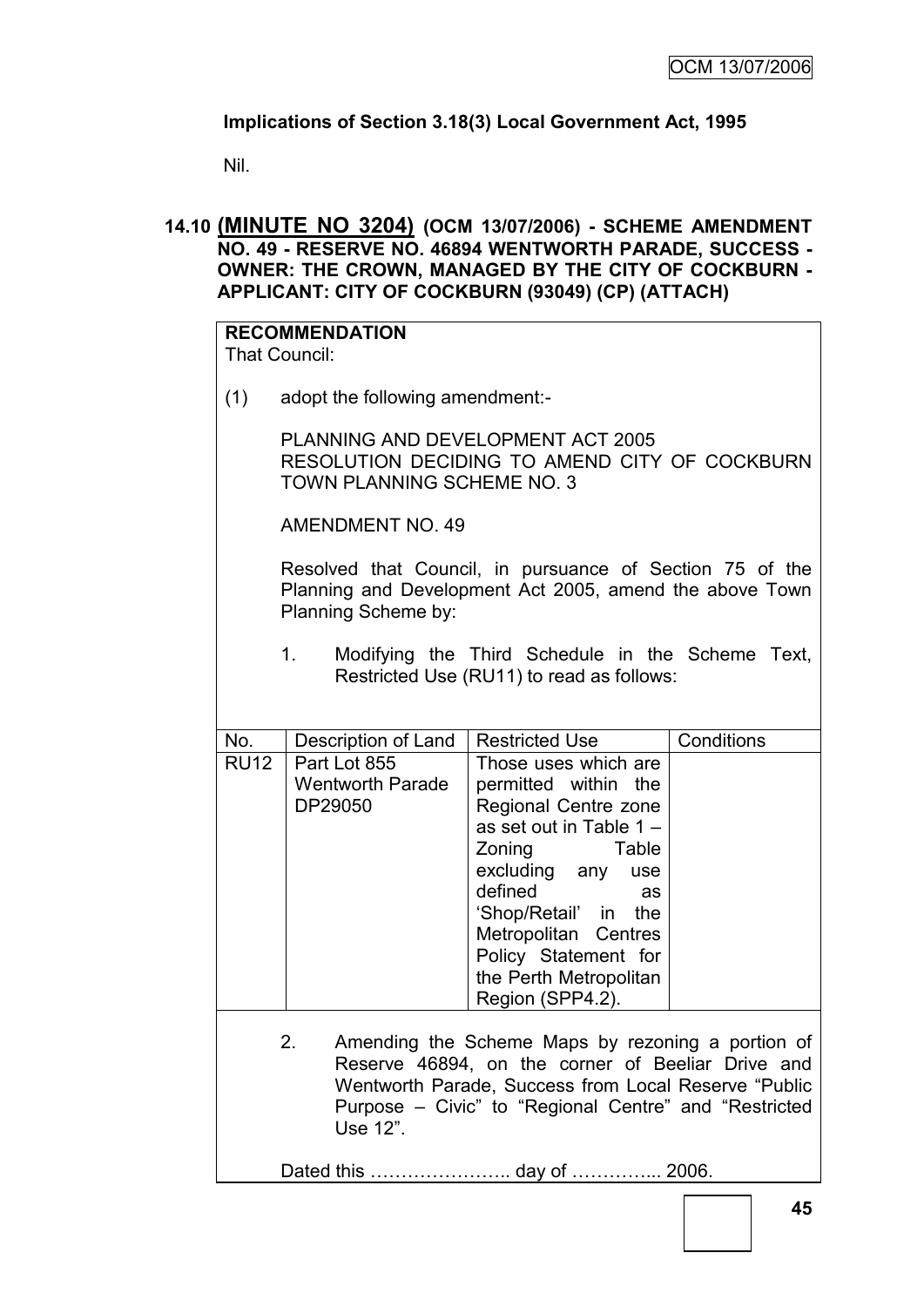- (2) sign the amending documents, and advise the WAPC of Council"s decision;
- (3) forward a copy of the signed documents to the Environmental Protection Authority in accordance with Section 81 of the Planning and Development Act;
- (4) following receipt of formal advice from the Environmental Protection Authority that the Scheme Amendment should not be assessed under Section 48A of the Environmental Protection Act, advertise the Amendment under Town Planning Regulation 25 without reference to the WAPC;
- (5) notwithstanding (4) above, the Director of Planning and Development may refer a Scheme or Scheme Amendment to the Council for its consideration following formal advice from the Environmental Protection Authority that the Scheme Amendment should not be assessed under Section 48A of the Environmental Protection Act, as to whether the Council should proceed or not proceed with the Amendment;
- (6) following formal advice from the Environmental Protection Authority that the Scheme Amendment should be assessed or is incapable of being environmentally acceptable under Section 48(A) of the Environmental Protection Act, the Amendment be referred to the Council for its determination as to whether to proceed or not to proceed with the Amendment.

### **COUNCIL DECISION**

MOVED Clr I Whitfield SECONDED Clr S Limbert that the recommendation be adopted.

## **CARRIED 7/0**

#### **Background**

| ZONING:   | MRS:            | Urban                            |  |  |  |
|-----------|-----------------|----------------------------------|--|--|--|
|           | TPS:            | Current: Public Purpose – Civic  |  |  |  |
|           |                 | Proposed: Regional Centre Zone & |  |  |  |
|           |                 | Restricted Use 12                |  |  |  |
| LAND USE: | Vacant land     |                                  |  |  |  |
| LOT SIZE: | 2.0004 hectares |                                  |  |  |  |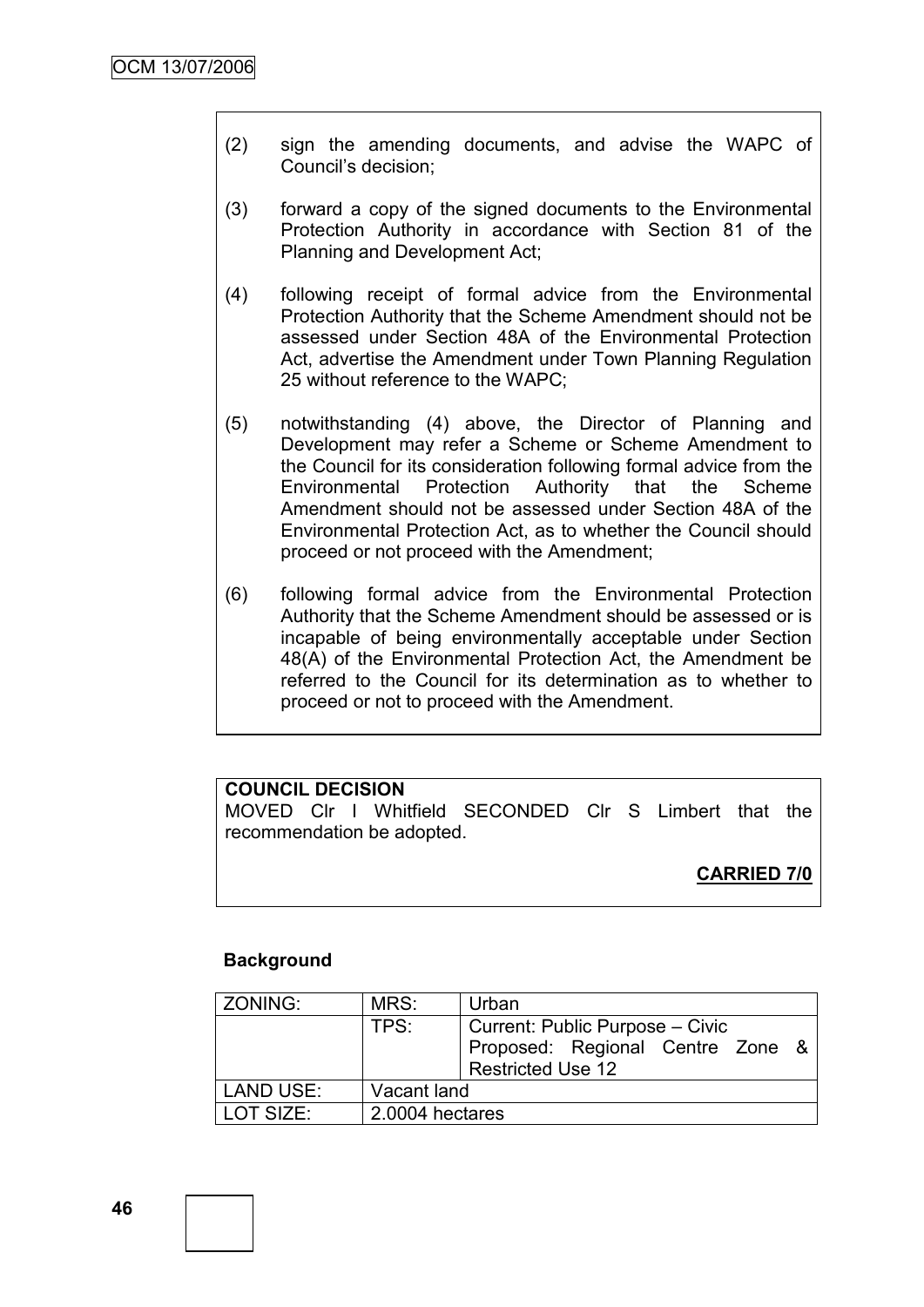### **Submission**

It is proposed to amend Town Planning Scheme No.3 by rezoning a 1 hectare portion of Reserve No.46894 situated on the corner of Beeliar Drive and Wentworth Parade, Success (the subject land) to "Regional Centre" zone and Restricted Use ("RU12").

The reserve is currently gazetted for "Community and Auxiliary Facilities' and is 2 hectares in area. Approximately 1 hectare is proposed to be used as a youth facility, future development and associated car parking. The remaining portion is surplus to requirements due to the availability of public open space within the surrounding area.

Funds generated from the sale of the land would assist the development of a Regional Sporting facility on Reserve 7756, Hammond Road, Success.

#### **Report**

Under the City of Cockburn Town Planning Scheme No. 3 (TPS3) the land is reserved for 'Civic' purposes.

Civic use is defined in TPS3 as:

*"premises used by a government department, an instrumentality of the Crown, or the local government, for administrative, recreational or other purposes".*

The land is required to be rezoned before it can be used for any use other than for civic purposes.

Central to the proposed scheme amendment are the following key issues:

- the suitability of the zoning and scheme provisions proposed for the subject land;
- the implications for the Gateways shopping centre; and
- the impact on the supply of public open space (POS) within the surrounding area, given that the Reserve was created as part of a POS contribution at the time of the creation of the Gateways shopping centre site.

### Proposed Zoning and Scheme Provisions

The area already supports a range of commercial land uses and as such commercial type land uses are considered appropriate for the site. The 'Regional Centre' zone is considered the most appropriate zone for the land as the site logically forms part of the Thomsons Lake Regional Centre in that it abuts the Gateways shopping centre and is separated from other uses by major roads.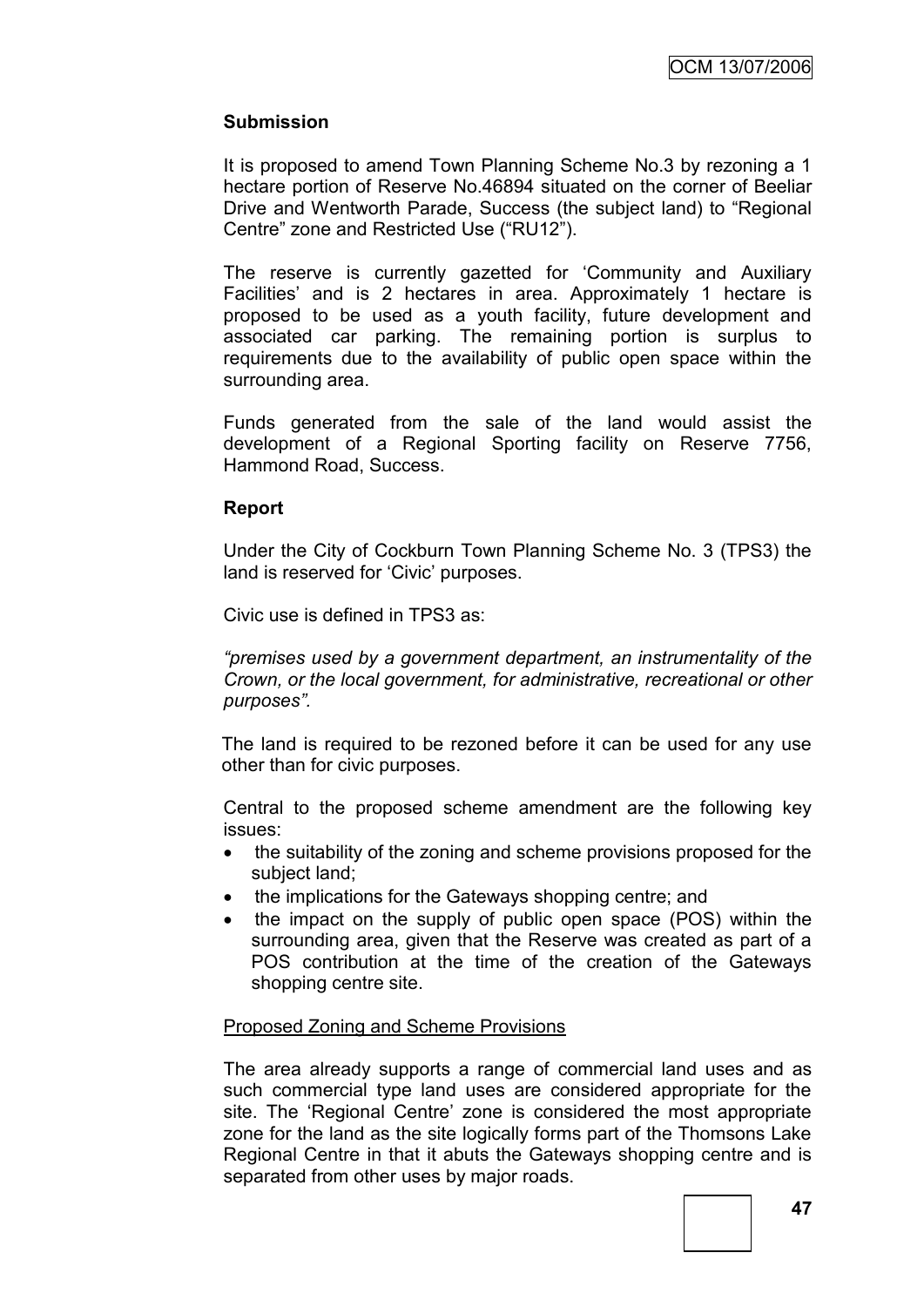The impact of the scheme amendment on the residential properties to the west and south-west also needs to be considered. In this regard it is noted that the residential zoned land is buffered from the site by Wentworth Parade and an abutting local street. Furthermore, the impacts of commercial activities on the site could be reduced by controlling vehicular access points and landscaping at the development approval stage.

#### Implications for the Gateways Shopping Centre:

The Amendment proposes to expand the area of the Regional Centre zone while recognising the ability of Gateways to develop to up to 50,000m² retail floor area. Non-retail land uses including "offices", "medical centres" etc should be encouraged as they will contribute to making the centre more diverse.

In this regard it is proposed to incorporate Restricted Use provisions over the subject land for the time being to limit land uses to "non-retail" activities as defined in the Metropolitan Centres Policy. In the event that the status of the Regional Centre changes to Strategic Regional Centre in accordance with any review of the Metropolitan Centres Policy in the future, then the need for maintaining the Restricted Use provisions could be reconsidered.

#### Public Open Space Implications

Given the nature of the creation of the site, it is appropriate to consider the proposed amendment in relation to the implications for the overall supply of public open space for the suburb of Success, and the management of proceeds from the sale of the surplus land.

### *POS Supply:*

An analysis of public open space undertaken by the City concluded that upon the completion of development within Success, a POS surplus will exist over and above the expected 10% for the area, taking into account:

- **existing reserves;**
- proposed reserves to be created as part of recent subdivision approvals;
- proposed reserves indicated on structure plans but which have yet to be subdivided; and
- Council plans to develop Reserve 7756 for active recreational purposes.

In this context it is considered that the loss of 1 hectare from Reserve 46894 will not adversely affect the amount, type or location of POS in the locality available to the community.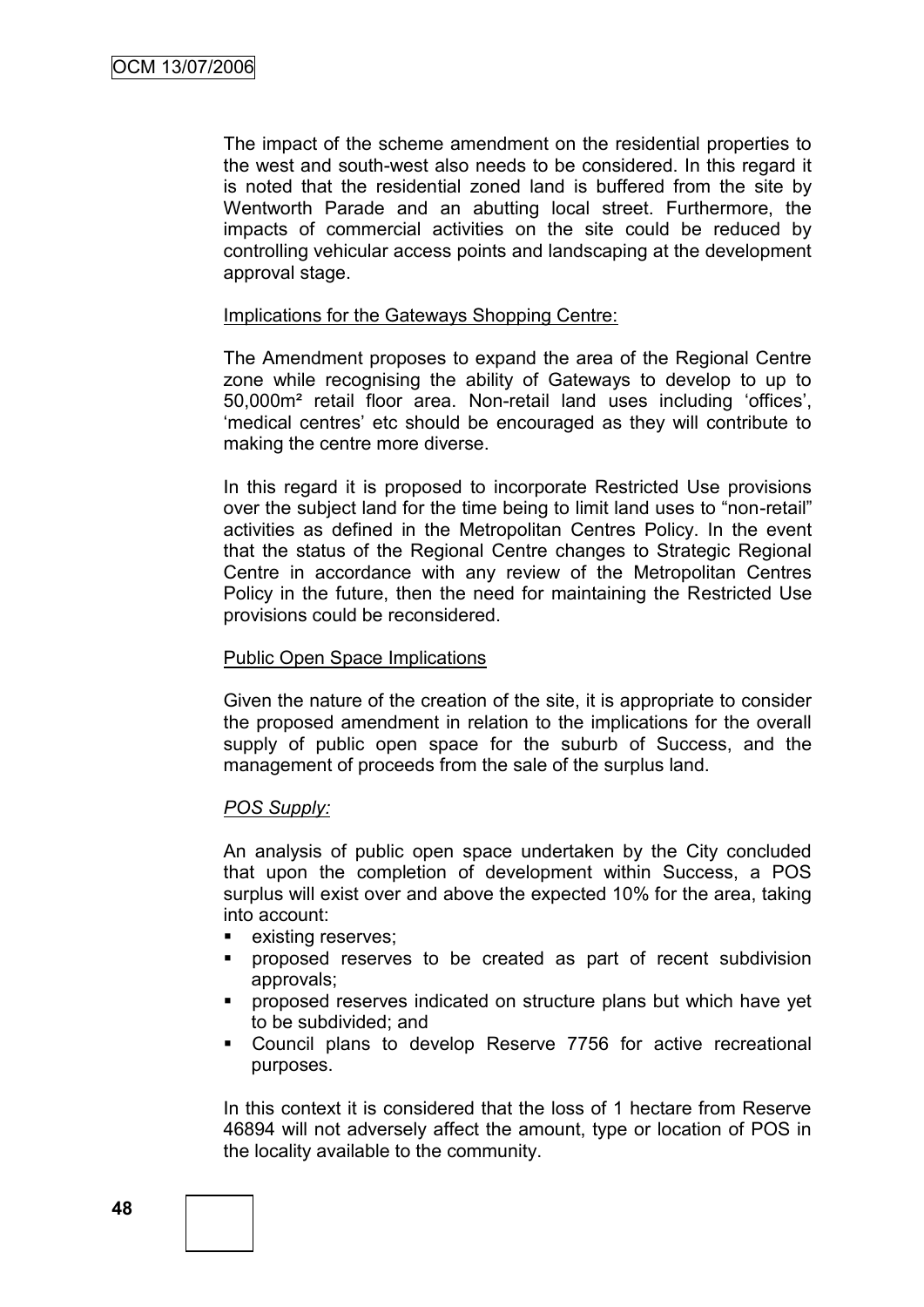It should be noted that the analysis does not take into account:

- approximately 33 hectares of (future) reserve land to be developed for active and passive recreation immediately north of Reserve 46894, across Beeliar Drive;
- reserve land to be provided upon the development of land currently zoned "Urban Deferred" in the MRS located at Branch Circus, west of Hammond Road in Success.

Appendix D of the Amendment document contains the POS analysis and plan showing the existing and proposed POS in Success.

#### *Allocation of Land Sale Proceeds:*

Funds generated from the sale of the surplus land from Reserve 46894 are intended to be allocated to the development of regional sporting facilities at nearby Reserve 7756 situated on Hammond Road, Success.

Reserve 46894 was created as part of the POS contribution at the time of the creation of the Gateways Shopping Centre site. It is therefore appropriate that the allocation of the proceeds from the sale of the surplus land be administered in the same manner as the application of cash in lieu funds, guided by the Western Australian Planning Commission Policy DC 2.3 "Public Open Space in Residential Areas", being subject to the agreement of the WAPC and the Minister for Planning.

Policy DC 2.3 states that the use of cash in lieu would not normally be acceptable for community halls or indoor recreation centres, enclosed tennis courts, bowling greens for clubs, facilities for private clubs or similar facilities where access by the general public is 'restricted'. Acceptable expenditure of funds may be for;

- Clearing and earthworks:
- Grass planting, landscaping and reticulation;
- Seating and spectator cover;
- Toilets and change rooms:
- Lighting;
- Play equipment;
- Pathways and walk trails;
- Fencing:
- Car parking;
- Signs relating to recreation pursuits.

### **Conclusion**

On the basis outlined above it is considered appropriate to rationalise the reserve land holding and dispose of the portion of Reserve 46894 which is now known to be surplus to requirements, given the planning for community facilities that has been undertaken in recent times for the site and the surrounding area.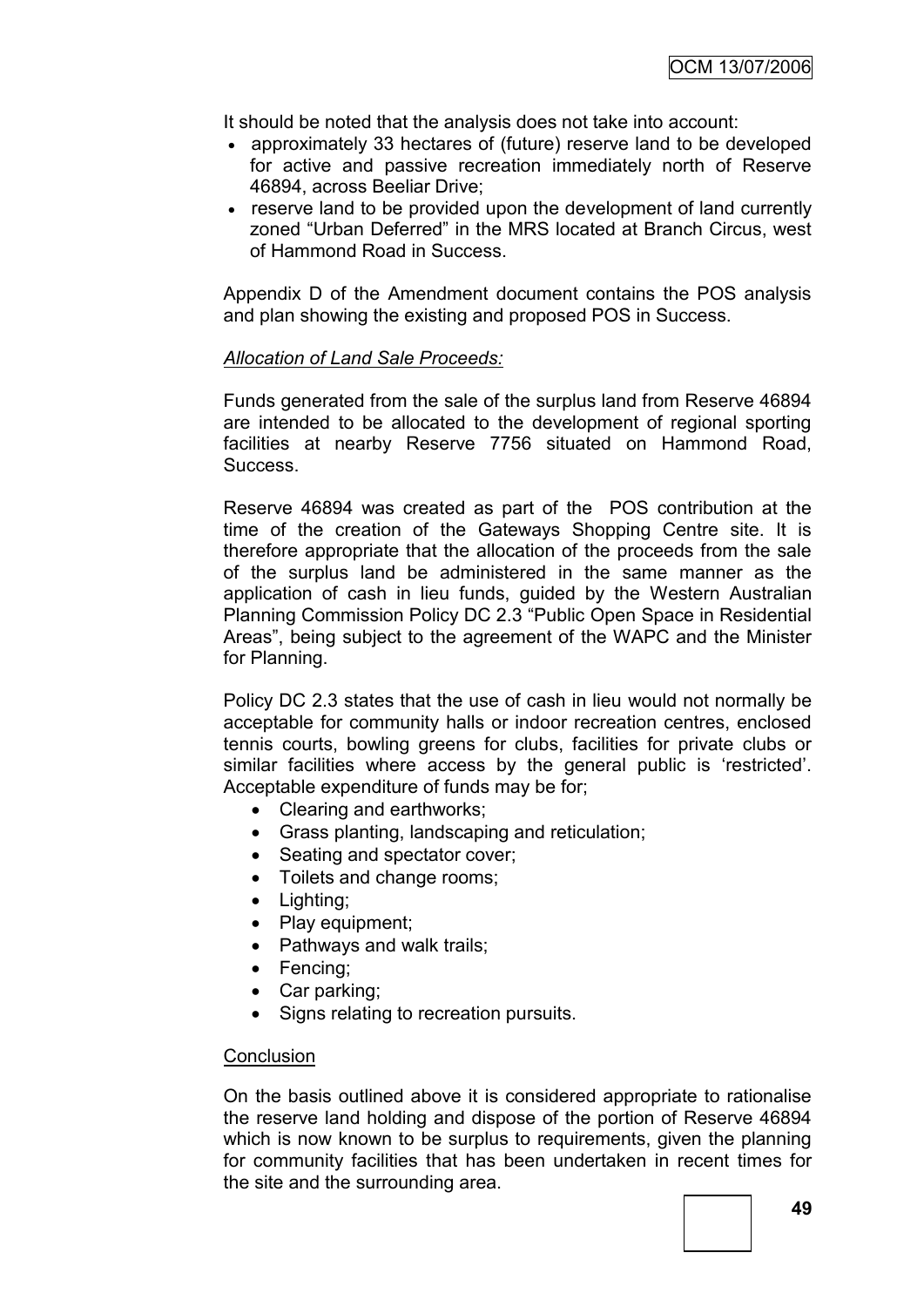### **Strategic Plan/Policy Implications**

The Corporate Strategic Plan Key Result Areas which apply to this item are:-

- 1. Managing Your City
	- *"To conduct Council business in open public forums and to manage Council affairs by employing publicly accountable practices."*
- 2. Planning Your City
	- *"To ensure that the planning of the City is based on an approach which has the potential to achieve high levels of convenience for its citizens."*
	- *"To ensure that the development will enhance the levels of amenity currently enjoyed by the community."*
- 4. Facilitating the needs of Your Community
	- *"To facilitate and provide an optimum range of community services."*
	- *"To determine by best practice, the most appropriate range of recreation areas to be provided within the district to meet the needs of all age groups within the community."*
- 5. Maintaining Your Community Facilities
	- *"To construct and maintain parks which are owned or vested in the Council, in accordance with recognised standards and convenient and safe for public use."*
	- *"To construct and maintain community buildings which are owned or managed by the Council, to meet community needs."*

The Council Policies which apply to this item are:-

SPD2 COMMUNITY FACILITIES INFRASTRUCTURE - 10 YEAR FORWARD PLAN

#### **Budget/Financial Implications**

The management of land sale proceeds in accordance with requirements of the Town Planning and Development Act 2005.

### **Legal Implications**

Land Administration Act, 1997 refers. Planning and Development Act 2005.

**50**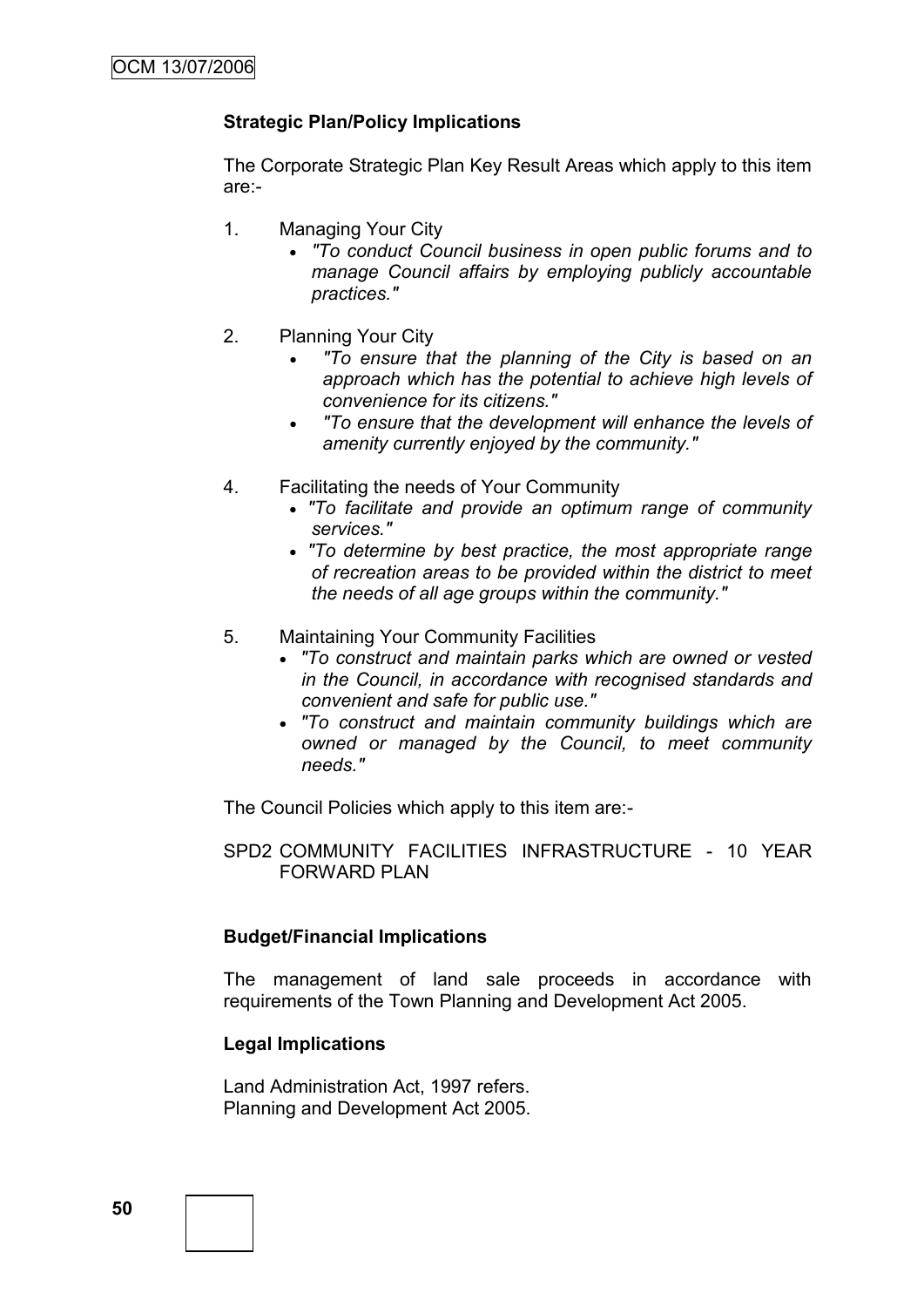## **Community Consultation**

The Amendment will be advertised for public submissions prior to reporting back to Council for adoption.

## **Attachment(s)**

- (1) Amendment Map.
- (2) List of non-retail land uses permitted in the Regional Centre zone.

## **Advice to Proponent(s)/Submissioners**

N/A

**Implications of Section 3.18(3) Local Government Act, 1995**

Nil.

## **15. FINANCE AND CORPORATE SERVICES DIVISION ISSUES**

### **15.1 (MINUTE NO 3205) (OCM 13/07/2006) - LIST OF CREDITORS PAID (5605) (KL) (ATTACH)**

#### **RECOMMENDATION**

That Council receive the List of Creditors Paid for May 2006, as attached to the Agenda.

## **COUNCIL DECISION**

MOVED Clr I Whitfield SECONDED Clr S Limbert that the recommendation be adopted.

## **CARRIED 7/0**

## **Background**

It is a requirement of the Local Government (Financial Management) Regulations 1996, that a List of Creditors be compiled each month and provided to Council.

### **Submission**

N/A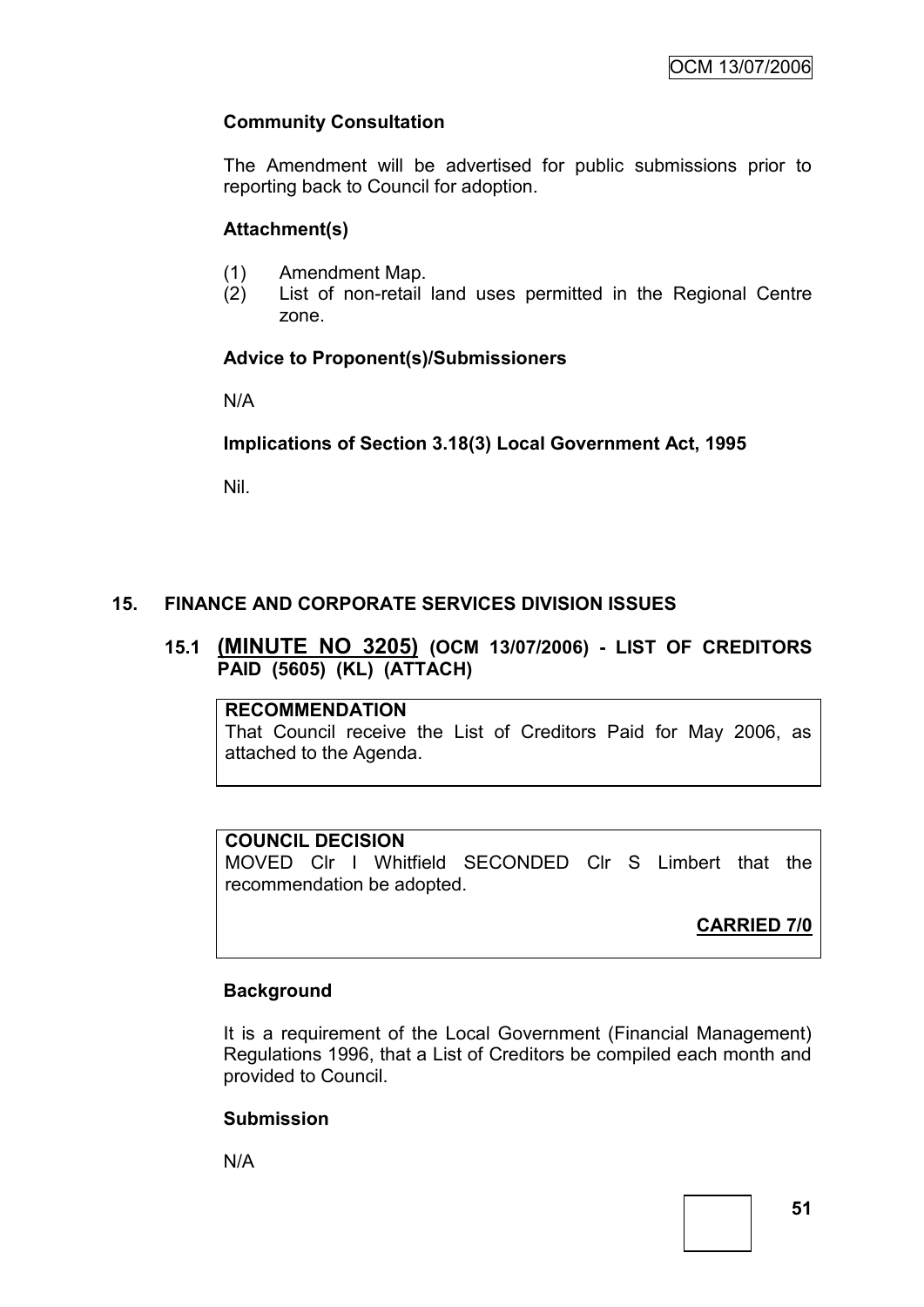## **Report**

N/A

## **Strategic Plan/Policy Implications**

Key Result Area *Managing Your City* refers.

## **Budget/Financial Implications**

N/A

## **Legal Implications**

Section 13 of the Local Government (Financial Management) Regulations 1996.

## **Community Consultation**

N/A

## **Attachment(s)**

List of Creditors Paid – May 2006.

## **Advice to Proponent(s)/Submissioners**

N/A

**Implications of Section 3.18(3) Local Government Act, 1995**

Nil.

## **15.2 (MINUTE NO 3206) (OCM 13/07/2006) - STATEMENT OF FINANCIAL ACTIVITY - MAY 2006 (5505) (NM) (ATTACH)**

### **RECOMMENDATION**

That Council receive the Statement of Financial Activity and associated documents for the period ended 31 May 2006, as attached to the Agenda.

## **COUNCIL DECISION**

MOVED Clr I Whitfield SECONDED Clr S Limbert that the recommendation be adopted.

**CARRIED 7/0**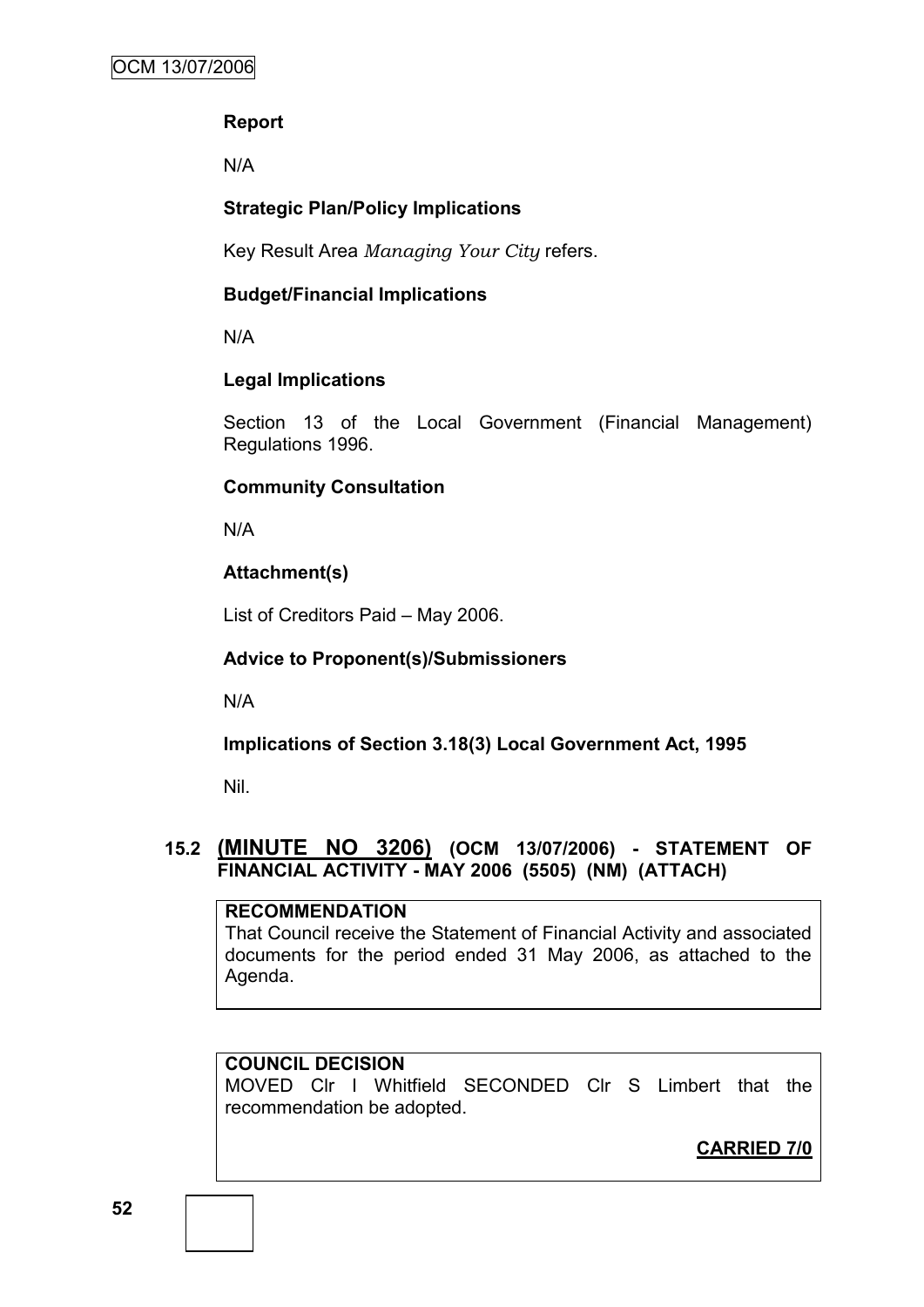### **Background**

Regulation 34(1) of the Local Government (Financial Management) Regulations 1996 prescribes that a local government is to prepare each month a Statement of Financial Activity.

Regulation 34(2) requires the Statement of Financial Activity to be accompanied by documents containing:–

- (a) details of the composition of the closing net current assets (less restricted and committed assets),
- (b) explanations for each material variance identified between YTD budgets and actuals; and
- (c) any other supporting information considered relevant by the local government.

Regulation 34(4)(a) prescribes that the Statement of Financial Activity and accompanying documents are to be presented to the Council.

#### **Submission**

N/A

#### **Report**

Attached to the Agenda is the Statement of Financial Activity for May 2006.

Note 1 shows how much capital grants and contributions are contained within the reported operating revenue.

Note 2 provides a reconciliation of Council's net current assets (adjusted for restricted assets and cash backed leave provisions). This provides a financial measure of Council"s working capital and an indication of its liquid financial health.

Also provided are Reserve Fund and Restricted Funds Analysis Statements. These assist to substantiate the calculation of Council"s net current assets position.

The Reserve Fund Statement reports the budget and actual balances for Council"s cash backed reserves, whilst the Restricted Funds Analysis summarises bonds, deposits and infrastructure contributions held by Council. The funds reported in these statements are deemed restricted in accordance with Australian Accounting Standard AAS27.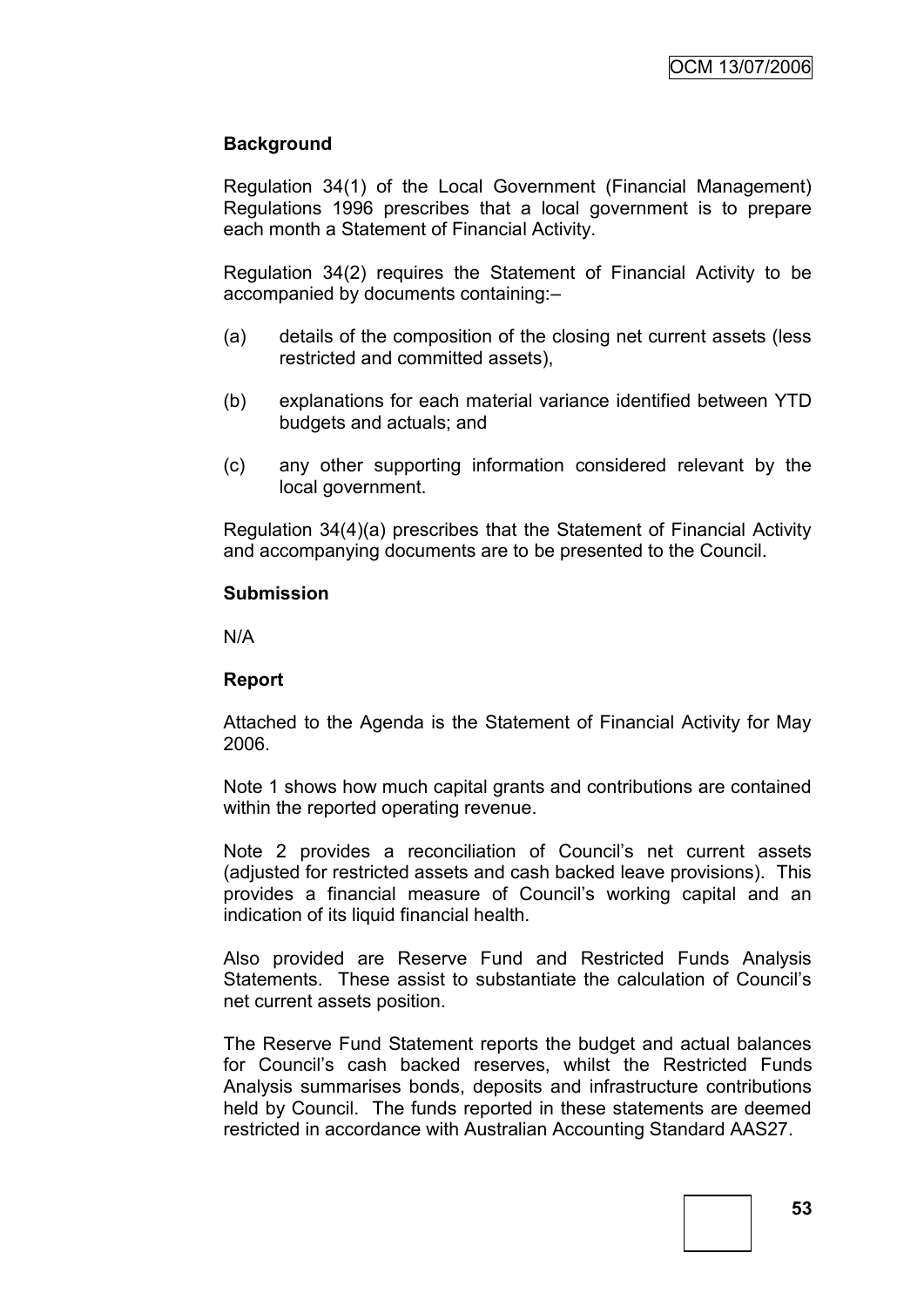### Material Variance Threshold

For the purpose of identifying material variances in Statements of Financial Activity, Regulation 34(5) requires Council to adopt each financial year, a percentage or value calculated in accordance with Australian Accounting Standard AAS5 - Materiality.

For the 2005/06 financial year, Council has adopted a materiality threshold of 10% or \$10,000, whichever is the greater.

#### **Strategic Plan/Policy Implications**

Managing Your City:

*To deliver services and to manage resources in a way that is cost effective without compromising quality.*

### **Budget/Financial Implications**

As the mid-year budget review has already been conducted and was based on financial information as at 31 December 2005, any further material variances of a permanent nature will now impact upon Council"s end of year surplus/deficit position.

#### **Legal Implications**

Section 6.4 of the Local Government Act, 1995 and Regulation 34 of the Local Government (Financial Management) Regulations 1996, refer.

#### **Community Consultation**

N/A

### **Attachment(s)**

Statement of Financial Activity and associated reports for – May 2006.

### **Advice to Proponent(s)/Submissioners**

N/A

### **Implications of Section 3.18(3) Local Government Act, 1995**

Nil.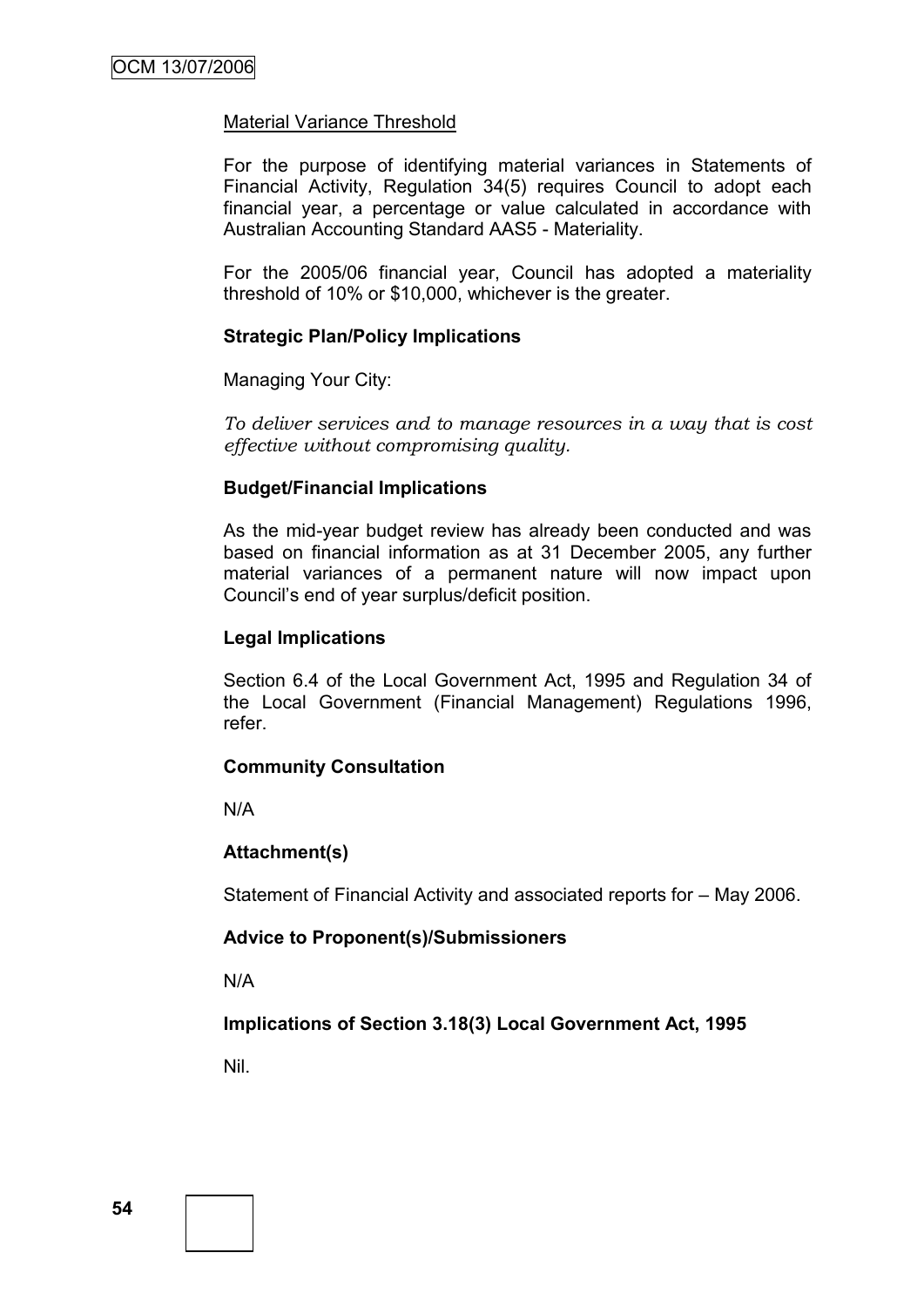### **16. ENGINEERING AND WORKS DIVISION ISSUES**

### **16.1 (MINUTE NO 3207) (OCM 13/07/2006) - TENDER NO. RFT 09/2006 - SUPPLY AND DELIVERY OF PRE-MIXED CONCRETE (4437) (IS) (ATTACH)**

### **RECOMMENDATION**

That Council accept the submission by WA Premix Concrete for Tender No. 09/2006 - Supply and Delivery of Pre-mixed Concrete in accordance with the schedule of rates submitted and attached for the period  $1<sup>st</sup>$  July 2006 to  $30<sup>th</sup>$  June 2008.

#### **COUNCIL DECISION**

MOVED Clr I Whitfield SECONDED Clr S Limbert that the recommendation be adopted.

**CARRIED 7/0**

### **Background**

Council has a program of calling annual tenders each year for the regular supply of materials and services to facilitate Council"s roads and parks programs.

#### **Submission**

Tenders were called for the supply and delivery of pre-mixed concrete for the next two (2) financial years. One (1) tender only was received, the details of which are attached to the Agenda (refer attachment).

#### **Report**

The tender has been assessed under the following criteria, which were outlined in the tender documents:

|                |                                | Weighting |
|----------------|--------------------------------|-----------|
| 1 <sub>1</sub> | Price                          | 35%       |
| 2.             | Technical conformance          | 10%       |
| 3.             | Demonstrated safety management | 15%       |
| 4.             | Delivery response performance  | 20%       |
| 5.             | <b>Quality endorsement</b>     | 5%        |
| 6.             | References                     | 10%       |
| 7.             | <b>Insurances</b>              | 5%        |
|                |                                |           |

Tenderers were required to provide adequate information in the tender submission to allow for scoring each criteria. Where information was not supplied, that particular criteria was not scored. The assessments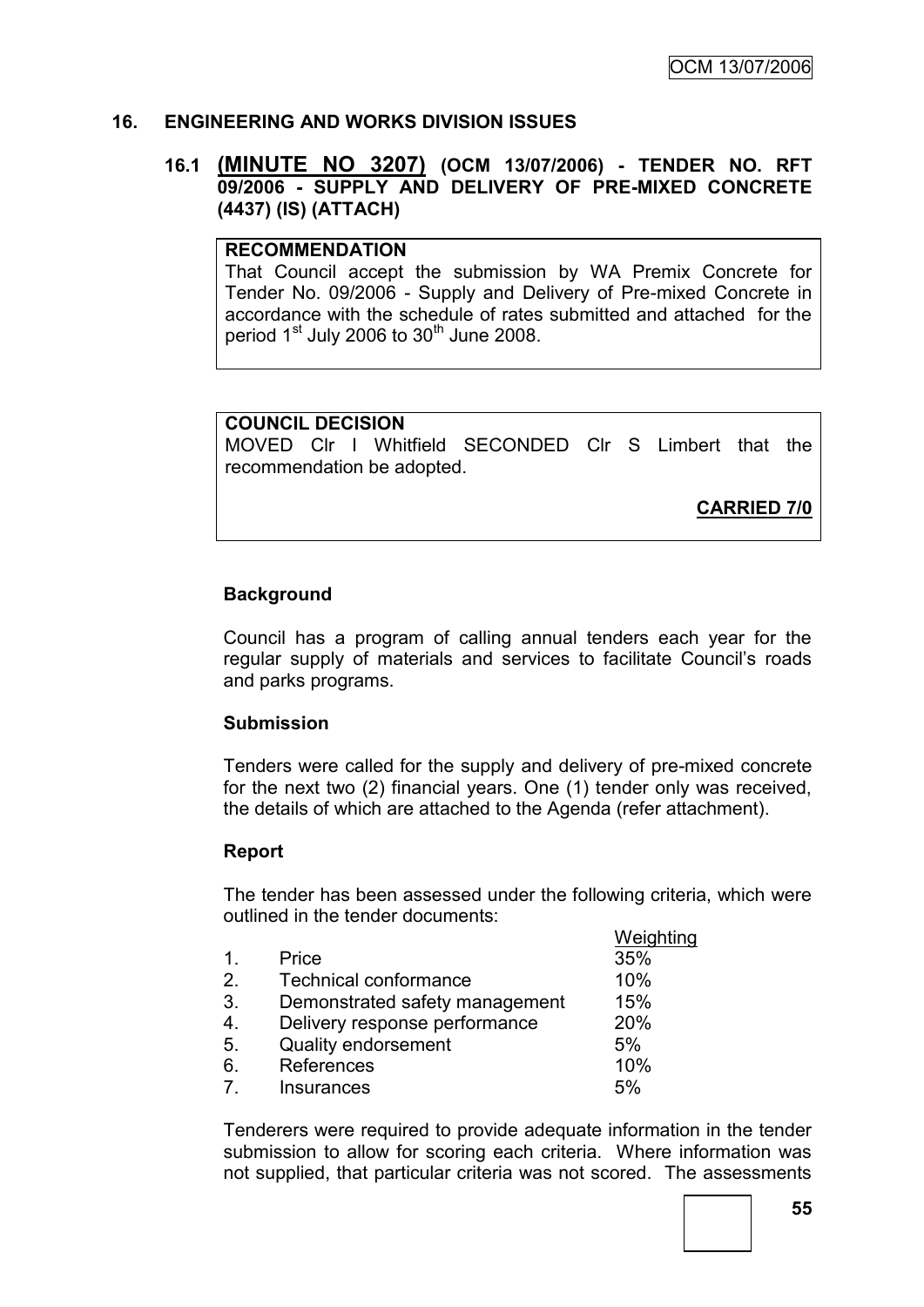under these criteria, as determined by Council"s Roads Department, are as follows:

| <b>Tenderer</b>  | <b>Non-cost</b><br>Criteria % | + Cost<br>Criteria % | Score % | = Assessment   Estimated Costs \$ per<br>vear      |
|------------------|-------------------------------|----------------------|---------|----------------------------------------------------|
| <b>WA Premix</b> | 65                            | 35                   | 100     | \$642,895.00 (1st year)<br>\$666,895.00 (2nd year) |

### **Strategic Plan/Policy Implications**

One of Council"s Vision Statements is *"Maintaining and providing roads, parks and community buildings to acceptable standards."* Pre-mixed concrete is used in the construction and maintenance of footpaths and crossovers and kerbing to an acceptable standard.

#### **Budget/Financial Implications**

The tender rates submitted represent an increase marginally higher than the current CPI rate of 4.2%. Based on the competitive environment of the construction industry, the rates provided are reasonable.

| <b>ITEM</b>                      | Company          | <b>Current tender</b><br>Cost per $M^3$ | New tender<br>Cost per M <sup>3</sup> | Percentage<br><b>Increase</b> |
|----------------------------------|------------------|-----------------------------------------|---------------------------------------|-------------------------------|
| <b>Concrete for</b><br>footpaths | Readymix         | \$124.85                                | \$130.35                              | 4.41%                         |
| <b>Concrete for</b><br>kerbing   | <b>WA Premix</b> | \$135.60                                | \$143.00                              | 5.46%                         |

The cost of pre-mixed concrete is contained within the footpath and road construction and maintenance budget allocations.

#### **Legal Implications**

Nil

#### **Community Consultation**

N/A

### **Attachment(s)**

- (1) Tendered Cost Details as submitted
- (2) Tender Evaluation sheet

#### **Advice to Proponent(s)/Submissioners**

N/A

**56**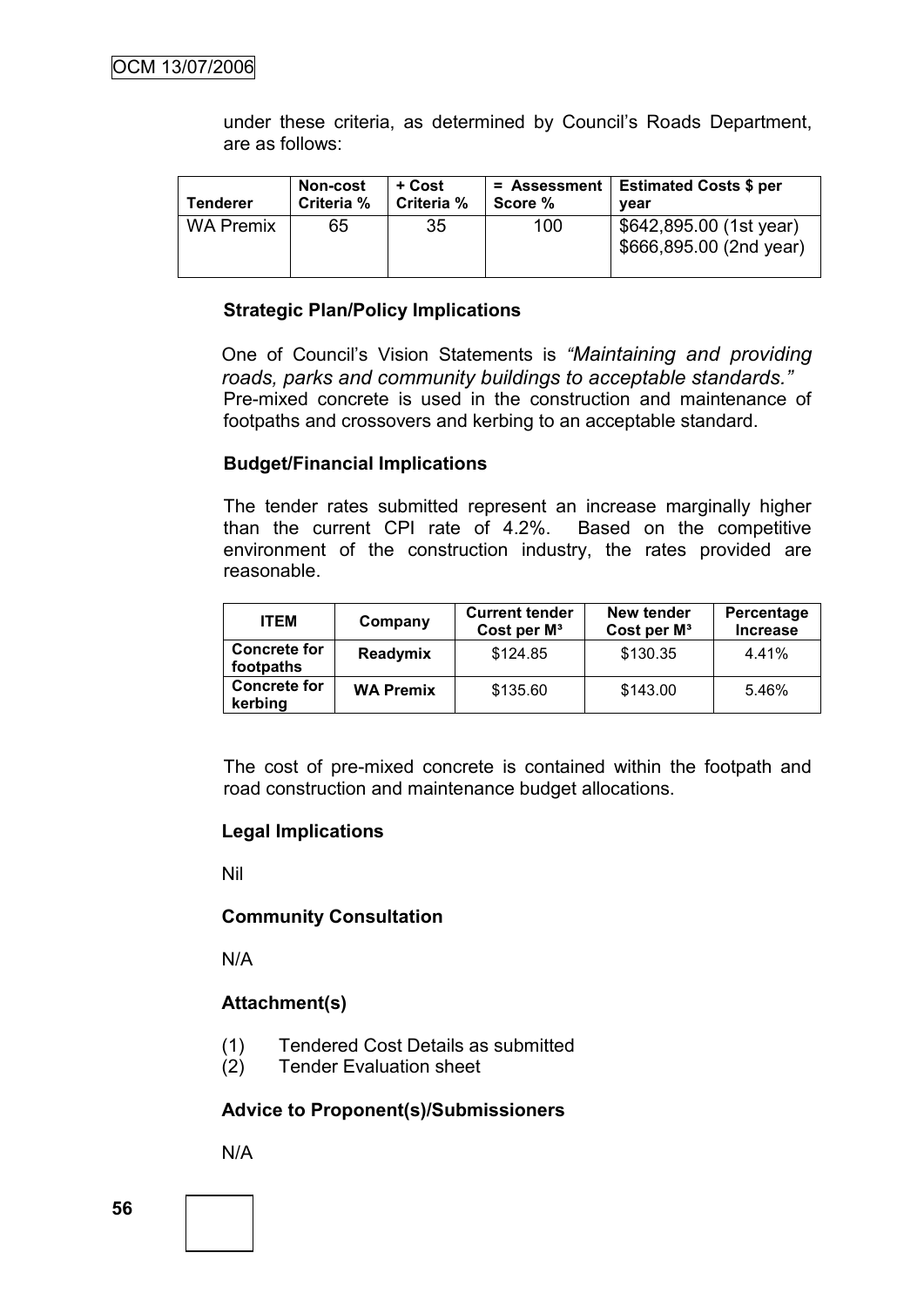## **Implications of Section 3.18(3) Local Government Act, 1995**

Nil.

## **16.2 (MINUTE NO 3208) (OCM 13/07/2006) - SECURED LENDING FACILITY AGREEMENT FOR THE REGIONAL RESOURCE RECOVERY CENTRE (RRRC) PROJECT (4906) (ML) (ATTACH)**

**RECOMMENDATION** That Council:

- (1) endorse the Southern Metropolitan Regional Council"s borrowing strategy for the RRRC project"s loan liability to be fully repaid by 30 June 2023;
- (2) resolve to execute the Western Australian Treasury Corporation"s Letter Agreement to increase the Regional Resource Recovery Centre Project Facility Limit to Fifty Five Million Dollars(\$55,000,000) and to be bound by its terms and conditions;
- (3) execute the Western Australian Treasury Corporation"s Letter Agreement subject to the Chief Executive Officer being satisfied with its terms and conditions.

## **COUNCIL DECISION**

MOVED Clr S Limbert SECONDED Clr V Oliver That Council

- (1) approves the Regional Resource Recovery Centre Project revised detailed "Material Recovery Facility Build; Own and Operate by the SMRC" Business Plan dated May 2006;
- (2) approve the incorporation of the "Material Recovery Facility Build; Own and Operate by the SMRC" Business Plan, as appended, into the Regional Resource Recovery Centre Business Plan as adopted by the Regional Council on 30 July 1998;
- (3) endorse the Southern Metropolitan Regional Council"s borrowing strategy for the RRRC project's loan liability to be fully repaid by 30 June 2023;
- (4) resolve to execute the Western Australian Treasury Corporation"s Letter Agreement to increase the Regional Resource Recovery Centre Project Facility Limit to Fifty Five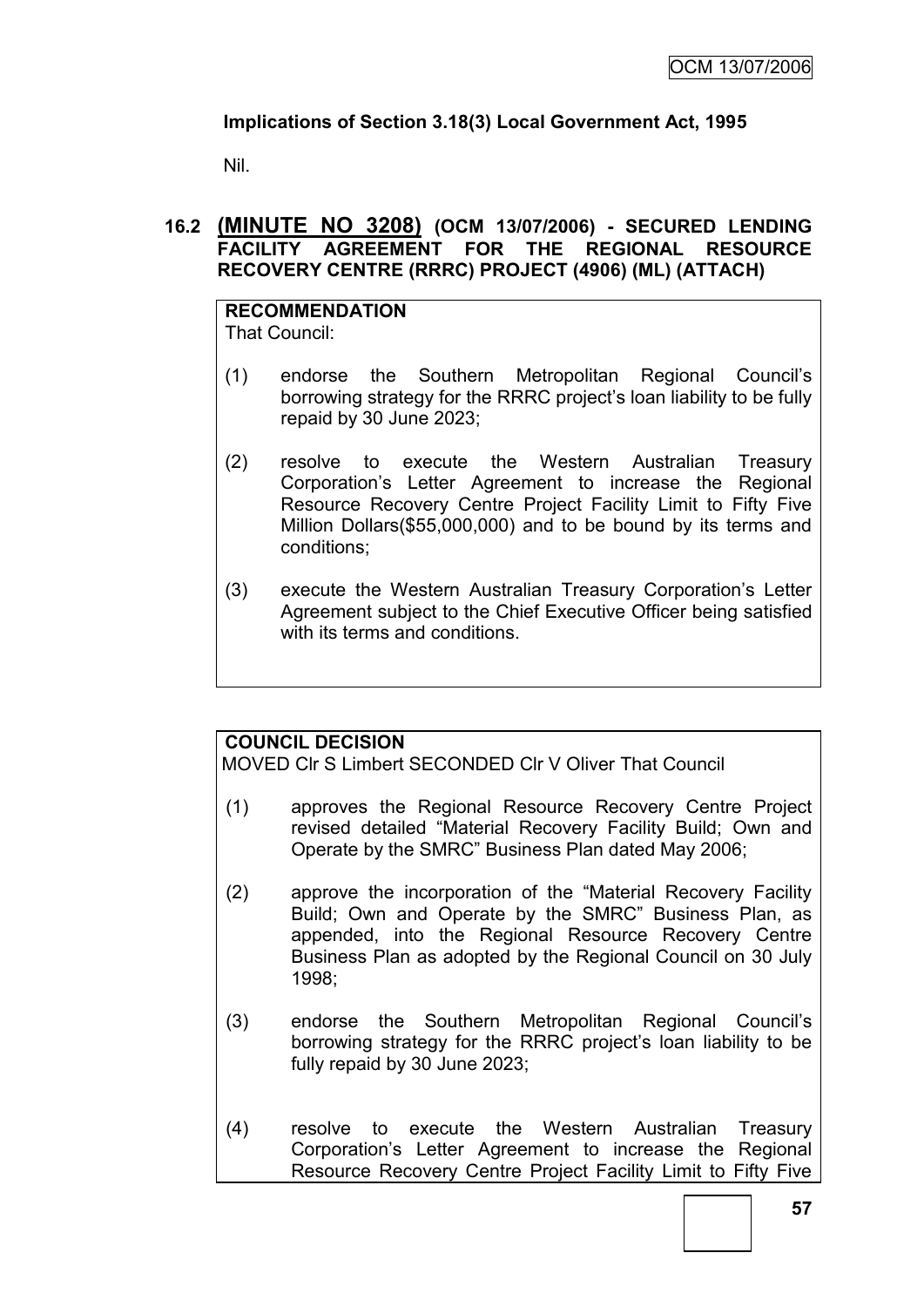Million Dollars(\$55,000,000) and to be bound by its terms and conditions;

(5) authorise the Chief Executive Officer to execute the Western Australian Treasury Corporation"s Letter Agreement subject to the Chief Executive Officer being satisfied with its terms and conditions.

### **CARRIED BY ABSOLUTE MAJORITY OF COUNCIL 7/0**

### **Reason for Decision**

Initially the Business Plan supplied by the SMRC did not provide projections of profit and loss. This detail has subsequently been provided and supports the decision to establish the new Materials Recovery Facility. The Business Plan dated May 2006 can now be endorsed and incorporated into the RRRC Business Plan as requested by the SMRC.

### **Background**

- 1) Council resolved at its meeting 20 April 1999 to participate and enter into a project participants' agreement for the Regional Resource Recovery Centre (RRRC) project.
- 2) The project was established through the Southern Metropolitan Regional Council (SMRC) and involves the Cities of Canning, Cockburn, Fremantle, Melville and Town of East Fremantle in the development of an integrated regional facility designed for processing household waste to achieve maximum recovery of resources and divert waste from landfill.
- 3) The capital construction of the facility would be funded from borrowings, administered by the SMRC and the project participants will make annual contributions towards the repayment of those borrowings as detailed in the project business plan and participants agreement.
- 4) All Project Participants agreed to enter into a Secured Lending Facility with Western Australian Treasury Corporation (WATC) and the SMRC for \$40 million.
- 5) In accordance with Clause 24H (2)(c) of the Local Government (Functions and General) Amendment (No 2) 2005 and the Project Participants Agreement it is a requirement that each project participant undertake to guarantee or secure the borrowing. A guarantee charge agreement with WATC was approved by Council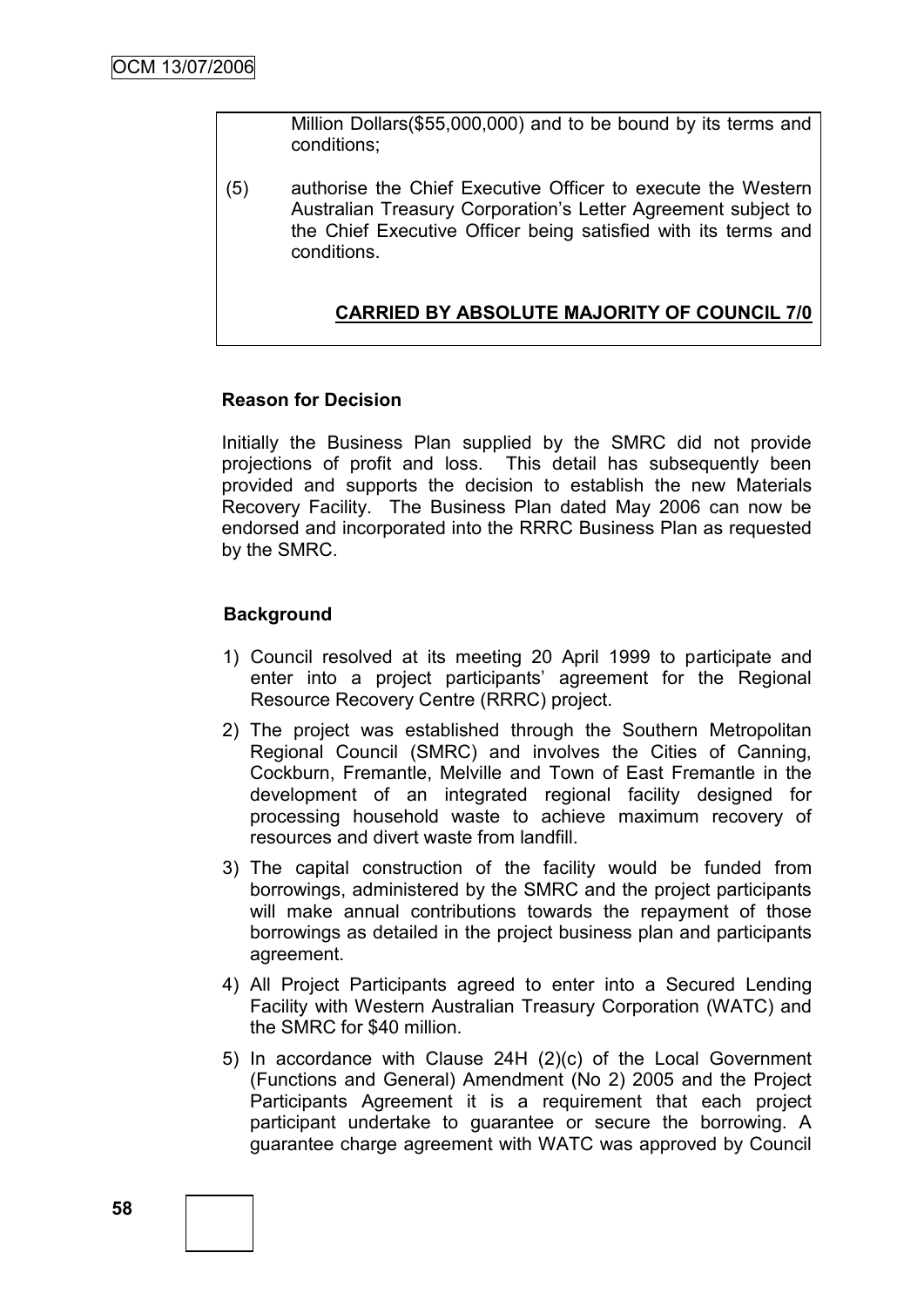at its meeting dated 19 September 2000 and is limited to the proportion of liability for each participant (based on population).

### **Submission**

To seek Council approval to an increase in the Secured Lending Facility"s borrowing limit for the Southern Metropolitan Regional Council"s Regional Resource Recovery Centre (RRRC) Project and authorisation of the WA Treasury Corporation Lending Facility to increase the existing RRRC Lending Facility limit

#### **Report**

### *Material Recovery Facility Business Plan (revised May 2006)*

The regional council tendered the MRF capital construction in September 2005 and resolved to not accept any tender. The tenders received would have exceeded the Business Plan capital estimates. The Regional Council again invited tenders in March 2006 and has estimated the total cost of the project to be in the order of \$10.5M exceeding the original Business Plan estimates of \$7M. The Regional Council has revised its Business Plan in May 2006 (refer attached) showing a capital expenditure amount of the project of \$10.5 million.

The Regional Council at its May 2006 meeting resolved to endorse the revised May 2006 Business Plan and has requested that the project participants consider the plan, together with an increase in the lending facility limit for the RRRC Project obtained by the Western Australian Treasury Corporation.

The revised Business Plan dated May 2006 shows a ten year operating and life projection for managing a new material recovery facility. The plan identifies the need for an improved facility designed to meet the current and future needs of the region with the capacity to process the region's current 827 tonnes of co-mingled recyclables per week in a single shift over a 5 day operation. The regional council advises that an improved recovery rate of recyclable material will ensure higher revenue returns and further reduce the amount sent to landfill.

The existing facility has a design capacity of 770 tonnes per week, however, it currently generates 827 tonnes per week which has resulted in significant operational inefficiencies including higher labour costs, lower recovery rates of recyclable material resulting in lost income and restricted time for equipment maintenance and repairs.

A summary of the financial costs in the revised business plan are:

- Capital program \$10,517,000
- Operational program the project has a design life of 10 years processing all the regions co-mingled recyclables. Income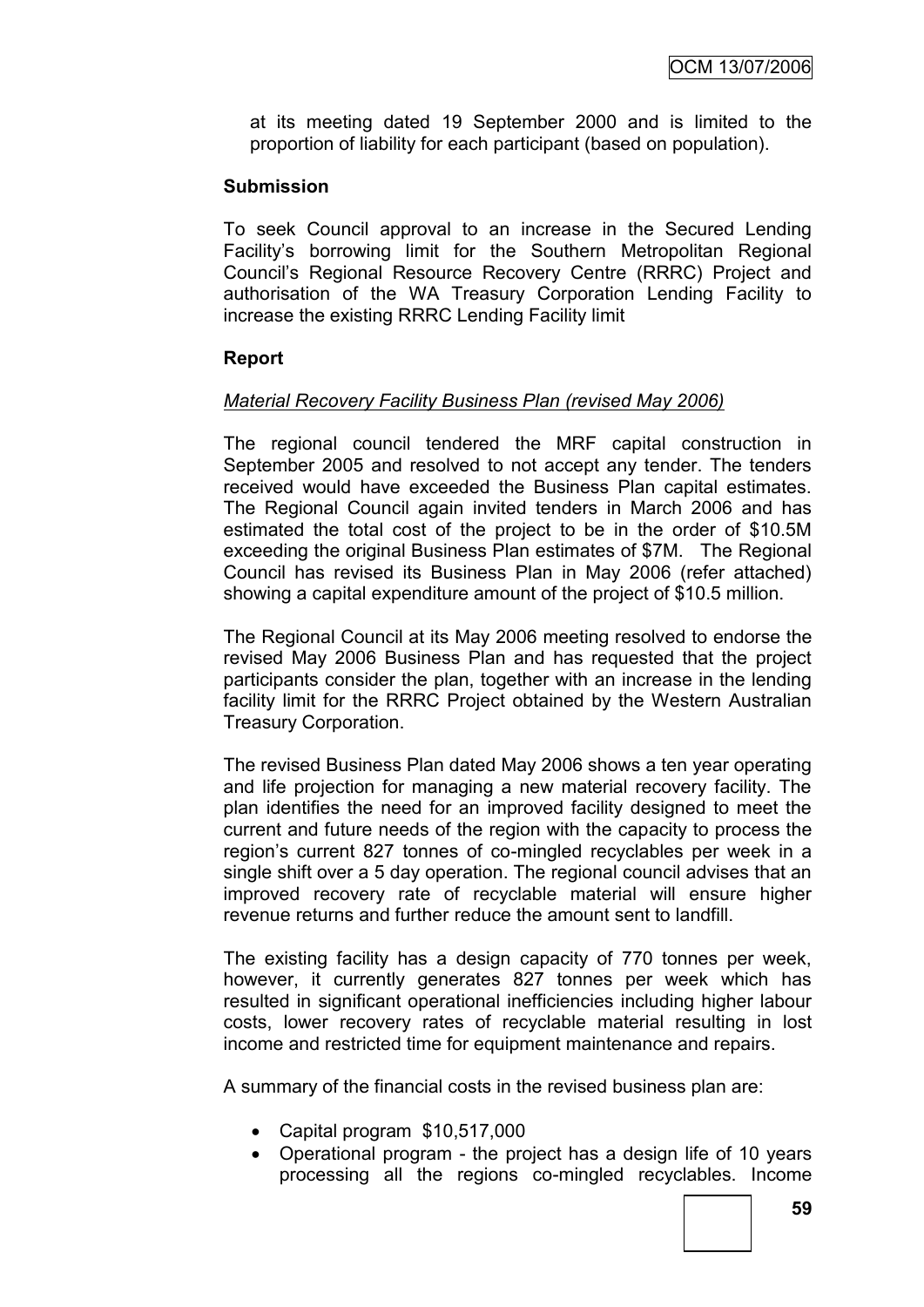sources include gate fees from member councils, other commercial operators, sale of recyclable material. Operational costs include annual repayment of principal and interest and annual transfers to a plant replacement reserve.

The council"s estimated annual cost as per the amended May 2006 Business Plan will be the annual gate fee charge of \$35.00 per tonne (ex GST) commencing July 2007.

#### *Increase the Secured Lending Facility for the RRRC Project*

The Regional Council at its April 2006 meeting resolved as part of its draft 2006/07 budget to seek approval from the RRRC project participants to increase the SMRC"s Western Australian Treasury Corporation Secured Lending Facility limit for the RRRC Project from \$47.5 million to \$55 million. This takes into account the revised additional \$3.5 million required to fund the capital expenditure program in the revised MRF Business Plan, as well as, the capital upgrade for addressing odour issues and consolidating accumulated past operational deficits.

The estimated loan liability to the 30 June 2007 for the RRRC project is divided up as follows:

| \$37,260,000<br>\$4,248,136<br>\$2,680,517<br>\$44,188,653 |
|------------------------------------------------------------|
| \$2,779,900<br>\$7,836,483<br>\$54,805,036                 |
| \$2,309,364<br>\$52,495,672                                |
| \$47,500,000<br>\$4,995,672                                |
|                                                            |

It is proposed to increase the loan limit to \$55 million. The increase in the RRRC Lending Facility is represented by: Current Lending Limit  $$47.5M$ New RRRC Materials Recovery Facility  $(S10.5M$  less original cost of \$7.0M)  $S<sub>3.5M</sub>$ 

| Total                                              | \$55.0M       |
|----------------------------------------------------|---------------|
| WCF operational deficit for 2005/06                | \$ 1.2M       |
| WCF Odour control ducting                          | \$2.8M        |
| $(4.017)$ . The state of the contract of $(4.017)$ | <b>P</b> P.P. |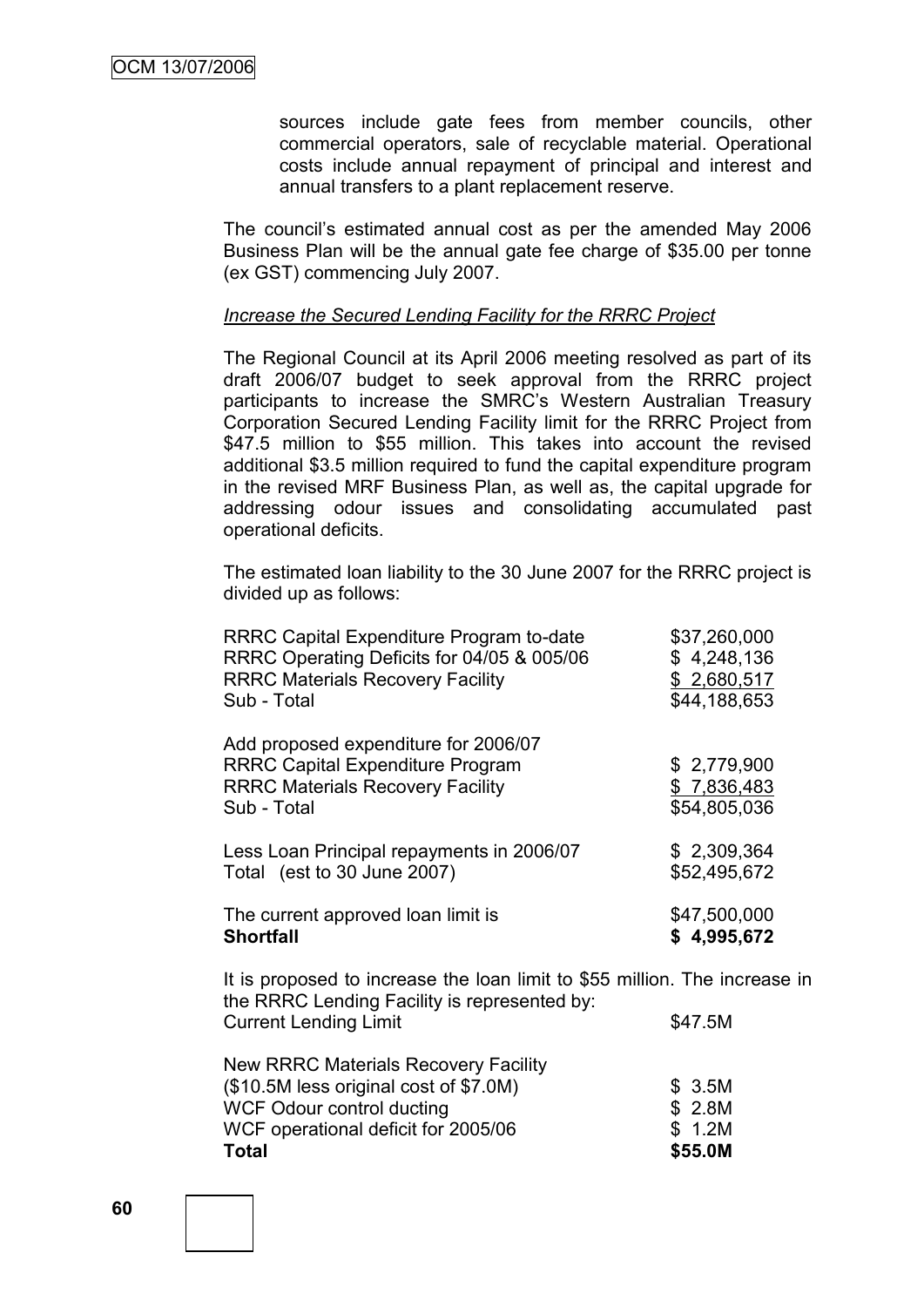The regional council has also reviewed its borrowing strategy relating to the RRRC project and the term of the loan and has recommended that project participants endorse its proposal of extending the term of the loan from 30 June 2021 to 30 June 2023. This is due to the initial delays in the commencement of the waste composting facility from the scheduled 2001 to the actual 2003 and the expected life of the facility being 20 years from that date. The borrowing structure would therefore ensure all loans for the project are fully repaid by 30 June 2023.

### Comment

It is important to acknowledge that the item presented has been substantively prepared by the SMRC for consideration by Council. The City of Cockburn currently carries a contingent liability of 25.24% against the accumulated debt of the SMRC. The SMRC requires Councils authorisation to increase its borrowing capacity as each member Council will guarantee repayment of the funds in the event that the SMRC defaults.

The SMRC sought Councils consideration of the following recommendation:

#### *That Council:*

- *(1) approves the Regional Resource Recovery Centre Project revised detailed Materials Recovery Facility Build, Own and Operate by the SMRC Business Plan dated May 2006;*
- *(2) approve the incorporation of the Business Plan into the Regional Resource Recovery Centre Business Plan as adopted by the Regional Council on 30 July 1998;*
- *(3) endorse the Southern Metropolitan Regional Council"s borrowing strategy for the RRRC project"s loan liability to be fully repaid by 30 June 2023;*
- *(4) resolve to execute the Western Australian Treasury Corporation"s Letter Agreement to increase the Regional Resource Recovery Centre Project Facility Limit to Fifty Five Million Dollars(\$55,000,000) and to be bound by its terms and conditions;*
- *(5) authorise the Chief Executive Officer to execute the Western Australian Treasury Corporation"s Letter Agreement subject to the Chief Executive Officer being satisfied with its terms and conditions.*

The business plan appears to lack some key detail (more specifically predictions of profit & loss and financial position) which needs to be included before officers would be comfortable recommending its acceptance. Its not apparent that adoption of the business plan is critical to authorising the borrowing strategy or the increase in the loan threshold from \$47.5Million to \$55 Million. On this basis it is recommended to delete items 1 & 2 from the recommendation above.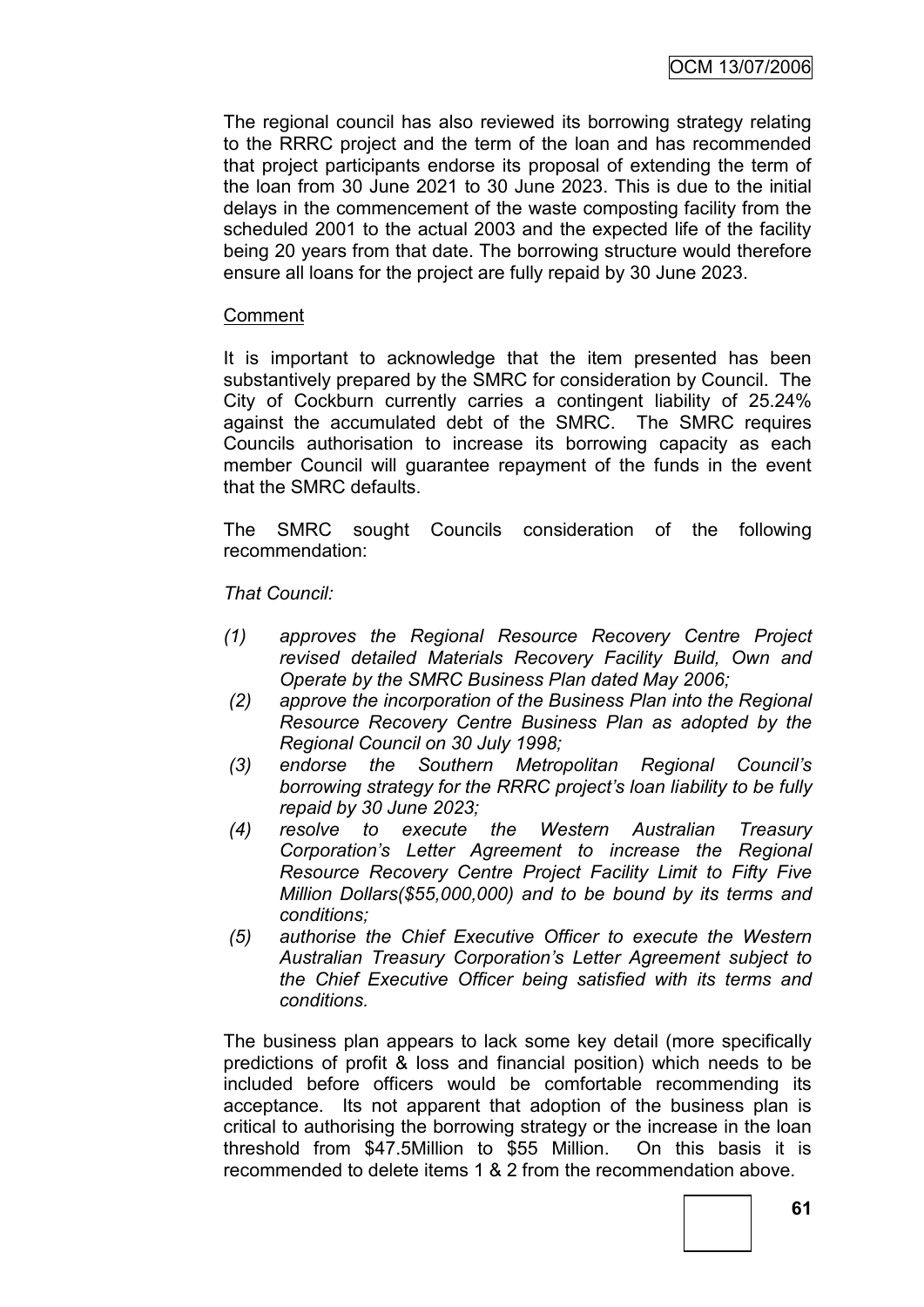The proposal for the SMRC to build, own and operate a recycling plant at Canning Vale is recommended. The capacity of the current facility cannot cater for the recyclables generated by member Councils and planning for the new facility is well progressed. The business plan identifies an opportunity to return significant funds to the SMRC from the ongoing operation of the new MRF that can be used to offset gate fees, reduce debt or a combination of both. The alternative of using a private operator to own and operate the recycling plant has proved to be unsuccessful.

The SMRC currently own and operate the Waste Composting facility as well as the Green Waste Processing Facility. The Business Plan suggests that the Materials Recovery Facility (MRF) is financially viable. The community sees recycling as a very important issue and this proposal allows them to be in control of the way their material is to be processed and reused.

### **Strategic Plan/Policy Implications**

The Corporate Strategic Plan Key Result Areas which apply to this item are:-

 *"To manage the City"s waste stream in an environmentally acceptable manner."*

### **Budget/Financial Implications**

The Council"s estimated share of the \$55M lending facility is based on population percentages (census figures each 5 years) over the term of the loan. The Council"s share at the commencement of the loan will be:

|                               | <b>POP</b> |         |    |            |
|-------------------------------|------------|---------|----|------------|
| <b>Participants</b>           | 2001       | % Share |    | Liability  |
| City of Canning               | 73,727     | 28.02%  | \$ | 15,411,689 |
| City of Cockburn              | 66,417     | 25.24%  | \$ | 13,883,627 |
| <b>Town Of East Fremantle</b> | 6,383      | 2.43%   | \$ | 1,334,285  |
| City of Fremantle             | 25,199     | 9.58%   | \$ | 5,267,530  |
| City of Melville              | 91,385     | 34.73%  | \$ | 19,102,869 |
| Total                         | 263,111    | 100.00% | S. | 55,000,000 |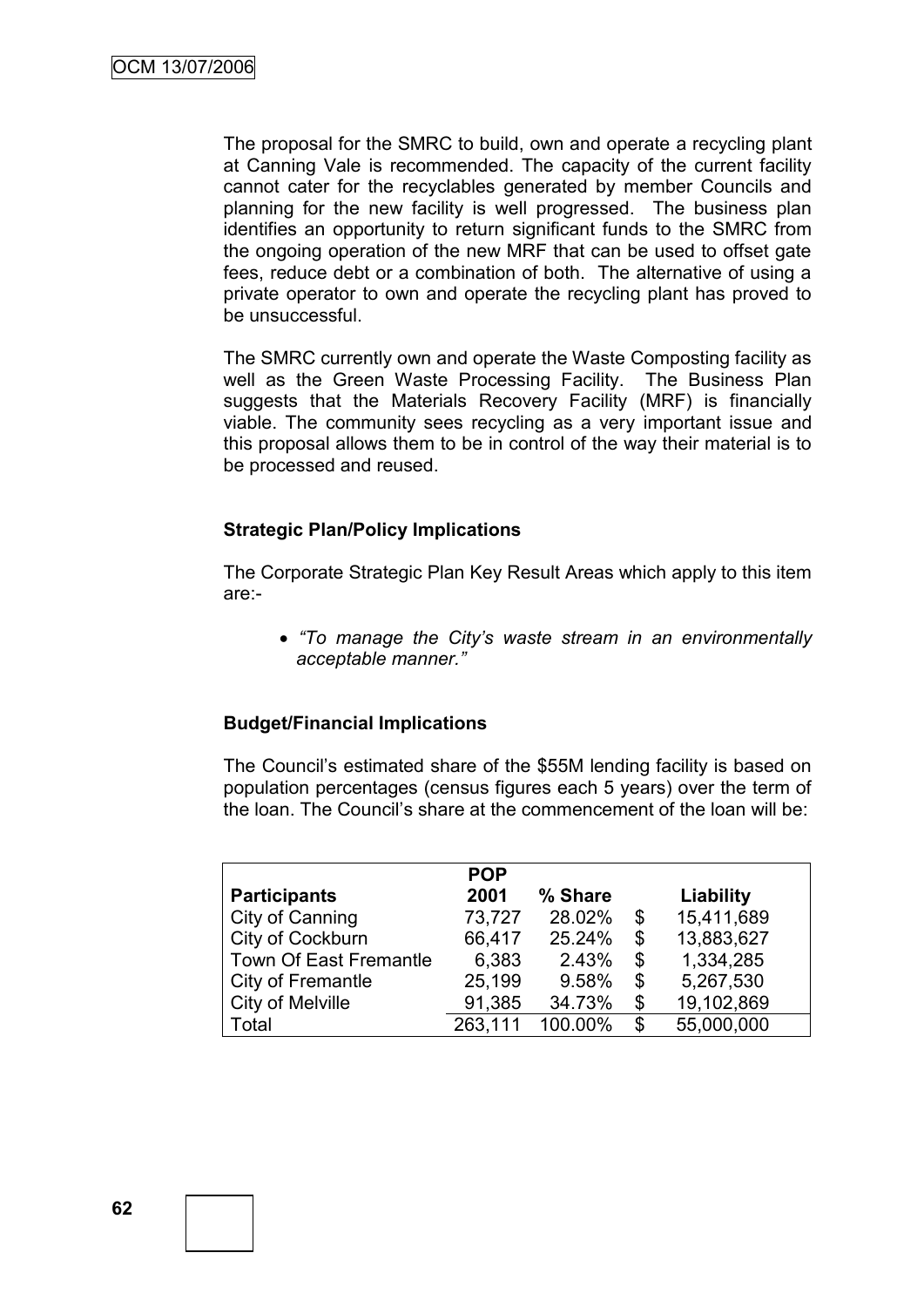| <b>Estimated Annual Loan Repayments</b> |         |                                       |                      |
|-----------------------------------------|---------|---------------------------------------|----------------------|
|                                         |         | <b>Project</b><br><b>Participants</b> | MRF<br><b>Budget</b> |
| Term of Loan                            |         | 17 yrs                                | 10 yrs               |
| Loan maturity                           |         | 30 June 2023                          | 30 June 2017         |
| Interest rate based on 6.09%            |         |                                       |                      |
| <b>Outstanding Loans</b>                |         |                                       |                      |
| \$<br>44,500,000                        |         | \$4,651,737                           |                      |
| \$<br>10,500,000                        |         |                                       | \$1,404,560          |
| \$<br>55,000,000                        |         |                                       |                      |
|                                         |         |                                       |                      |
| <b>Participants</b>                     | % Share | <b>Repayments</b>                     |                      |
| City of Canning                         | 28.02%  | \$1,303,475                           |                      |
| City of Cockburn                        | 25.24%  | 1,174,236<br>\$                       |                      |
| <b>Town Of East Fremantle</b>           | 2.43%   | \$<br>112,850                         |                      |
| City of Fremantle                       | 9.58%   | $\mathfrak{F}$<br>445,512             |                      |
| City of Melville                        | 34.73%  | \$1,615,664                           |                      |
| Total                                   | 100.00% | \$4,651,737                           |                      |

The estimated annual loan repayments will be paid in the following manner.

The MRF annual loan repayments (capital + interest) will be paid from funds within the MRF Budget, (refer Financial model in the MRF Business Plan May 2006) thus there will be no nett increase to the City"s capital loan repayments as a result of the additional loan funds required for the MRF.

The graph below shows the Council's share of the estimated outstanding loan liability at each year-year period following census adjustments until the loan is fully repaid in June 2023. (note: any surplus funds during the period may be used for loan debt reduction and therefore reduce Council"s share of the RRRC loan liability)



## **Legal Implications**

A Council either local or regional can undertake any service that is considered beneficial to its community. There is currently no similar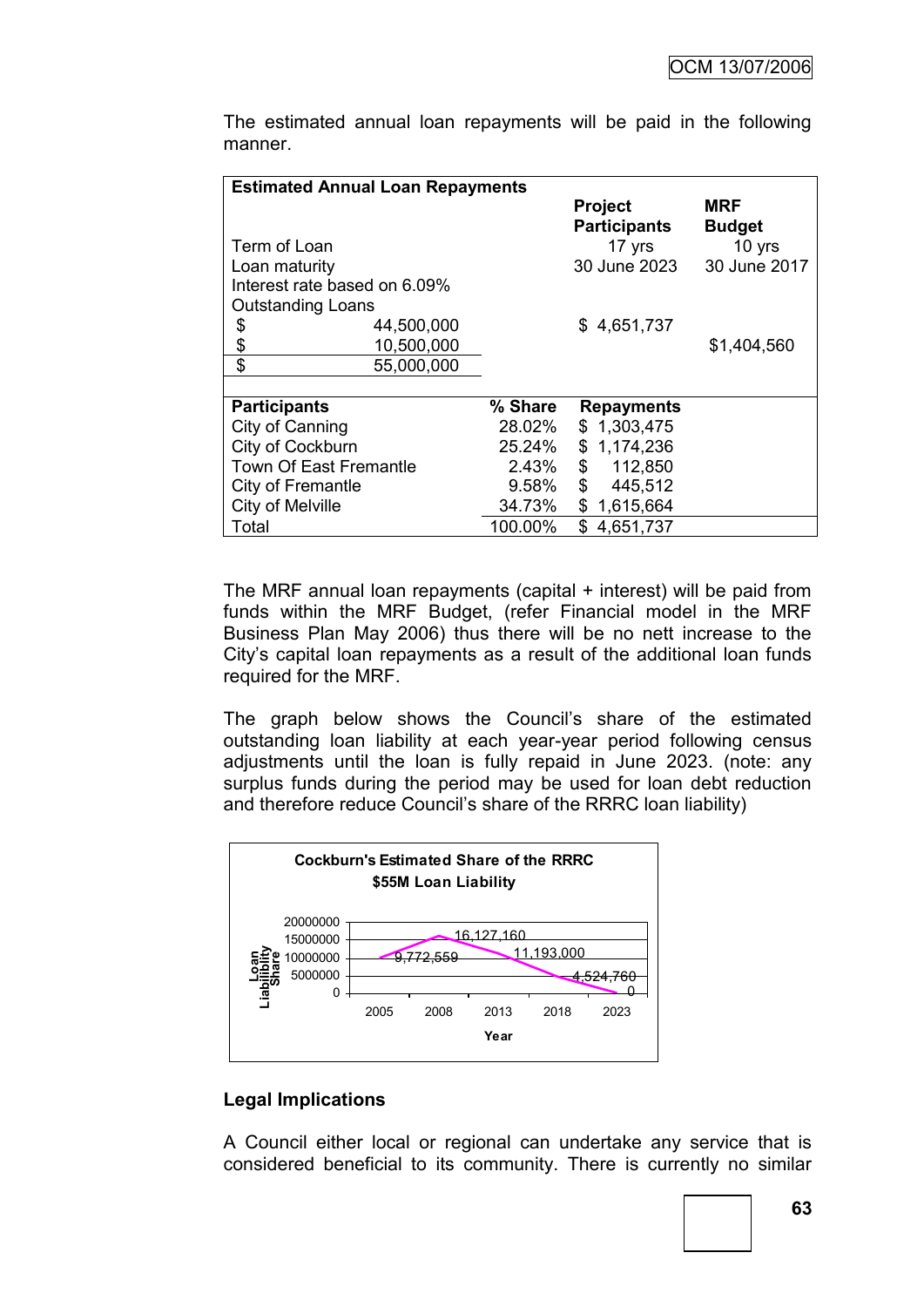facility with the capacity to process the recyclables from the seven (7) members of the Regional Council.

Section 6.21(2) of the Local Government Act 1995 and Clause 24H (2)(c) of the Local Government (Functions and General) Amendment (No 2) 2005 apply in this instance.

### **Community Consultation**

A previous version of The Materials Recovery Facility Business Plan prepared by the SMRC was advertised for public comment on Saturday, 2 April 2005 for a period of six (6) weeks closing on Monday 16 May 2005. This is the statutory business plan version that does not include confidential information associated with the operations and settlement details.

#### **Attachment(s)**

(1) SMRC Detailed Business Plan May 2006

### **Advice to Proponent(s)/Submissioners**

The Proponent(s) have been advised that this matter is to be considered at the 13 July 2006 Council Meeting.

#### **Implications of Section 3.18(3) Local Government Act, 1995**

Nil.

### **16.3 (MINUTE NO 3209) (OCM 13/07/2006) - STREETSCAPE BEAUTIFICATION BUDGET REALLOCATION - INTERSECTION OF CARRINGTON STREET AND WINTERFOLD ROAD, HAMILTON HILL (5402) (4721) (PK) (ATTACH)**

#### **RECOMMENDATION** That Council:

- (1) approve the concept plan of the proposed Streetscape Beautification for Carrington Street and Winterfold Road Intersection, Hamilton Hill as appended;
- (2) allocate \$50,000 from account number CW 5135 (Streetscape Beautification Intersection Treatment).

**TO BE CARRIED BY AN ABSOLUTE MAJORITY OF COUNCIL**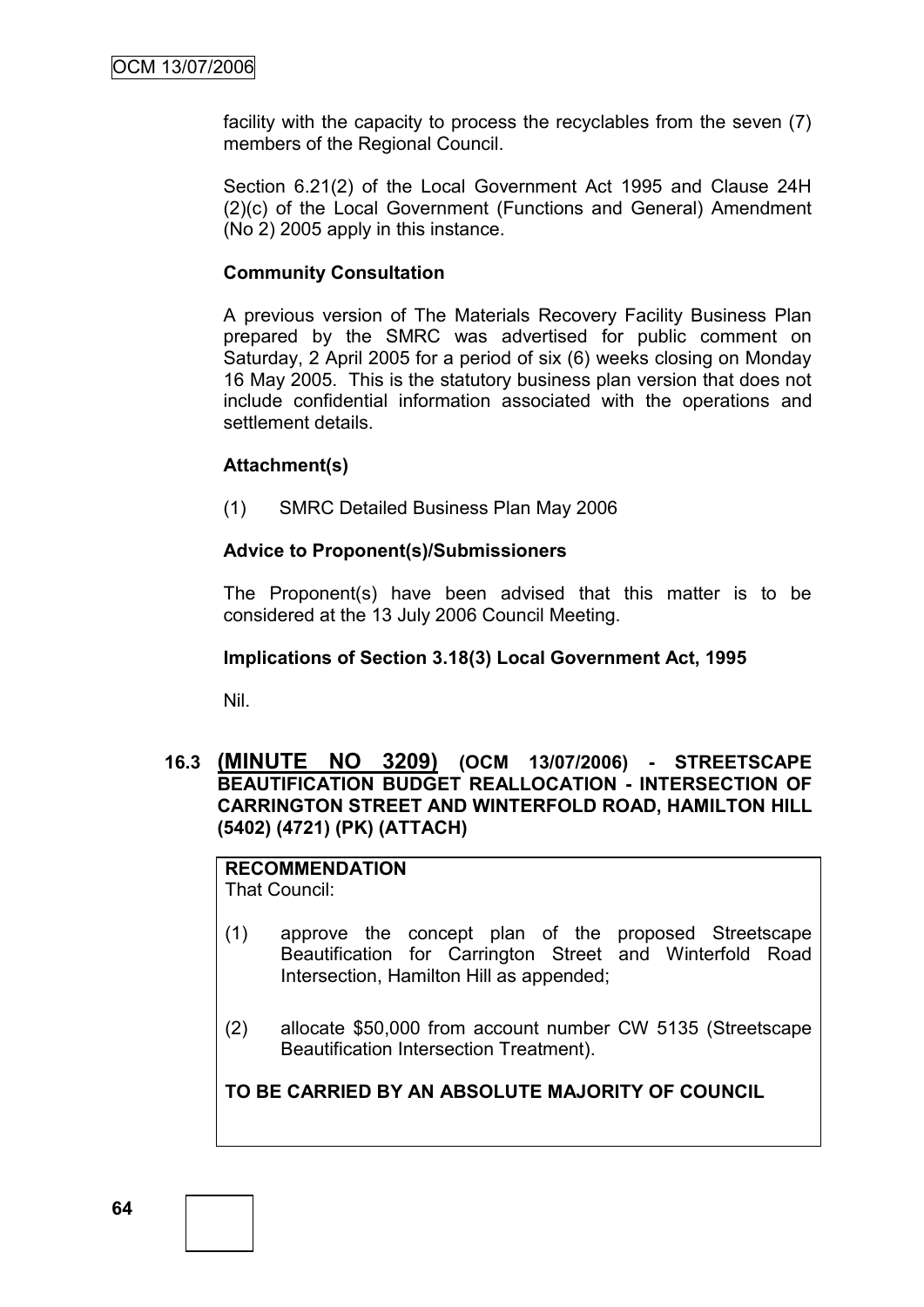#### **COUNCIL DECISION**

MOVED Mayor S Lee SECONDED Clr V Oliver that Council:

- (1) approve Stage 1 of the concept plan for the proposed Streetscape Beautification of the Carrington Street and Winterfold Road Intersection, Hamilton Hill as appended;
- (2) defer a decision on Stage 2 of the proposed streetscape plan to enable the Director Engineering & Works to undertake a review of the access and egress to 331 & 333 Carrington Street, to discuss the streetscaping proposal with the proprietor and tenants of the complex and to provide a supplementary report to Council;
- (3) allocate \$50,000 from account number CW 5135 (Streetscape Beautification Intersection Treatment) for the project; and
- (4) nominate that the trees to be used in the plantings are to be the same species as planted in the courtyard outside the Spearwood Library.

**CARRIED 4/3**

### **Reason for Decision**

The proposal before Council largely addresses a number of the concerns raised by the proprietors particularly with regards to the tree species selected and the visibility to the premises. On inspection of the site, the access and egress for 331 & 333 Carrington Street was identified as requiring additional technical review. The streetscape proposal has subsequently been separated into Stages to allow works to proceed whilst the review and consultation is completed with the proprietor and tenant of 331 & 333 Carrington Street. Council had received 97% support for the streetscape beautification program and it needed to be acted upon sooner rather than later.

### **Background**

At its Budget Concept Forum held on Monday, 30 May 2005, the Council resolved to allocate in the 2005/2006 Municipal Budget:

- 1. \$50,000 for streetscape beautification at the intersection of Carrington Street and Winterfold Road, Hamilton Hill; and
- 2. \$50,000 for streetscape beautification at "a location to be determined".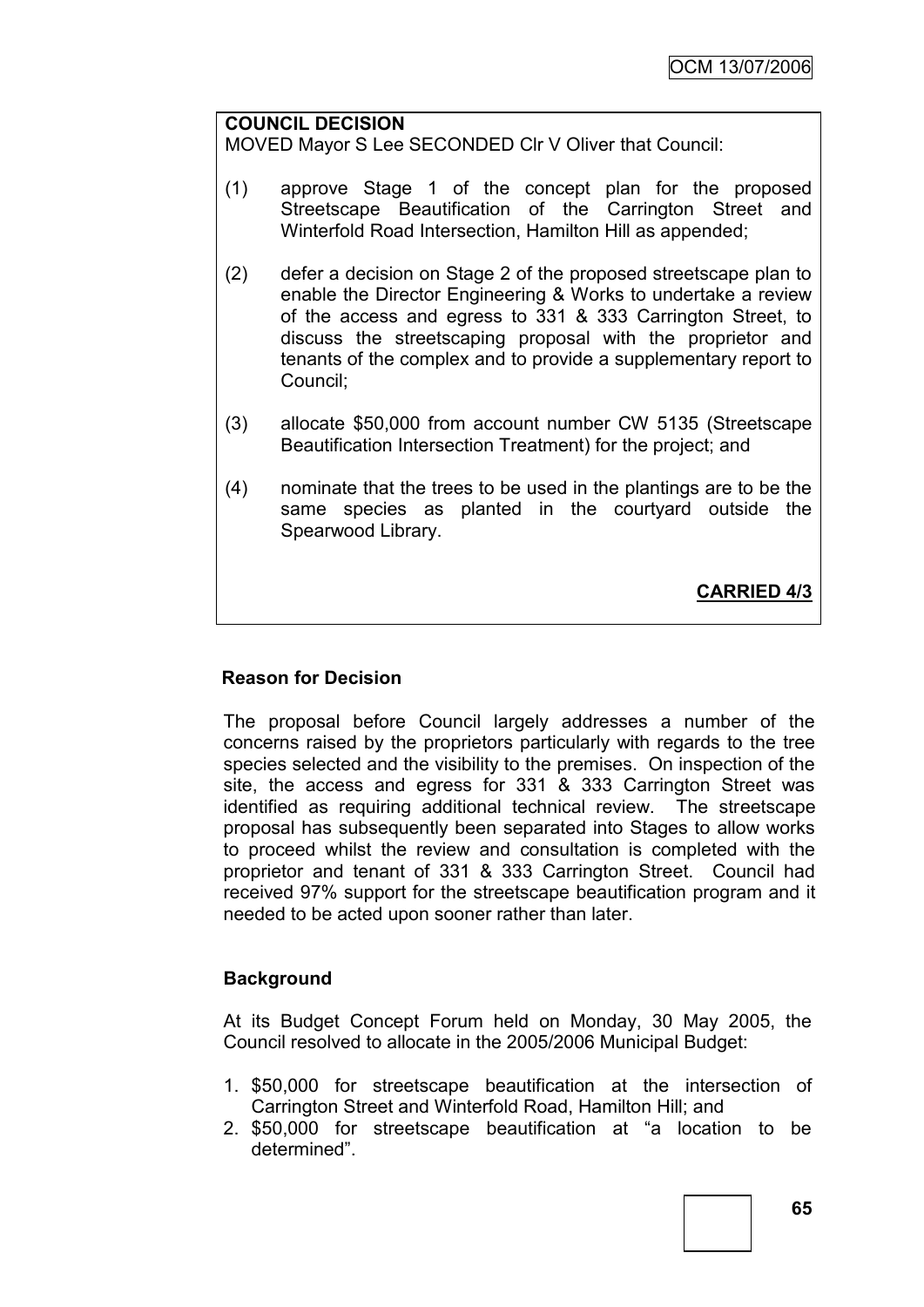NOTE: THE COUNCIL DID NOT RESOLVE TO ALLOCATE THESE FUNDS AT THE CONCEPT FORUM. THIS RESOLUTION WAS FORMALLY PASSED AT A SPECIAL MEETING OF COUNCIL HELD ON 20 JULY 2005.

#### **Submission**

N/A

### **Report**

During preparation of the budget estimate, \$50,000 was recommended as a nominal amount for landscape works required to improve the general streetscape and amenity at road intersections, however these projects required detailed site analysis, design and costing before implementation. Unfortunately this project has taken some time to be developed however concepts are now finalised and presented to Council for consideration.

Detailed site evaluation at the intersection of Carrington Street and Winterfold Road, Hamilton Hill indicates that there is limited opportunity to improve the streetscape appearance simply by constructing garden beds and planting trees due to a number of restrictions. The area is constrained due to the limited space available, the complex interrelationship between existing traffic signals, access to adjacent business premises, car parking requirements and footpaths. Business proprietors have also objected to any form of landscaping that will impact on the visibility of their premises from the street.

Taking into account all views expressed through the consultation phase undertaken to date, officers have concluded that the only practical way to improve the amenity of the intersection is to upgrade the built form including the kerbing, road pavement and footpaths and incorporate some plantings to improve the aesthetics without impeding visibility. The estimated budget cost to undertake the work is \$100,000, due primarily to the increased scope and civil construction required.

### **Strategic Plan/Policy Implications**

Conserving and Improving Your Environment

#### **Budget/Financial Implications**

\$50,000 has been allocated towards this project however the cost is estimated at \$100,000. To address the shortfall \$50,000 has been identified in account number CW 5135 (Streetscape Beautification Intersection Treatment), which is available for allocation.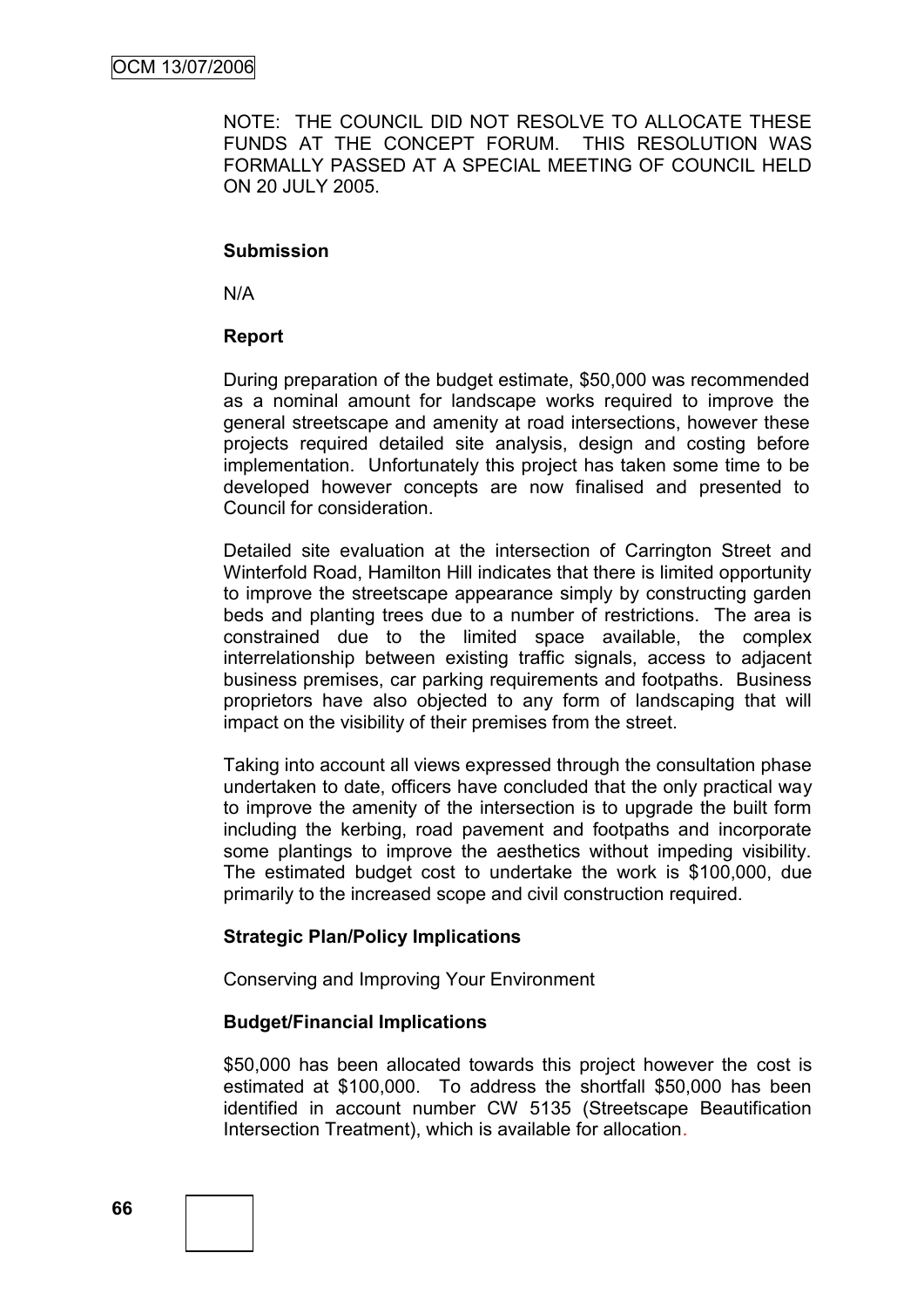## **Legal Implications**

Nil.

### **Community Consultation**

A letter was sent to property owners and residents on 10 May 2006 advising of the proposed works and included a concept plan. Two responses were received.

Concerns raised primarily refer to the proposed tree planting on the western side of Carrington Street and the perception that it would obscure visibility to the shopfronts, thus negatively impacting on the viability of the businesses that occupy these premises. The tree species and planting distances are such that these concerns can be negated. Officers will continue to consult with the owners to address their concerns.

### **Attachment(s)**

(1) Plan No. 1 Streetscape Beautification Carrington Street and Winterfold Road Intersection, Hamilton Hill

### **Advice to Proponent(s)/Submissioners**

N/A.

## **Implications of Section 3.18(3) Local Government Act, 1995**

Nil.

### **16.4 (MINUTE NO 3210) (OCM 13/07/2006) - RESERVE 1712 RUSSELL ROAD, WATTLEUP - MINING TENEMENT AGREEMENT WITH ROCLA LIMITED (4412065) (ML)**

# **RECOMMENDATION**

That Council:

- (1) executes an agreement between the City of Cockburn and Rocla Limited outlining the terms and conditions under which Reserve 1712 Russell Road, Wattleup will be mined; and
- (2) advises the Department of Industry and Resources that it concedes its existing mining tenement over Reserve 1712 Russell Road, Wattleup as a means of resolving the outstanding dispute.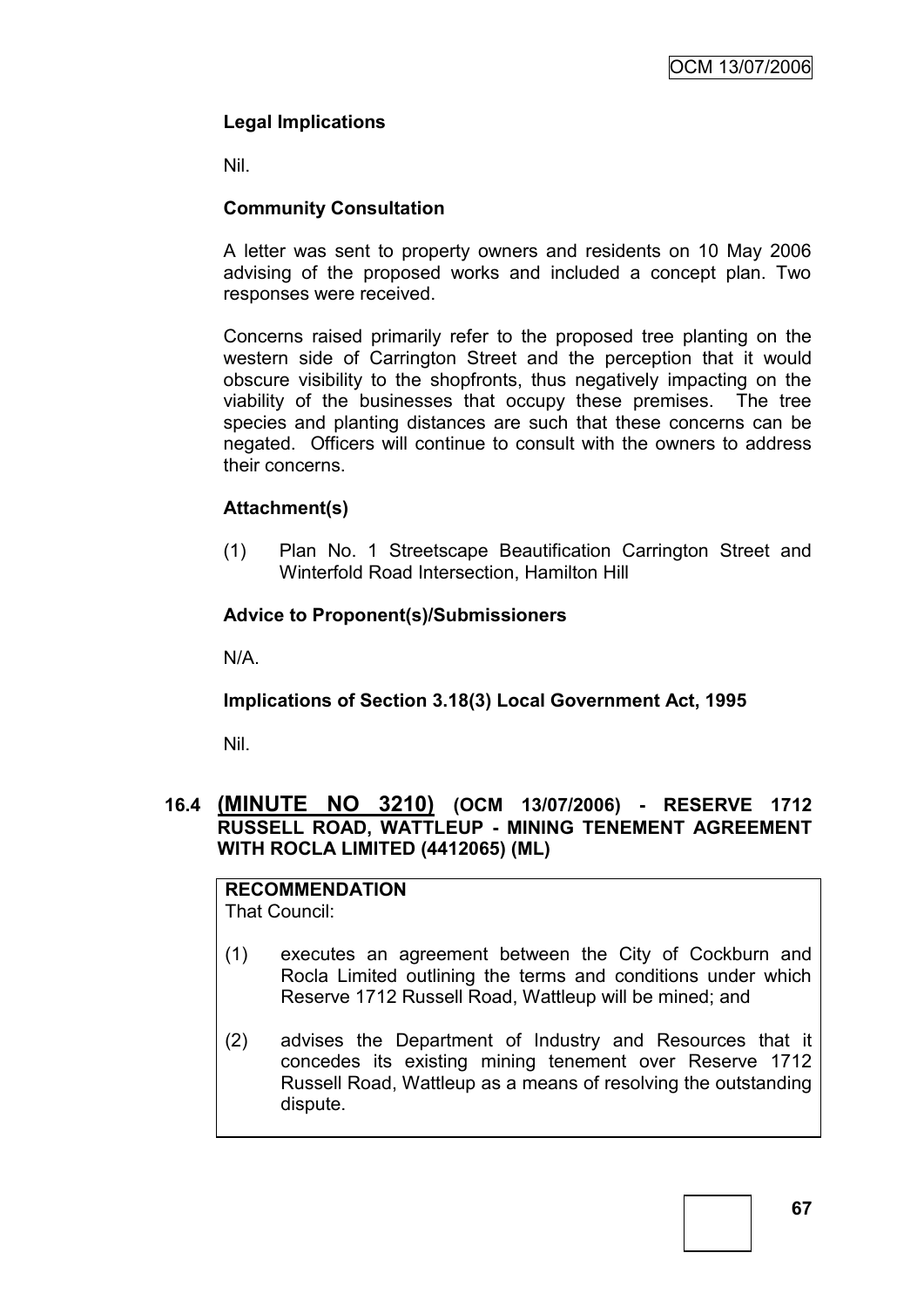### **COUNCIL DECISION**

MOVED Clr I Whitfield SECONDED Clr S Limbert that the recommendation be adopted.

## **CARRIED 7/0**

#### **Background**

At the Ordinary Meeting of Council held on 8 June 2006 Council resolved to:

- *"(1) negotiate with Rocla Limited a royalty payment for the extraction of all sand and limestone from Reserve 1712 Russell Road, Wattleup, within the range contained in the confidential report;*
- *(2) subject to an agreement being reached regarding the payment of royalties, the City advises the Department of Industry and Resources that it concedes its existing mining tenement over Reserve 1712 Russell Road, Wattleup as a means of resolving the outstanding dispute;*
- *(3) requires the Chief Executive Officer to negotiate the agreement to formalise the matters referred to in Clause (1) and (2) above and refer the matter back to Council for a final decision;*
- *(4) pursuant to clause 6.1.5 of the terms of reference for Council"s Audit Committee ("the Committee"), require the Committee to review Council"s risk management processes in view of the decision of the Mining Warden in Rocla Ltd v City of Cockburn ("the litigation"), with the report to the Committee to advise whether in this instance:*
	- *(a) adequate information was provided to the Council and/or the Elected Members during and after the conduct of the litigation in relation to:*
		- *(i) the dispute generally;*
		- *(ii) any losses sustained by Council as a result of the dispute;*
		- *(iii) settlement of both the litigation, and, the dispute generally.*
	- *(b) adequate risk minimisation measures have been implemented by Council as a consequence of the litigation and the dispute."*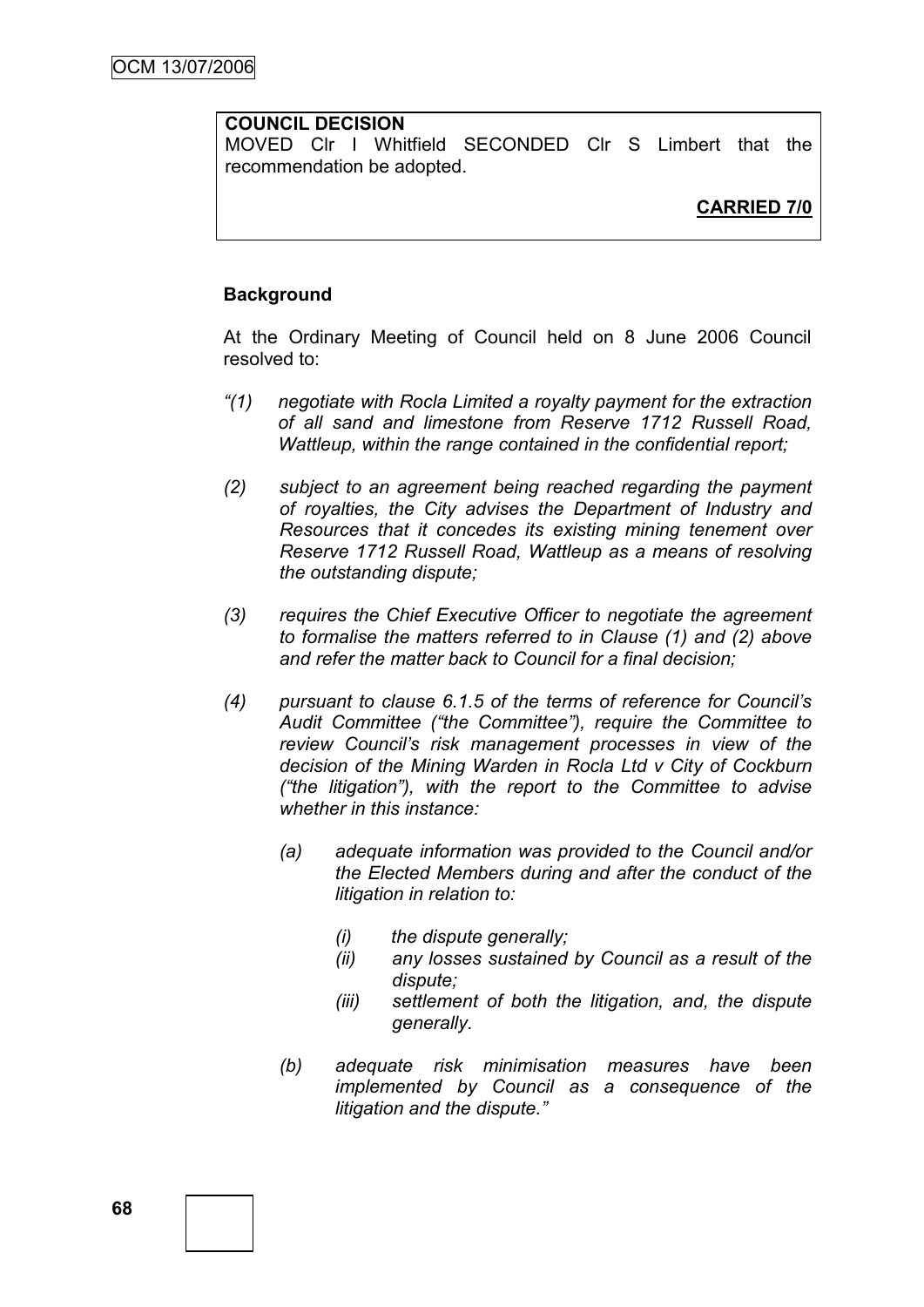### **Submission**

Council considered this matter at the June 2006 OCM. This item details the extent of the negotiations completed to date and seeks Council approval to execute the agreement.

#### **Report**

Further to Council"s resolution an agreement has been negotiated with Rocla Limited within the broad parameters provided in the June Report.

McLeods have been issued instructions to prepare an Instrument of Agreement between the City of Cockburn and Rocla Limited outlining the terms under which the City will concede its mining tenement over Reserve 1712 Russell Road, Wattleup.

The following terms will form the basis of the agreement between the City and Rocla:

- seek to mine the reserve under the Mining Act,
- undertake all actions that are necessary to gain approvals to mine the reserve (including Native Title issue),
- excavate the material over a  $10 15$  year period from the date of approvals being granted,
- maintain an acceptable level of Public Liability insurance (\$20Million) and indemnify the City against any claim,
- develop and implement a plan to mitigate the chance of contamination of the site through fuel spills or other means. The plan to be lodged with Council prior to commencement,
- seek to protect any tree or native bushland species identified as being worthy of protection prior to commencement of the works,
- pay to the City a royalty of \$2.00 / BCM for sand and limestone excavated from the site,
- pay the royalty in quarterly instalments as the material is excavated and removed from the site,
- determine quantity by survey,
- The royalty shall escalate annually in accordance with CPI. Escalation shall apply each year on the anniversary of this agreement,
- will progressively rehabilitate the site back to native bushland unless other opportunities are identified for the site that may be more consistent with end use of the reserve.

The agreement has significant advantages to the City and it is recommended that the general terms of the agreement by endorsed by Council.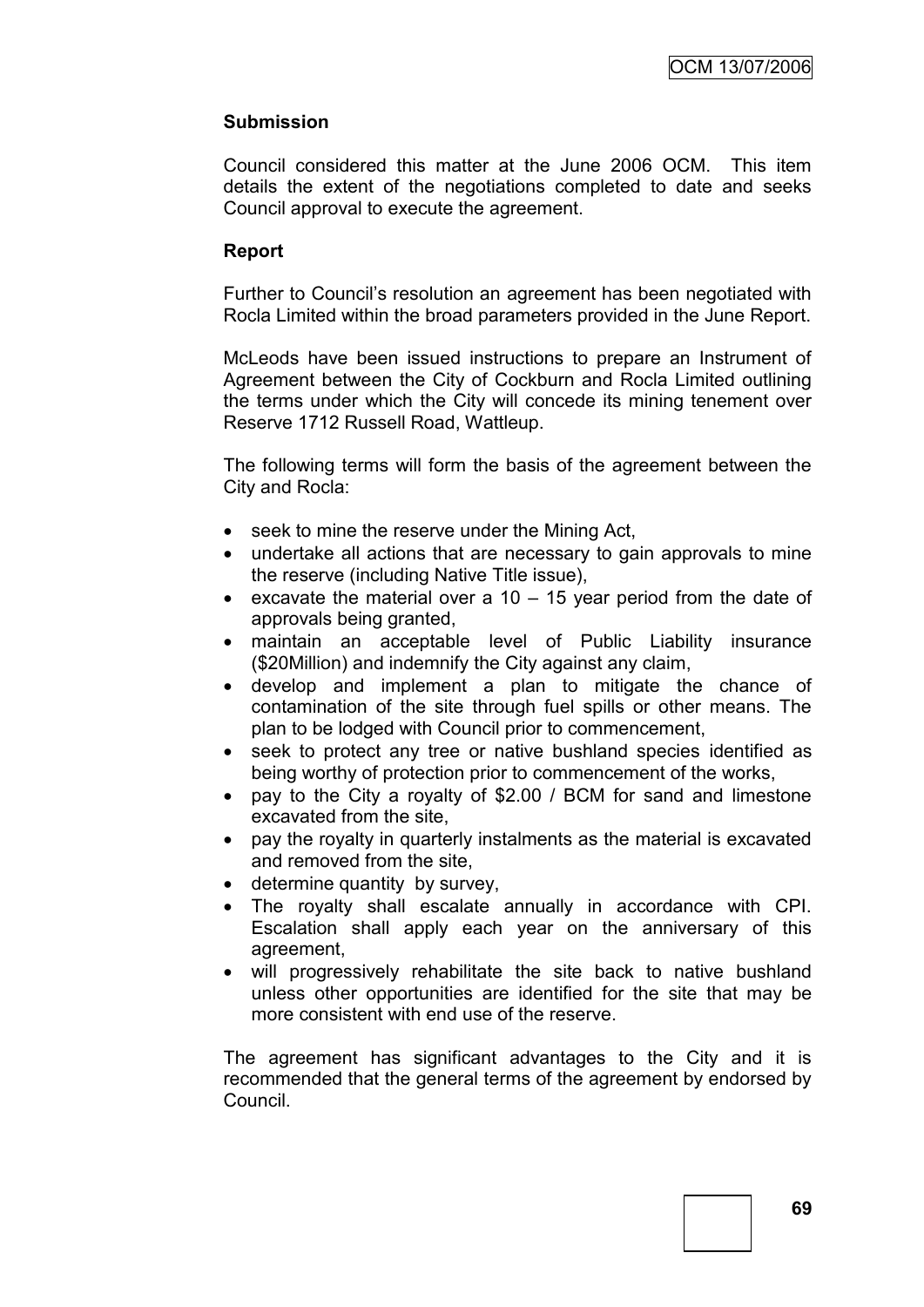### **Strategic Plan/Policy Implications**

The Corporate Strategic Plan Key Result Areas which apply to this item are:-

- 1. Managing Your City
	- *To deliver services and to manage resources in a way that is cost effective without compromising quality.*

### **Budget/Financial Implications**

A broad analysis of the available resource was conducted by Landform Research in December 2002 which suggests that there is approximately 1.7M  $m^3$  of limestone and 1.6M  $\overline{m}^3$  of sand available for excavation. Assuming this correlates to 3.3M BCM, the City stands to receive in excess of \$6.6Million from the royalty arrangements negotiated.

### **Legal Implications**

On  $8<sup>th</sup>$  October 1996 the City applied for and was granted a prospecting licence over Reserve 1712. A prospecting licence (PL) enables the extent of the resource to be identified however the organisation has obligations to actively pursue the claim within the timeframe established by the PL. The City did not meet its obligations which enabled Rocla Limited to apply to the Mining Warden to have the prospecting licence forfeited for non-compliance with expenditure conditions under the Mining Act.

Extensive legal advice has been received on this matter since that time. Under normal circumstances the City would advertise its intention to mine the reserve and seek submissions from organisations capable of mining the resource. It is difficult however to identify a mechanism to advertise as the entitlement under the Mining Act would fall directly to Rocla Ltd. The City would only be able to invite tenders if it intended to pursue the mining of the reserve under the Parks and Reserves Act yet approvals are unlikely to be granted in that instance. If therefore the City was to pursue its rights to mine under the Parks and Reserves Act it would do so with no guarantee of receiving approval and at the risk of losing any benefit through payment of a royalty (potentially \$6Million). Whilst this may avoid criticism of a perceived transparency issue, it does not seem to provide the best outcome for the community.

The legal advice has addressed this matter in detail. Part (f), (g) and (h) of the advice deals primarily with the question of transparency and are detailed below.

*Extract McLeod"s advice 28th April 2006 states:*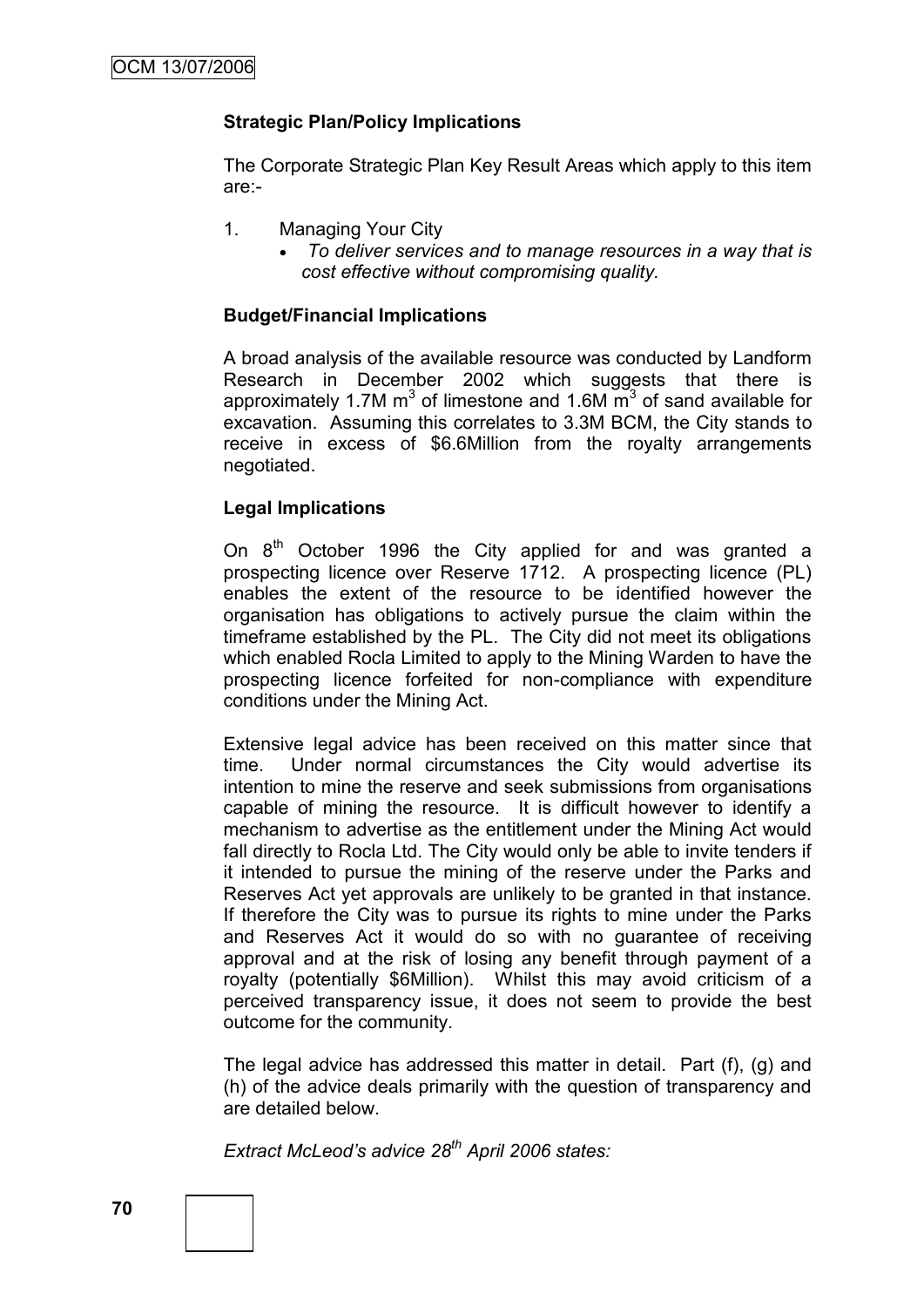- *(f) We confirm our previous advice that the proposal Rocla, puts forward is lawful, and would not require the City to take any particular step under the Local Government Act before accepting the proposal. However, it is also a proposal which could arguably be said to go against the spirit of the Act, particularly s.3.27, 3.58 and 3.59, as it may be said the proposal is not entirely transparent and does not give an opportunity for any other party to tender, or otherwise participate in the exploitation of the resource.*
- *(g) The complicating factor in that regard is that on the Rocla proposal there is simply no opportunity for any other party to exploit the resource, as RocIa's rights arise from the operation of the Mining Act. On the alternative proposal, however, involving the Parks and Reserves Act, the City would necessarily be required to invite tenders for the extraction work. As noted above, it seems highly unlikely the project would come to fruition under the Parks and Reserves Act given the clear understanding of the City that planning approval for the works would not be granted.*
- *(h) In our previous advice we suggested the possibility of attempting to make the proposal suggested by Rocla transparent, in order to deflect any criticism which might otherwise potentially be levelled at the City if it were to be said that the arrangement was*  against the spirit of the Act. Having considered the matter further, it is not apparent what the City could usefully do to *increase the transparency of the matter over and above publishing a report to the Council in an agenda item, and subsequently in Council Minutes, other than advertising or in some way giving public notice of the proposal in order to test community feeling about it.*

### **Community Consultation**

N/A

### **Attachment(s)**

Nil.

# **Advice to Proponent(s)/Submissioners**

The Proponent has been advised that this matter is to be considered at the 13 July 2006 Council Meeting.

# **Implications of Section 3.18(3) Local Government Act, 1995**

Nil.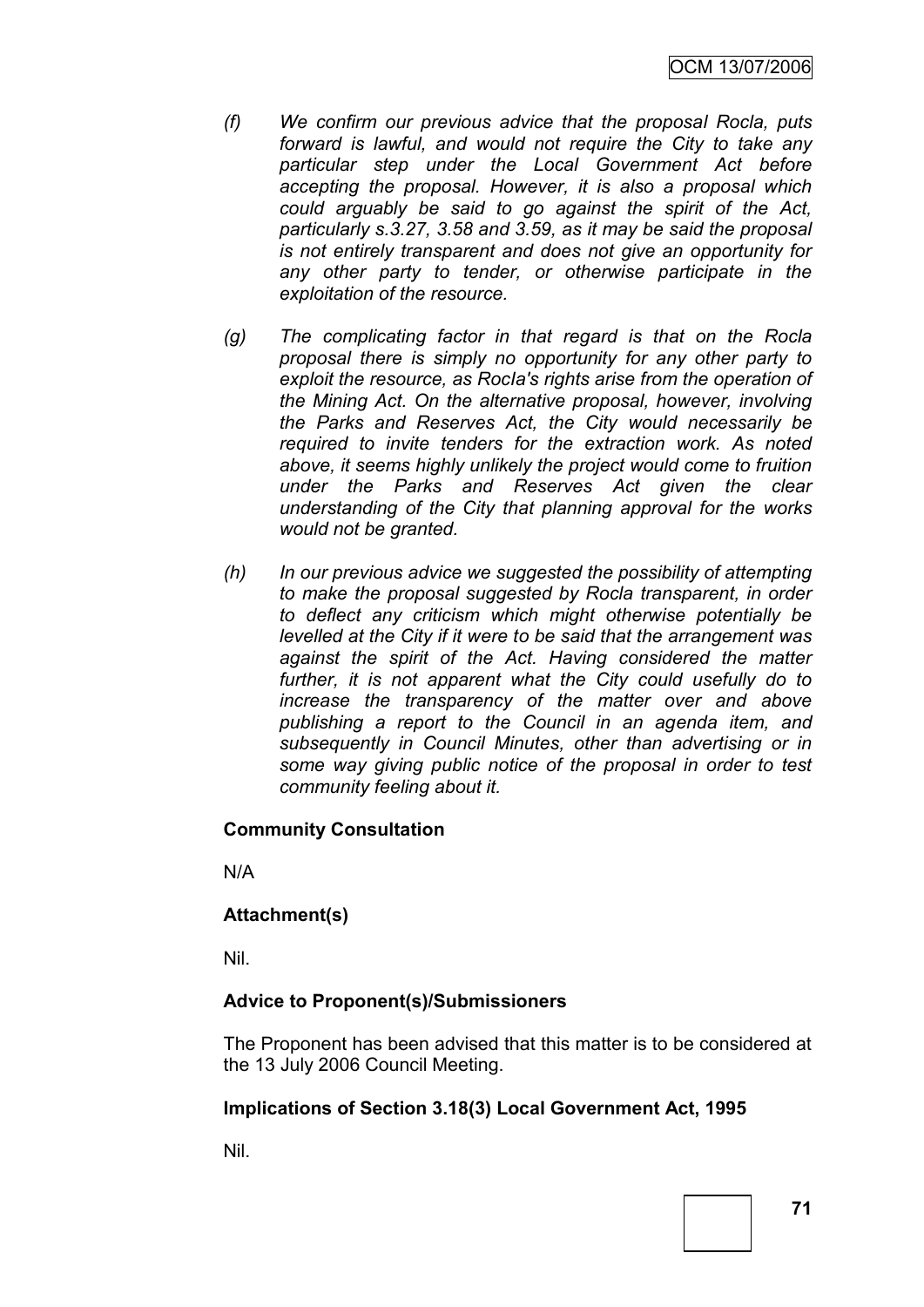### **16.5 (MINUTE NO 3211) (OCM 13/07/2006) - STREET LIGHTING - PORT COOGEE MARINA DEVELOPMENT (4304) (3209006) (ML) (ATTACH)**

# **RECOMMENDATION**

That Council:

- (1) refuse to grant its approval for installation of "private street lighting" for Port Coogee Residential-Marina development for the following reasons:
	- 1. The proposed street lighting involves using non Western Power standard light poles and fittings, which is not compatible to City of Cockburn Street and Public area lighting policy, adopted 9 March 2006.
	- 2. Western Power advised that they would not accept the installation of the proposed lights as "Western Power" lighting.
- (2) advise the applicant accordingly.

# **COUNCIL DECISION**

MOVED Mayor S Lee SECONDED Clr S Limbert that Council adopt the proposal to establish "private lighting" in the Port Coogee development on the basis that:

- (1) 'private lighting' is established throughout the entire development;
- (2) the 'private lighting' proposed is of a standard that meets Council"s expectations of Port Coogee being the premier development on our coastline;
- (3) the current style of lighting proposed is not supported and the final lighting adopted shall be endorsed by Council;
- (4) The proponent provides complete standards and specifications of the lighting design and styles proposed and a recommended maintenance schedule for the ongoing care and upkeep of the infrastructure;
- (5) The proponent provides a statement by the lighting consultant outlining the intended application for the lighting proposed and a signed certification that the lighting is designed and installed in accordance with the relevant Australian Standard;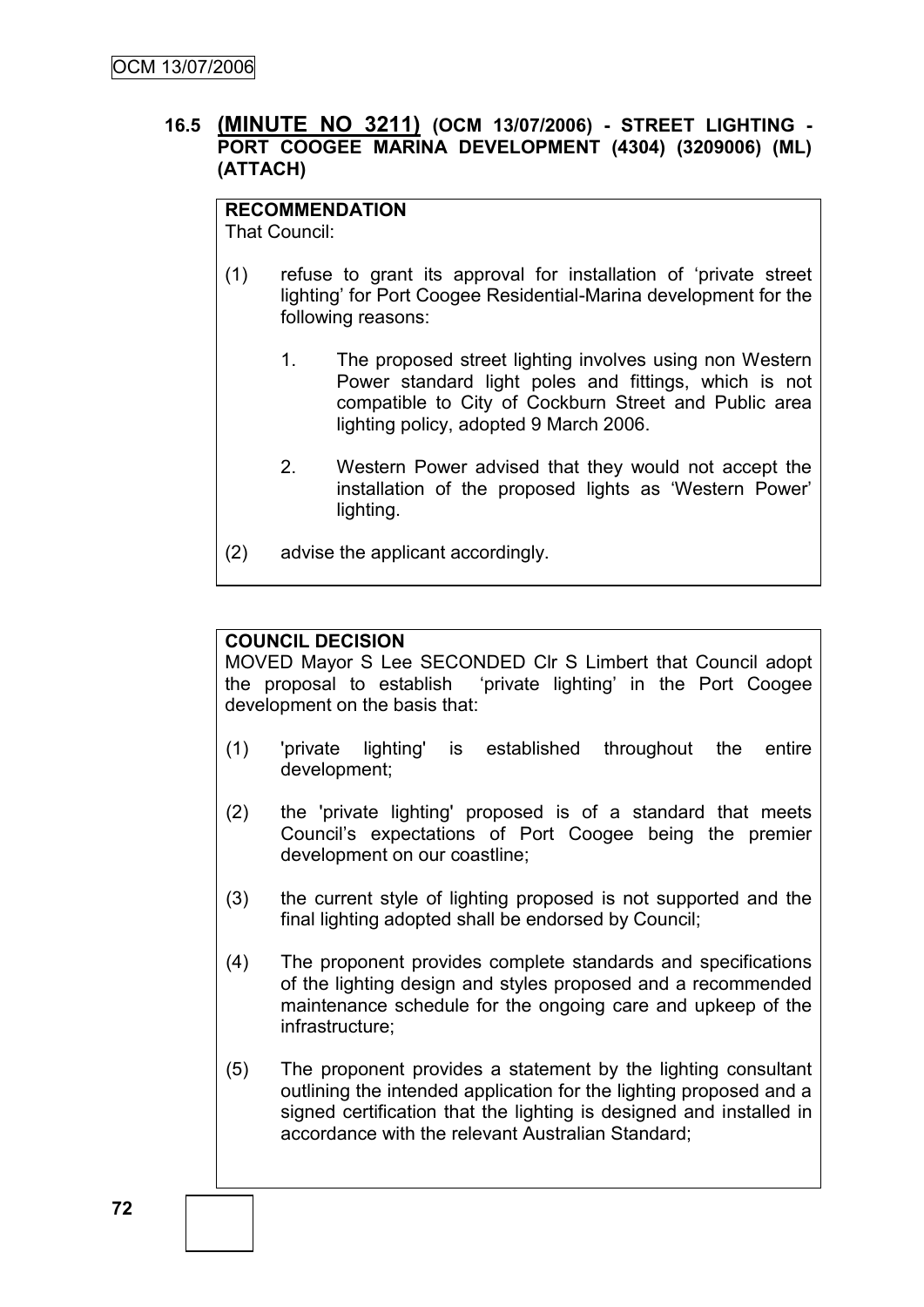- (6) The proponent agrees to be responsible for all costs associated with the commissioning of the 'private lighting' and for the ongoing maintenance of the lighting for a 2 year period after commissioning. At the expiration of the 2 year period representatives of the developer, consultant and City shall meet to inspect the lighting to satisfy themselves that the network is in good working order;
- (7) The proponent provides an additional 10% (minimum) of the total number of light poles, fittings, luminaries or any other fixture established as part of the network to be used as spares to ensure the ongoing operation of the lighting system or a cash sum in lieu to enable the City to establish a reserve account for the same purpose; and
- (8) Any additional costs for maintenance, repair and replacement at the expiration of the 2 year period of the 'private lighting' (exceeding the operation of a network using the Western Power decorative range) is funded from the specified area rate proposed to be established over the estate.

**CARRIED 6/1**

# **Reason for Decision**

Port Coogee will be a premium development, not just for Cockburn but for the whole state of WA and as such it is not unreasonable to have street lighting outside of the existing Western Power Decorative Range, particularly given that any additional costs will be picked up by the Specified Area Rate Council intends to impose across this development. 'Private lighting' is currently used to great effect in places like Busselton, Shoalwater, Dunsborough and Safety Bay and should be supported for Port Coogee.

# **Background**

The developer of Port Coogee (Port Catherine Developments) has recognised the significance of street lighting as one means of achieving a unique presentation for its development that sets it apart from others. The Developer proposes to establish a considerable entry statement and landscaped verge areas to provide a visually appealing vista into the Port Coogee Marina Village. Part of their proposal is to introduce a range of decorative street lights into the streetscape which will further enhance the aesthetics of the estate.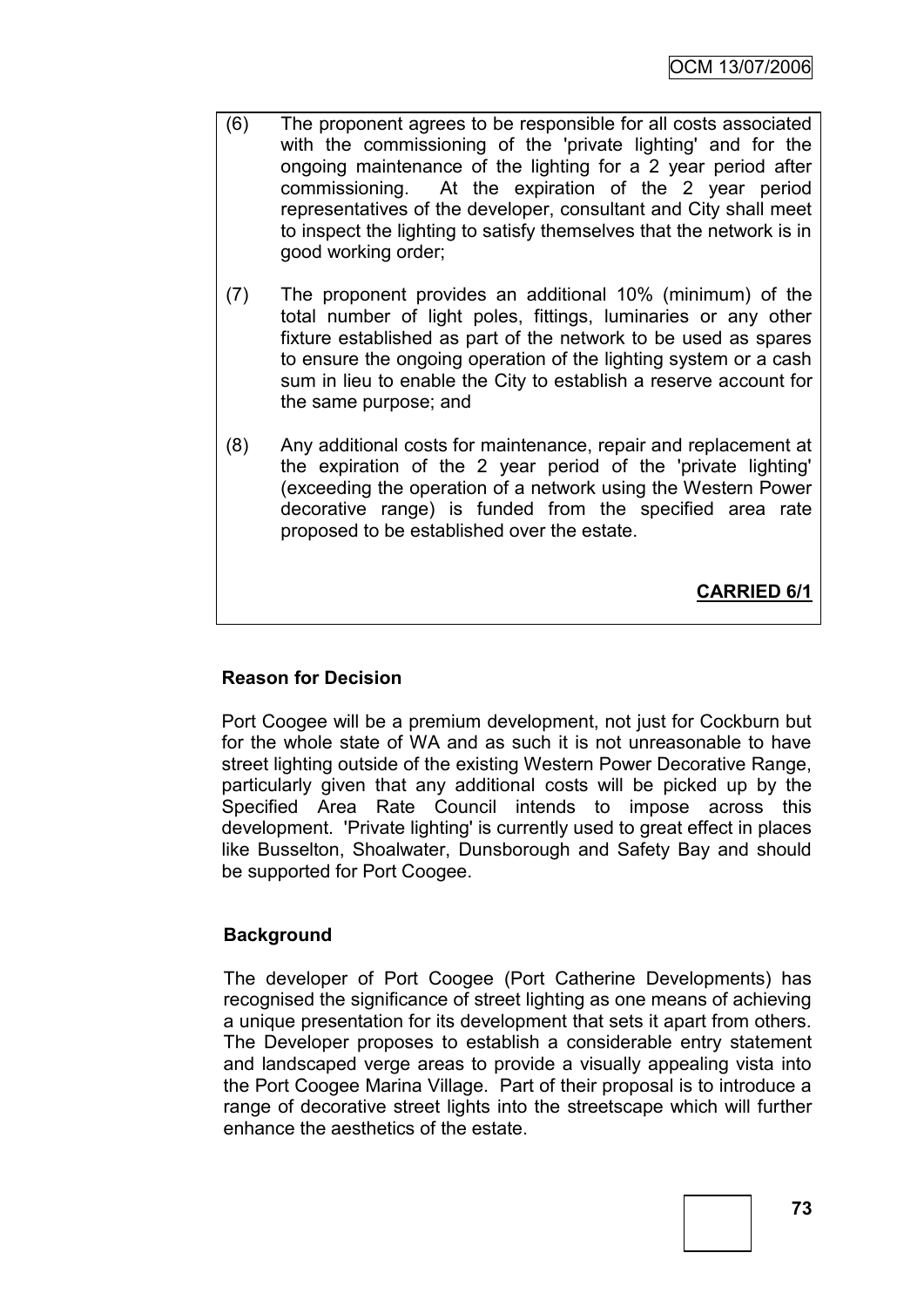The lighting proposed by Port Catherine Developments are not from the Western Power decorative range and therefore do not comply with Councils current policy SEW2 Street and Public Area Lighting thus the matter has been presented for your consideration.

### **Submission**

Port Catherine Developments request Council approval to use street lights which are not part of the current Western Power Decorative range poles and fittings and in so doing, are seeking a commitment from Council to continue to maintain and upgrade the lighting at its cost into the future.

### **Report**

#### Council"s Position

Council recently reviewed its street and public area lighting policy to provide increased flexibility in Public Areas (eg. central areas, entry statements, POS) which may benefit by having a specific style of lighting established as a feature to be consistent with a theme for the area. In these situations it is assumed that only a small number of lights would be established to light the feature as opposed to lighting a roadway. The policy is however is clear in its intent to limit street lighting to a decorative range endorsed by Western Power.

A decorative range of lighting was packaged up with the Streetvision Program and promoted by Western Power to meet the demand for a more aesthetic style of lighting which would create a certain ambience within new developments. Prior to this range being endorsed, developers were introducing many styles of lighting into new developments which ultimately became a liability for local government to manage as Western Power would not accept the infrastructure nor would they maintain and replace it. The Western Power range provides a number of different combinations of light poles and fixtures and new styles may be incorporated in time.

The policy statement is as follows:

### *STREET LIGHTING*

- *1. The City of Cockburn will not support the installation of street lighting standards which are not approved by Western Power and therefore will not be maintained by them.*
- *2. The subdivider may only choose street lighting from the standard or decorative range approved by Western Power.*
- *3. Alternatively, the developer may request that Western Power incorporate the proposed lighting style within its decorative range however approval will not be given for their installation*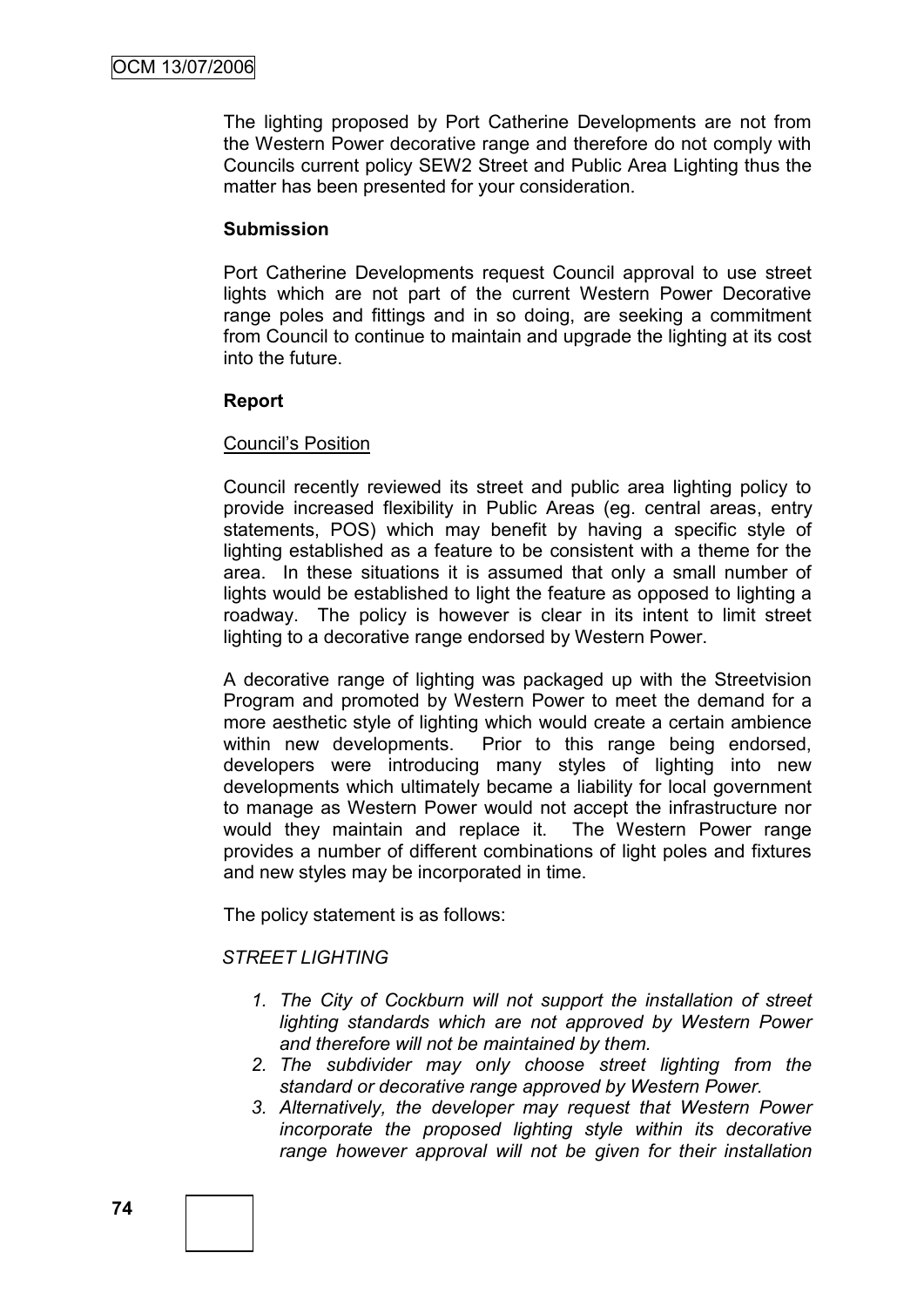*until the City has been formally advised of Western Powers agreement.*

*4. All street lighting is to be installed in accordance with Australian Standard AS 1158.*

*PUBLIC AREA LIGHTING*

- *1. Applications for installation of unique Public Area Lighting which differs from the Western Power decorative range will be considered on a case by case basis and approved by the Director of Engineering and Works.*
- *2. Each application should be accompanied by complete standards and specifications of the lighting design and styles proposed and a recommended maintenance schedule for the ongoing care and upkeep of the infrastructure.*
- *3. The application will also include a statement by the lighting consultant outlining the intended application for the lighting proposed and a signed certification that the lighting is designed and installed in accordance with the relevant Australian Standard.*
- *4. The developer will be responsible for all costs associated with the commissioning of the public area lighting and for the ongoing maintenance of the lighting for a 2 year period after commissioning. At the expiration of the 2 year period representatives of the developer, consultant and City shall meet to inspect the lighting to satisfy themselves that the network is in good working order.*

#### This Application

An initial application for non standard street lights (referred to as "private lighting") was lodged with Council on  $19<sup>th</sup>$  May 2006 (style of light proposed attached). Before considering the matter further, officers requested the developer to approach Western Power regarding incorporating the lighting proposed into the decorative range (in accordance with Councils policy). Advice was received on  $9<sup>th</sup>$  June 2006 advising that Western Power did not support the installation of these lights as "Western Power Lighting" for the following reasons:

- The usage of these lights is fairly low with only approximately 200 lights to be installed. This low number of lights would also not make this cost effective.
- There may be significant lead times, which affect the supply of these lights as they are ex Germany.
- Western Power already has an extensive range of lights and colours and is not currently looking to expand this range.
- The lights appear to be Class 1 insulated where Western Power requires Class 2 insulation.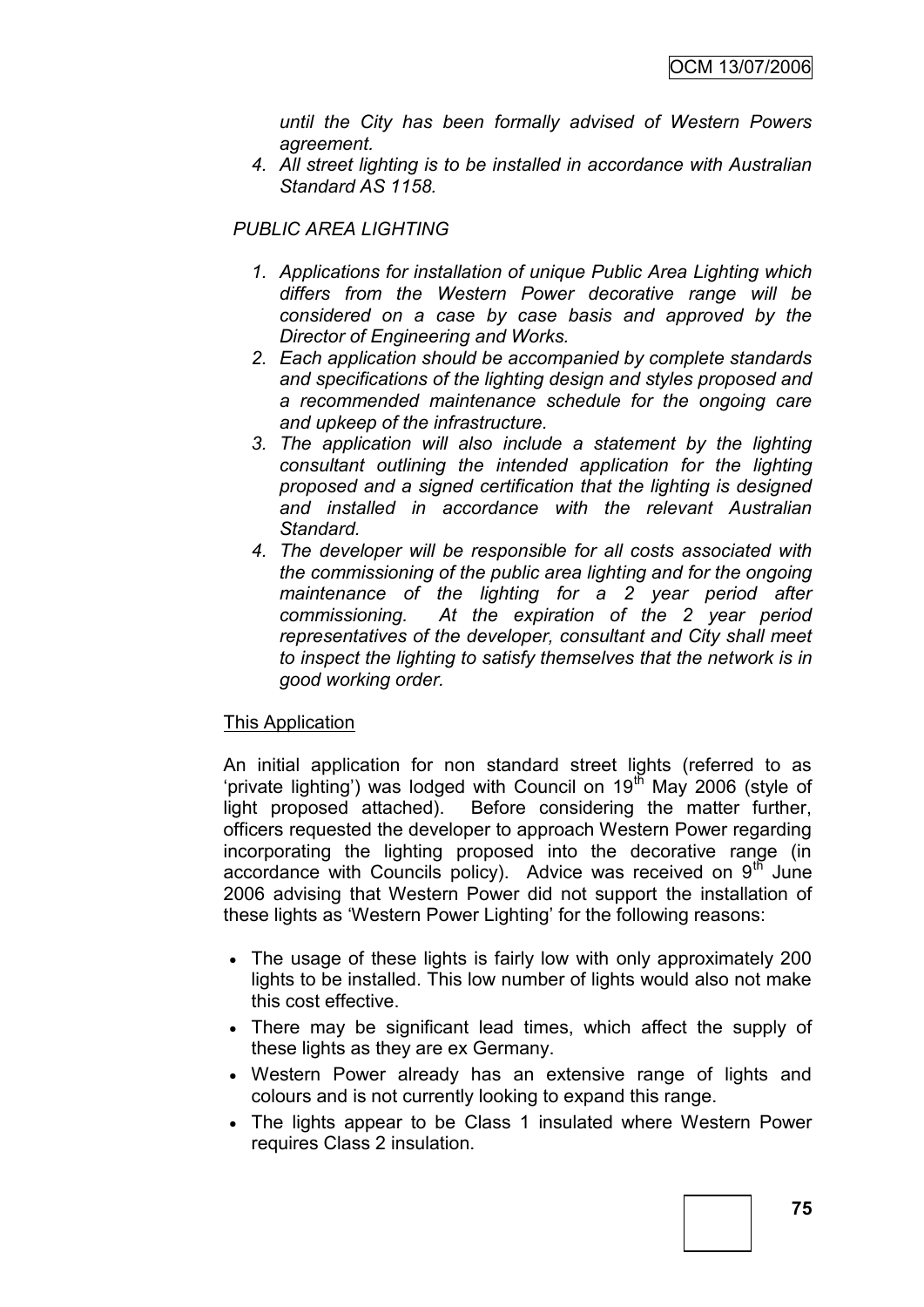• Significant time and resources would need spent to assess these light fittings if they were to become ' Western Power Lighting ' which may delay the subdivision project.

On the 23<sup>rd</sup> June. Sinclair Knight Merz (SKM) submitted a compromise position which has the alternative 'private lighting' on the main arterials of the estate and around the commercial and higher density residential areas (refer attachment) with all other lighting coming from the decorative range endorsed by Western Power. The lighting configuration proposed includes;

*Alternative "Private Lighting" (as attached)* 131 poles with single luminaries 37 poles with double luminaires

*Western Power approved street Lighting (as attached)* 115 decorative poles with luminaries (WP Range)

*Public Area Lighting (standard to be advised)* 34 fittings and poles

The City has 3 options available to resolve this matter and these are further explored below.

### **1. Not Approve the Proposal**

Whilst alternative street lighting will assist in providing a unique feel to the estate it will form only a part of the overall streetscaping and landscaping proposed. The range of decorative poles and luminaires endorsed by Western Power provide an appealing addition to the streetscape however with the extent of development, they become more common and thus lose their appeal to developers. It is questionable however whether alternative, more unique "private lighting" will continue to have an impact into the future and whether the long term implications and costs of providing this alternative "private lighting" outweighs the initial appeal of the development.

"Private lighting" will have long term implications on the City in respect to maintenance, repair and replacement of these assets and the policy was developed and endorsed in March of this year to ensure that Council was not burdened by the ongoing responsibility for assets that are primarily maintained by Western Power.

### **2. Approve the modified proposal**

Port Coogee is a premier development within the City of Cockburn and both the Council and developer are working to deliver an estate which is first class. On this basis it may be reasonable to endorse a standard over and above the "norm" to ensure Port Coogee is both unique in its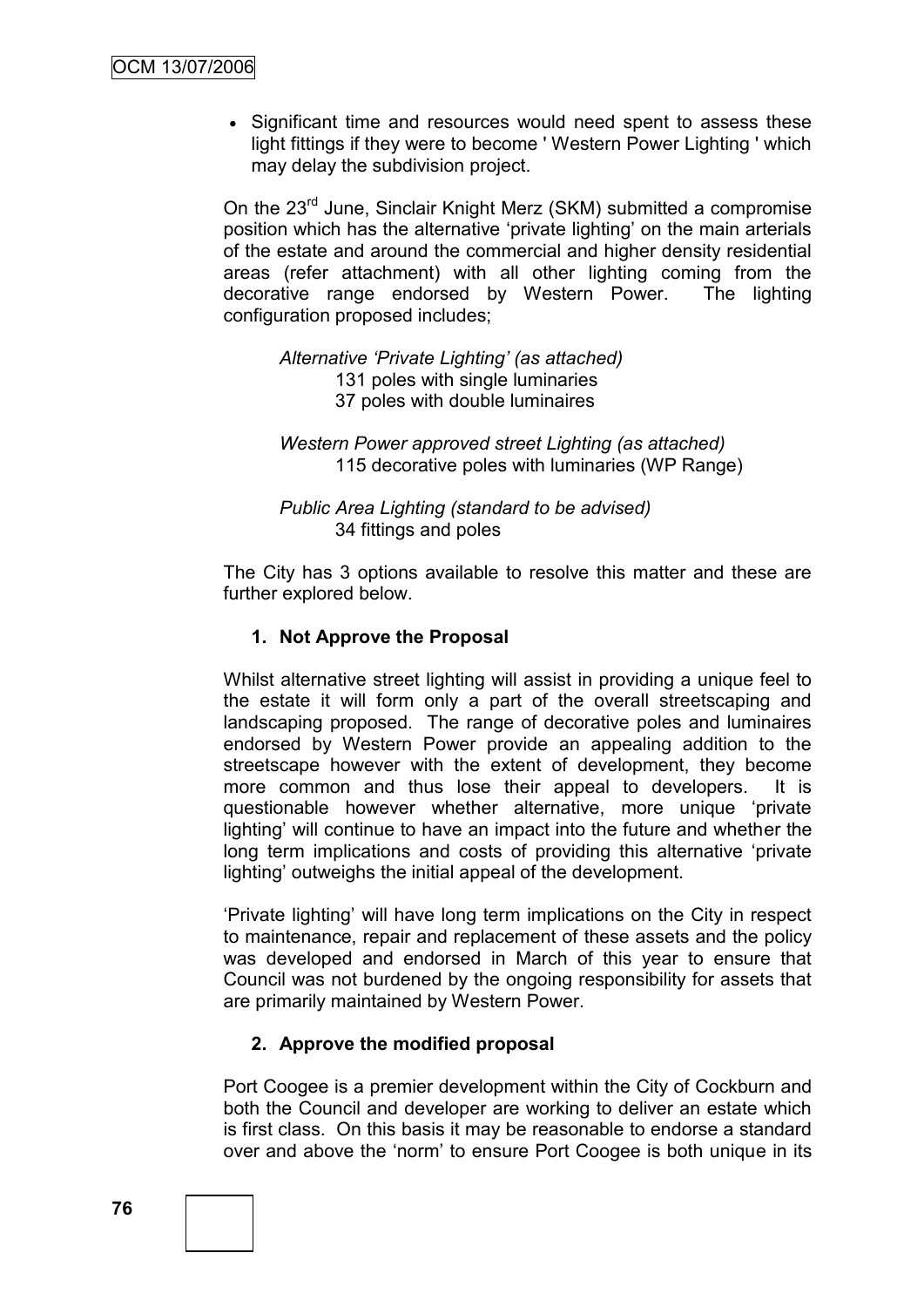appearance and achieves the highest standards of development and visual amenity.

Landscaping and other streetscaping treatments proposed for the development are beyond the \$15,000/ha maintenance threshold established by Council. Discussions have commenced as to how the additional costs for the ongoing maintenance of landscaping and streetscapes will be managed with a user pays scheme (specified area rate) currently being considered. If the ratepayers of this area were to pay for the additional costs over and above the standards provided in other areas, it would be reasonable to adopt the same mechanism to recoup maintenance costs for 'private lighting' if endorsed.

If Council were keen to endorse the "private lighting" proposed, it should seek to mitigate some of the potential costs by applying the same terms and conditions as stipulated for Public Area Lighting as prescribed in the policy.

### **3. Approve the alternative 'Private lighting' throughout the entire development**

If the "private lighting" was endorsed by Council on the basis that it would recoup the additional costs for maintenance from the ratepayers by some means, it would be preferable to adopt the same standard within the entire estate. It would be difficult to apply a specified area rate (or some other means) to the estate if only a proportion of the properties were provided with the alternative lighting.

### Technical Aspects

Officers have reviewed the proposal for "private lighting" and have identified some concerns regarding the maintenance liability and the longevity of the proposal. The environment is very corrosive which may impact on the reflectivity of the lighting and there is a likelihood that the reflectors and lights will be subjected to wind, salt build-up and defecation from birds. The distribution of lights also appears excessive with light poles shown at 40m centres. Officers have sought advise from an external consultant on these matters and this will be provided when received.

#### **Summary**

Whilst the long term benefits of providing alternative styles of lighting to the decorative range already available are questionable, the uniqueness of the development and its high profile in our community may justify consideration of the application. Officers would recommend adopting the 'private lighting' throughout the entire estate however only on the understanding that those ratepayers in the area pay the additional costs of maintenance and replacement. Much depends on how the City proposes to maintain the public areas in the future and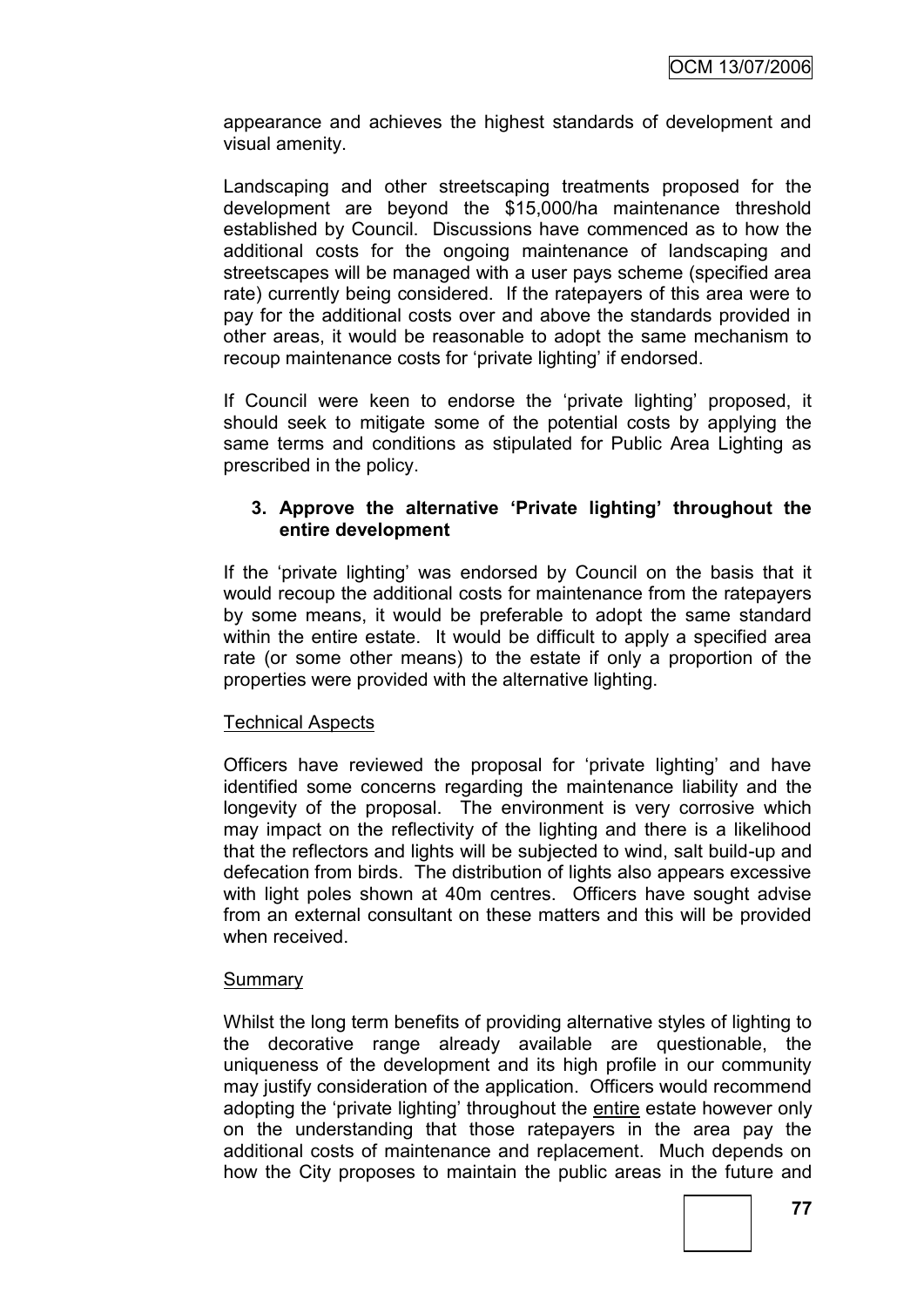whether these additional costs will be funded through some form of levy on the ratepayers of the estate.

There is much to consider. Given the general increasing costs being borne by our community across the board and the need for a decision on this matter, officers have recommended to reject the proposal and request the developers to choose from the decorative range of poles and lighting endorsed by Western Power. This range can be integrated into the streetscaping and landscaping proposed yet the Council nor community will be encumbered by the ongoing maintenance costs.

#### **Strategic Plan/Policy Implications**

- 2. Planning Your City
	- *"To ensure that the development will enhance the levels of amenity currently enjoyed by the community."*

The Policy, which applies to this item is SEW2 - Street and Public Area Lighting.

#### **Budget/Financial Implications**

Currently Western Power maintain our lighting infrastructure for a set tariff. They have the means and expertise to manage the infrastructure and the policy was developed to ensure a consistent standard of lighting and maintenance. As an example. the following outlines the additional cost of the decorative range:

- Single outreach 125W (MV) lights
- 26.02c / day normal tariff
- 47.79c / day decorative tariff
- additional cost of \$77 / light / year

If lighting infrastructure other than from those approved by Western Power is endorsed by Council, the City will be wholly responsible for ongoing maintenance and replacement costs in perpetuity. The city can endeavour to mitigate those costs by conditioning our approvals, seeking extended maintenance periods, etc. or applying a specified area rate on the ratepayers to cover the ongoing additional costs of maintaining the lighting. The City does not however have the expertise in-house to maintain the asset. Estimated costs for maintenance of the "private lighting" is currently being sourced by the developer.

#### **Legal Implications**

Nil.

#### **Community Consultation**

N/A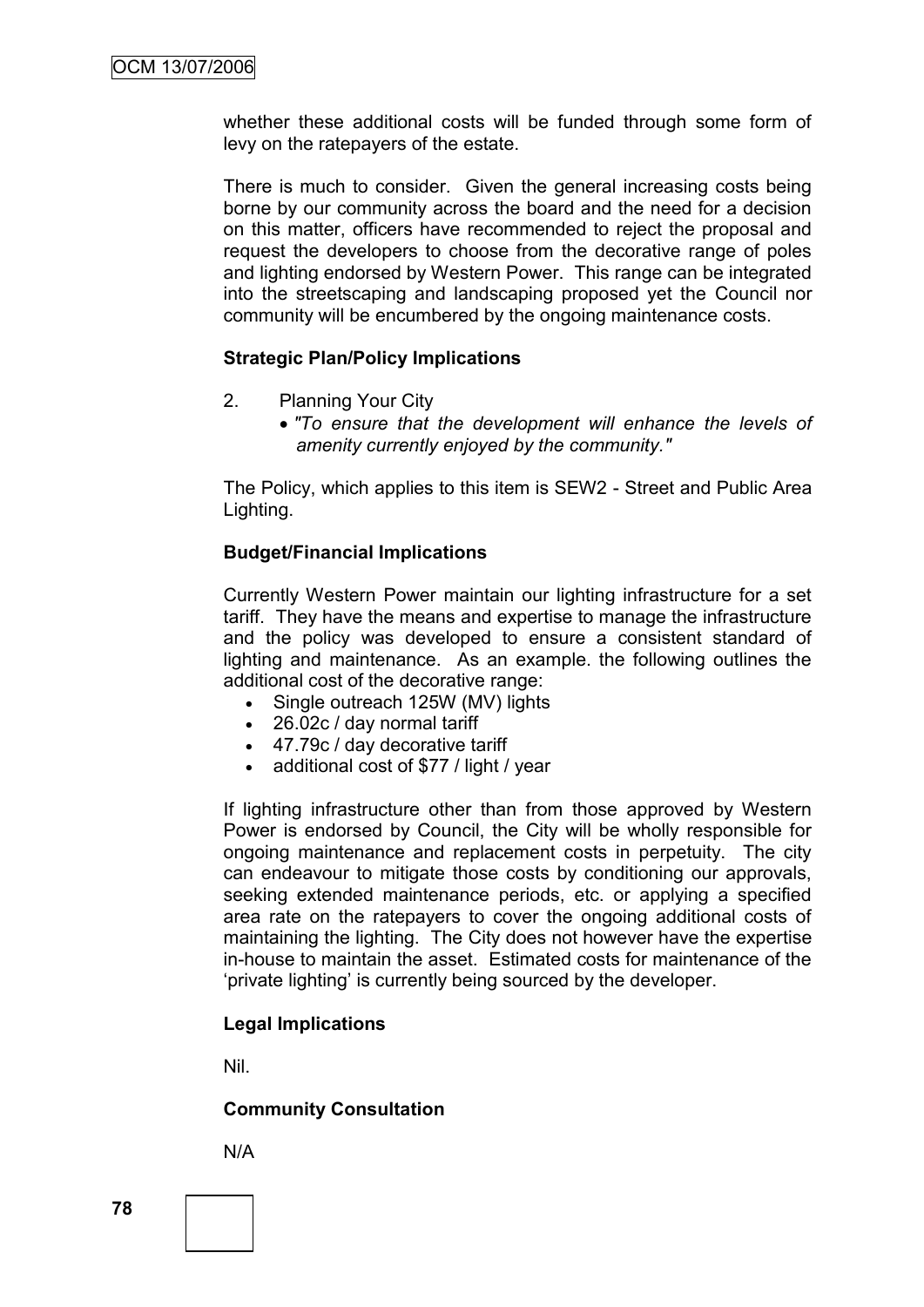# **Attachment(s)**

Sinclair Knight Merz – Street Lighting Proposal.

### **Advice to Proponent(s)/Submissioners**

The Proponent(s) have been advised that this matter is to be considered at the 13 July 2006 Council Meeting.

### **Implications of Section 3.18(3) Local Government Act, 1995**

Nil.

# **17. COMMUNITY SERVICES DIVISION ISSUES**

**17.1 (MINUTE NO 3212) (OCM 13/07/2006) - LOT 7 COCKBURN CENTRAL FACILITIES (9629) (RA) (ATTACH)**

**RECOMMENDATION** That Council:

- (1) reject the Expression of Interest (EOI) (06/2006) Lot 7 Cockburn Central submitted by Australand;
- (2) in accordance with section 3.58 of the Local Government Act (1995) and (Functions and General) regulation 11(2)(ii) enter negotiations with Australand and/or any other interested party or parties for the development of Lot 7 Cockburn Central; and
- (3) require the Chief Executive Officer to prepare a report as a result of discussions in (2) above which includes but is not limited to the assessment criteria as described in the report, for future Council consideration.

### **COUNCIL DECISION**

MOVED Clr I Whitfield SECONDED Clr S Limbert that the recommendation be adopted.

**CARRIED 7/0**

# **Background**

Council at its meeting of 9 March 2006 resolved as follows: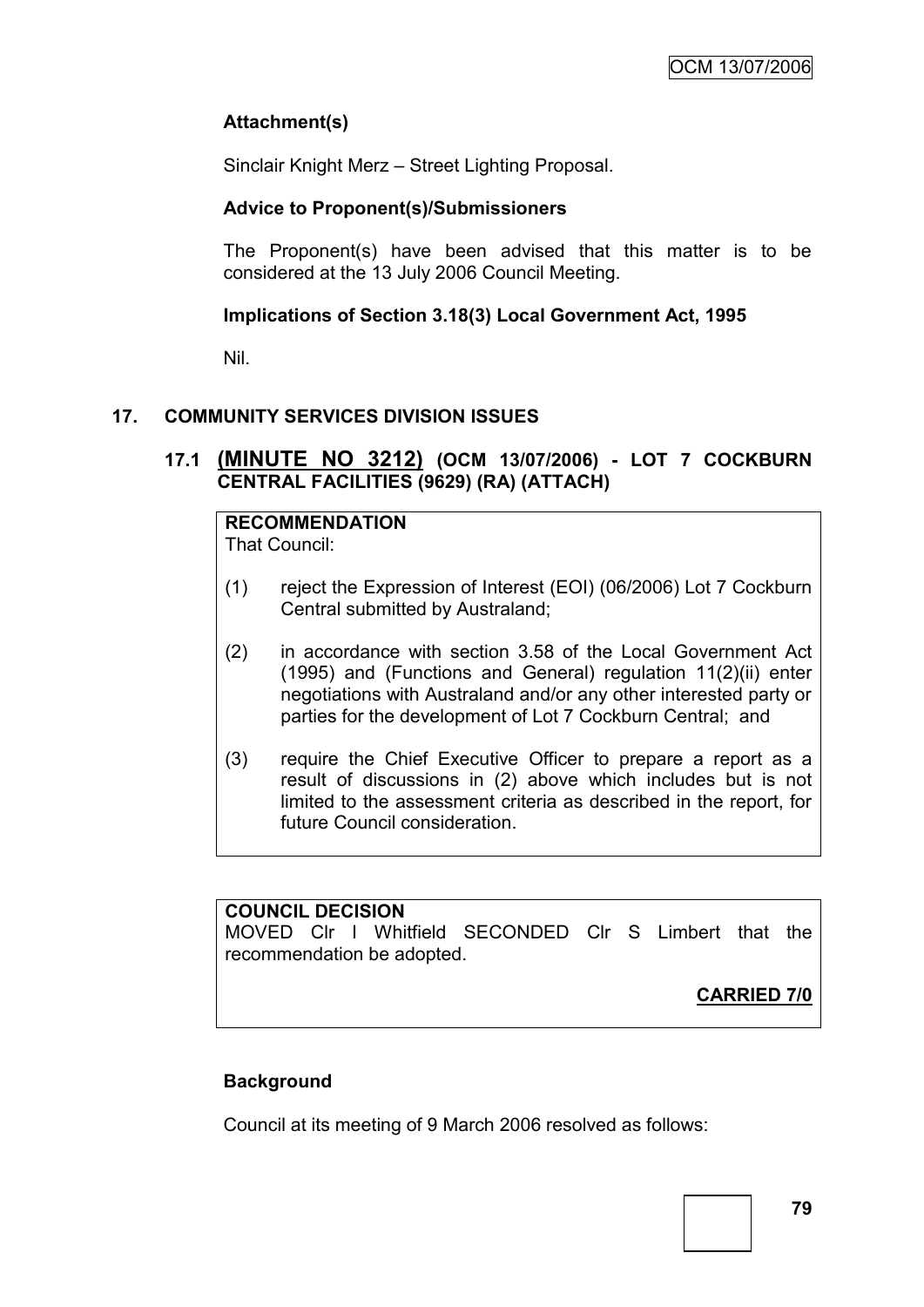- *"(1) require for inclusion in the proposal for the development of lot 7 Cockburn Central for the City to own 2,850m<sup>2</sup> of floor space suitable for the purposes as identified in table 2 in the report;*
- *(2) enter an offer to purchase with Landcorp for lot 7 Cockburn Central with conditions that protect the interest of the City to the satisfaction of the Chief Executive Officer;*
- *(3) seek potential joint venture partners through an Expression of Interest process for the development of Lot 7 Cockburn Central and shortlist to tender;*
- *(4) require the Chief Executive Officer to prepare a Business Plan in accordance with the requirements of section 3.59 of the Local Government Act for the project for presentation to Council following public notice being given in accordance with section 3.59 of the Act; and*
- *(5) require the Chief Executive Officer to keep Elected Members informed on the progress of the development of Lot 7 Cockburn Central with regular updates in the Elected Members" Newsletter."*

In accordance with the resolution of 9 March 2006 an Expression of Interest (EOI) was advertised and closed on 2 May 2006. There was one EOI received from Australand.

An offer to purchase Lot 7 Cockburn Central has been made to LandCorp on 22 June 2006. A response to that offer has yet to be received.

To ensure compliance with all aspects of the Local Government Act 1995 (the Act) and the associated regulations, Jackson McDonald Lawyers were commissioned to advise on the legal aspects of the joint venture arrangement for the development of Lot 7 to proceed and what legal instruments are best suited to protect the interests of the City.

### **Submission**

An Expression of Interest was received from Australand (EOI 06/2006) at the close off on 2 May 2006.

### **Report**

An assessment of the EOI submitted by Australand has been made utilising the following criteria:-

- Relevant Experience
- Key Personnel Skills/Experience
- Respondents Fund Reserves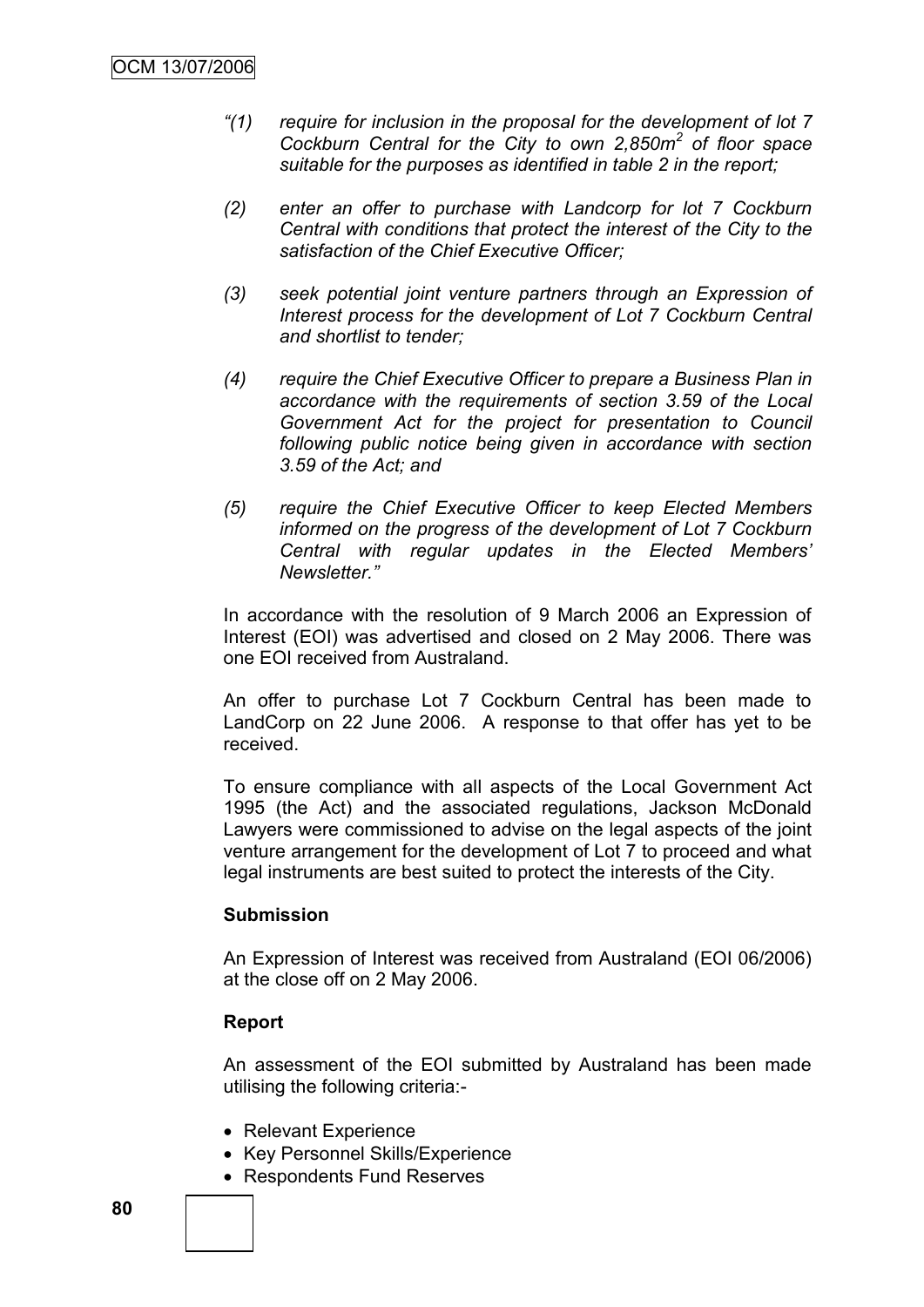Method of meeting design guidelines, financing and profit share.

Australand meet all the criteria established other than financing which they have advised that they would "profit share to the City 50% of profit above a predetermined % net profit on costs." This arrangement clearly protects the interests of Australand in respect to ensuring they receive profit on the project, the City would only receive 50% on additional profit, an unsatisfactory arrangement. On this basis it is proposed that the EOI from Australand be rejected.

Should Council reject an EOI for a project, under regulation 11(2) of the Local Government (Functions and General) Regulations.

"Tenders do not need to be publicly invited according to the requirements of this part if within the last 6 months -

11(2)(c)(ii) the local government under regulation 21(1) sought expressions of interest with respect to the supply of the goods or services but no person was, as a result, listed as an acceptable tenderer."

Jackson McDonald advise that should Council act on the basis of section  $11(2)(c)(ii)$  they have a 6 month period, understood to be from the date of the Council decision, in which to negotiate an agreement.

Council is seeking to participate in a profit sharing arrangement for the development with a joint partner. Section 3.60 of the Act precludes the City forming a "joint venture company" but there are other options open to the City.

An important consideration in any agreement between the City and a development partner is that should Council wish to contribute its own funds to the development that it provides the funds through the development partner. If the City contributes directly to a joint venture arrangement S3.58 of the Act and regulation 11(1) would require any work(s) subcontracted out to a third party to be tendered. Such an arrangement would be complex and of little or no value to the City as the Local Government tendering process is complex and could be expected to add costs to tenders particularly during a very tight building market.

A complication also arises for the City should it purchase Lot 7 from LandCorp and retain ownership of the land through a joint venture arrangement. By so doing the City would be the owners of the land and have an interest in anything constructed thereon. The result would then be as a requirement of S3.58 of the Act for the City and its joint venture partner to dispose of the apartments and commercial elements through auction, public tender or by way of public notice. This would be commercially impractical for the 80 or so units likely to be sold by this means.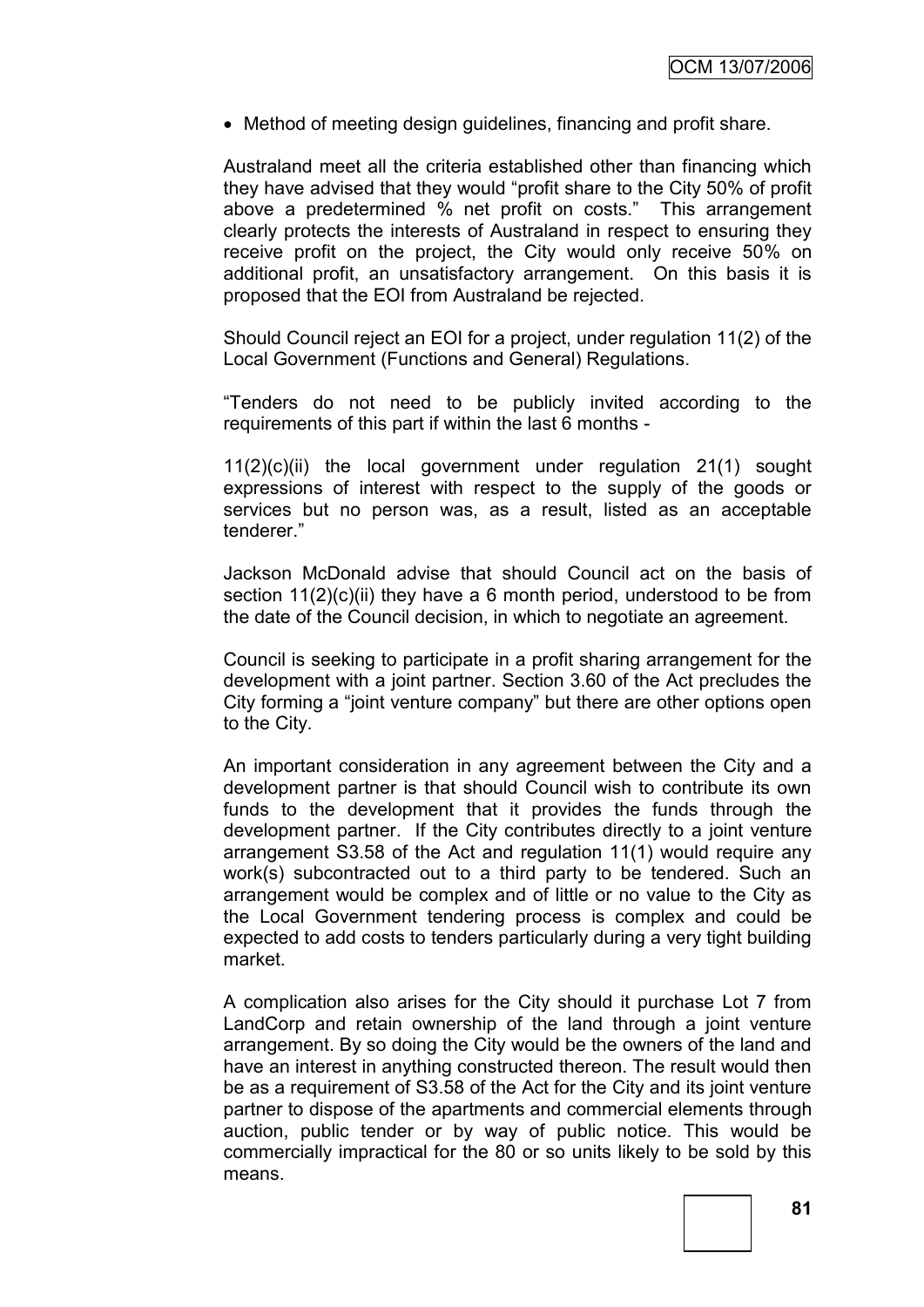To address this issue it is proposed the City purchase Lot 7 from LandCorp at a negotiated price on the understanding that  $2,850m^2$  of space would be ultimately retained by the City for use for civic and related purposes. The City would then enter into an agreement with the development partner to develop Lot 7 to an agreed design with the City to retain  $2,850m^2$  of the site in strata title. To meet the requirements of S3.58 of the Act the City would through public notice sell the remaining portion of the building to the development partner with the City maintaining a share of profit to an agreed formula for the sale of the remaining portions of the building.

There is a requirement in accordance with S3.59 of the Act for Council to develop and advertise a Business Plan for the project. This stage can, however, only be progressed once the development partner is known and the terms and conditions of any agreements settled.

On the understanding that the Council resolves not to proceed to tender with Australand on the basis of S3.58 and regulation 11(2)(c)(ii) it is proposed that the following criteria be developed and approved by Council against which a proposal from Australand or any other partner can be assessed and included in the Business Plan for the project:-

#### **Criteria**

- Concept designs
- Gross Realisation
- Selling & Marketing expenses
- Estimated Development Cost
- Target / expected rate of return
- Project Intervals eg. holdings, approval of construction etc.
- Ability to meet sustainability and design requests for the Cockburn Central Development
- Agreed purchasing arrangements for the Library/Civic facilities
- Financing arrangements to fund the project

# **Strategic Plan/Policy Implications**

The Corporate Strategic Plan Key Result Areas which apply to this item are:

- Managing the City in a competitive, open and accountable manner.
- Facilities and range of services responsive to community needs.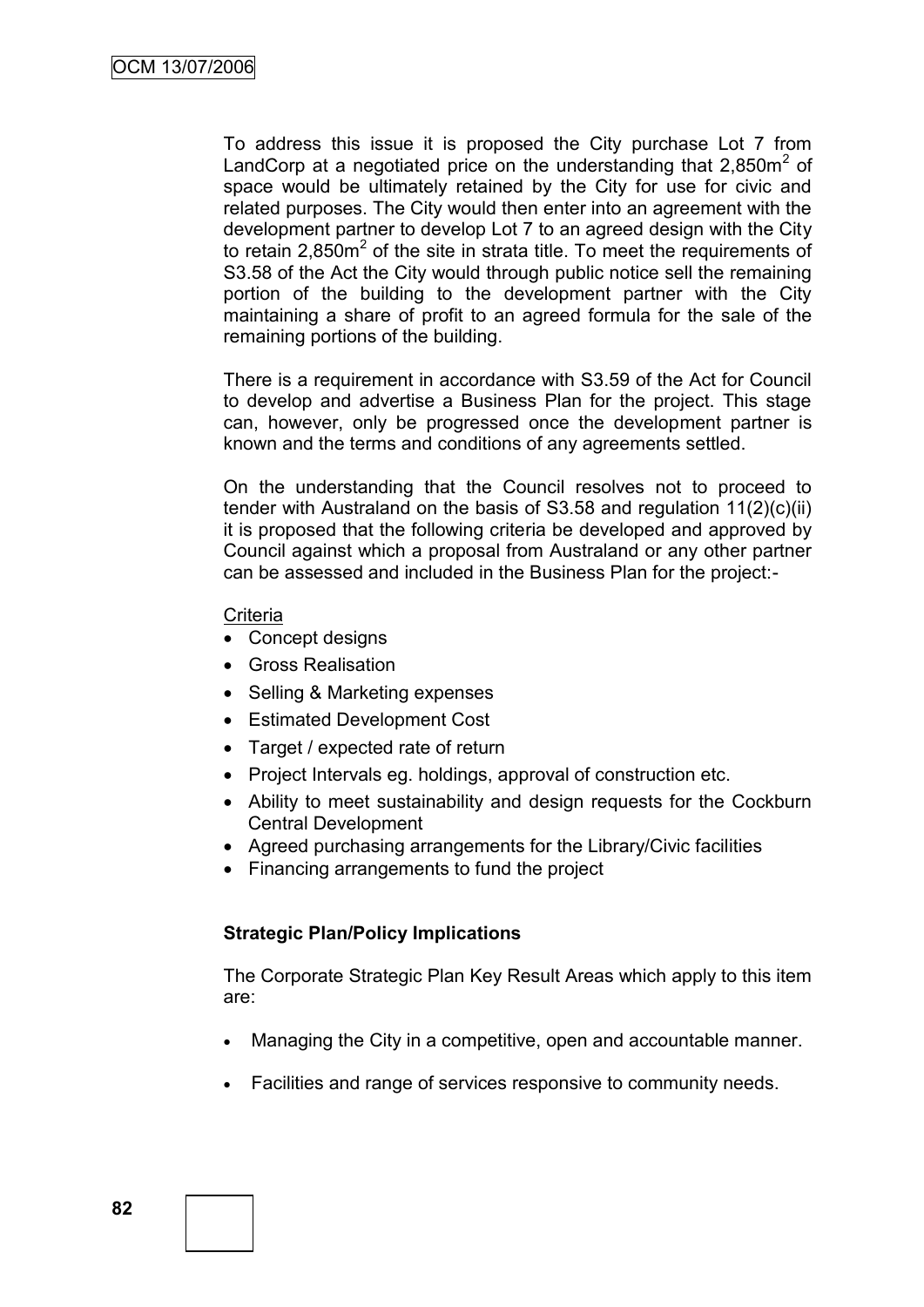### **Budget/Financial Implications**

This project will likely require a significant capital contribution from the City to establish ownership of 2,850 $m<sup>2</sup>$  of space within the building. The draft Plan for the Future identifies the sum of \$7,000,000 as the Council contribution towards the project. This does not include the purchase of the land, which is to be funded separately. This initial capital cost could be reduced through a profit share arrangement with the development partner. Alternatively should the project be pre-funded by the development partner, Council would repay the funds over time.

#### **Legal Implications**

The development of Lot 7 Cockburn Central as proposed will have many implications in respect to the Local Government Act Sections 3.58; 3.59 and 3.60 and associated regulations.

#### **Community Consultation**

There has been significant publicity on the development of Cockburn Central by LandCorp and the City. The EOI for a joint venture arrangement for Lot 7 Cockburn Central has been advertised.

There is a requirement in S3.59 of the Act for a Business Plan to be developed and publicly advertised. This is considered an appropriate means to achieve community consultation requirements and expectations.

### **Attachment(s)**

Nil

### **Advice to Proponent(s)/Submissioners**

Australand who lodged a submission on the proposal has been advised that this matter is to be considered at the 13 July 2006 Council Meeting.

#### **Implications of Section 3.18(3) Local Government Act, 1995**

The provision of library and associated civic facilities is within Local Government"s area of responsibility. Arrangements for a joint development with a private sector partner is in accordance with State Government Public/Private sector partnerships.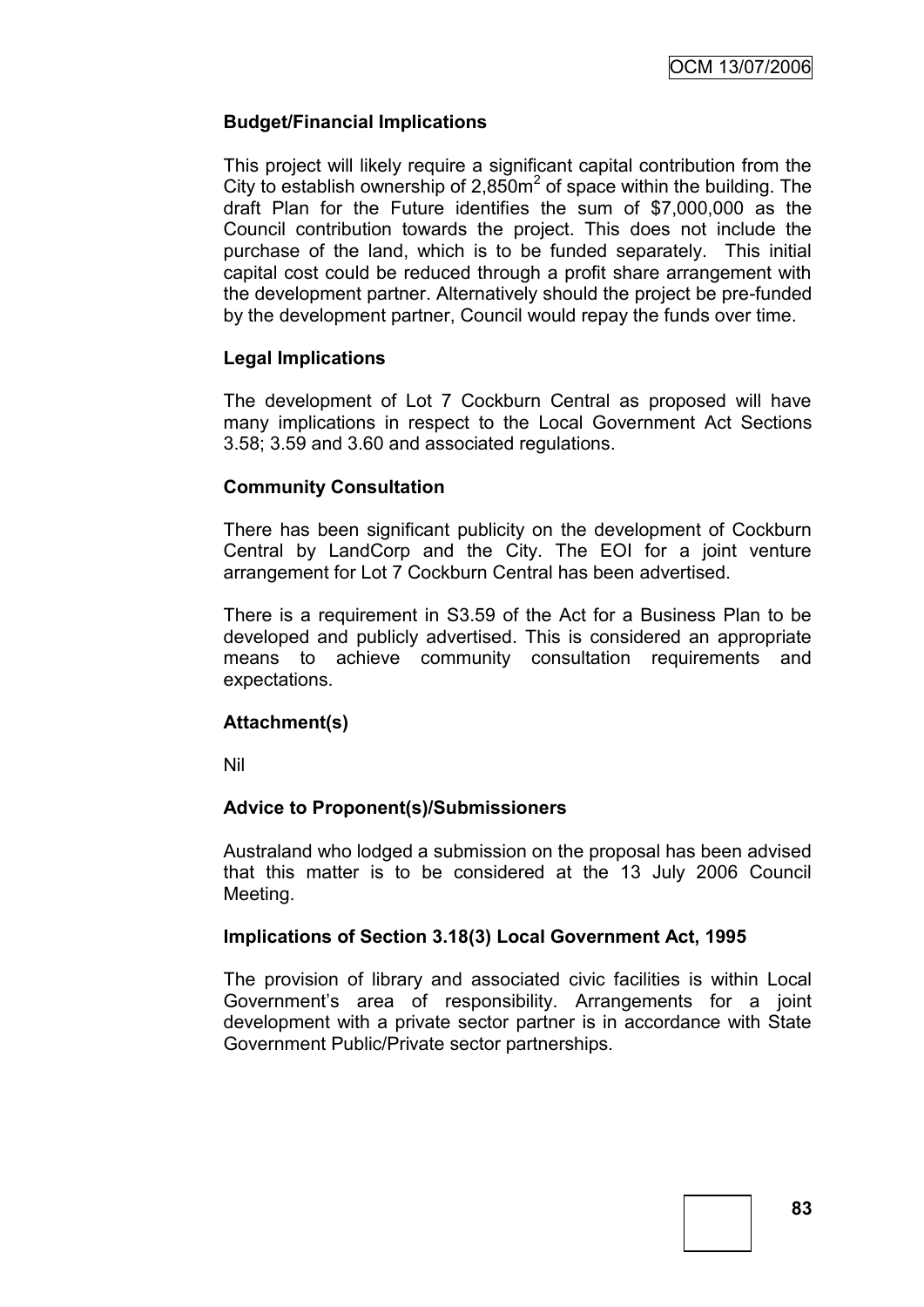### **17.2 (MINUTE NO 3213) (OCM 13/07/2006) - TRAINING OF COUNCIL DELEGATES ON EXTERNAL ORGANISATIONS (1701) (GB) (ATTACH)**

# **RECOMMENDATION**

That Council:-

- (1) request the WALGA to conduct in-house Corporate Governance Training for the City of Cockburn inclusive of but not limited to:
	- 1. Roles and Responsibilities of Board/ Management Committee members;
	- 2. Legal implications;
	- 3. Financial Management and Accountability;
	- 4. Risk management;
	- 5. Constitutions;
	- 6. the Association and Incorporations Act 1987; and
	- 7. due diligence as a Board / Management Committee Member; and
- (2) require all staff and elected members who are Council appointed delegates on external management organisations to undertake Corporate Governance training during 2006/07.

### **COUNCIL DECISION**

MOVED Deputy Mayor R Graham SECONDED Clr V Oliver that Council:

- (1) as recommended;
- (2) as recommended subject to the deletion of the reference to "Elected Members"; and
- (3) directs that a policy and/or position statement be presented to a future meeting of the Delegated Authorities, Policies and Position Statements Committee to ensure the City has an ongoing requirement for such training for both the Elected Member and staff.

**CARRIED 7/0**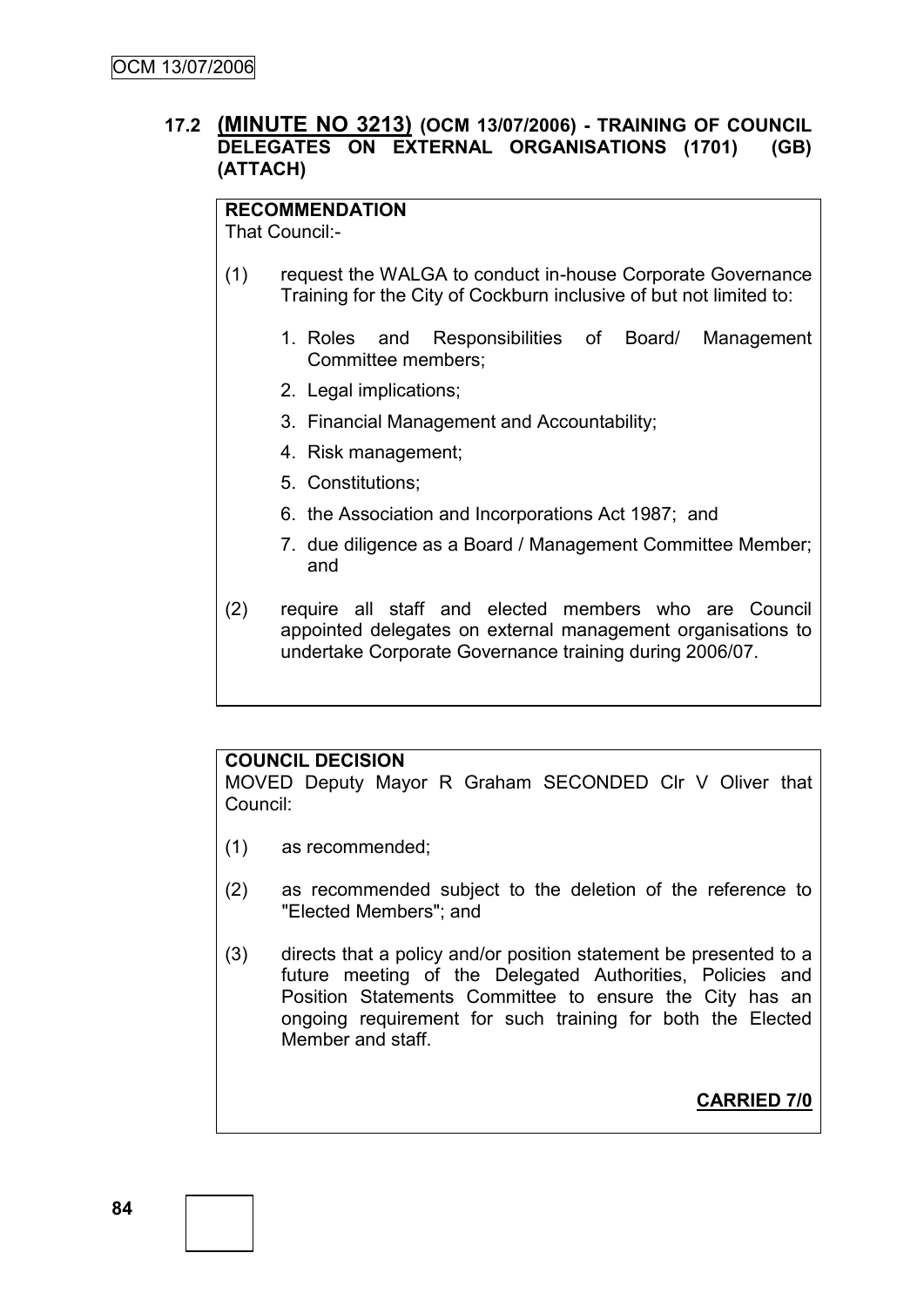### **Reason for Decision**

The training of Council delegates to external organisations in relation to corporate governance practices is an ongoing matter, and not limited to the current financial year. While the City needs to ensure that its Committee Members are provided training as soon as possible, by adopting a policy and/or position statement the Council will provide a standard for the training of delegates that will apply over the longerterm and will serve as a reference document regarding Council's requirements for delegates. The Elected Members are likely to soon arrange a training session on this material that will be conducted later this year, and therefore do not need to be incorporated into the inhouse training contemplated by the recommendation in the Agenda report.

### **Background**

Council appoints delegates to sit on various external and internal committees. A number of the external organisations receive Council donations and all of the committees require a significant allocation of staff or elected members time. A review of administration arrangements for internal committees has recently been conducted, and so it is also timely to conduct a review of the external organisations.

### **Submission**

N/A

### **Report**

There are currently 29 external committees that have an official Council appointed delegate. Of these committees there are 19 that are advisory in nature and 10 that have a Management Committee function.

In the circumstance where the primary function is advisory in nature decisions are made by another entity. Generally the advisory committees only provide information and recommendations to another entity that is responsible for decision-making. There is a limited level of risk and a lower level of human resource allocation required. Often the advisory committees are formed for specific time limited projects such as the Cockburn Central Implementation Steering Committee. It is important for Council to be represented on these advisory committees so that management plans and developments can be influenced in accordance with Council Policy.

A Management Committee is where the primary function of the Committee or group is to manage a not for profit organisation. A management committee is responsible for decision-making and is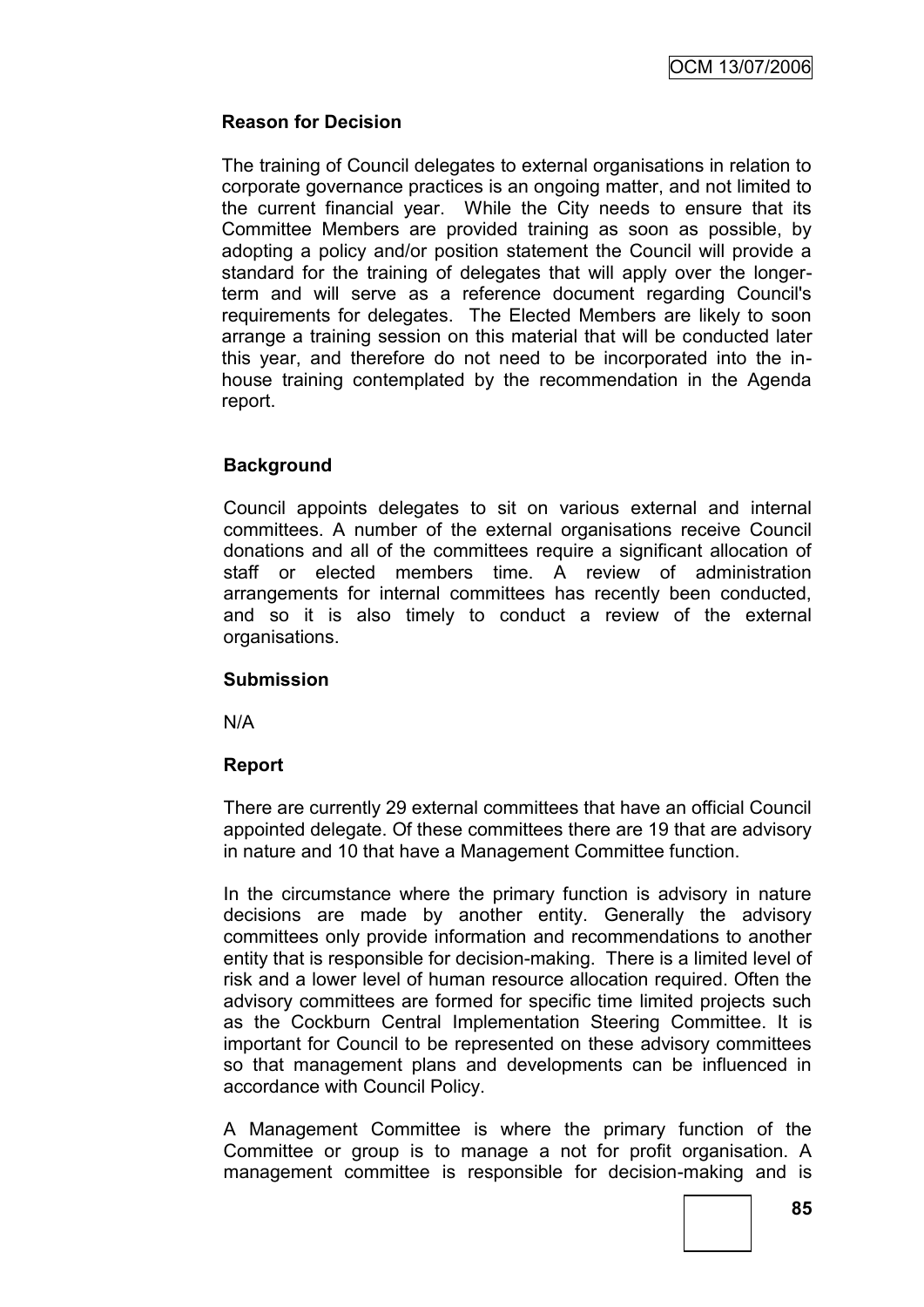ultimately responsible for these decisions. This type of committee is generally more resource intensive and requires staff and elected members to have knowledge and skills in Corporate Governance. Council needs to determine whether there is a need to represent Council interests on these Committees and also consider the value to the not for profit community groups in having a Council appointed delegate on the Committee.

The list of external committees attached to this report outlines whether the primary function of an external committee is Advisory or that of a Management Committee. These are shown in bold type and shaded.

Council currently appoints Elected Members or staff as delegates to External Committees without consideration of whether the external committee is advisory in nature or a management committee. There is also no consideration of the actual level of resources required for each committee. For example even though a Management Committee generally meets once per month the Committee member needs to attend Annual General Meetings, special meetings, and sub-committee meetings. It is also not just a matter of attendance but also being fully accountable for decisions made and ensuring that the organisation is operating in accordance with its constitution and all other legal requirements.

Council"s Insurer has identified that most Committees do not have Director"s Liability Insurance because they are protected by the Association and Incorporations Act 1987, and that generally professional indemnity insurance is sufficient to indemnify the Associations against any wrongful acts. However, in the circumstance where the Association or Committee has failed to sufficiently insure themselves, it has been confirmed with the City"s Insurer that the City"s current insurance Policy and products indemnify any wrongful acts (alleged or otherwise) made by the Council appointed delegate sitting on an external Management Committee or Board. The City"s Insurer has confirmed that the following products indemnify the City within the defined Policy limits excluding the circumstance where gross negligence is determined by a Court. This therefore limits the individual"s and Council"s risk to a satisfactory level.

| <b>Insurance Policy</b>           | <b>Limit of Liability</b> | <b>Summary of Cover</b> |
|-----------------------------------|---------------------------|-------------------------|
| <b>Councillors &amp; Officers</b> | $$5,000,000 - any on$     | Indemnifies the         |
| Liability & Council               | claim and in the          | insured where they      |
| Reimbursement                     | aggregate                 | are personally sued     |
|                                   |                           | for wrongful acts       |
|                                   |                           | (alleged or otherwise)  |
|                                   |                           | committed whilst        |
|                                   |                           | acting in the scope of  |
|                                   |                           | their duties for the    |
|                                   |                           | City of Cockburn.       |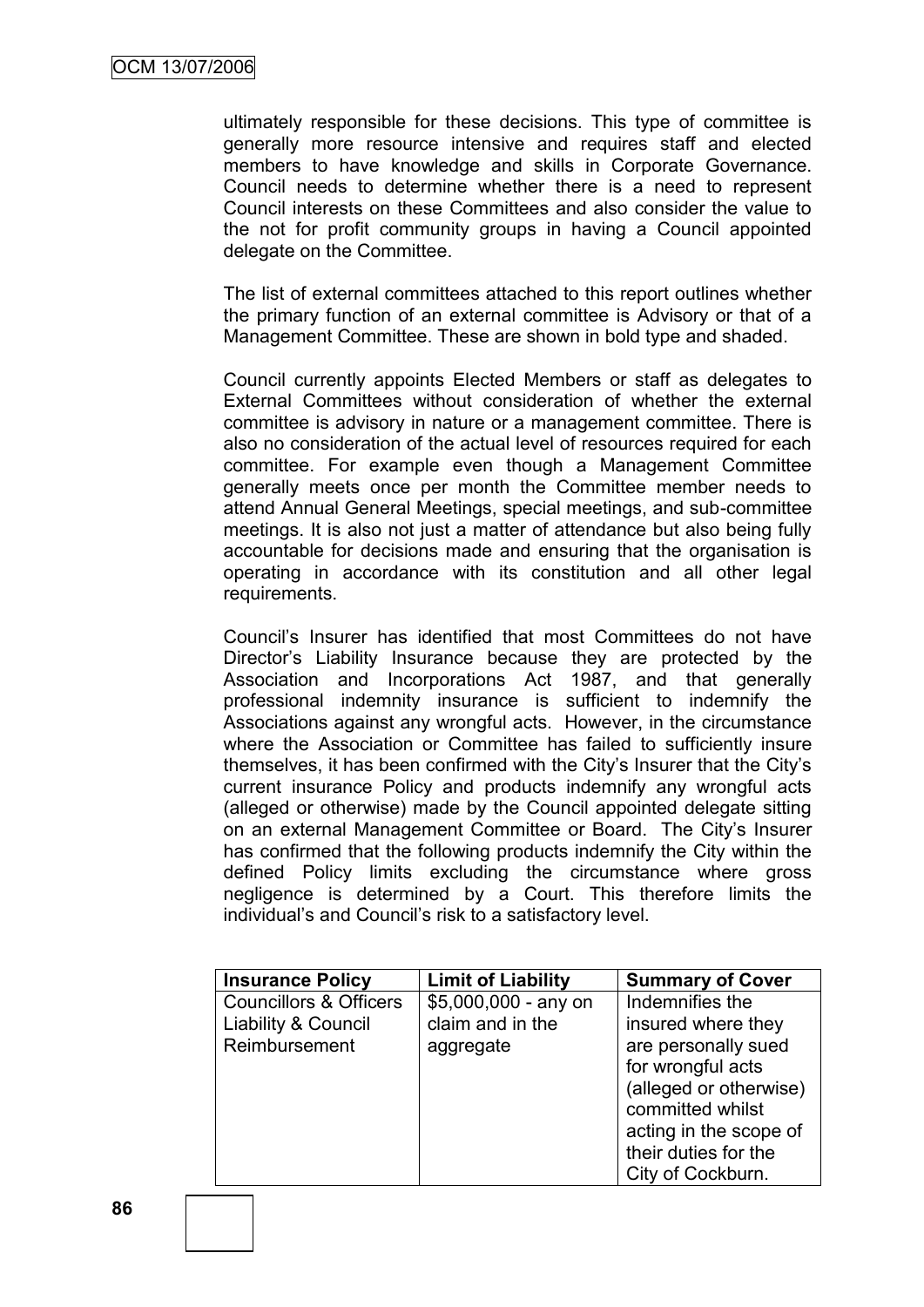|                           |                                                                                          | Reimburses the City<br>of Cockburn for legal<br>expenses incurred in<br>defending allegations<br>of wrongful acts<br>against the insured<br>where a successful<br>defence is achieved.                                                                                 |
|---------------------------|------------------------------------------------------------------------------------------|------------------------------------------------------------------------------------------------------------------------------------------------------------------------------------------------------------------------------------------------------------------------|
| Professional<br>Indemnity | \$100,000,000 - Any<br>one claim and in the<br>aggregate any one<br>period of protection | Any claim or claims<br>for breach of<br><b>Professional Duty</b><br>arising out of any<br>negligent act, error or<br>omission committed<br>or alleged to have<br>been committed in<br>carrying out a<br><b>Professional Activity</b><br>in the conduct of<br>business. |

Even though there is a level of human resource allocation and limited risk associated with Council appointing delegates to Management committees there is a community benefit as all of the external management committees are not for profit groups which provide services to Cockburn residents. If these groups ceased to continue due to lack of support then the services they provide will no longer be available to residents. This may then place pressure on Council to manage the services provided requiring a much greater resource allocation. Often the Management Committees also receive a Council donation so by appointing a Council delegate it is possible to monitor what the donation is being used for and whether it continues to provide a benefit to City of Cockburn residents.

Due to the large degree of accountability of Management Committee members it should be a requirement for staff and Elected members who are Council appointed delegates for the City of Cockburn to undertake Corporate Governance training that has been specifically tailored to not for profit organisations. The training should include but not be limited to:

- 1. Roles and Responsibilities of Board/ Management Committee members;
- 2. Legal implications;
- 3. Financial Management and Accountability;
- 4. Risk management; and
- 5. Constitutions, and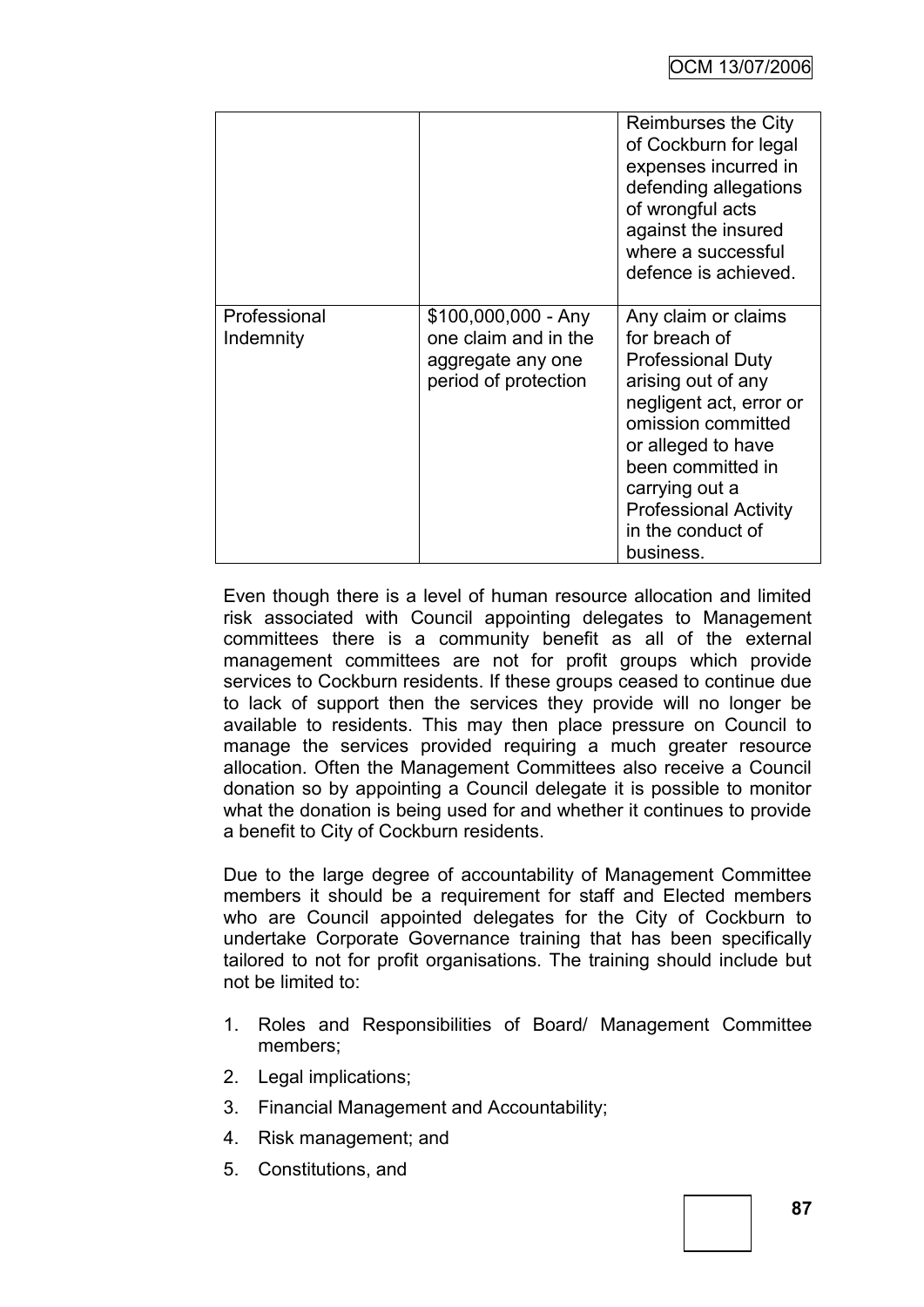- 6. The Association and Incorporations Act 1987.
- 7. Due diligence as a Board/ Management Committee Member

The Western Australian Local Government Association (WALGA) provides training in Corporate Governance in conjunction with the Australian Institute of Management. called "The Business of Local Government". This training course would meet most of the requirements listed above so it is recommended that the training be tailored to include all of the requirements listed. It is also possible for the training to be conducted in house so that all Staff and Elected Members who are Council appointed delegates on Management Committees can attend. Details of the one-day training package are attached.

Staff or elected members representing the City of Cockburn should also be provided with and file the following documents on an ongoing basis:

- 1. Certificate of Currency for Professional Indemnity Insurance and general schedule of Insurance, inclusive of public liability, volunteer personal accident insurance (if appropriate), Property Insurance, Motor Vehicle Insurance, workers compensation, etc. (Annually – Council"s Finance Department).
- 2. Copy of the Constitution (this document should be read and constantly referred to by the City representative to ensure constitutional compliance). (Committee)
- 3. Copy of each Annual Report inclusive of Statement of Financial Performance and Statement of Financial Position; current Independent Audit Report (this should be unqualified or it would warrant further investigation) (Committee)
- 4. Copy of minutes of previous Annual General Meeting. (Committee)
- 5. All Agenda, minutes, and financial reports should be received, checked to ensure that there are no errors or omissions, and then filed. (Committee)

#### **Strategic Plan/Policy Implications**

"Managing Your City" refers.

#### **Budget/Financial Implications**

Funding for the training will come from the training funds allocated in the Budget.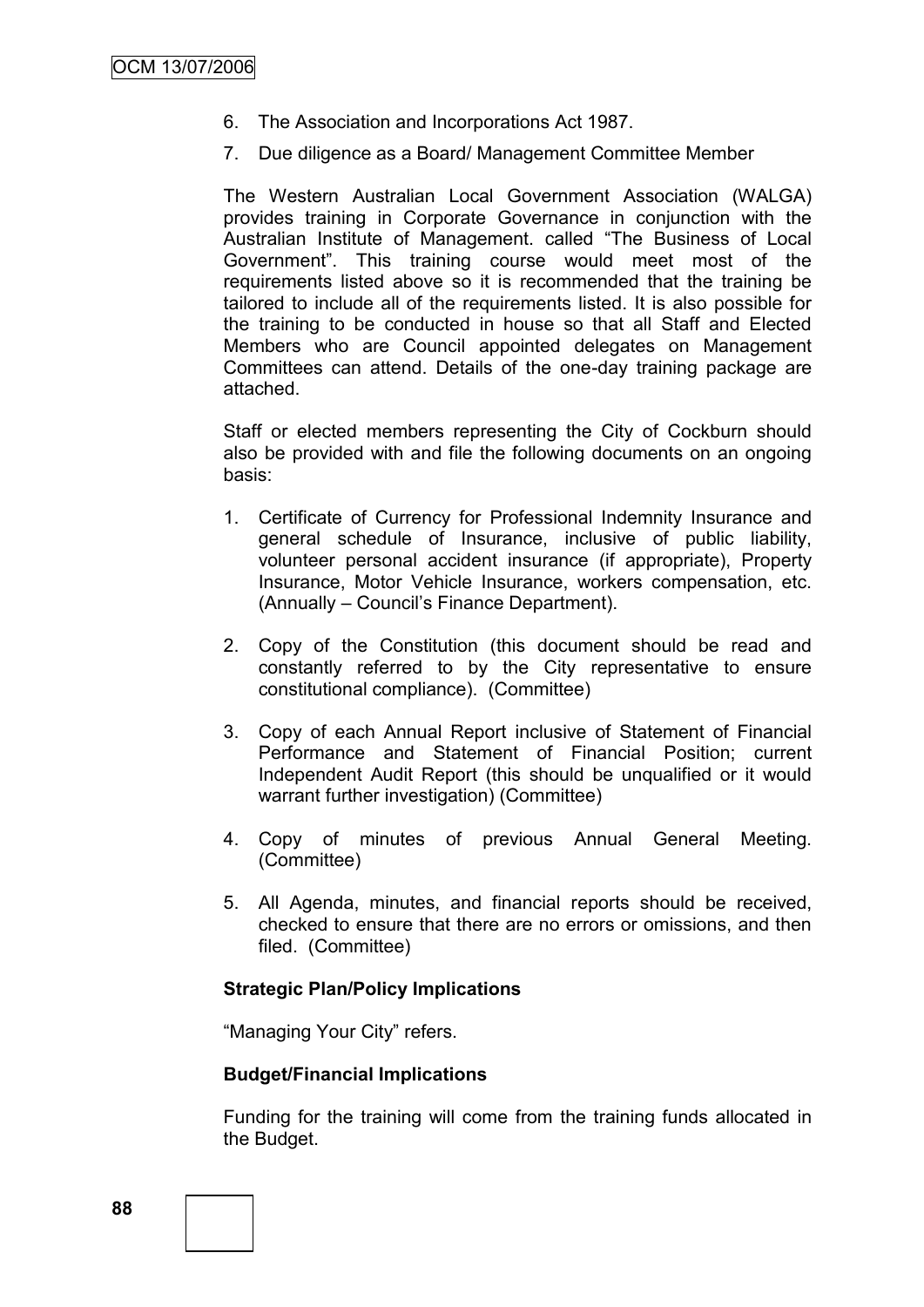# **Legal Implications**

Local Government Act, 1995 and the Associations and Corporations Act, 1987 refer.

# **Community Consultation**

N/A

# **Attachment(s)**

- 1. List of Council delegates to externally administered organisations.
- 2. Details of training programme "The Business of Local Government".

# **Advice to Proponent(s)/Submissioners**

N/A

# **Implications of Section 3.18(3) Local Government Act, 1995**

Nil.

# **18. EXECUTIVE DIVISION ISSUES**

# **18.1 (MINUTE NO 3214) (OCM 13/07/2006) - ADOPTION OF THE STRATEGIC PLAN 2006 - 2016 (1029) (SC) (ATTACH)**

**RECOMMENDATION** That Council:

- (1) adopts the City of Cockburn Strategic Plan 2006 –2016;
- (2) makes the Plan immediately available to the community via the City"s website; and
- (3) produces a summary version of the Plan suitable for public distribution with the next issue of Cockburn Soundings.

# **COUNCIL DECISION**

MOVED Clr I Whitfield SECONDED Clr S Limbert that the recommendation be adopted.

# **CARRIED 7/0**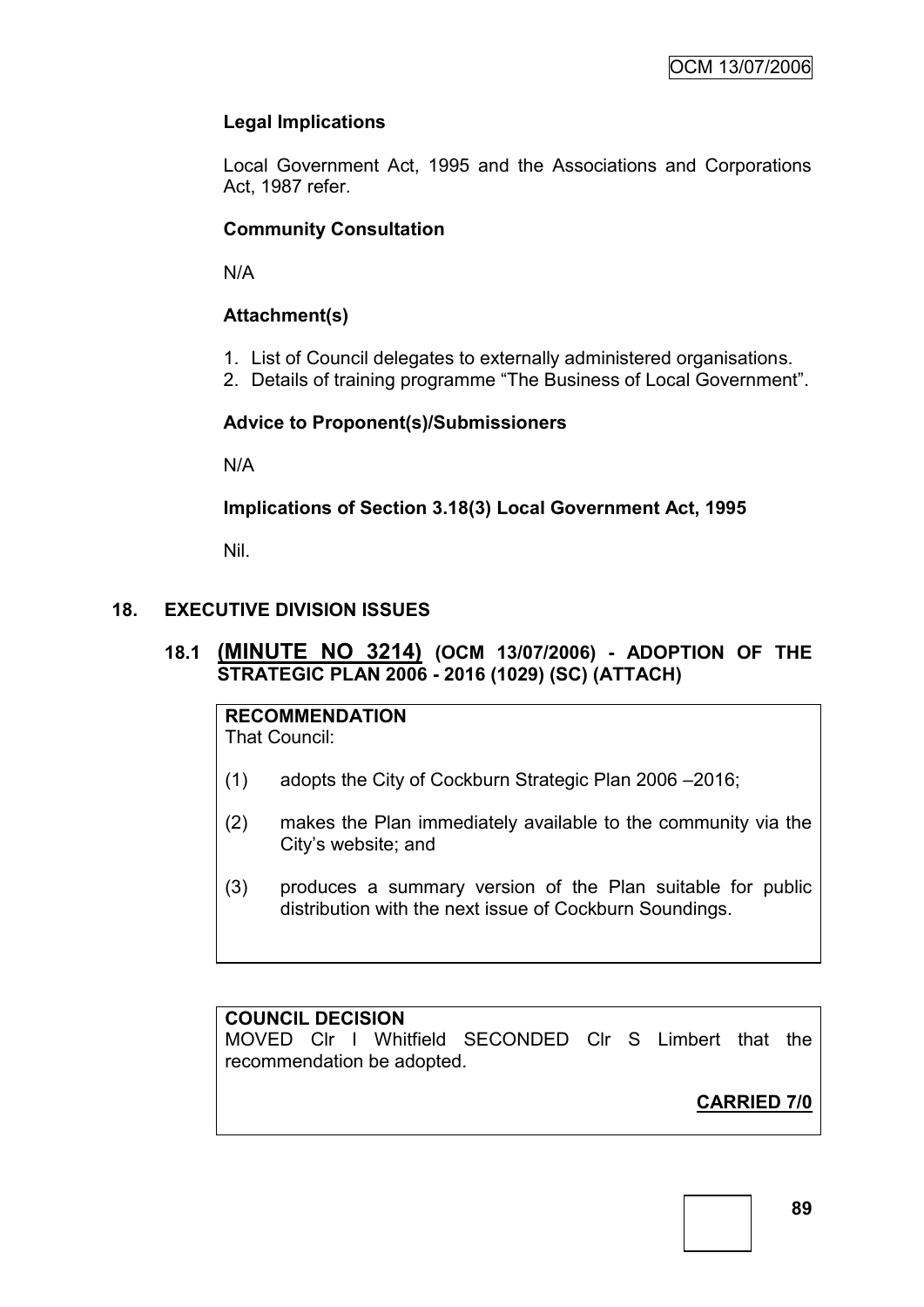### **Background**

In 1999 the City produced a Corporate Strategic Plan, to govern development at a strategic level over a ten-year timeframe. This document was updated in 2001 to cover the period 2002 – 2012. With the City undergoing significant growth over the past five years Elected Members recognised the need to update this document. In October 2005 the Chief Executive Officer engaged the firm of Jacobs Severdrup Australia (JSA) to facilitate the process to review the strategic plan. The review process resulted in identification of the main drivers that would affect the City"s development and the strategic initiatives that would be necessary to achieve the desired outcomes. The City"s senior management then produced the framework document that provided the basis for the attached Strategic Plan.

#### **Submission**

N/A

#### **Report**

The City"s Strategic Plan is one of the foundation documents required to chart the City"s destiny. The Plan sets the direction for the City and provides guidance for development of all subordinate plans. The results of the strategic planning review resulted in the City re-affirming many of the components of the existing Corporate Strategic Plan 2002 – 2012, while updating and enhancing others. Details of these outcomes are described below.

Mission. The existing Mission Statement has been retained as this was seen as being an appropriate objective for the City to continue to aspire to. The City's Mission is:

"Our *Mission* is to make the City of Cockburn the most attractive place to live, work and visit in the Perth Metropolitan Area. "

Vision. The Vision Statement has been updated to reflect the additional Strategic Initiatives that were identified in the review process. The City"s Vision is:

"*It is Council's continuing intention to build on the solid foundations that our history has provided to ensure that the Cockburn of the future will be the most attractive place to live, work and visit in the Perth Metropolitan area.*

The City recognises and supports the need to engender local community spirit, to give value for money in the provision of services and facilities and to ensure that the Council"s governance, decision making and procedures are appropriate and efficient, in the achievement of an attractive and desirable living and working environment.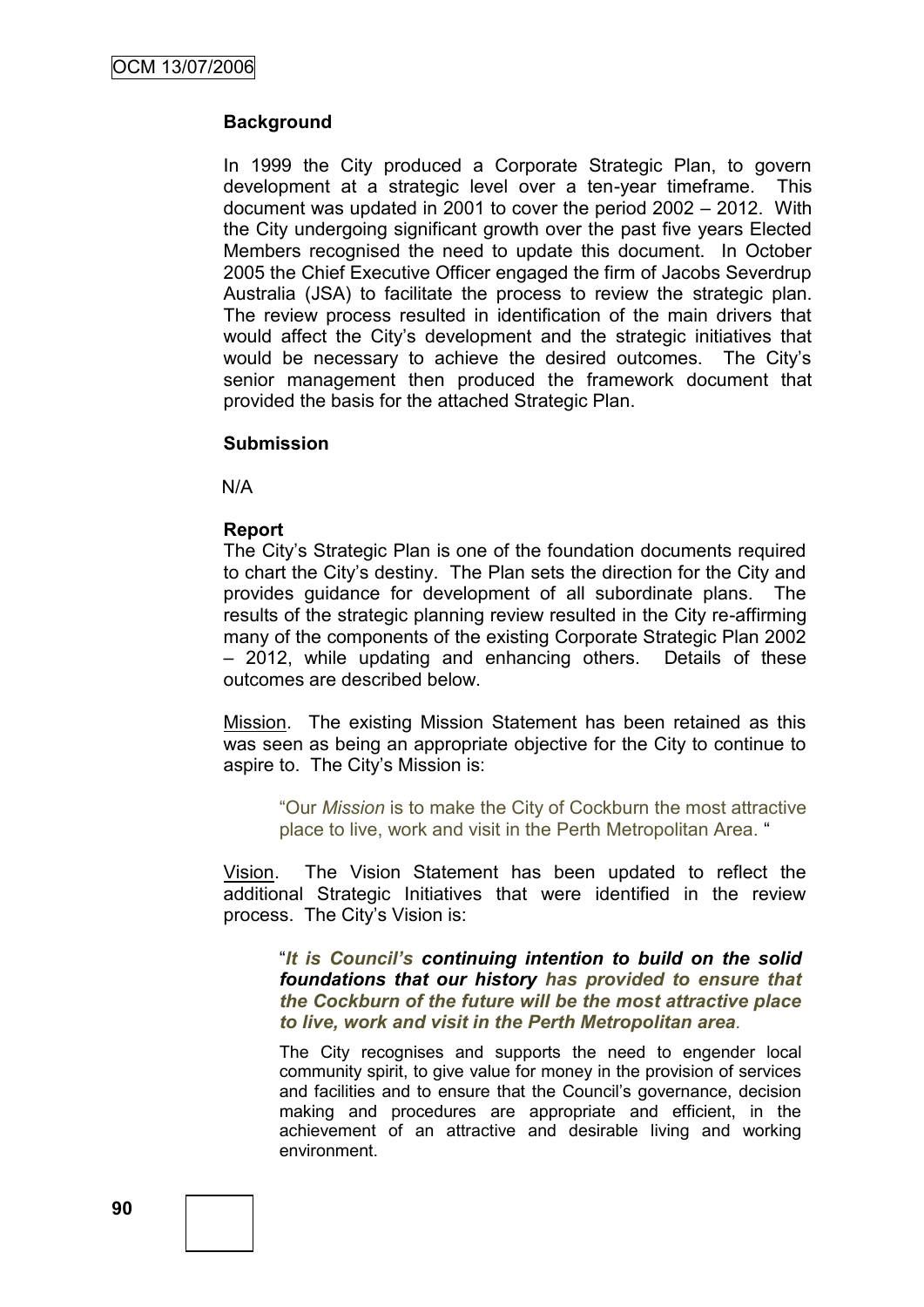The City also recognises the need to protect and where necessary, upgrade the valuable and significant natural environment. Urban and industrial growth must be sustainable, which requires that the City develops and maintains employment centres, whilst protecting conservation areas.

We will focus on providing the right infrastructure and convenient and effective services, to grow our City and provide educational and employment opportunities for its people. Our commitment is to be a dynamic organisation providing quality service.

Strategic Initiatives. In the previous version of the Plan there were five key themes identified as being the significant drivers of the City"s development. The planning review process recognised that these needed to be expanded as new issues were now impacting on the City. Seven major factors emerged that will govern the City's future: demographics, infrastructure, lifestyle and aspirations, governance, employment and the economy, the natural environment and transport. Through the review process these initiatives ultimately became the seven Strategic Initiatives and were developed into the acronym "diligent" as follows:

**Demographic Planning Infrastructure Development Lifestyle and Aspiration Achievement Governance Excellence Employment and Economic Development Natural Environmental Management Transport Optimisation**.

Around each of these Initiatives the Plan has identified specific objectives and performance indicators. Unlike previous versions of the Plan, the new version also identifies the framework around which the City will monitor its achievement of the Plan. There is a clear relationship identified between the *Strategic Plan*, a broad ten-year plan and the City"s other major subordinate plans being; the *Plan for the District*, a detailed ten-year infrastructure and services plan; the *Annual Business Plan*, a detailed one-year plan that is to be adopted with the budget; and *Annual Report*, which will track and report progress on all of the above.

Communication. Upon adoption of the Strategic Plan the Council will be in a position to consider the other plans mentioned above. These documents will be made available to the community and other stakeholders. In the case of the *Plan for the District* a draft version of this document is provided in a separate agenda item for Council to consider.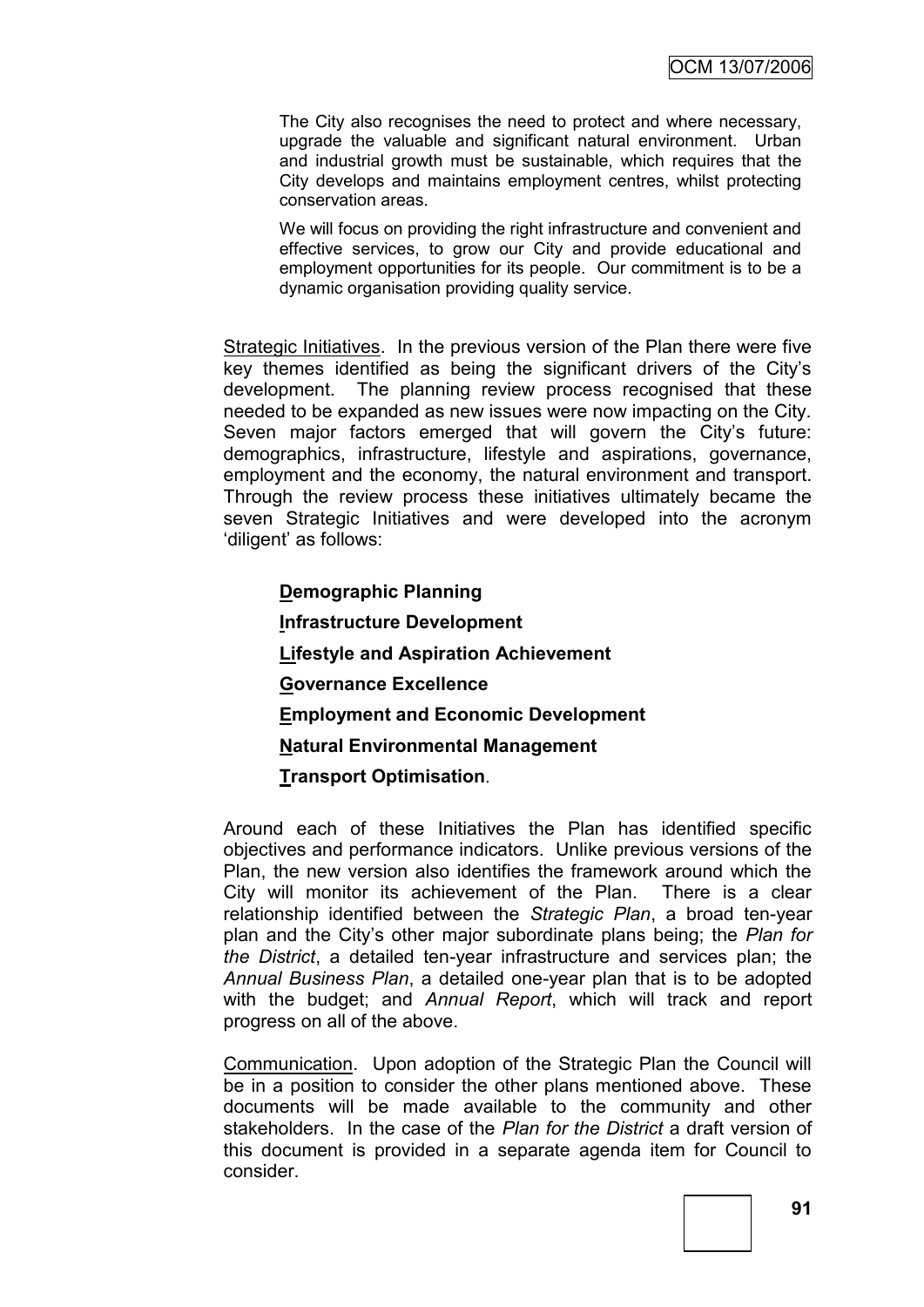#### **Strategic Plan/Policy Implications**

The Corporate Strategic Plan Key Result Areas which apply to this item are:-

#### *2. Planning Your City*

Vision:

Planning the developments of the City to achieve high levels of convenience, amenity and a sense of community.

#### Objective:

To ensure that the planning of the City is based on an approach which has the potential to achieve high levels of convenience for its citizens.

#### **Budget/Financial Implications**

The FY 05/06 budget allocated \$25,000 for the employment of a consultant to assist with the development of the Strategic Plan.

### **Legal Implications**

N/A

#### **Community Consultation**

There has been no direct public consultation with the Strategic Plan, however, this document is to be made available via the City"s website and a summary version produced for mass distribution.

### **Attachment(s)**

The City of Cockburn Strategic Plan 2006-2016.

#### **Advice to Proponent(s)/Submissioners**

N/A

### **Implications of Section 3.18(3) Local Government Act, 1995**

N/A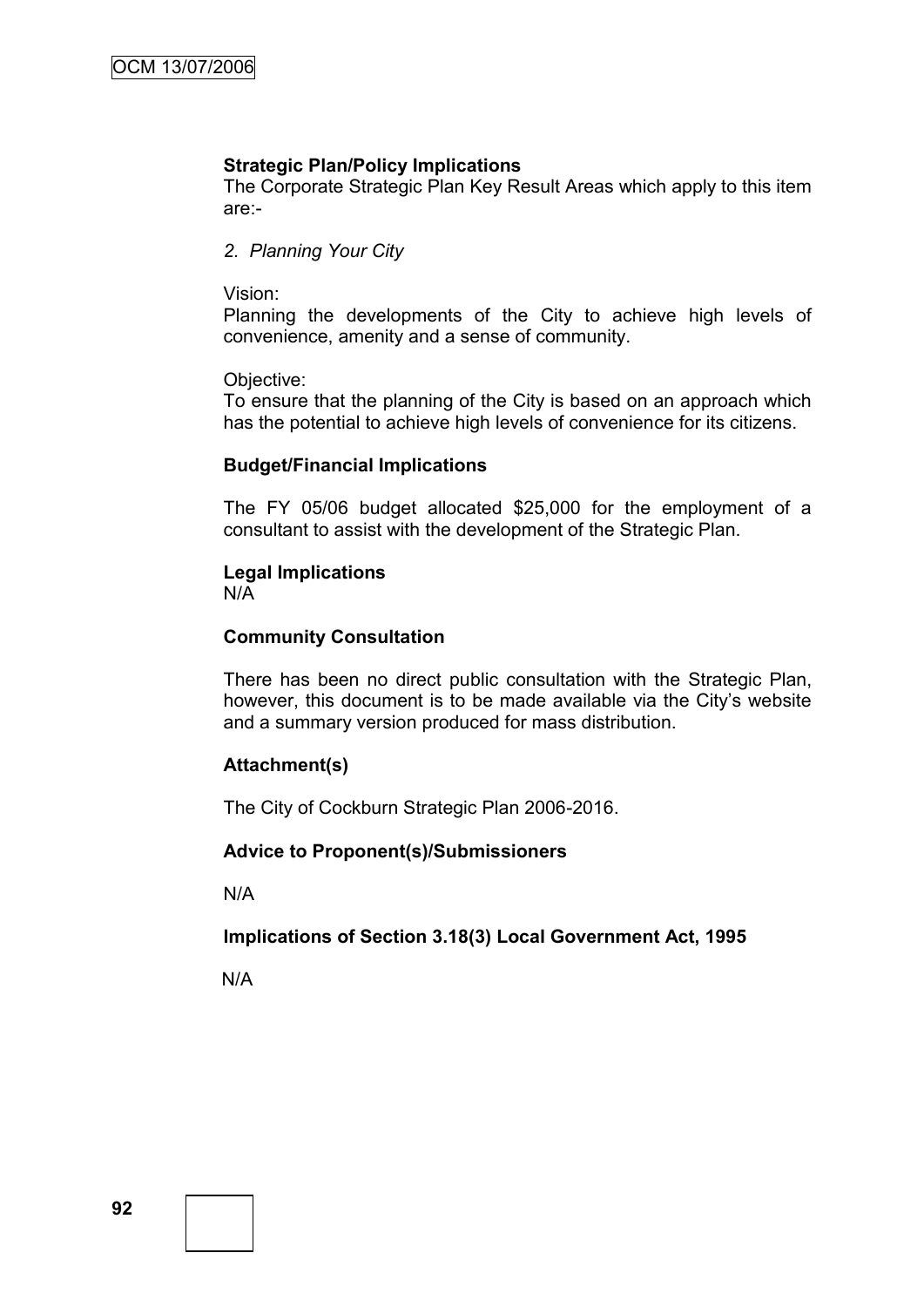### **18.2 (MINUTE NO 3215) (OCM 13/07/2006) - ADOPTION OF THE DRAFT PLAN FOR THE DISTRICT 2006 - 2016 AND PUBLIC CONSULTATION PROCESS (1029) (SC)**

**RECOMMENDATION** That Council:

- (1) adopts the draft Plan for the District 2006 –2016;
- (2) initiates a public consultation process over the next three months, commencing with a briefing to community representatives through the Community Development Strategy forum;
- (3) makes the draft available via the City"s website and initiates other means of communicating the draft plan; and
- (4) following consultation brings the Plan back to Council for its final consideration.

# **COUNCIL DECISION**

MOVED Clr S Limbert SECONDED Clr V Oliver that Council

(1) adopt the draft Plan for the District 2006-2016 with amendments to delete all reference to Coolbellup Library in the document and replace the section headed "Coolbellup Library – Consolidation" with the following:

Library Services Strategic Plan

The City operates three libraries: Spearwood, Coolbellup and Success. Detailed below are performance indicators for each of these. Council has already resolved to construct a new library at Cockburn Central, with this to replace the Success library.

| FY 04/05                    |            | <b>Spearwood</b> | Coolbellup | <b>Success</b> |
|-----------------------------|------------|------------------|------------|----------------|
| <b>Visits</b>               |            | 122,902          | 45,521     | 130,297        |
| <b>Reservations</b>         |            | 16,664           | 3,728      | 8,712          |
| <b>Transactions</b>         |            | 648,061          | 139,074    | 271,321        |
| <b>Issues</b>               |            | 320,953          | 68,879     | 131,922        |
| Total                       | Registered | 21,956           | 4,754      | 8,687          |
| <b>Borrowers</b>            |            |                  |            |                |
| <b>Operating Costs</b>      |            | \$1,369,500      | \$479,345  | \$499,17       |
|                             |            |                  |            | 6              |
| <b>Cost per Transaction</b> |            | \$2.11           | \$3.45     | \$1.84         |
|                             |            |                  |            |                |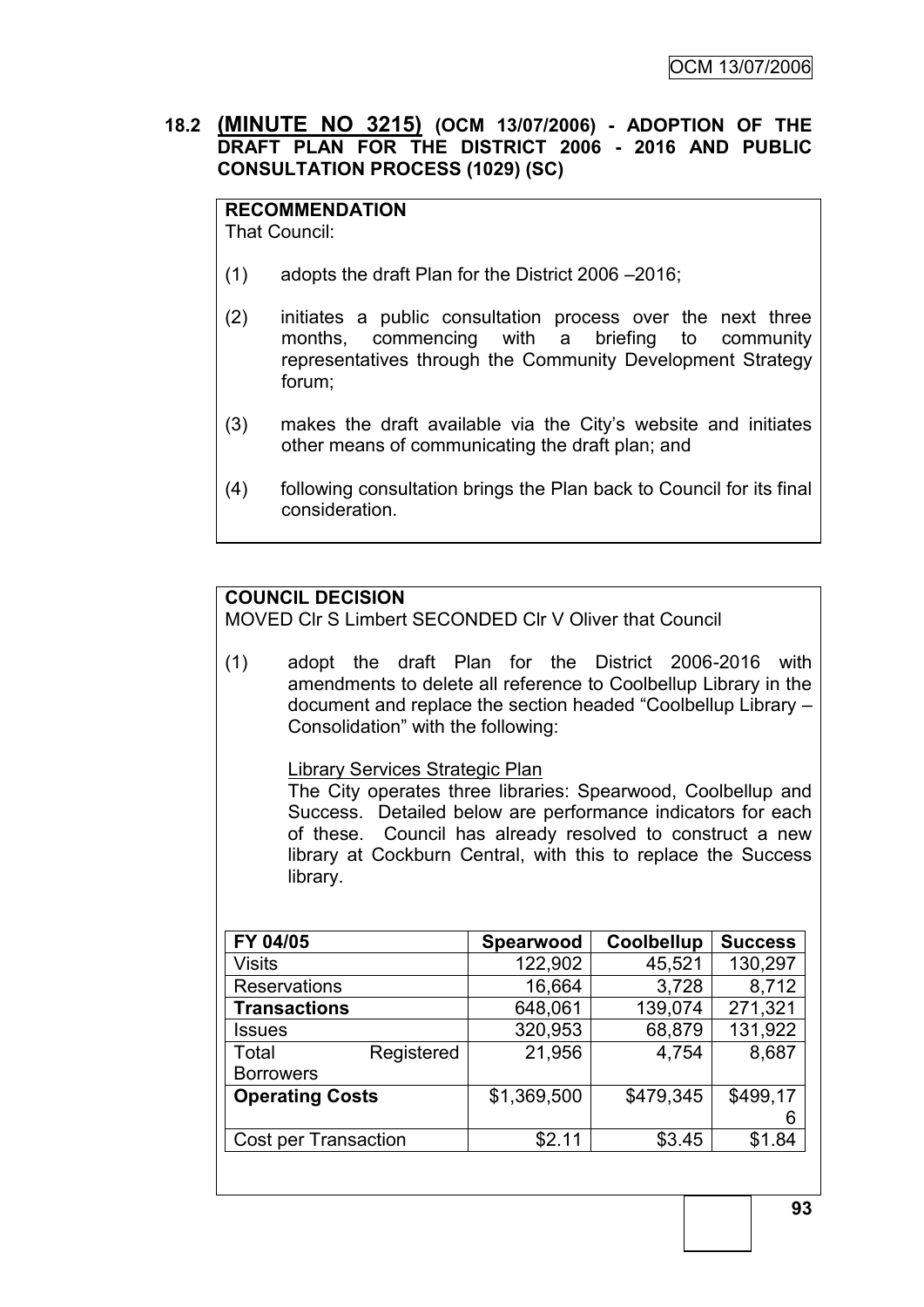The above data indicates that there is a high degree of variation in the cost efficiency and catchment populations of each facility. With major expenditure about to be undertaken on one library, it is an appropriate juncture to review the future of library services as a whole. The *Plan for the District* recommends that the City conduct a strategic review of its libraries with the aim of establishing clear guidelines for the future of this service.

The *Library Services Strategic Plan* will look at; objectives for this Service Unit, the range of services libraries should provide, technology improvements that could provide improvements to the costs of operations, public accessibility (including hours of operations), the use of volunteers ("Friends of the Library") as part of the operations, the appropriateness of current and future locations for facilities and the financial implications of adopting recommendations from the review.

- (2) as recommended;
- (3) as recommended; and
- (4) as recommended.

**CARRIED 7/0**

# **Reason for Decision**

As the Cockburn Central library will not open to 2008, the City has sufficient time to review all options including trialling of new technologies. It is important to recognise though, a status quo option will have significant financial implications for the City's ratepayers. Changes to this Service Unit are required to maintain its efficiency and cost effectiveness.

Council is about to expend significant funds into the Library Services and, in light of this, the development of a Library Strategic Plan is timely. The City, through its Library Strategic Plan, will be able to undertake a rigorous and comprehensive review, examine the spectrum of service delivery, operations and opportunities for all of its libraries with a view towards innovation, effectiveness, value and sustainability.

### **Background**

The 2005 review of the Local Government Act (Act) required all local authorities to replace their Principal Activities Plan with a "plan for the future of the district'. This document is required to be reviewed every two years and to have input from the broader community. The City is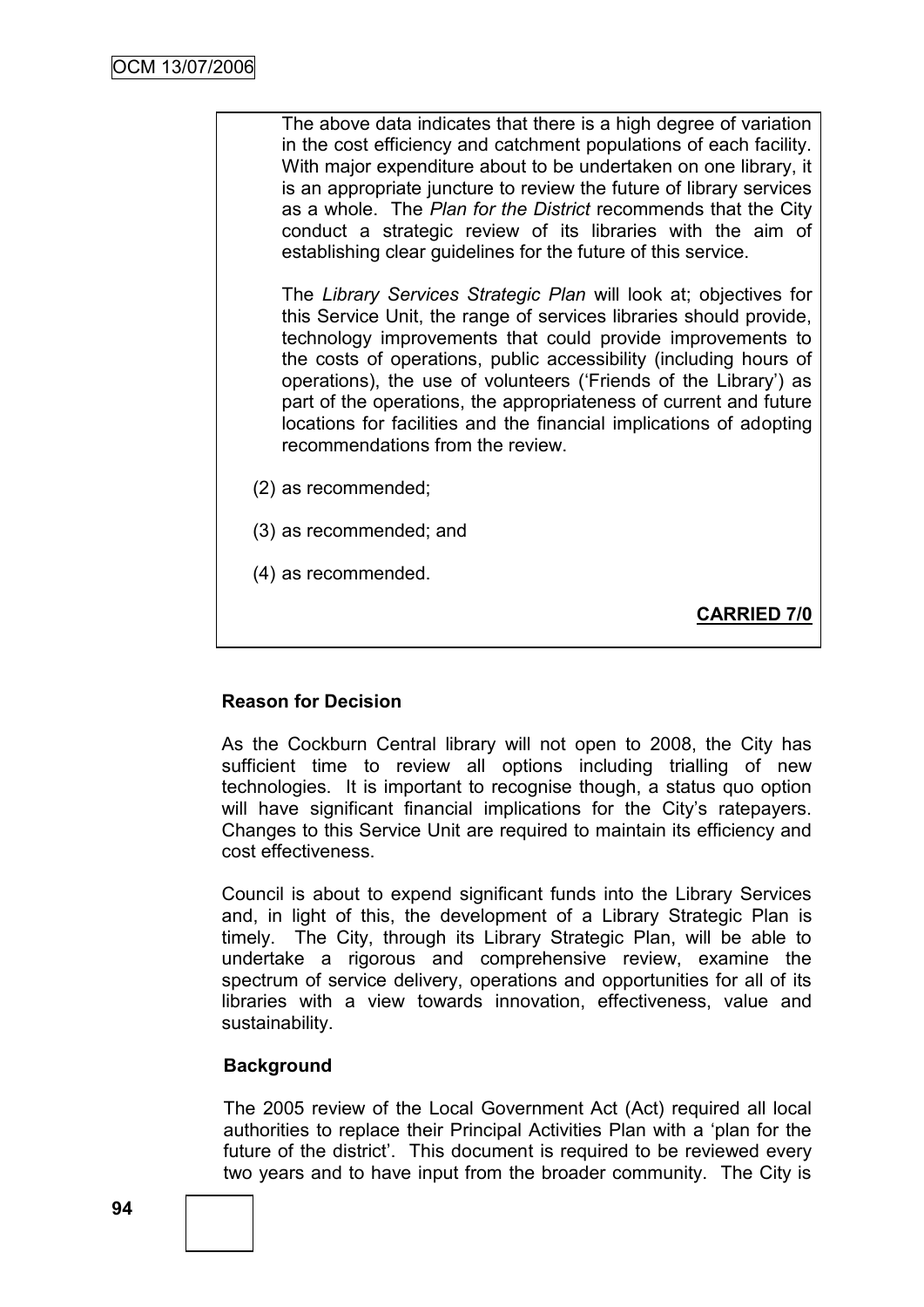presenting the *Plan for the District 2006 –2016* as its Plan for the Future. While the Act does not mandate the precise format of this Plan, the City has adopted a version that provides details of future major infrastructure projects, service expansion and financing arrangements.

#### **Submission**

N/A

### **Report**

The City"s Strategic Plan identifies the *Plan for the District* as one of the major subordinate plans that will set the direction for the City. The Plan is intended to provide a detailed ten-year program for infrastructure development, services expansion (including future staffing requirements) and financing management plan.

Plan Development. Over the past year the City"s Elected Members and Senior Staff have developed the draft version of the Plan. This process was done in conjunction with the strategic planning review process. While the essence of the Plan has been about providing infrastructure and services the community wants, it has been developed in the context of what is more broadly needed and can be afforded.

Format. The Plan contains a significant amount of information about the City"s future development. While there is a background section that is intended to give the reader some context about the factors that will affect the City, the plan has been separated into three main sections, as follows:

*Infrastructure Plan*. This section contains details on all of the infrastructure projects, including proposed location, development timeframe, capital and operating costs. The projects are separated into:

- Community Infrastructure Projects
- City Management Infrastructure Projects
- Road Infrastructure Projects

*Services Plan*. This section contains details of the City"s service programs, including a description of the programs and new staff proposals associated with program growth.

*Financial Management Plan*. This section details the financial implications of the above development programs. It includes projections of capital costs, sources of funds (existing and new) and projected increases in service charges (rates).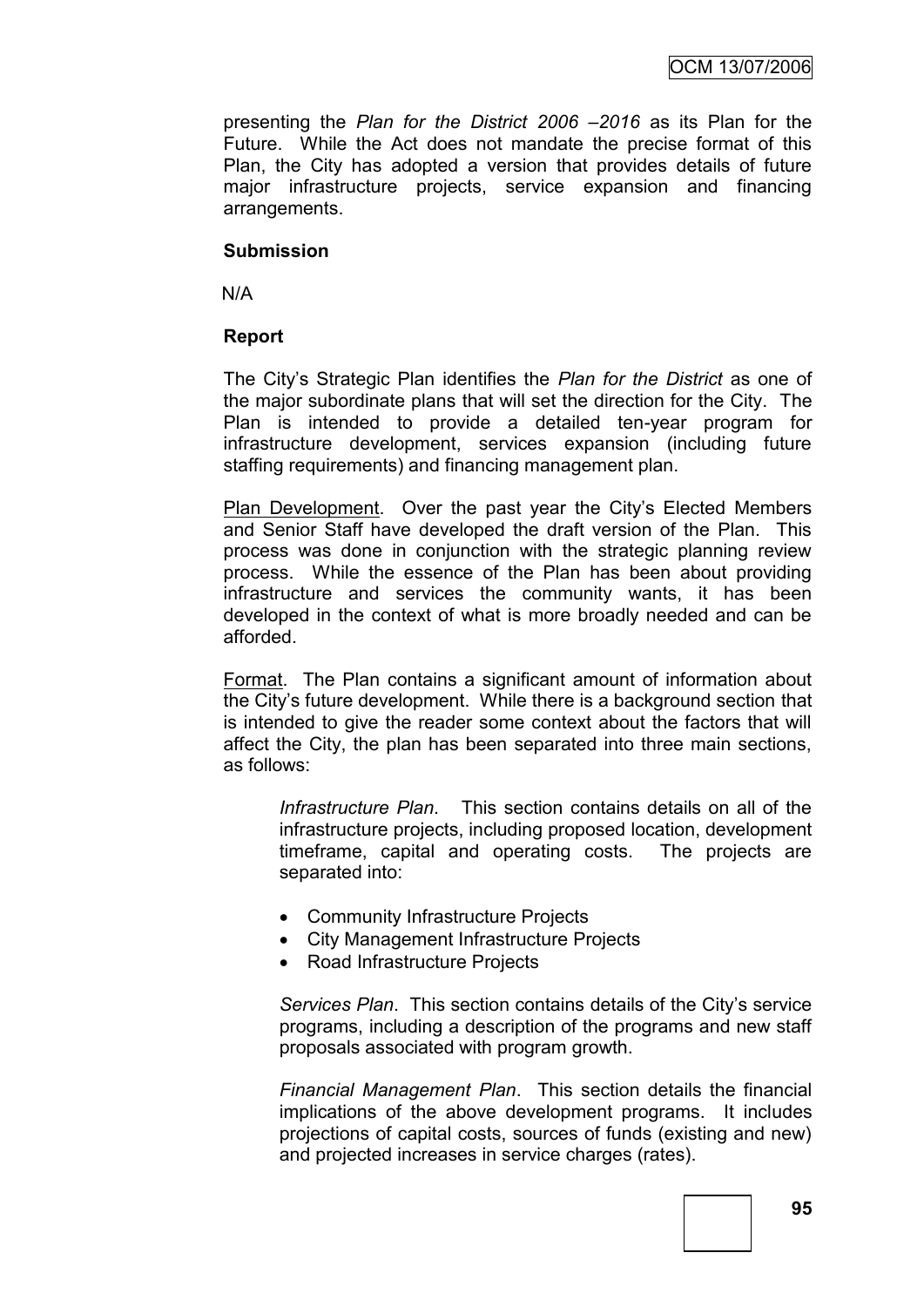Communication. Upon adoption by Council of the draft Plan it is intended to take this to a public consultation phase. As much of the Plan relates to community infrastructure and services development, it is intended to use the City"s Community Development Strategy forum as the vehicle for initial briefing. Community leaders will be provided with copies of the document for further dissemination and additional briefings will be offered to local community groups as required.

The Plan will also be made available via the City"s website and information about it communicated via other media, such as Cockburn Soundings and the local newspapers.

Some aspects of the Plan are likely to generate significant community input, while others will have little direct interest. Parts of the Plan have already been the subject of conjecture, but it must be stressed that the version being distributed is only the draft.

Review. The public consultation phase will run for three months at the end of which recommendations for modifications to the Plan will be provided to Council. Upon final adoption of the Plan the document will be made available to the community in both a full and shortened version.

As the Act requires the City to review the Plan every two years, the above consultation process will be itself reviewed after this first consultation period. Lessons learned from this will be used to guide subsequent consultation programs.

### **Strategic Plan/Policy Implications**

The Corporate Strategic Plan Key Result Areas which apply to this item are:-

*2. Planning Your City*

#### **Vision:**

Planning the developments of the City to achieve high levels of convenience, amenity and a sense of community.

### **Objective:**

To ensure that all development will enhance the levels of amenity currently enjoyed by the Community.

### **Budget/Financial Implications**

The cost of advertising the Plan will be provided from within the City"s advertising budget.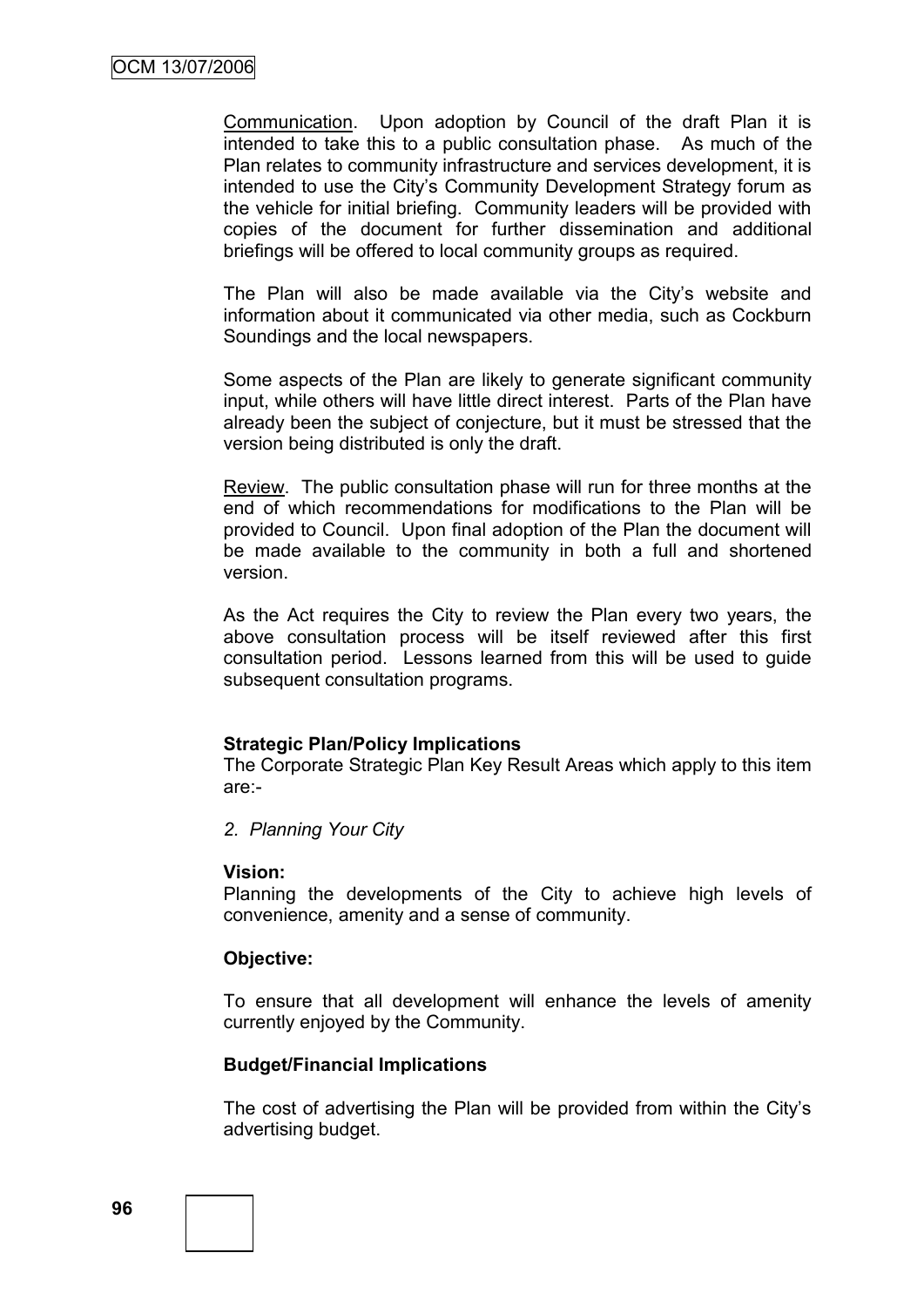#### **Legal Implications** N/A

### **Community Consultation**

There has been no direct public consultation with the Draft Plan, however, this document is to be made available via the City"s website and produced for mass distribution.

### **Attachment(s)**

N/A.

### **Advice to Proponent(s)/Submissioners** N/A

### **Implications of Section 3.18(3) Local Government Act, 1995**

The Plan is being adopted as the City's 'Plan for the Future', required under s5.56 of the Local Government Act.

### **19. MOTIONS OF WHICH PREVIOUS NOTICE HAS BEEN GIVEN**

Nil

### **20. NOTICES OF MOTION GIVEN AT THE MEETING FOR CONSIDERATION AT NEXT MEETING**

Nil

### **21. NEW BUSINESS OF AN URGENT NATURE INTRODUCED BY COUNCILLORS OR OFFICERS**

**21.1 (MINUTE NO 3216) (OCM 13/07/2006) - CREST IN SPEARWOOD AVENUE (450007) (ML/SL) (ATTACH)**

#### **RECOMMENDATION**

That Council endorse the design of the intersection of Spearwood Avenue and Yangebup Road as detailed on plan 2614B06.

### **COUNCIL DECISION**

MOVED Clr I Whitfield SECONDED Clr S Limbert that the recommendation be adopted.

# **CARRIED 7/0**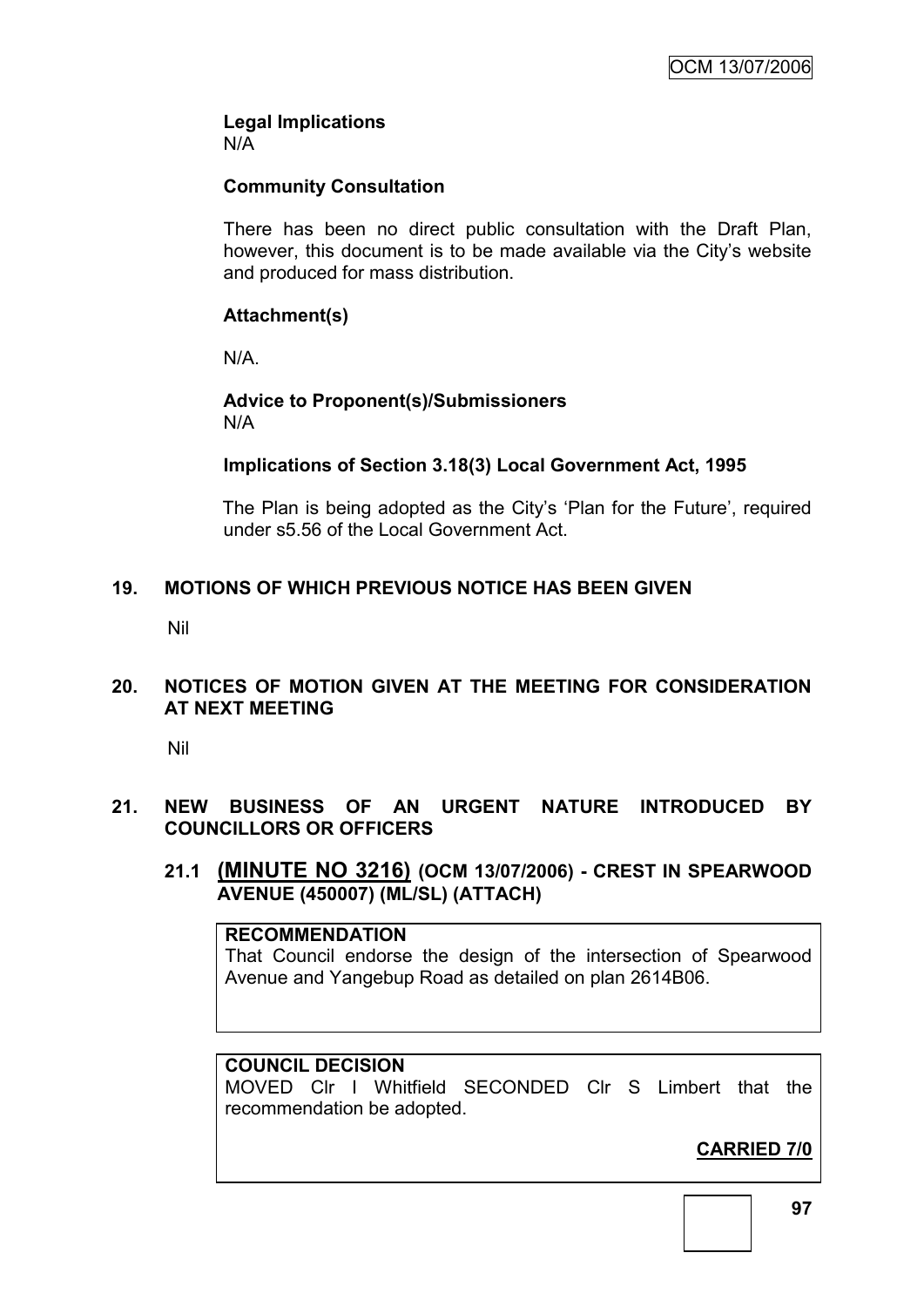#### **Background**

During the OCM on the  $11<sup>th</sup>$  May 2006, CIr Limbert requested that Council Officers investigate and prepare a report to Council on the removal or reduction of the crest on Spearwood Avenue (between Yangebup Road and Barrington Street, Yangebup). Clr Limbert advised that the Crest restricts sight distance from vehicles negotiating a right turn into Spearwood Avenue from Yangebup Road.

Residents raised similar concerns during the many discussions on the Spearwood Avenue, Yangebup Road intersection issue. Commitments were provided to the community that the matter would be addressed as part of the detailed design.

#### **Submission**

Design staff have been finalising the detail design of the Spearwood Avenue, Yangebup Road intersection since Council making its decision in May. Part of the detailed design included reviewing the crest north of the intersection. Staff believe there is some value on modifying the vertical alignment to improve visibility.

#### **Report**

#### DETAILED DESIGN

Detailed design has been completed for the intersection of Spearwood Avenue and Yangebup Road (refer plan attached). A number of features of the design have been developed to address specific concerns raised through the consultation phase as detailed below.

### IMPROVE PEDESTRIAN SAFETY

- pedestrians will only need to deal with traffic one lane at a time;
- Boundary walls at 177 Yangebup Road will not impede their line of sight to traffic on Spearwood Avenue.

*Improve sightline of motorists exiting Yangebup Road.*

- Motorists will stop at a better angle and better location on Yangebup Road ie. at 90 degree to Spearwood Avenue and approx 3m west from the present position.
- The Safe Intersection Sight Distance (SISD) is 147m, which satisfies the standard required range for an operating speed of 70 kph.
- If the vertical road profile, between Yangebup Road and the bridge is to be cut down by 0.52m, the SISD will be lengthened to 178.5m. This falls within the standard required for an operating speed of 80kph.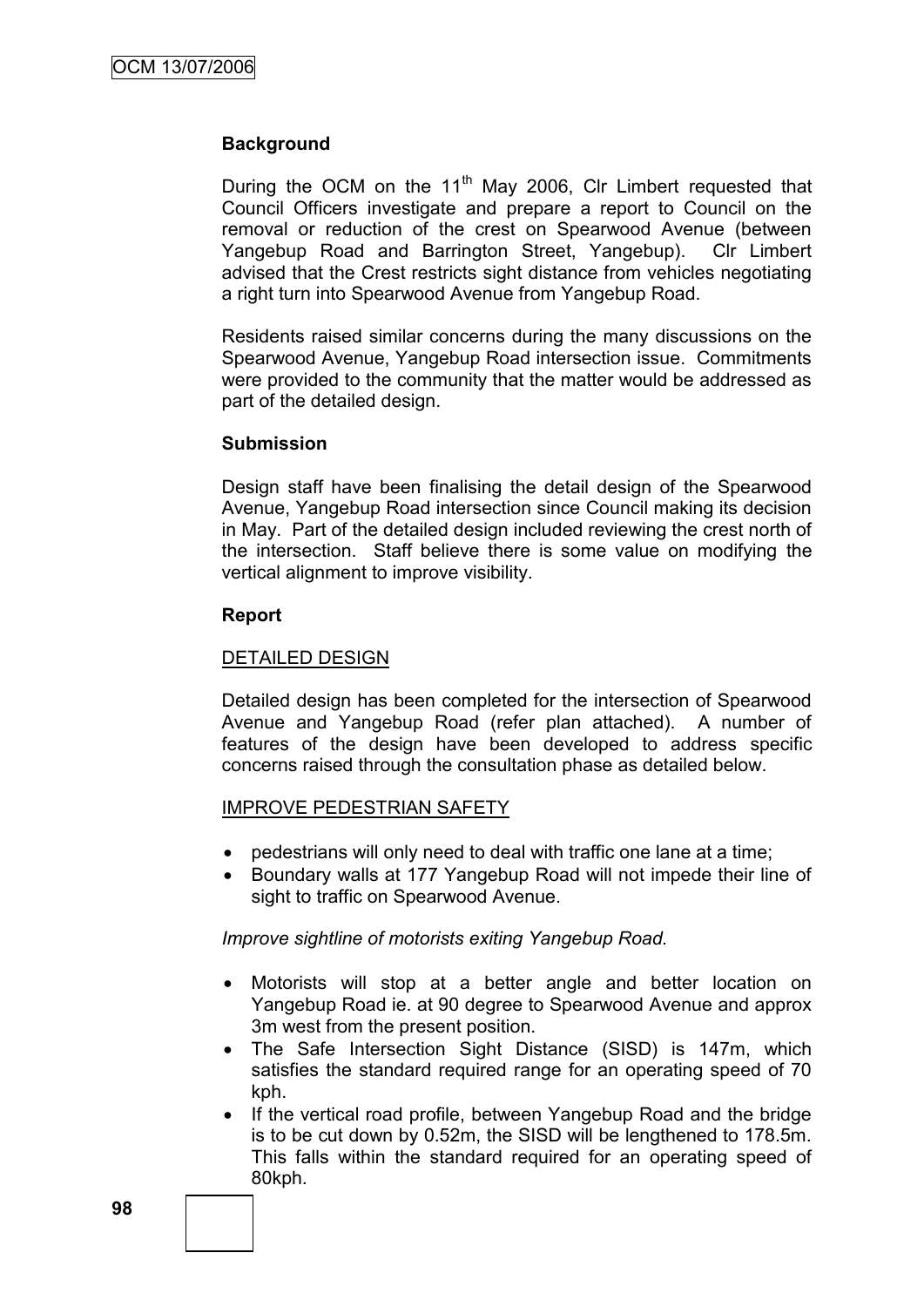*Improve intersection capacity and safety.*

- Northbound traffic on Spearwood Avenue will not be held up by the right turn traffic, as the latter will have its own right turn pocket in Spearwood Avenue.
- Motorists will find it easier, quicker and safer to exit Yangebup Road and to turn right into Spearwood Avenue because:
	- o Visibility will be improved;
	- o Designated left turn lane provided.
	- o Increased protection from the "seagull" treatment for turning vehicles.
	- o An exclusive acceleration lane in Spearwood Avenue will allow them to accelerate and merge with the northbound traffic stream.
- Raised islands, together with line marking and traffic signs, will channel and guide all vehicular and pedestrian movements to the appropriate paths.

Removal of the left turn lane was initially recommended however with visibility improved and better delineation at the intersection, officers believe that the left turn slip can be reconfigured and retained.

### THE CREST

The existing vertical road profile of Spearwood Avenue approaching the intersection of Yangebup Road provides a Safe Intersection Sight Distance (SISD) of 147 metres. Road designers use SISD as a measure of distance required for a motorist to observe, react, brake and stop before reaching the collision point or in this instance the intersection. The standard required SISD is in the range of 140m to 149m for a vehicle speed of 70kph. The posted speed in Spearwood Avenue is 70kph.

The traffic analysis undertaken in February 2006 reveals that the  $85<sup>th</sup>$ percentile speed in Spearwood Avenue is 71kph, with 83.8% of motorists travelling less than 70kph, 14% of motorists travelling between 70kph and 80kph and 2.2% exceeding 80kph.

During the detailed design lowering the crest to the north of the intersection was considered. It revealed that by lowering the crest by 0.52m, the SISD would be lengthened to 178.5m, which satisfies the sight distance requirement for a vehicle speed of 80kph. Based on the speed profile collected in February, the increased SISD will ensure that 97.8% of motorists in Spearwood Avenue will have adequate sight distance to avoid a collision at the intersection.

During consultation, the impact of the crest on visibility was the single biggest concern expressed by the users of the intersection. With the speed and proportion of heavy vehicles using Spearwood Avenue,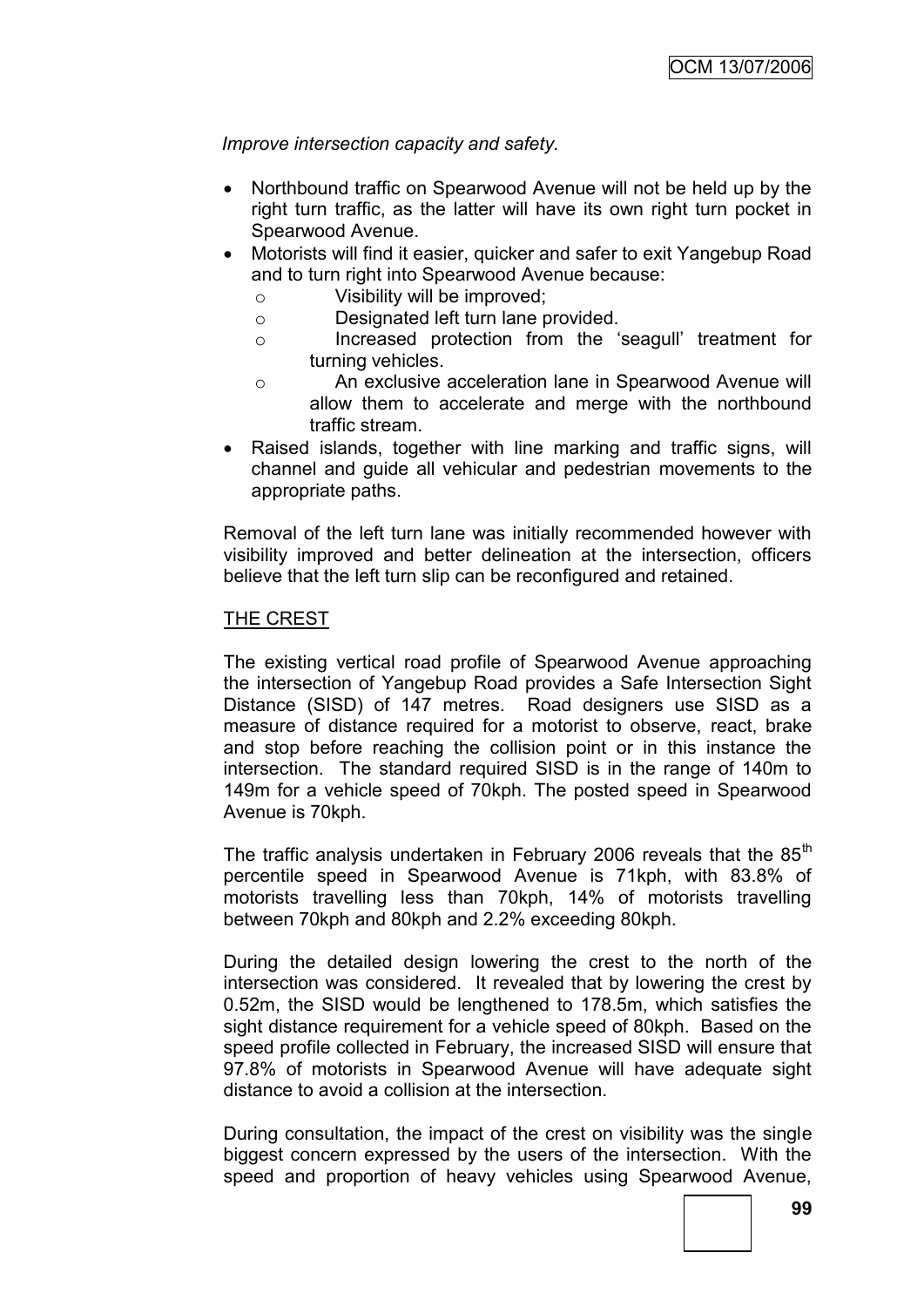reducing the height of the crest will improve visibility and the comfort level of motorists. Officers have incorporated the reduction of the crest in the detailed design.

### **Strategic Plan/Policy Implications**

The Corporate Strategic Plan Key Result Areas that apply to this item are:-

- 5. Maintaining Your Community Facilities
	- *"To construct and maintain roads, which are the responsibility of the Council, in accordance with recognised standards, and convenient and safe for use by vehicles, cyclists and pedestrians."*

### **Budget/Financial Implications**

Currently \$216,554 has been carried forward to complete the intersection works (CW2182 - Intersection modifications - Spearwood Avenue and Yangebup Road). Subsequent to the review of this intersection, Officers applied for and was successful in receiving Blackspot funding for the modifications proposed in the Yangebup area including the upgrade of this intersection. Effectively the City is able to reduce its reliance on municipal funds by offsetting the costs against this state funded program. An additional \$272,500 CW 2214 – Spearwood Avenue/Yangebup Road has been allocated in the current budget for works in this area.

A preliminary estimate indicates that \$370,000 is required to undertake the works. The budget provides sufficient funds to complete the project.

### **Legal Implications**

N/A.

### **Community Consultation**

This report has been prepared in response to community comments / suggestions / requests to modify the existing crest in Spearwood Avenue.

### **Attachment(s)**

Drawing No. 2614B06.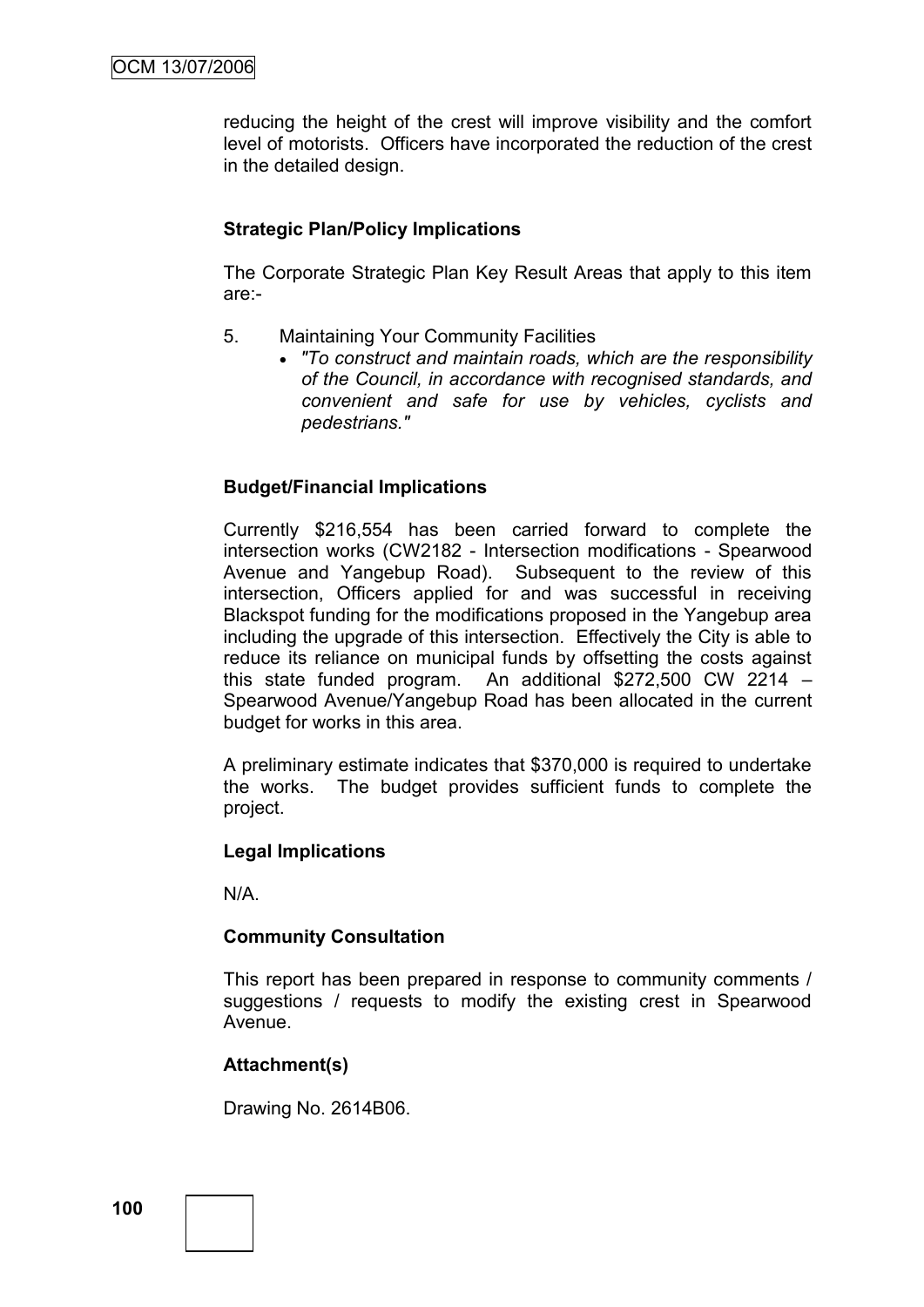# **Advice to Proponent(s)/Submissioners**

The Proponent(s) and those who lodged a submission on the proposal have been advised that this matter is to be considered at the 13 July 2006 Council Meeting.

### **Implications of Section 3.18(3) Local Government Act, 1995**

Nil.

# **22. MATTERS TO BE NOTED FOR INVESTIGATION, WITHOUT DEBATE**

Nil

### **23. CONFIDENTIAL BUSINESS**

Nil

# **24. (MINUTE NO 3217) (OCM 13/07/2006) - RESOLUTION OF COMPLIANCE (SECTION 3.18(3), LOCAL GOVERNMENT ACT 1995)**

# **RECOMMENDATION**

That Council is satisfied that resolutions carried at this Meeting and applicable to items concerning Council provided services and facilities, are:-

- (1) integrated and co-ordinated, so far as practicable, with any provided by the Commonwealth, the State or any public body;
- (2) not duplicated, to an extent Council considers inappropriate, services or facilities as provided by the Commonwealth, the State or any other body or person, whether public or private; and
- (3) managed efficiently and effectively.

### **COUNCIL DECISION**

MOVED Clr A Tilbury SECONDED Clr S Limbert that the recommendation be adopted.

**CARRIED 7/0**